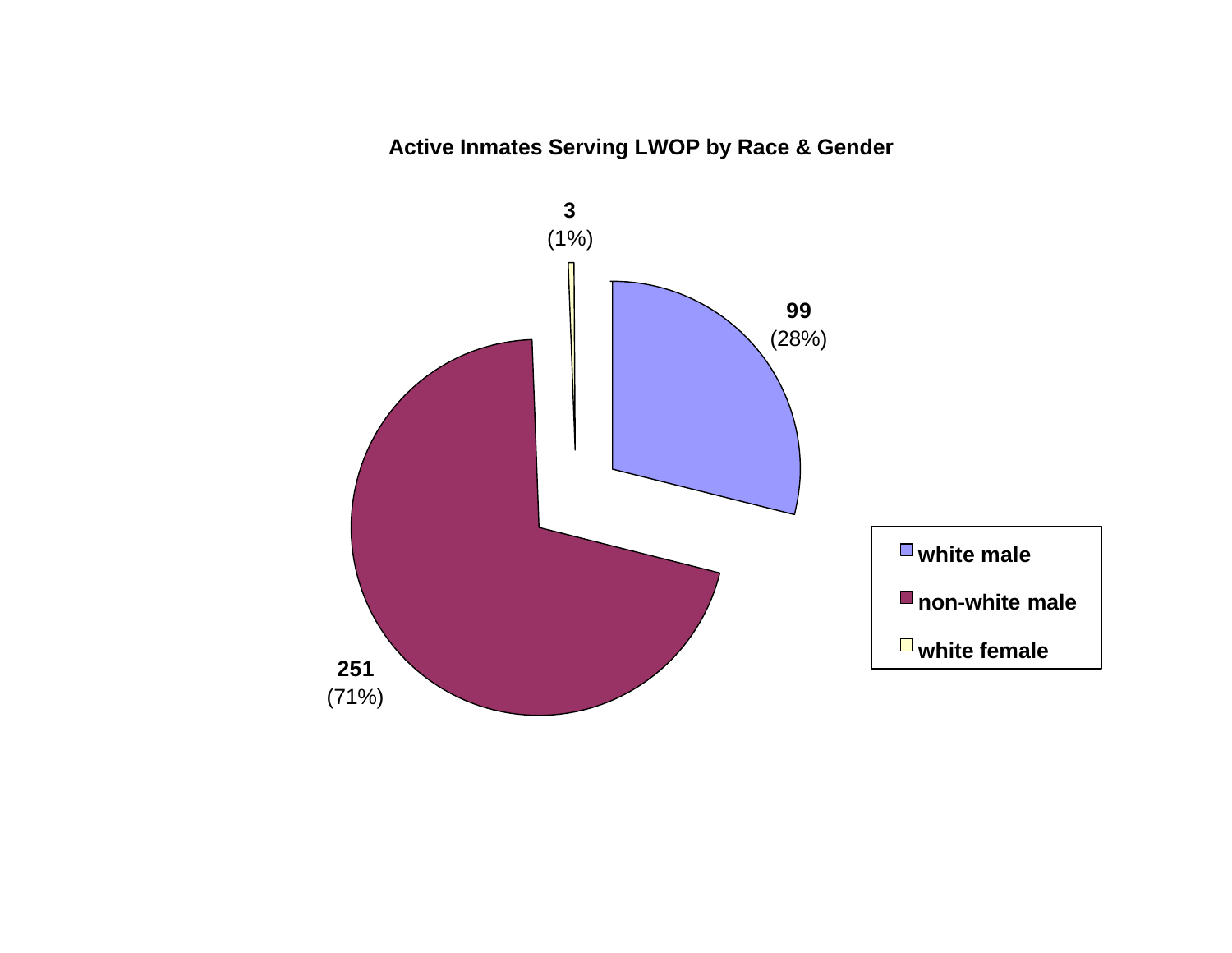# **Active Inmates Serving LWOP By Prior Incarcerations**

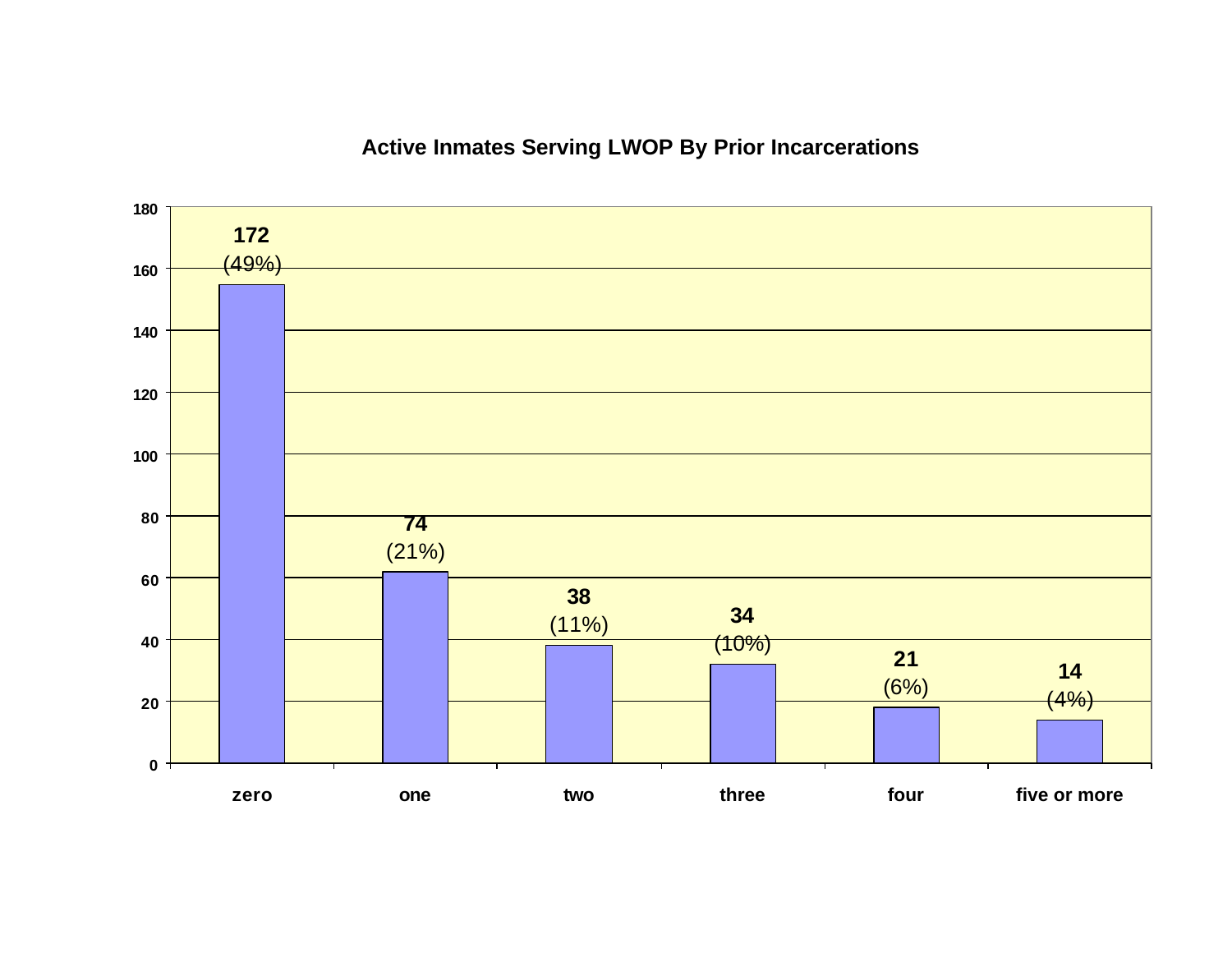**Active Inmates Serving LWOP by Crime Type**

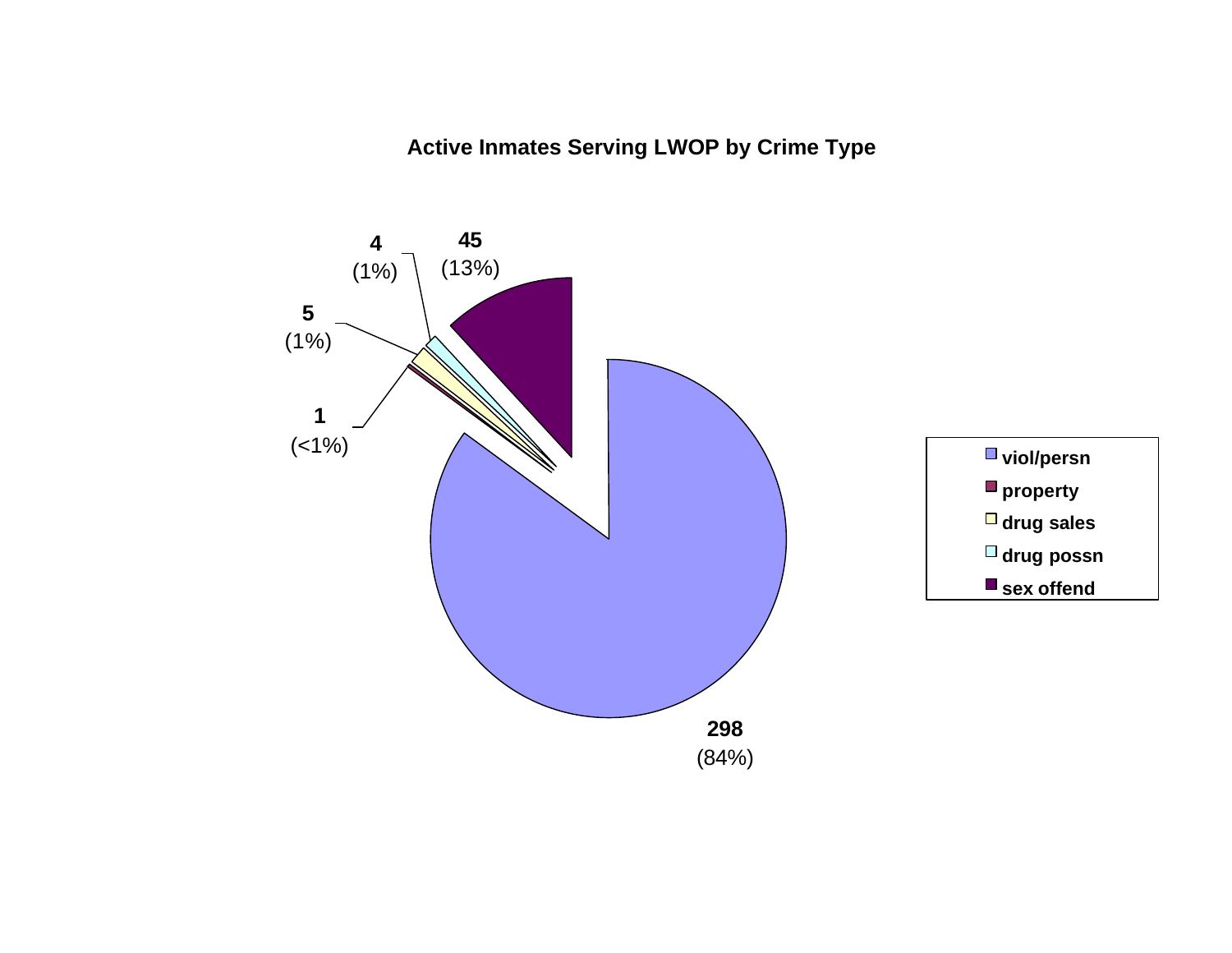Georgia Department of Corrections Page 1 Run 12/19/03 12:30 pm Office of Planning and Analysis

#### Inmate statistical profile

TABLE OF CONTENTS FOR ACTIVE PRISONERS EXCLUDING JAIL

Title PAGE ----- ---- RACE AND SEX............................ 2 Culture Fair IQ Scores.................. 3 Self-Rpt Socioeconomic Class............ 4 Self-Rpt Environment To Age 16.......... 5 Self-Rpt Education Level................ 6 Functional Reading Level (WRAT Scores).. 7 Functional Math Level (WRAT Scores)..... 8 Functional Spelling Level (WRAT Scores). 9 Self-Rpt Guardian Status To Age 16......10 Self-Rpt Employment Status Before Prison11 Self-Rpt Marital Status At Admission....12 Self-Rpt Number Of Children At Admission13 Self-Rpt Religious Affiliation..........14 Self-Rpt Family Behavior Patterns \*.....15 Inmate Diagnostic Behavior Problem \*....16 Physical Profile (General Condition)....17 Security Status............................18 Number Of Sentences.....................19 Number Of Disciplinaries................20 Number Of Escapes.........................21 Number Of Prior Georgia Incarcerations \*22 Number Of Transfers.....................23 County Of Conviction....................24 Circ Of Conviction........................27 Home County.............................29 Prison Sentence In Years................32 Probation To Follow Prison..............33 Admission Type.............................34 Release Type................................35 Inst By Group..............................36 Institution.............................37 Misdemeanors And Felonies...............38 Crimes By Group..............................39 Most Serious Offense....................40 Most Serious Crime Type.................41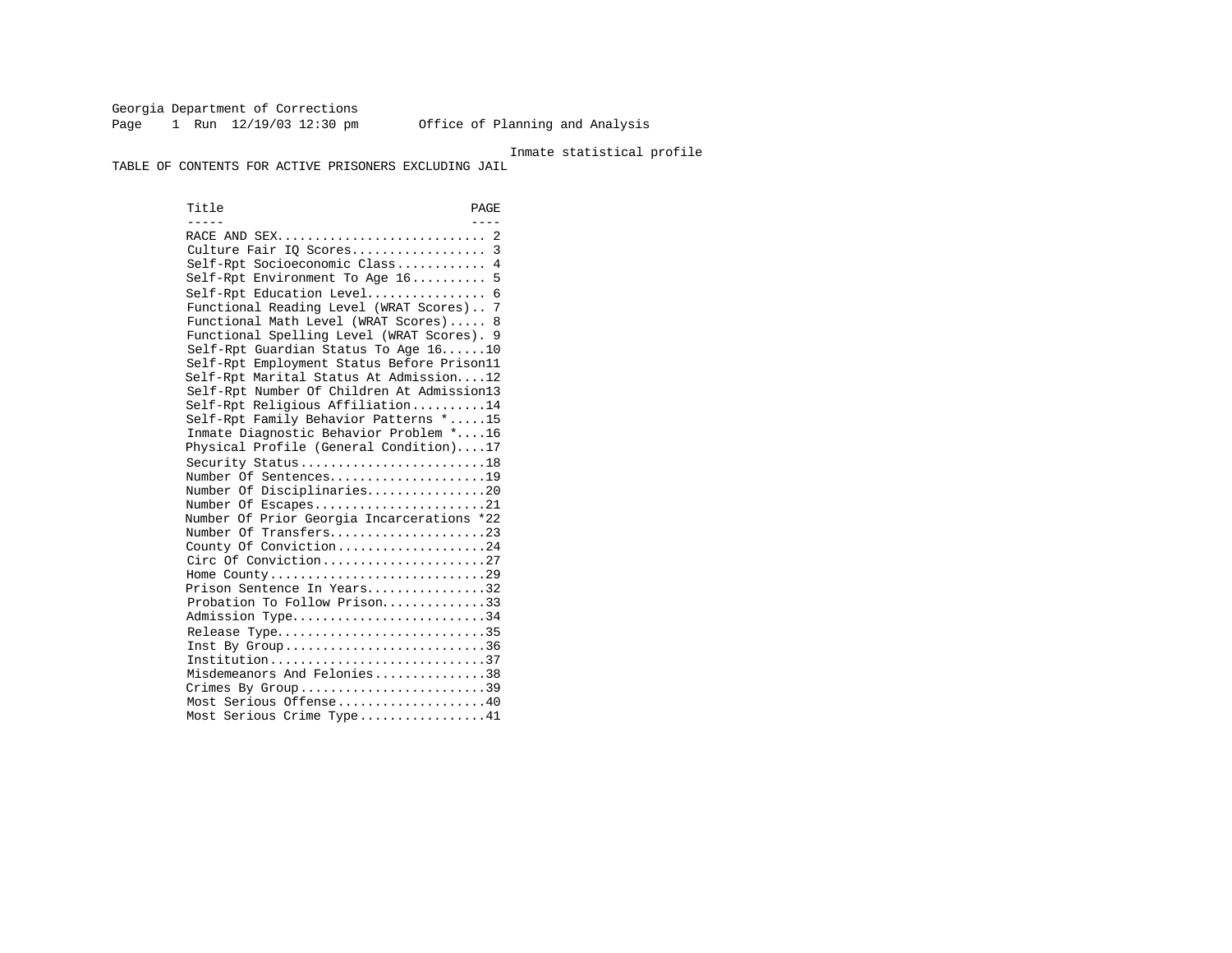Page 2 Run  $12/19/03$  12:30 pm

#### Inmate statistical profile

Sample: ACTIVE PRISONERS EXCLUDING JAIL Requestor: Statistics Active inmates 12/19/2003

RACE AND SEX by current age & sex

| RACE AND SEX                                                     | Age<br>$ 00-21 $                                                       | Age<br>$ 22-39 $                                               | M E N<br>Age<br>$ 40-54 $                                 | Age<br>$ 55-99 $                                      | Men<br>% Total                            | Age<br>$8   00 - 21$                                                                                 | Age<br>$ 22-39 $                                                             | <b>WOMEN</b><br>Age<br>$8 40-54$                                                | Age<br>$8155 - 99$                                               | Women<br>% Total<br>$\approx$                                 | Grand<br>Total<br>ႜ                       |
|------------------------------------------------------------------|------------------------------------------------------------------------|----------------------------------------------------------------|-----------------------------------------------------------|-------------------------------------------------------|-------------------------------------------|------------------------------------------------------------------------------------------------------|------------------------------------------------------------------------------|---------------------------------------------------------------------------------|------------------------------------------------------------------|---------------------------------------------------------------|-------------------------------------------|
| WHITE MALE<br>NON WHITE MALE<br>WHITE FEMALE<br>NON WHITE FEMALE | 17<br>83<br>5<br>0 <sup>1</sup><br>0<br>$\mathsf{O}$<br>$\overline{0}$ | 49<br>25<br>75<br>147<br>0<br>0<br>$\mathbf 0$<br>$\mathbf{0}$ | 34<br>28<br>88<br>72<br>0<br>$\Omega$<br>$\mathbf 0$<br>0 | 15<br>58<br>11<br>42<br>0<br>0<br>0<br>$\overline{0}$ | 99<br>28<br>251<br>72<br>0<br>0<br>0<br>0 | $\mathbf 0$<br>$\mathbf 0$<br>$\circ$<br>$\mathbf 0$<br>$\mathbf 0$<br>$\mathbf 0$<br>$\overline{0}$ | 0<br>0<br>$\mathbf 0$<br>$\Omega$<br>2 100<br>$\mathbf{0}$<br>$\overline{0}$ | $\Omega$<br>$\Omega$<br>$\Omega$<br>$\mathbf 0$<br>1 100<br>$\overline{0}$<br>0 | $\Omega$<br>0<br>$\Omega$<br>$\Omega$<br>$\mathbf 0$<br>$\Omega$ | $\Omega$<br>$\Omega$<br>$\Omega$<br>3 100<br>0<br>$\mathbf 0$ | 99<br>28<br>251<br>71<br>3<br>$\mathbf 0$ |
| Total reported                                                   | 6 100                                                                  | 196 100                                                        | 122 100                                                   | 26 100                                                | 350 100                                   | 0<br>$\mathbf{0}$                                                                                    | 2 100                                                                        | 1 100                                                                           | 0<br>$\Omega$                                                    | 3 100                                                         | 353 100                                   |
| Percent reported                                                 | 100.0                                                                  | 100.0                                                          | 100.0                                                     | 100.0                                                 | 100.0                                     | $\cdot$ 0                                                                                            | 100.0                                                                        | 100.0                                                                           | $\cdot$ 0                                                        | 100.0                                                         | 100.0                                     |
| NOT REPORTED                                                     | 0                                                                      | $\mathbf 0$                                                    | $\mathbf 0$                                               | $\mathbf 0$                                           | $\mathbf 0$                               | $\mathbf 0$                                                                                          | 0                                                                            | $\mathbf 0$                                                                     | $\mathbf{0}$                                                     | $\mathbf 0$                                                   | $\Omega$                                  |
| Total                                                            | 6                                                                      | 196                                                            | 122                                                       | 26                                                    | 350                                       | 0                                                                                                    | 2                                                                            |                                                                                 | 0                                                                | 3                                                             | 353                                       |
| AVERAGE AGE                                                      | 20.17                                                                  | 31.30                                                          | 45.85                                                     | 60.38                                                 | 38.34                                     | .00                                                                                                  | 33.00                                                                        | 48.00                                                                           | .00                                                              | 38.00                                                         | 38.34                                     |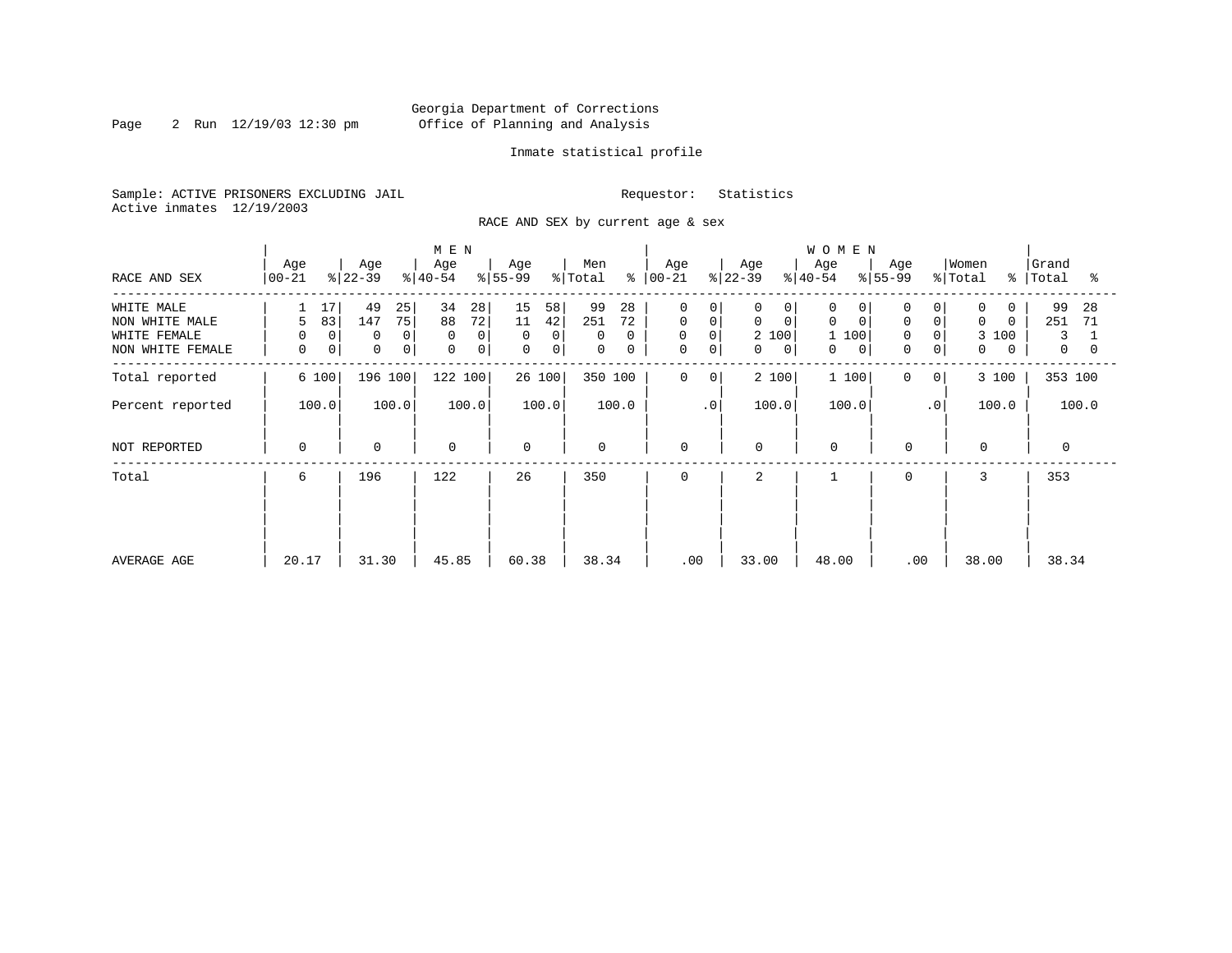Page 3 Run 12/19/03 12:30 pm Office of Planning and Analysis

#### Inmate statistical profile

Sample: ACTIVE PRISONERS EXCLUDING JAIL Requestor: Statistics Active inmates 12/19/2003

| IQ Score                  | Age<br>$ 00 - 21$         | Age<br>$ 22-39 $    | M E N<br>Age<br>$8 40-54$ | Age<br>$8 55-99$           | Men<br>% Total<br>៖  | Age<br>$ 00 - 21$                          | Age<br>$ 22-39 $                      | WOMEN<br>Age<br>$8 40-54$           | Age<br>$8 55-99$                                     | Women<br>% Total<br>៖  | Grand<br>Total        |
|---------------------------|---------------------------|---------------------|---------------------------|----------------------------|----------------------|--------------------------------------------|---------------------------------------|-------------------------------------|------------------------------------------------------|------------------------|-----------------------|
| LESS THAN 70<br>70 AND UP | 0<br>$\mathbf 0$<br>6 100 | 2<br>4<br>98<br>168 | 10<br>10<br>93<br>90      | 0<br>$\mathbf 0$<br>23 100 | 14<br>5<br>95<br>290 | $\mathbf 0$<br>0<br>$\mathbf 0$<br>$\circ$ | $\mathbf{0}$<br>$\mathbf{0}$<br>2 100 | $\mathbf 0$<br>$\mathbf 0$<br>1 100 | 0<br>$\overline{0}$<br>$\overline{0}$<br>$\mathbf 0$ | 0<br>$\Omega$<br>3 100 | 14<br>-5<br>293<br>95 |
| Total reported            | 6 100                     | 172 100             | 103 100                   | 23 100                     | 304 100              | 0<br>$\circ$                               | 2 100                                 | 1 100                               | 0<br>$\mathbf 0$                                     | 3 100                  | 307 100               |
| Percent reported          | 100.0                     | 87.8                | 84.4                      | 88.5                       | 86.9                 | $\cdot$ 0                                  | 100.0                                 | 100.0                               | $\cdot$ 0                                            | 100.0                  | 87.0                  |
| NOT REPORTED              | 0                         | 24                  | 19                        | 3                          | 46                   | $\mathbf 0$                                | $\mathbf 0$                           | $\mathbf 0$                         | $\mathbf 0$                                          | $\mathbf 0$            | 46                    |
| Total                     | 6                         | 196                 | 122                       | 26                         | 350                  | $\mathbf 0$                                | 2                                     |                                     | $\mathbf 0$                                          | 3                      | 353                   |
| AVERAGE IO                | 97.67                     | 101.38              | 94.76                     | 99.13                      | 98.89                | .00                                        | 107.00                                | 86.00                               | .00                                                  | 100.00                 | 98.90                 |

#### Culture Fair IQ Scores by current age & sex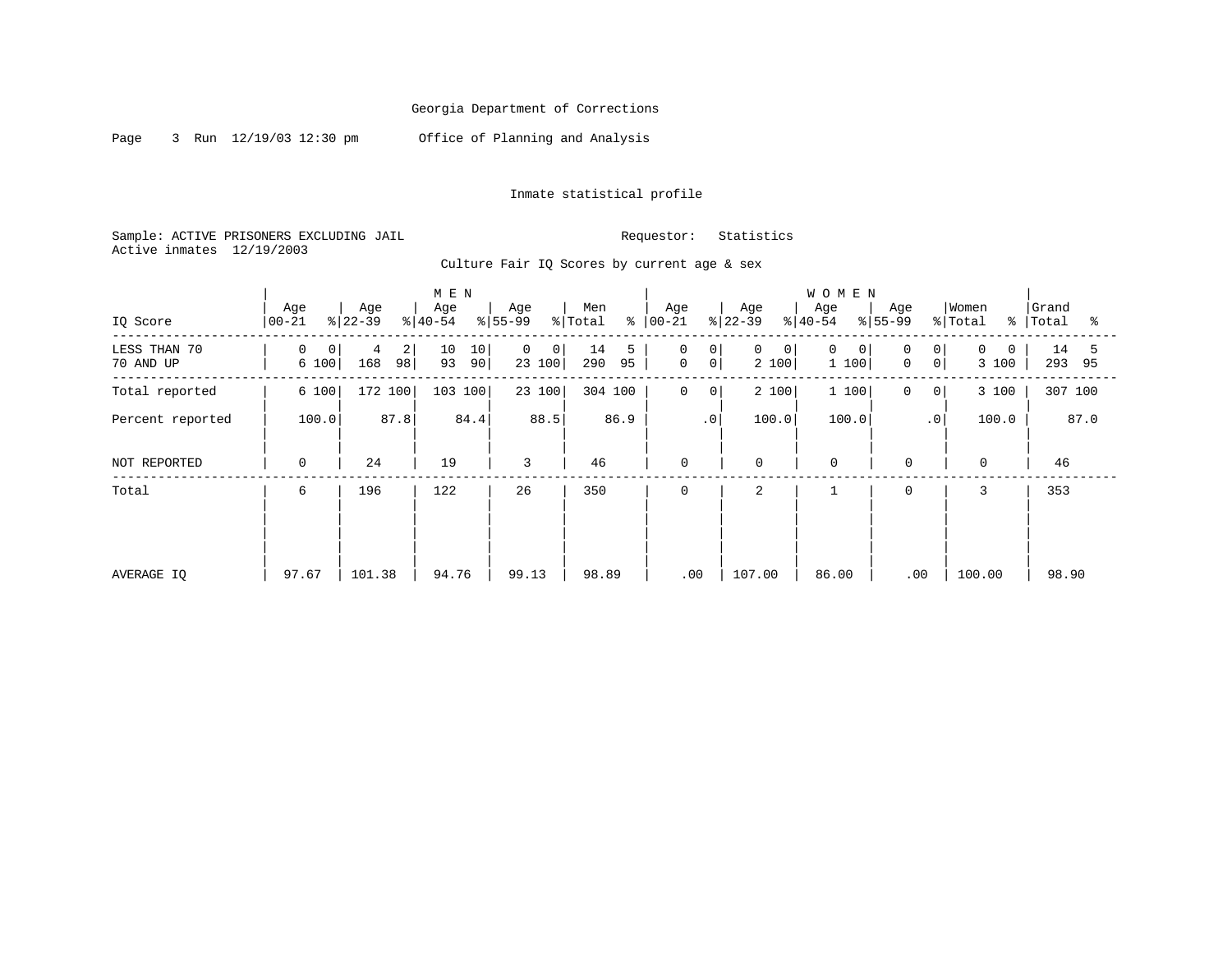### Georgia Department of Corrections Page 4 Run 12/19/03 12:30 pm Office of Planning and Analysis

#### Inmate statistical profile

Sample: ACTIVE PRISONERS EXCLUDING JAIL Requestor: Statistics Active inmates 12/19/2003

Self-Rpt Socioeconomic Class by current age & sex

|                     |                 |             |                  |                | M E N            |      |                  |                |                |      |                   |                |                  |       | <b>WOMEN</b>     |                |                    |                |                  |          |                |      |
|---------------------|-----------------|-------------|------------------|----------------|------------------|------|------------------|----------------|----------------|------|-------------------|----------------|------------------|-------|------------------|----------------|--------------------|----------------|------------------|----------|----------------|------|
| Socioeconomic Class | Age<br>$ 00-21$ |             | Age<br>$ 22-39 $ |                | Age<br>$8 40-54$ |      | Age<br>$8 55-99$ |                | Men<br>% Total | နွ   | Age<br>$ 00 - 21$ |                | Age<br>$ 22-39 $ |       | Age<br>$8 40-54$ |                | Age<br>$8155 - 99$ |                | Women<br>% Total | % ၂      | Grand<br>Total | °≈   |
| WELFARE             |                 | 20          | 10               | 5              | 4                | 3    |                  | 4              | 16             |      | 0                 | $\mathbf 0$    | 0                | 0     | $\Omega$         |                |                    | 0              | 0                | 0        | 16             |      |
| OCC EMPLOY          |                 | $\mathbf 0$ | 9                | 5 <sup>1</sup> | 6                | 5    | $\mathsf{O}$     | 0 <sup>1</sup> | 15             | 4    | $\mathbf 0$       | $\mathbf 0$    | 0                | 0     | $\mathbf 0$      |                | $\Omega$           | $\mathbf 0$    | $\mathbf 0$      | $\Omega$ | 15             |      |
| MINIMUM STD         |                 | 60          | 103              | 55             | 59               | 50   | 12               | 48             | 177            | 53   | $\Omega$          | $\overline{0}$ | 0                | 0     | $\Omega$         |                | $\Omega$           | $\mathbf 0$    | $\Omega$         | $\Omega$ | 177            | 53   |
| MIDDLE              |                 | 20          | 62               | 33             | 44               | 37   | 12               | 48             | 119            | 36   | 0                 | $\mathbf 0$    |                  | 50    | 1 100            |                | 0                  | $\mathbf 0$    | $\overline{a}$   | 67       | 121            | 36   |
| OTHER               |                 | 0           | 2                |                | 5                | 4    | $\mathbf{0}$     | 0 <sup>1</sup> |                | 2    | 0                 | 0              |                  | 50    | 0                | $\overline{0}$ | 0                  | 0              |                  | 33       | 8              |      |
| Total reported      |                 | 5 100       | 186 100          |                | 118 100          |      |                  | 25 100         | 334 100        |      | 0                 | $\mathbf 0$    |                  | 2 100 | 1 100            |                | 0                  | 0 <sup>1</sup> |                  | 3 100    | 337 100        |      |
| Percent reported    |                 | 83.3        |                  | 94.9           |                  | 96.7 |                  | 96.2           |                | 95.4 |                   | $\cdot$ 0      |                  | 100.0 | 100.0            |                |                    | $\cdot$ 0      |                  | 100.0    |                | 95.5 |
| NOT RPTD            |                 |             | 10               |                | 4                |      |                  |                | 16             |      | 0                 |                | $\mathbf 0$      |       | 0                |                | $\mathbf 0$        |                | 0                |          | 16             |      |
| Total               | 6               |             | 196              |                | 122              |      | 26               |                | 350            |      | 0                 |                | 2                |       |                  |                | 0                  |                |                  |          | 353            |      |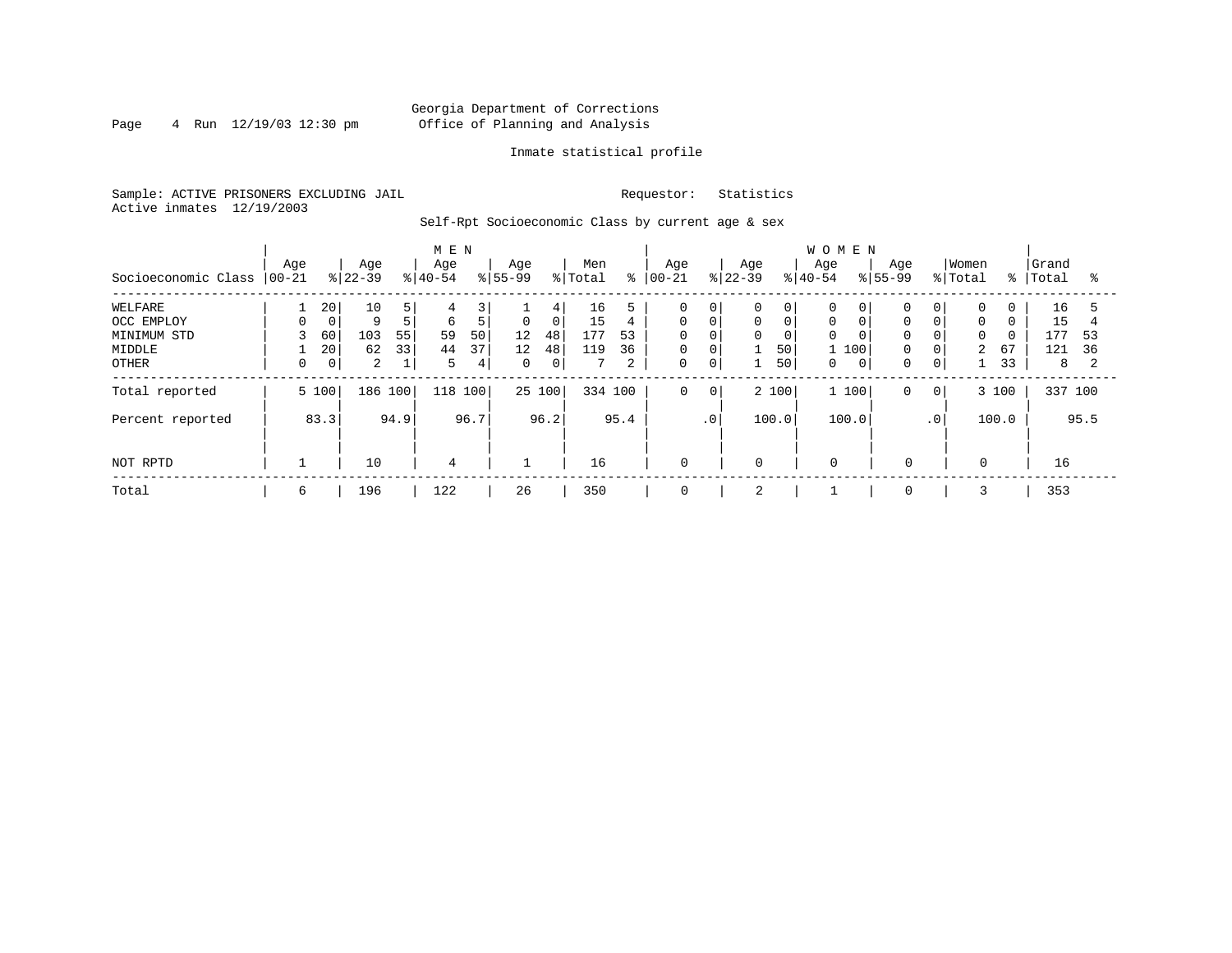Page 5 Run  $12/19/03$  12:30 pm

#### Inmate statistical profile

Sample: ACTIVE PRISONERS EXCLUDING JAIL Requestor: Statistics Active inmates 12/19/2003

Self-Rpt Environment To Age 16 by current age & sex

|                  |                   |                  |         | M E N            |      |                  |             |                |      |                  |                |                  |             | WOMEN            |     |                    |                 |                  |             |                |      |
|------------------|-------------------|------------------|---------|------------------|------|------------------|-------------|----------------|------|------------------|----------------|------------------|-------------|------------------|-----|--------------------|-----------------|------------------|-------------|----------------|------|
| Environment      | Age<br>$ 00 - 21$ | Age<br>$ 22-39 $ |         | Age<br>$ 40-54 $ |      | Age<br>$8 55-99$ |             | Men<br>% Total | နွ   | Age<br>$00 - 21$ |                | Age<br>$ 22-39 $ |             | Age<br>$8 40-54$ |     | Age<br>$8155 - 99$ |                 | Women<br>% Total | $\approx$ 1 | Grand<br>Total | ႜ    |
|                  |                   |                  |         |                  |      |                  |             |                |      |                  |                |                  |             |                  |     |                    |                 |                  |             |                |      |
| RURAL/FARM       | 0                 | 0                |         | 4                | 3    | 4                | 15          | 9              |      | 0                | 0              | $\Omega$         | 0           | $\Omega$         |     | $\mathbf 0$        | $\overline{0}$  | 0                | 0           | 9              |      |
| RURAL/NFARM      | 0                 | 8<br>0           | 4       | 8                | 7    | 3                | 12          | 19             | 6    | $\Omega$         | 0              |                  | 50          |                  | 100 | 0                  | 0               | 2                | 67          | 21             | 6    |
| S.M.S.A          | 2                 | 33<br>82         | 45      | 43               | 36   | 7                | 27          | 134            | 40   | 0                | $\mathbf{0}$   | 0                |             |                  |     | $\mathbf 0$        | 0               | $\Omega$         | $\Omega$    | 134            | 40   |
| URBAN            |                   | 37<br>17         | 20      | 19               | 16   | $\overline{2}$   | 8           | 59             | 18   | 0                | 0              | 0                | 0           | $\mathbf 0$      |     | $\mathbf 0$        | $\overline{0}$  | $\mathbf 0$      |             | 59             | 18   |
| SMALL TOWN       | 3                 | 55<br>50         | 30      | 43               | 36   | 10               | 38          | 111            | 33   | 0                | 0              |                  | 50          | $\mathbf 0$      |     | 0                  | 0               |                  | 33          | 112            | 33   |
| OTHER            | 0                 | $\overline{0}$   | ⊥       |                  |      | $\Omega$         | $\mathbf 0$ | 2              |      | $\Omega$         | $\mathbf 0$    | $\Omega$         | $\mathbf 0$ |                  |     | $\mathbf 0$        | 0               | $\mathbf 0$      | 0           | 2              |      |
| Total reported   | 6 100             |                  | 184 100 | 118              | 100  |                  | 26 100      | 334 100        |      | 0                | $\overline{0}$ |                  | 2 100       | 1 100            |     | $\mathbf 0$        | $\circ$         |                  | 3 100       | 337 100        |      |
| Percent reported | 100.0             |                  | 93.9    |                  | 96.7 |                  | 100.0       |                | 95.4 |                  | $\cdot$ 0      |                  | 100.0       | 100.0            |     |                    | .0 <sup>1</sup> |                  | 100.0       |                | 95.5 |
| NOT RPTD         | $\mathbf 0$       | 12               |         | 4                |      | $\Omega$         |             | 16             |      | $\mathbf 0$      |                | $\mathbf 0$      |             | $\Omega$         |     | 0                  |                 | $\Omega$         |             | 16             |      |
| Total            | 6                 | 196              |         | 122              |      | 26               |             | 350            |      | 0                |                | 2                |             |                  |     | 0                  |                 |                  |             | 353            |      |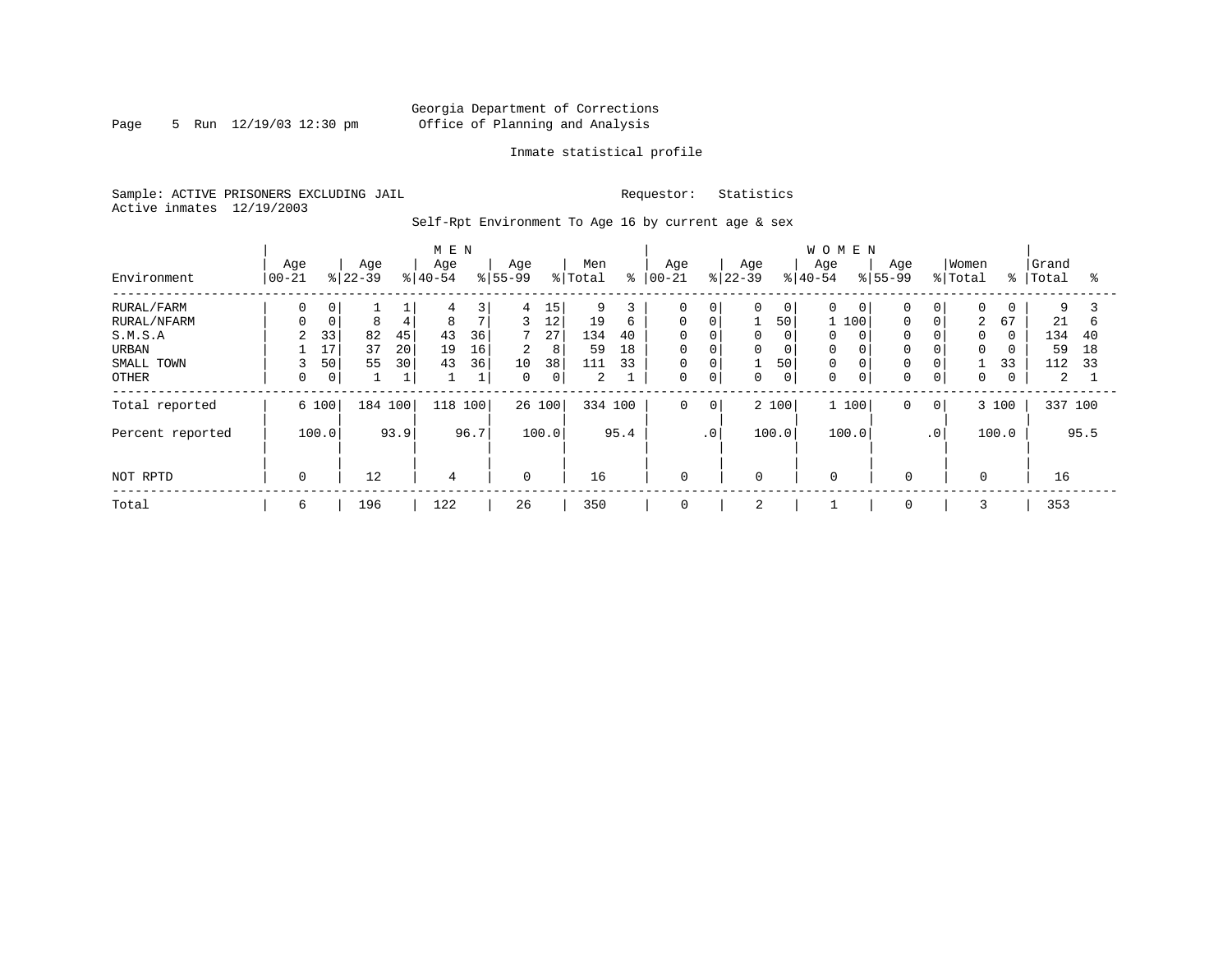Page 6 Run 12/19/03 12:30 pm Office of Planning and Analysis

#### Inmate statistical profile

Sample: ACTIVE PRISONERS EXCLUDING JAIL Requestor: Statistics Active inmates 12/19/2003

Self-Rpt Education Level by current age & sex

|                     |                |             |           |      | M E N     |      |           |        |         |      |               |           |           |          | WOMEN                |                  |          |         |          |         |      |
|---------------------|----------------|-------------|-----------|------|-----------|------|-----------|--------|---------|------|---------------|-----------|-----------|----------|----------------------|------------------|----------|---------|----------|---------|------|
|                     | Age            |             | Age       |      | Age       |      | Age       |        | Men     |      | Age           |           | Age       |          | Age                  | Age              |          | Women   |          | Grand   |      |
| Education Level     | $ 00-21$       |             | $ 22-39 $ |      | $ 40-54 $ |      | $ 55-99 $ |        | % Total |      | $8   00 - 21$ |           | $ 22-39 $ |          | $ 40-54 $            | $ 55-99 $        |          | % Total | ៖        | Total   | °    |
| LESS THAN GRADE 7   |                |             | 6         |      | 5         | 4    | 3         | 12     | 14      | 4    | $\Omega$      | $\Omega$  |           | $\Omega$ | $\Omega$<br>0        | $\left( \right)$ |          | 0       |          | 14      |      |
| GRADE 7             |                | 17          |           | 3    |           | 6    | 2         | 8      | 15      | 4    | $\Omega$      | 0         |           | 0        | $\Omega$<br>0        |                  | $\Omega$ | 0       | $\Omega$ | 15      |      |
| GRADE 8             | 2              | 33          | 20        | 11   |           | 6    |           | 15     | 33      | 10   | $\Omega$      |           | 0         |          | $\Omega$<br>0        |                  | $\Omega$ | 0       |          | 33      | 10   |
| GRADE 9             |                | $\mathbf 0$ | 29        | 15   | 14        | 12   |           | 12     | 46      | 14   | 0             |           | 0         | $\Omega$ | $\Omega$<br>$\Omega$ |                  | $\Omega$ | 0       |          | 46      | 13   |
| GRADE 10            | $\overline{2}$ | 33          | 41        | 22   | 27        | 23   |           | 4      | 71      | 21   | 0             |           | 0         |          | $\Omega$<br>$\Omega$ |                  | $\Omega$ |         | $\Omega$ | 71      | 21   |
| GRADE 11            |                | 0           | 34        | 18   | 9         | 8    |           | 15     | 47      | 14   | 0             | 0         | 2 100     |          | $\Omega$<br>0        | 0                | $\Omega$ | 2       | 67       | 49      | 14   |
| GRADE 12            |                | 17          | 33        | 18   | 18        | 15   | 3         | 12     | 55      | 16   | $\mathbf 0$   |           |           | $\Omega$ | 100                  |                  | $\Omega$ |         | 33       | 56      | 16   |
| MORE THAN GRADE 12  | 0              | 0           | 20        | 11   | 31        | 26   | 6         | 23     | 57      | 17   | $\mathbf 0$   | 0         | 0         | 0        | 0<br>0               | $\Omega$         | $\Omega$ | 0       | 0        | 57      | 17   |
| Total reported      |                | 6 100       | 188 100   |      | 118 100   |      |           | 26 100 | 338 100 |      | $\mathbf 0$   | $\Omega$  | 2 100     |          | 1 100                | 0                | $\Omega$ |         | 3 100    | 341 100 |      |
| Percent reported    |                | 100.0       |           | 95.9 |           | 96.7 |           | 100.0  |         | 96.6 |               | $\cdot$ 0 | 100.0     |          | 100.0                |                  | . 0      |         | 100.0    |         | 96.6 |
| NOT REPORTED        | 0              |             | 8         |      | 4         |      | 0         |        | 12      |      | 0             |           | 0         |          | 0                    | $\mathbf 0$      |          | 0       |          | 12      |      |
| Total               | 6              |             | 196       |      | 122       |      | 26        |        | 350     |      | $\Omega$      |           | 2         |          |                      | 0                |          | 3       |          | 353     |      |
|                     |                |             |           |      |           |      |           |        |         |      |               |           |           |          |                      |                  |          |         |          |         |      |
| AVG EDUCATION LEVEL | 9.17           |             | 11.14     |      | 11.98     |      | 11.12     |        | 11.40   |      | .00           |           | 11.00     |          | 12.00                | .00              |          | 11.33   |          | 11.40   |      |

\* NOTE: THE FIELD LABLED "LESS THAN GRADE 7" WAS CORRECTED IN MARCH 1989: MISSING DATA FOR INMATES STILL IN DIAGNOSTICS NOW HAS BEEN REMOVED FROM THIS FIELD AND IDENTIFIED AS "NOT REPORTED" INFORMATION.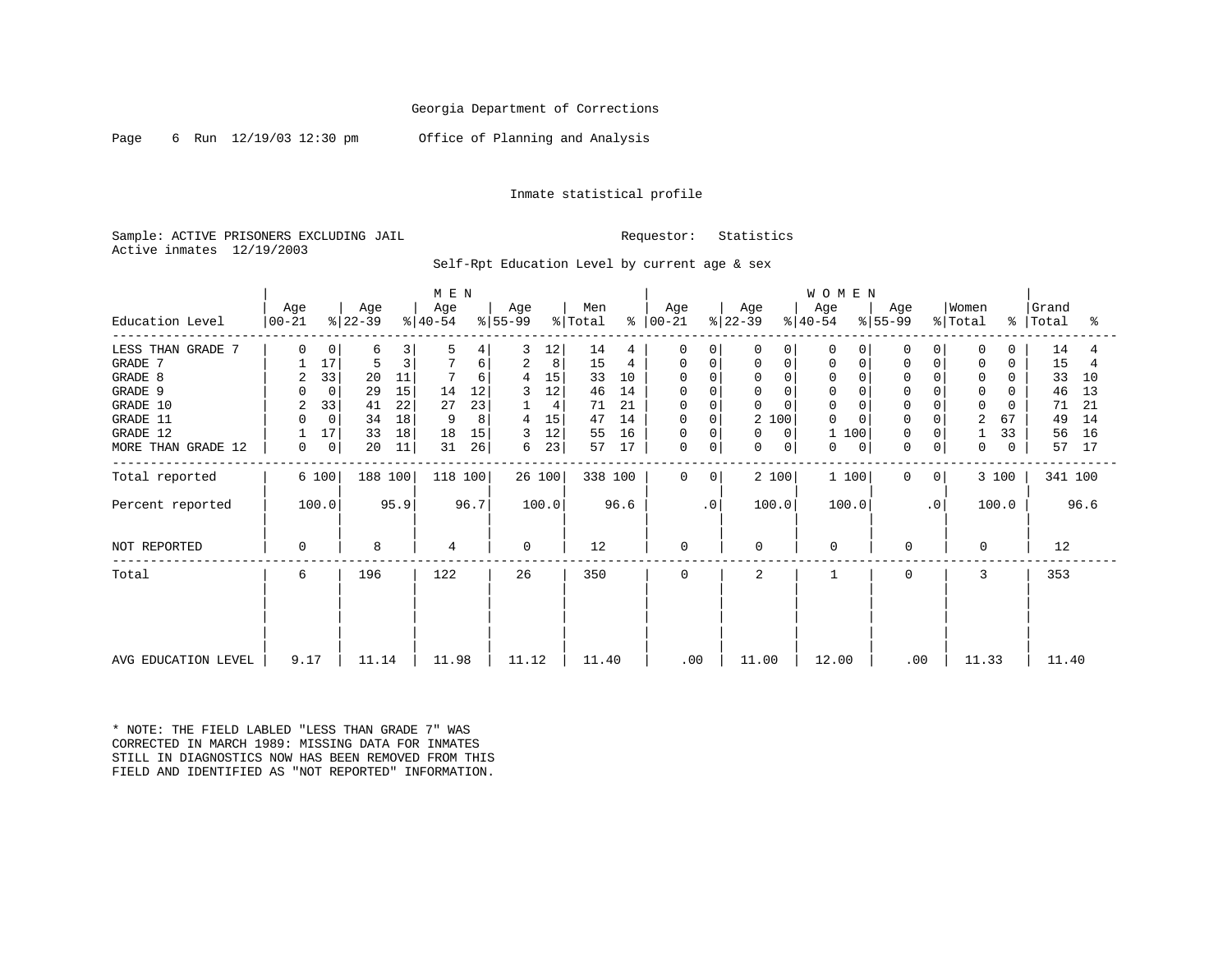Page 7 Run 12/19/03 12:30 pm

#### Inmate statistical profile

Sample: ACTIVE PRISONERS EXCLUDING JAIL Requestor: Statistics Active inmates 12/19/2003

Functional Reading Level (WRAT Scores) by current age & sex

|                    |                    |             |          | M E N            |      |                 |        |                            |           |                  |           |                  |                | WOMEN            |                  |              |                  |          |                    |      |
|--------------------|--------------------|-------------|----------|------------------|------|-----------------|--------|----------------------------|-----------|------------------|-----------|------------------|----------------|------------------|------------------|--------------|------------------|----------|--------------------|------|
| WRAT Reading Score | Age<br>$ 00 - 21 $ | $ 22-39 $   | Age      | Age<br>$ 40-54 $ |      | Age<br>$ 55-99$ |        | Men<br>$\frac{1}{2}$ Total | $\approx$ | Age<br>$ 00-21 $ |           | Age<br>$ 22-39 $ |                | Age<br>$ 40-54 $ | Age<br>$ 55-99 $ |              | Women<br>% Total |          | Grand<br>%   Total | ႜ    |
| LESS THAN GRADE 6  | 2                  | 33          | 52<br>30 | 39               | 37   | 8               | 35     | 101                        | 33        | $\Omega$         | O         |                  | 50             | $\Omega$         | $\Omega$         |              |                  | 33       | 102                | - 33 |
| 6TH THRU 8TH GRADE | 4                  | 67          | 36<br>21 | 20               | 19   | 6               | 26     | 66                         | 21        | 0                | 0         | 0                | 0              | $\Omega$         | 0                | 0            | $\Omega$         | $\Omega$ | 66                 | 21   |
| GRADE 9            |                    | 0           | 16<br>9  | 15               | 14   | 2               | 9      | 33                         | 11        | 0                |           | 0                |                | 0                | $\Omega$         |              | 0                |          | 33                 | -11  |
| GRADE 10           | 0                  | 0           | 3        |                  | 5    |                 | 4      | 11                         |           | 0                | $\Omega$  | 0                | $\overline{0}$ | $\mathbf 0$      | $\Omega$         |              | 0                | 0        | 11                 |      |
| GRADE 11           |                    |             | 10<br>6  | 6                | 6    |                 | 4      | 17                         | 6         | $\Omega$         |           | $\Omega$         |                | $\Omega$         |                  |              | $\Omega$         |          | 17                 |      |
| GRADE 12           |                    | $\mathbf 0$ | 33<br>19 | 12               | 11   | 4               | 17     | 49                         | 16        | 0                |           | 0                | 0              | $\Omega$         | $\Omega$         |              | 0                |          | 49                 | 16   |
| MORE THAN GRADE 12 | 0                  | 0           | 21<br>12 | 8                | 8    |                 | 4      | 30                         | 10        | 0                | 0         |                  | 50             | 100              | 0                | 0            | 2                | 67       | 32                 | 10   |
| Total reported     | 6 100              |             | 173 100  | 105 100          |      |                 | 23 100 |                            | 307 100   | 0                | 0         | 2 100            |                | 1 100            | $\mathbf 0$      | $\mathbf{0}$ |                  | 3 100    | 310 100            |      |
| Percent reported   | 100.0              |             | 88.3     |                  | 86.1 |                 | 88.5   |                            | 87.7      |                  | $\cdot$ 0 | 100.0            |                | 100.0            |                  | $\cdot$ 0    |                  | 100.0    |                    | 87.8 |
| NOT REPORTED       | 0                  |             | 23       | 17               |      | 3               |        | 43                         |           | $\mathbf 0$      |           | $\Omega$         |                | 0                | 0                |              | $\Omega$         |          | 43                 |      |
| Total              | 6                  |             | 196      | 122              |      | 26              |        | 350                        |           | $\mathbf 0$      |           | 2                |                |                  | 0                |              | 3                |          | 353                |      |
|                    |                    |             |          |                  |      |                 |        |                            |           |                  |           |                  |                |                  |                  |              |                  |          |                    |      |
| AVG READING SCORE  | 7.05               |             | 8.59     | 7.52             |      | 7.74            |        | 8.13                       |           | .00              |           | 9.10             |                | 13.00            | .00              |              | 10.40            |          | 8.15               |      |
|                    |                    |             |          |                  |      |                 |        |                            |           |                  |           |                  |                |                  |                  |              |                  |          |                    |      |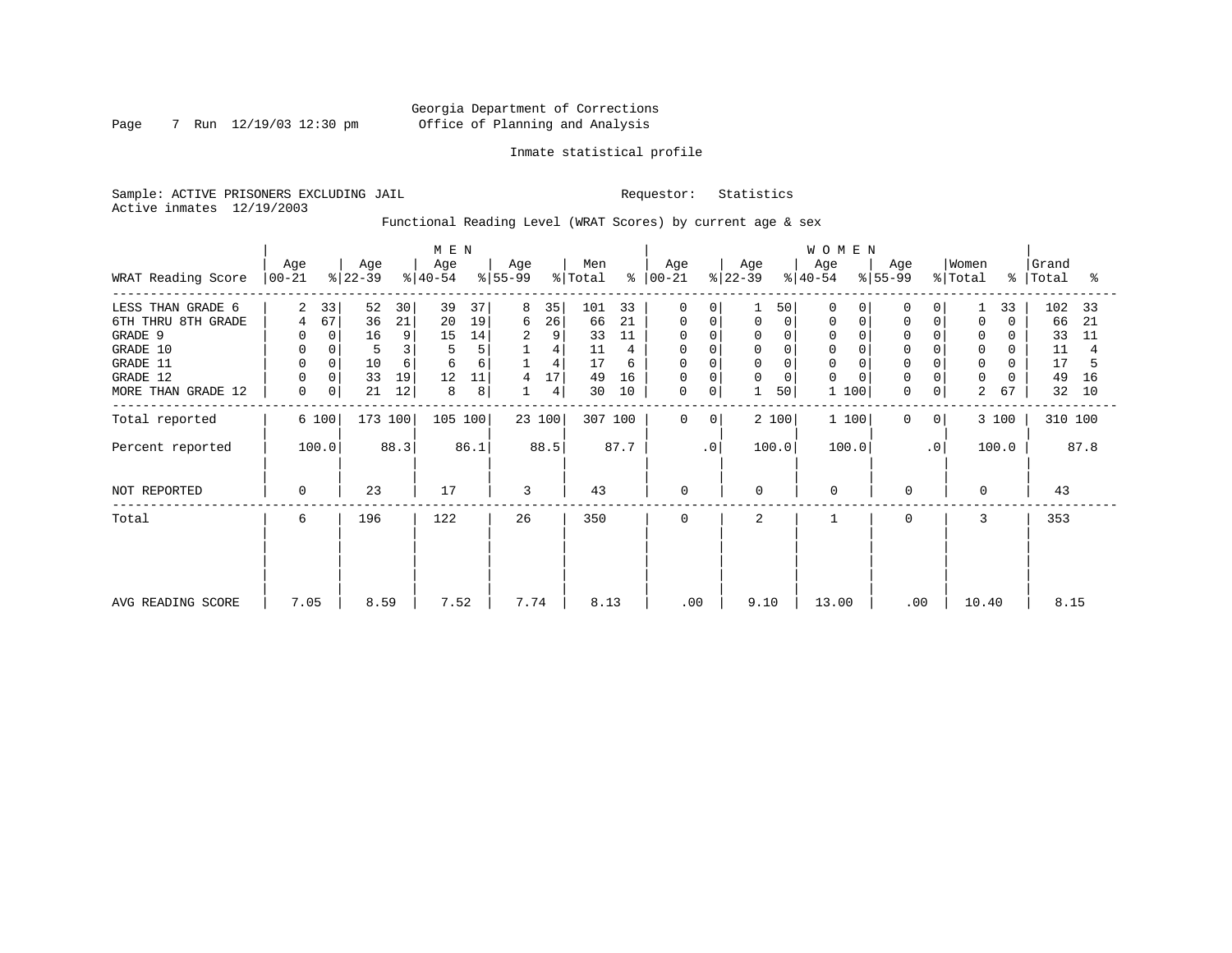Page 8 Run  $12/19/03$  12:30 pm

#### Inmate statistical profile

Sample: ACTIVE PRISONERS EXCLUDING JAIL Requestor: Statistics Active inmates 12/19/2003

Functional Math Level (WRAT Scores) by current age & sex

| WRAT Math Score                                        | Age<br>$ 00-21 $                     |                                        | Age<br>$ 22-39 $ |                | M E N<br>Age<br>$ 40-54 $  |                         | Age<br>$8155 - 99$ |                               | Men<br>% Total   | ႜ              | Age<br>$ 00-21 $            |                             | Age<br>$ 22-39 $        |                               | WOMEN<br>Age<br>$ 40-54 $    |       | Age<br>$\frac{1}{6}$ 55-99      |                             | Women<br>% Total          |                     | Grand<br>%   Total | ႜ              |
|--------------------------------------------------------|--------------------------------------|----------------------------------------|------------------|----------------|----------------------------|-------------------------|--------------------|-------------------------------|------------------|----------------|-----------------------------|-----------------------------|-------------------------|-------------------------------|------------------------------|-------|---------------------------------|-----------------------------|---------------------------|---------------------|--------------------|----------------|
| LESS THAN GRADE 6<br>6TH THRU 8TH GRADE<br>GRADE 9     | 2<br>3                               | 33 <br>50<br>17                        | 50<br>80<br>20   | 29<br>46<br>12 | 45<br>40<br>9              | 43<br>38<br>9           | 12<br>5            | 52<br>22<br>4                 | 109<br>128<br>31 | 36<br>42<br>10 | $\Omega$<br>0<br>0          | 0<br>0<br>$\Omega$          | 0<br>$\Omega$           | $\Omega$<br>$\mathbf 0$<br>50 | $\Omega$<br>$\Omega$         | 100   | $\Omega$<br>$\mathbf 0$<br>0    | 0                           | $\Omega$<br>$\Omega$<br>2 | 0<br>$\Omega$<br>67 | 109<br>128<br>33   | 35<br>41<br>11 |
| GRADE 10<br>GRADE 11<br>GRADE 12<br>MORE THAN GRADE 12 | 0<br>$\mathbf 0$<br>$\mathbf 0$<br>0 | $\mathbf{0}$<br>0<br>0<br>$\mathsf{O}$ | 13<br>2          | 8<br>4         | 5<br>$\mathbf 0$<br>4<br>2 | 5<br>$\Omega$<br>4<br>2 | 2                  | 9<br>4<br>$\overline{4}$<br>4 | 20<br>8<br>4     |                | 0<br><sup>0</sup><br>0<br>0 | $\Omega$<br>0               | 0<br>$\Omega$<br>0<br>1 | 0<br>$\Omega$<br>50           | 0<br>$\Omega$<br>$\mathbf 0$ | 0     | $\mathbf 0$<br>$\mathbf 0$<br>0 | 0<br>0                      | 0<br>$\Omega$             | 0<br>0<br>33        | 20<br>8<br>5       | 6              |
| Total reported<br>Percent reported                     |                                      | 6 100<br>100.0                         | 173 100          | 88.3           | 105 100                    | 86.1                    |                    | 23 100<br>88.5                | 307 100          | 87.7           | $\mathbf 0$                 | 0 <sup>1</sup><br>$\cdot$ 0 | 100.0                   | 2 100                         | 100.0                        | 1 100 | $\mathbf 0$                     | 0 <sup>1</sup><br>$\cdot$ 0 |                           | 3 100<br>100.0      | 310 100            | 87.8           |
| NOT REPORTED                                           | 0                                    |                                        | 23               |                | 17                         |                         | 3                  |                               | 43               |                | $\mathbf 0$                 |                             | $\mathbf 0$             |                               | $\mathbf 0$                  |       | 0                               |                             | $\Omega$                  |                     | 43                 |                |
| Total                                                  | 6                                    |                                        | 196              |                | 122                        |                         | 26                 |                               | 350              |                | $\Omega$                    |                             | 2                       |                               |                              |       | 0                               |                             | 3                         |                     | 353                |                |
| AVG MATH SCORE                                         | 6.35                                 |                                        | 7.24             |                | 6.52                       |                         | 6.60               |                               | 6.93             |                |                             | .00                         | 11.40                   |                               | 9.20                         |       | .00                             |                             | 10.67                     |                     | 6.96               |                |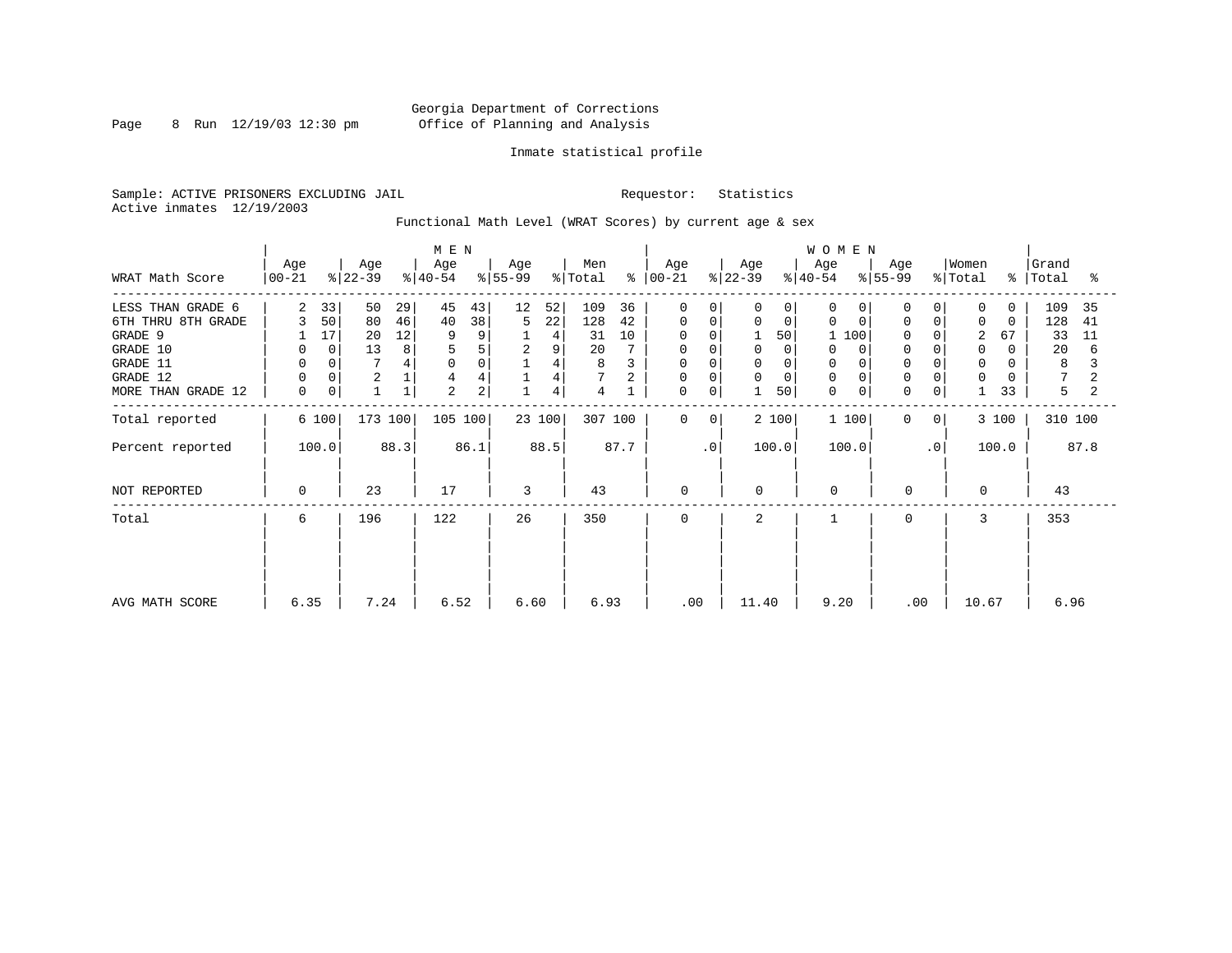Page 9 Run 12/19/03 12:30 pm Office of Planning and Analysis

### Inmate statistical profile

Sample: ACTIVE PRISONERS EXCLUDING JAIL **Requestor:** Statistics Active inmates 12/19/2003

### Functional Spelling Level (WRAT Scores) by current age & sex

|                             |      |             |           |      | MEN       |      |           |             |         |      |           |           |           |             | <b>WOMEN</b>      |           |              |          |                         |         |      |
|-----------------------------|------|-------------|-----------|------|-----------|------|-----------|-------------|---------|------|-----------|-----------|-----------|-------------|-------------------|-----------|--------------|----------|-------------------------|---------|------|
|                             | Age  |             | Age       |      | Age       |      | Age       |             | Men     |      | Age       |           | Age       |             | Age               | Age       |              | Women    |                         | Grand   |      |
| WRAT Spelling Score   00-21 |      |             | $ 22-39 $ |      | $ 40-54 $ |      | $ 55-99 $ |             | % Total | ႜၟ   | $ 00-21 $ |           | $ 22-39 $ |             | $ 40-54$          | $8 55-99$ |              | % Total  | $\approx$               | Total   | °≈   |
| LESS THAN GRADE 6           |      | 17          | 54        | 31   | 47        | 45   | 12        | 52          | 114     | 37   | $\Omega$  |           |           | $\Omega$    | O                 |           |              |          |                         | 114     | 37   |
| 6TH THRU 8TH GRADE          | 4    | 67          | 50        | 29   | 30        | 29   | 7         | 30          | 91      | 30   | 0         | $\Omega$  |           | 50          | 0<br><sup>0</sup> |           | 0            |          | 33                      | 92      | 30   |
| GRADE 9                     |      | 17          | 20        | 12   | 6         | 6    |           | 4           | 28      | 9    | 0         | $\Omega$  | 0         | $\Omega$    | $\mathbf 0$       |           |              |          | $\Omega$<br>$\Omega$    | 28      | q    |
| GRADE 10                    |      | 0           | 15        | 9    | 5         | 5    | 0         | $\mathbf 0$ | 20      |      | 0         |           | 0         | $\Omega$    | 0                 |           |              |          | 0                       | 20      |      |
| GRADE 11                    | 0    | $\mathbf 0$ | 8         | 5    |           | 5    |           | 4           | 14      |      | 0         |           | 0         | $\mathbf 0$ | $\Omega$          |           |              |          | $\mathbf 0$<br>$\Omega$ | 14      |      |
| GRADE 12                    | 0    | 0           | 15        | 9    | 7         | 7    |           | 4           | 23      |      | 0         | 0         | 0         | 0           | 100               |           | $\mathbf 0$  | 0        | 33                      | 24      |      |
| MORE THAN GRADE 12          | 0    | 0           | 11        | 6    | 5         | 5    |           | 4           | 17      | 6    | 0         | 0         |           | 50          | 0<br>0            |           | 0            | 0        | 33                      | 18      |      |
| Total reported              |      | 6 100       | 173 100   |      | 105 100   |      |           | 23 100      | 307 100 |      | $\Omega$  | $\Omega$  |           | 2 100       | 1 100             |           | $\Omega$     | $\Omega$ | 3 100                   | 310 100 |      |
| Percent reported            |      | 100.0       |           | 88.3 |           | 86.1 |           | 88.5        |         | 87.7 |           | $\cdot$ 0 |           | 100.0       | 100.0             |           | $\cdot$ 0    |          | 100.0                   |         | 87.8 |
| NOT REPORTED                | 0    |             | 23        |      | 17        |      | 3         |             | 43      |      | 0         |           | $\Omega$  |             | $\Omega$          |           | 0            |          | $\Omega$                | 43      |      |
| Total                       | 6    |             | 196       |      | 122       |      | 26        |             | 350     |      | 0         |           | 2         |             |                   |           | <sup>0</sup> |          |                         | 353     |      |
|                             |      |             |           |      |           |      |           |             |         |      |           |           |           |             |                   |           |              |          |                         |         |      |
|                             |      |             |           |      |           |      |           |             |         |      |           |           |           |             |                   |           |              |          |                         |         |      |
|                             |      |             |           |      |           |      |           |             |         |      |           |           |           |             |                   |           |              |          |                         |         |      |
| AVG SPELLING SCORE          | 7.30 |             | 7.87      |      | 6.53      |      | 6.34      |             | 7.29    |      | .00       |           | 9.70      |             | 12.30             |           | .00          |          | 10.57                   | 7.32    |      |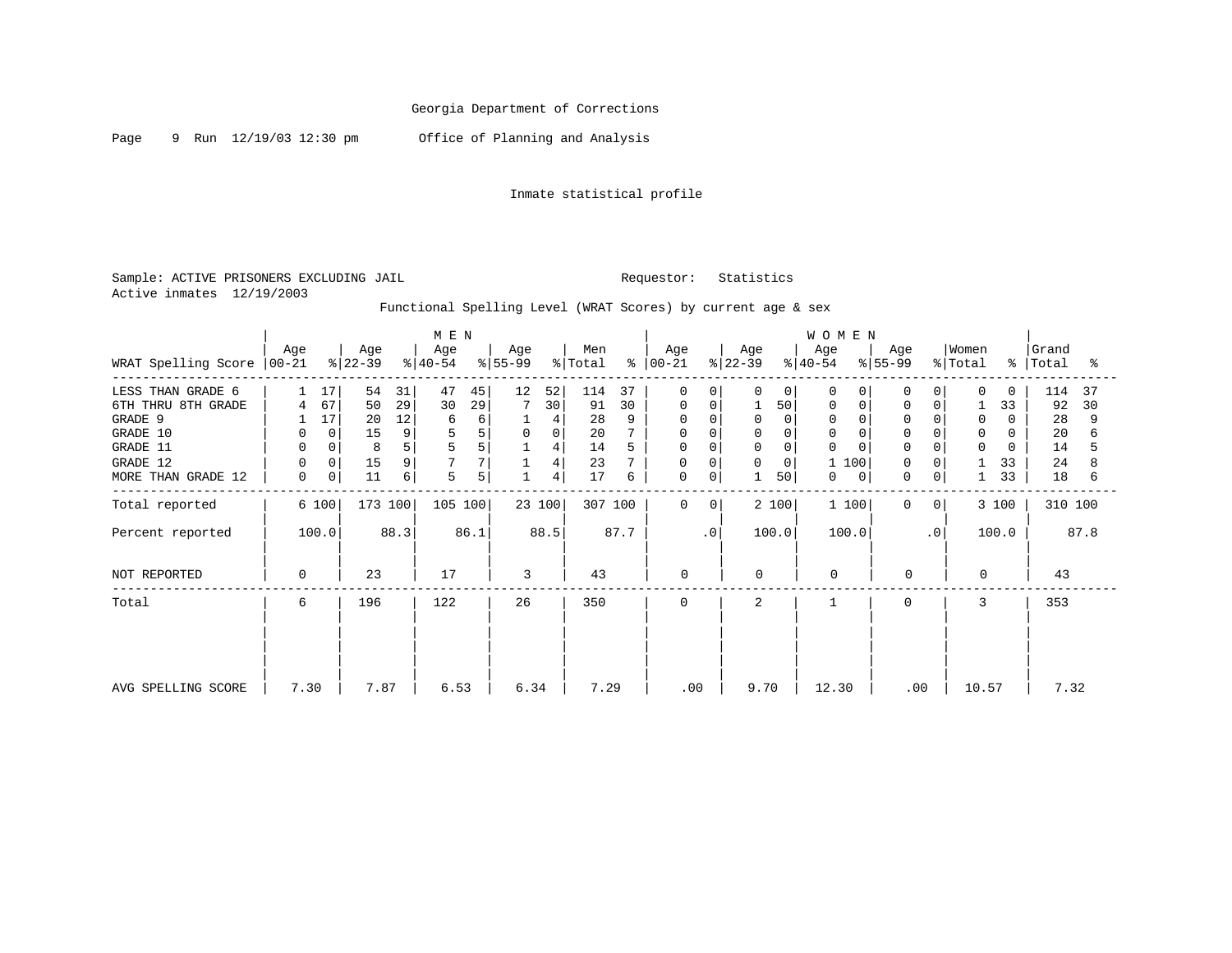Page 10 Run 12/19/03 12:30 pm Office of Planning and Analysis

#### Inmate statistical profile

Sample: ACTIVE PRISONERS EXCLUDING JAIL Requestor: Statistics Active inmates 12/19/2003

| Guardian Status                                                                                                                                            | Age<br>$00 - 21$                                                                                            | Age<br>$ 22-39 $                                                                                                   | M E N<br>Age<br>$ 40-54 $                                                                                                                    | Age<br>$ 55-99$                                                                                                  | Men<br>% Total                                                                                    | Age<br>$8   00 - 21$                                                                                                     | Age<br>$ 22-39 $                                                                                                                                                 | WOMEN<br>Age<br>Age<br>$8 55-99$<br>$ 40-54 $                                                                                                                                                      | Women<br>$\frac{1}{2}$ Total                                                                                                                                          | ွေ                                                                                                                                                                | Grand<br>Total<br>ႜ                                                                            |
|------------------------------------------------------------------------------------------------------------------------------------------------------------|-------------------------------------------------------------------------------------------------------------|--------------------------------------------------------------------------------------------------------------------|----------------------------------------------------------------------------------------------------------------------------------------------|------------------------------------------------------------------------------------------------------------------|---------------------------------------------------------------------------------------------------|--------------------------------------------------------------------------------------------------------------------------|------------------------------------------------------------------------------------------------------------------------------------------------------------------|----------------------------------------------------------------------------------------------------------------------------------------------------------------------------------------------------|-----------------------------------------------------------------------------------------------------------------------------------------------------------------------|-------------------------------------------------------------------------------------------------------------------------------------------------------------------|------------------------------------------------------------------------------------------------|
| ORPHANAGE<br>FATHER ONLY<br>FTR MTR HD<br>MOTHER ONLY<br>MTR FTR HD<br>OTH FEMALE<br>OTH MALE<br>STEP-PARNTS<br><b>FOSTER HOME</b><br>GRAND PRNTS<br>OTHER | 0<br>0<br>O<br>$\mathbf 0$<br>U<br>17<br>50<br>3<br>0<br>0<br><sup>0</sup><br>17<br>0<br>O.<br>17<br>0<br>0 | $\Omega$<br>0<br>0<br>8<br>15<br>8<br>39<br>73<br>52<br>28<br>3<br>6<br>2<br>5<br>3<br>3<br>6<br>12<br>6<br>8<br>4 | $\Omega$<br>$\Omega$<br>$\overline{2}$<br>$\overline{2}$<br>$\overline{7}$<br>6<br>46<br>39<br>47<br>39<br>4<br>$\Omega$<br>0<br>8<br>3<br>4 | 0<br>0<br>0<br>0<br>$\overline{a}$<br>8<br>19<br>5<br>12<br>46<br>2<br>8<br>$\Omega$<br>$\overline{2}$<br>8<br>4 | 0<br>0<br>10<br>3<br>24<br>125<br>37<br>114<br>34<br>12<br>4<br>2<br>9<br>7<br>2<br>22<br>13<br>4 | 0<br>0<br>$\mathbf 0$<br>$\Omega$<br>$\Omega$<br>0<br>$\mathbf 0$<br>$\mathbf 0$<br>0<br>$\mathbf 0$<br>$\mathbf 0$<br>0 | 0<br>0<br>0<br>0<br>$\mathbf 0$<br>0<br>$\Omega$<br>$\Omega$<br>$\overline{a}$<br>100<br>0<br>0<br>0<br>$\mathbf 0$<br>0<br>0<br>0<br>0<br>0<br>$\mathbf 0$<br>0 | $\Omega$<br>0<br>$\Omega$<br>$\Omega$<br>$\Omega$<br>$\Omega$<br>$\Omega$<br>100<br>0<br>$\Omega$<br>$\Omega$<br>$\Omega$<br>0<br>$\Omega$<br>$\Omega$<br>$\Omega$<br>$\Omega$<br>$\mathbf 0$<br>0 | $\Omega$<br>0<br>0<br>0<br><sup>0</sup><br>0<br>$\Omega$<br><sup>0</sup><br>0<br>$\Omega$<br>$\Omega$<br>$\mathbf 0$<br>0<br>0<br>$\Omega$<br>0<br>$\Omega$<br>0<br>0 | $\Omega$<br>0<br>$\Omega$<br>0<br>$\Omega$<br>$\Omega$<br>$\Omega$<br>$\Omega$<br>3 100<br>0<br>0<br>$\Omega$<br>0<br>0<br>0<br>$\Omega$<br>0<br>0<br>0<br>0<br>0 | $\Omega$<br>O<br>10<br>24<br>125<br>37<br>117<br>34<br>12<br>4<br>2<br>9<br>22<br>6<br>13<br>4 |
| Total reported<br>Percent reported<br>NOT RPTD                                                                                                             | 6 100<br>100.0<br>$\mathbf 0$                                                                               | 187<br>100<br>95.4<br>9                                                                                            | 119<br>100<br>97.5<br>3                                                                                                                      | 26 100<br>100.0<br>$\Omega$                                                                                      | 338 100<br>96.6<br>12                                                                             | $\Omega$<br>$\Omega$<br>$\cdot$ 0<br>0                                                                                   | 2 100<br>100.0<br>0                                                                                                                                              | 1 100<br>100.0<br>$\Omega$                                                                                                                                                                         | $\Omega$<br>0<br>$\cdot$ 0<br>$\mathbf 0$                                                                                                                             | 3 100<br>100.0                                                                                                                                                    | 341 100<br>96.6<br>12                                                                          |
| Total                                                                                                                                                      | 6                                                                                                           | 196                                                                                                                | 122                                                                                                                                          | 26                                                                                                               | 350                                                                                               | $\Omega$                                                                                                                 | 2                                                                                                                                                                |                                                                                                                                                                                                    | $\Omega$                                                                                                                                                              |                                                                                                                                                                   | 353                                                                                            |

#### Self-Rpt Guardian Status To Age 16 by current age & sex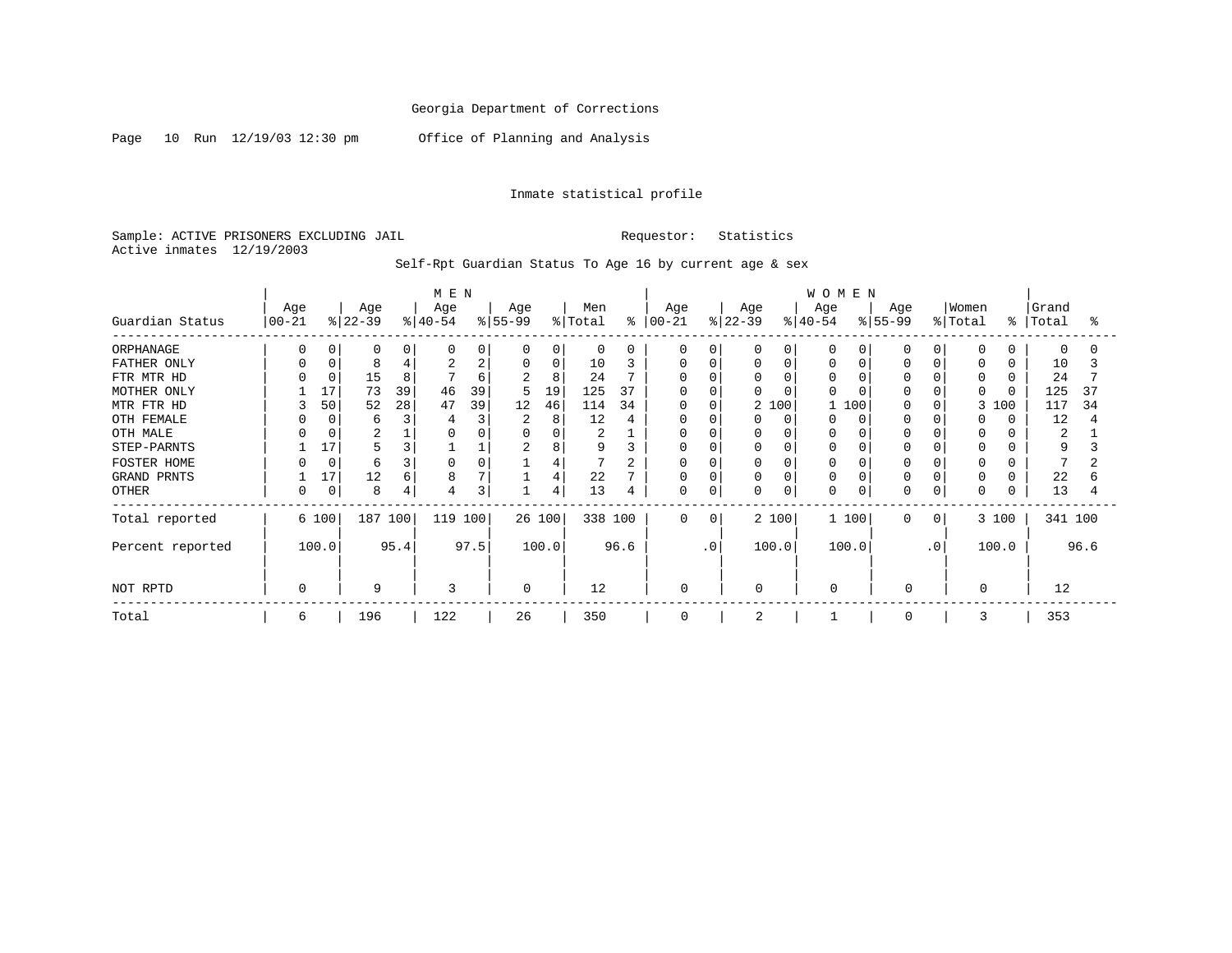Page 11 Run 12/19/03 12:30 pm Office of Planning and Analysis

#### Inmate statistical profile

Sample: ACTIVE PRISONERS EXCLUDING JAIL Requestor: Statistics Active inmates 12/19/2003

### Self-Rpt Employment Status Before Prison by current age & sex

|                  |            |               |           |      | M E N    |      |             |          |             |      |             |                |           |                | <b>WOMEN</b> |             |             |             |         |          |          |          |
|------------------|------------|---------------|-----------|------|----------|------|-------------|----------|-------------|------|-------------|----------------|-----------|----------------|--------------|-------------|-------------|-------------|---------|----------|----------|----------|
|                  | Age        |               | Age       |      | Age      |      | Age         |          | Men         |      | Age         |                | Age       |                | Age          |             | Age         |             | Women   |          | Grand    |          |
| Employment       | $ 00 - 21$ | $\frac{8}{3}$ | $22 - 39$ |      | $ 40-54$ |      | $ 55-99$    |          | % Total     | ి    | $ 00 - 21$  |                | $ 22-39 $ |                | $8 40-54$    |             | $8155 - 99$ |             | % Total | ႜ        | Total    | °        |
| FULL TIME        |            | 20            | 86        | 48   | 69       | 66   | 17          | 68       | 173         | 55   | $\mathbf 0$ | $\Omega$       |           | 2 100          | 0            | 0           | 0           | $\Omega$    |         | 2 100    | 175      | 56       |
| PART TIME        | 0          | 0             | 12        |      | 4        | 4    | $\mathbf 0$ | 0        | 16          | 5    | 0           |                | 0         | $\overline{0}$ | $\Omega$     |             | 0           | $\Omega$    |         | $\Omega$ | 16       |          |
| UNEMPL < 6M      |            | 20            | 22        | 12   | 10       | 10   |             | 4        | 34          | 11   | $\Omega$    |                |           | $\Omega$       | O            |             |             | $\Omega$    |         | $\Omega$ | 34       | 11       |
| UNEMPL > 6M      | O          | 0             | 32        | 18   | 17       | 16   |             | 4        | 50          | 16   | 0           |                |           |                |              |             |             | $\Omega$    |         | $\Omega$ | 50       | 16       |
| NEVER WORKD      | 3          | 60            | 21        | 12   |          |      |             | 4        | 26          | 8    | 0           |                |           | $\mathbf{0}$   | 0            |             |             | 0           | 0       | $\Omega$ | 26       | 8        |
| <b>STUDENT</b>   | 0          | $\Omega$      |           |      |          |      |             | $\Omega$ |             |      |             |                |           |                |              |             |             |             | 0       |          |          |          |
| INCAPABLE        | $\Omega$   |               | 4         | 2    | 4        |      | 5           | 20       | 13          | 4    | $\Omega$    |                |           | $\Omega$       | 0            |             | 0           | $\Omega$    | 0       | $\Omega$ | 13       |          |
| <b>OTHER</b>     | 0          | 0             | $\Omega$  | 0    | $\Omega$ | 0    | $\Omega$    | 0        | $\mathbf 0$ | 0    | 0           | 0              | 0         | $\overline{0}$ | 0            | 0           | O           | $\mathbf 0$ | 0       | 0        | $\Omega$ | $\Omega$ |
| Total reported   |            | 5 100         | 178       | 100  | 105 100  |      | 25 100      |          | 313         | 100  | $\mathbf 0$ | $\overline{0}$ |           | 2 100          | $\mathbf 0$  | $\mathbf 0$ | 0           | $\mathbf 0$ |         | 2 100    | 315 100  |          |
| Percent reported |            | 83.3          |           | 90.8 |          | 86.1 |             | 96.2     |             | 89.4 |             | $\cdot$ 0      |           | 100.0          |              | $\cdot$ 0   |             | $\cdot$ 0   |         | 66.7     |          | 89.2     |
| NOT RPTD         |            |               | 18        |      | 17       |      |             |          | 37          |      | $\mathbf 0$ |                | 0         |                |              |             | $\Omega$    |             |         |          | 38       |          |
| Total            | 6          |               | 196       |      | 122      |      | 26          |          | 350         |      | $\mathbf 0$ |                | 2         |                |              |             | $\Omega$    |             | 3       |          | 353      |          |

\* NOTE: THE FIELD LABELD "OTHER" WAS CORRECTED IN APRIL 1989; INMATES CODED "PRE-OTIS NOT REPORTED" NOW HAVE BEEN REMOVED FROM THIS FIELD AND IDENTIFIED AS "NOT REPORTED".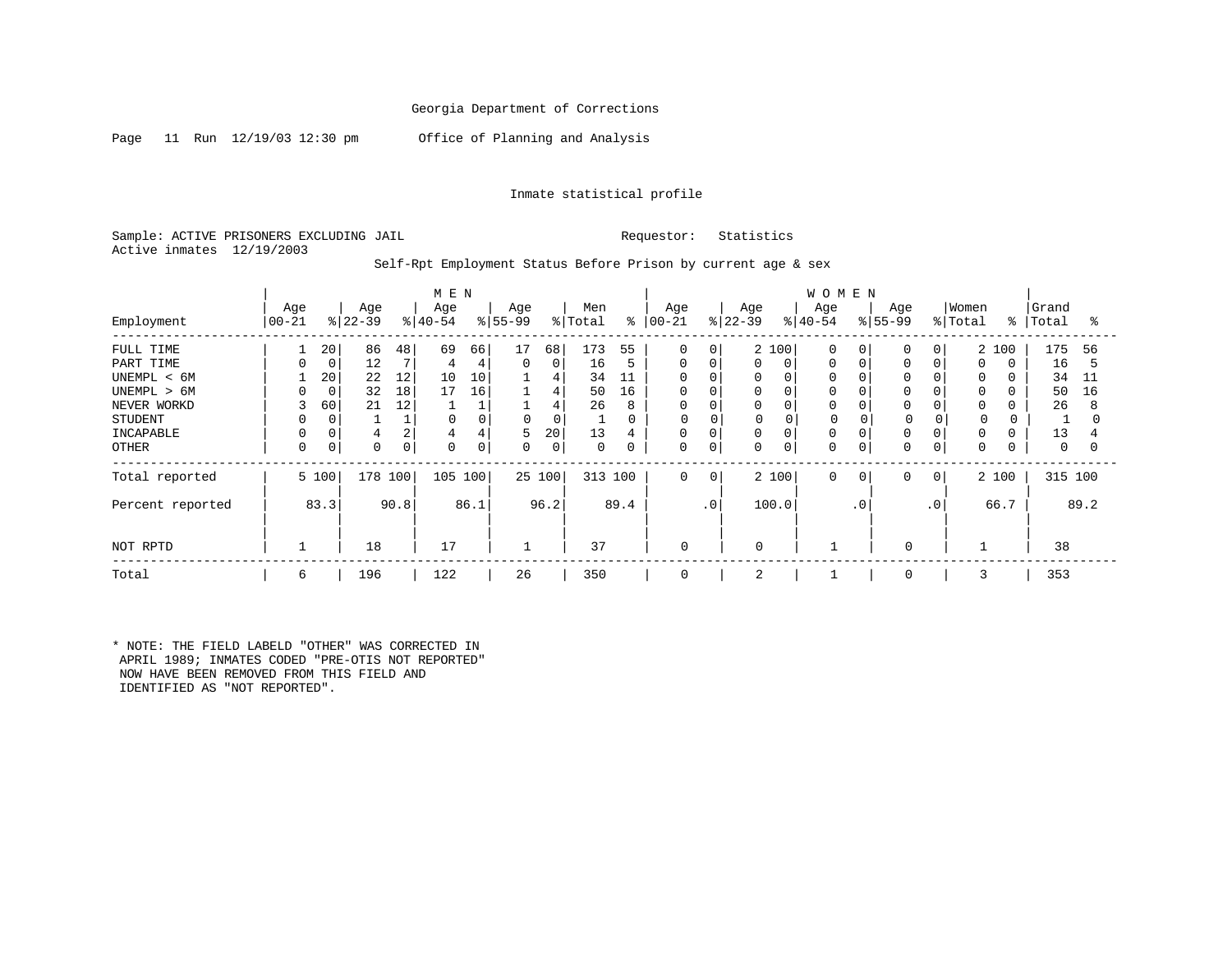Page 12 Run 12/19/03 12:30 pm

#### Inmate statistical profile

Sample: ACTIVE PRISONERS EXCLUDING JAIL Requestor: Statistics Active inmates 12/19/2003

Self-Rpt Marital Status At Admission by current age & sex

|                  |           |          |                 |      | M E N     |             |                  |       |                |      |                   |                 |                  |       | <b>WOMEN</b>     |       |                          |              |             |       |         |          |
|------------------|-----------|----------|-----------------|------|-----------|-------------|------------------|-------|----------------|------|-------------------|-----------------|------------------|-------|------------------|-------|--------------------------|--------------|-------------|-------|---------|----------|
| Marital Status   | Age       |          | Age<br>$ 22-39$ |      | Age       |             | Age<br>$8 55-99$ |       | Men<br>% Total | ွေ   | Age<br>$ 00 - 21$ |                 | Age<br>$ 22-39 $ |       | Age<br>$8 40-54$ |       | Age<br>$\frac{8}{55-99}$ |              | Women       | ွေ    | Grand   | °        |
|                  | $00 - 21$ |          |                 |      | $ 40-54 $ |             |                  |       |                |      |                   |                 |                  |       |                  |       |                          |              | % Total     |       | Total   |          |
| SINGLE           |           | 6 100    | 136             | 72   | 49        | 41          | 3                | 12    | 194            | 57   | $\mathbf 0$       | 0               |                  | 50    | $\Omega$         | 0     | $\Omega$                 | 0            |             | 33    | 195     | 57       |
| MARRIED          | $\Omega$  | $\Omega$ | 19              | 10   | 15        | 13          | 13               | 50    | 47             | 14   | 0                 | 0               | 0                | 0     | 0                |       | $\Omega$                 |              | 0           |       | 47      | 14       |
| SEPARATED        |           |          | 3               | 2    | 9         | 8           | 0                | 0     | 12             | 4    | 0                 |                 | 0                | 0     | 0                |       | $\Omega$                 |              | 0           |       | 12      | 4        |
| DIVORCED         |           |          | 8               | 4    | 26        | 22          | 5                | 19    | 39             | 12   | 0                 | 0               | $\Omega$         | 0     |                  | 100   | $\Omega$                 |              |             | 33    | 40      | 12       |
| WIDOWED          |           |          | $\overline{2}$  |      |           | 6           |                  | 4     | 10             | 3    | 0                 |                 |                  | 50    | 0                |       |                          |              |             | 33    | 11      |          |
| COMMON LAW       |           |          | 20              | 11   | 13        | 11          | 4                | 15    | 37             | 11   | $\mathbf 0$       |                 |                  | 0     | 0                |       |                          | 0            | $\Omega$    |       | 37      | 11       |
| OTHER            | $\Omega$  | 0        | $\mathbf 0$     | 0    | $\Omega$  | $\mathbf 0$ | 0                | 0     | $\mathbf 0$    | 0    | 0                 | 0               | 0                | 0     | 0                |       | $\Omega$                 | 0            | 0           |       | 0       | $\Omega$ |
| Total reported   |           | 6 100    | 188 100         |      | 119       | 100         | 26 100           |       | 339            | 100  | 0                 | $\mathbf 0$     |                  | 2 100 |                  | 1 100 | $\Omega$                 | $\mathbf{0}$ |             | 3 100 | 342 100 |          |
| Percent reported |           | 100.0    |                 | 95.9 |           | 97.5        |                  | 100.0 |                | 96.9 |                   | .0 <sup>1</sup> |                  | 100.0 |                  | 100.0 |                          | $\cdot$ 0    |             | 100.0 |         | 96.9     |
|                  |           |          |                 |      |           |             |                  |       |                |      |                   |                 |                  |       |                  |       |                          |              |             |       |         |          |
| NOT RPTD         | $\Omega$  |          | 8               |      | 3         |             | $\mathbf 0$      |       | 11             |      | 0                 |                 | $\mathbf 0$      |       | $\mathbf 0$      |       | $\mathbf 0$              |              | $\mathbf 0$ |       | 11      |          |
| Total            | 6         |          | 196             |      | 122       |             | 26               |       | 350            |      | 0                 |                 | 2                |       |                  |       | 0                        |              | 3           |       | 353     |          |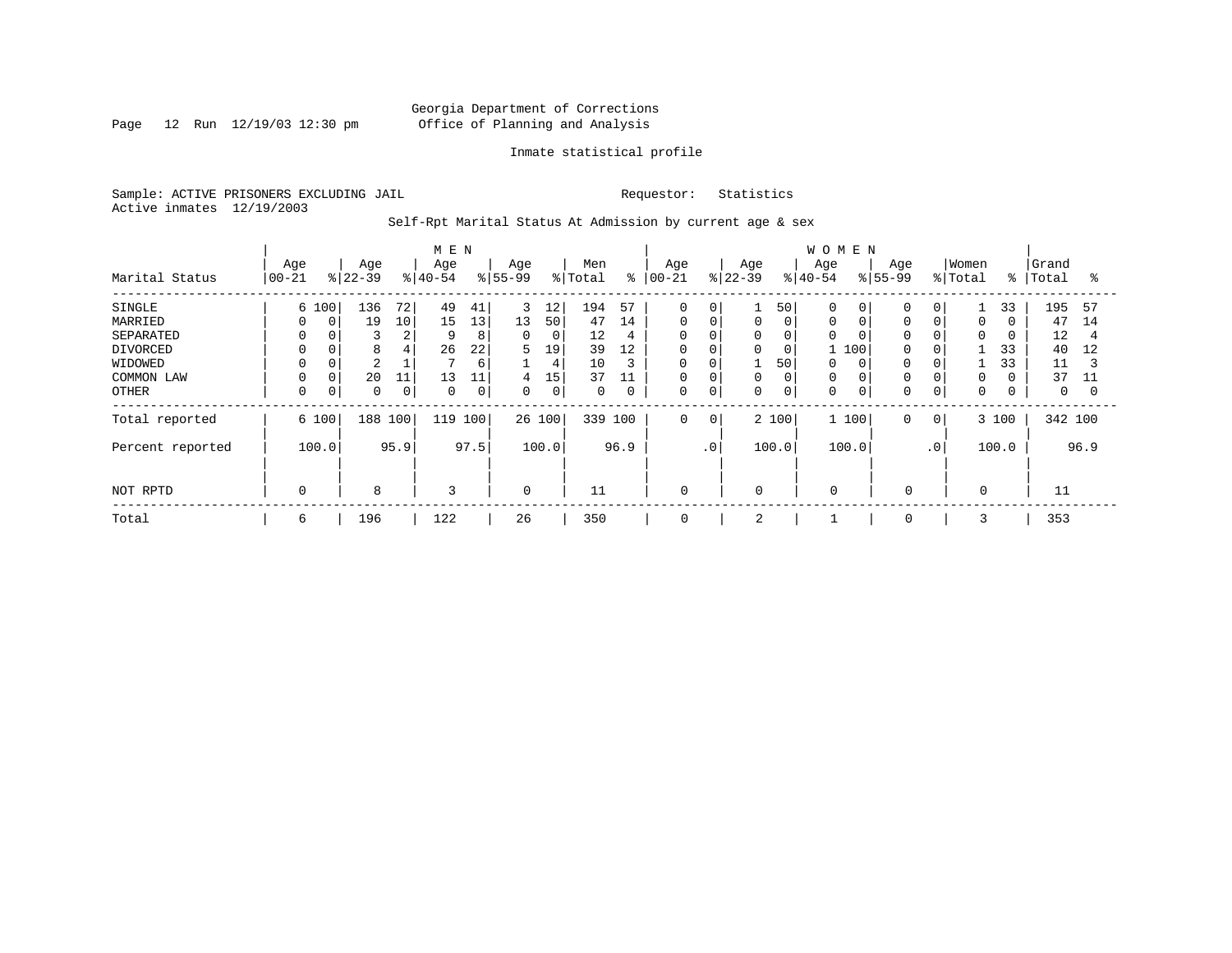### Georgia Department of Corrections Page 13 Run 12/19/03 12:30 pm Office of Planning and Analysis

#### Inmate statistical profile

Sample: ACTIVE PRISONERS EXCLUDING JAIL Requestor: Statistics Active inmates 12/19/2003

#### Self-Rpt Number Of Children At Admission by current age & sex

|                      |              |                |           |             | M E N     |        |           |        |                 |               |             |             |             |                | <b>WOMEN</b> |          |             |             |              |              |         |      |
|----------------------|--------------|----------------|-----------|-------------|-----------|--------|-----------|--------|-----------------|---------------|-------------|-------------|-------------|----------------|--------------|----------|-------------|-------------|--------------|--------------|---------|------|
|                      | Age          |                | Age       |             | Age       |        | Age       |        | Men             |               | Age         |             | Age         |                | Age          |          | Age         |             | Women        |              | Grand   |      |
| Number Of Children   | $ 00-21 $    |                | $ 22-39 $ |             | $ 40-54 $ |        | $ 55-99 $ |        | % Total         | $\frac{8}{6}$ | $ 00-21 $   |             | $ 22-39 $   |                | $ 40-54 $    |          | $ 55-99 $   |             | % Total      | $\approx$ 1  | Total   | °≈   |
| NO CHILDREN          | 0            | 0              |           | 1           | 0         | 0      | $\Omega$  | 0      |                 | 0             | $\Omega$    | $\Omega$    | 0           | $\overline{0}$ | $\Omega$     | $\Omega$ | $\Omega$    | 0           | $\mathbf 0$  | $\mathbf{0}$ |         |      |
| ONE CHILD            | 2            | 50             | 50        | 46          | 28        | 34     | 8         | 33     | 88              | 40            | 0           | 0           | $\mathbf 0$ | 0              | 100          |          | 0           | 0           |              | 50           | 89      | 40   |
| TWO CHILDREN         | 2            | 50             | 29        | 27          | 23        | 28     | 6         | 25     | 60              | 28            |             | $\Omega$    | 1 100       |                | $\Omega$     |          | $\Omega$    |             |              | 50           | 61      | 28   |
| THREE CHILDREN       | 0            | $\overline{0}$ | 15        | 14          | 20        | 24     | 4         | 17     | 39              | 18            | 0           | 0           | 0           | $\Omega$       | 0            |          | $\Omega$    |             | $\mathbf 0$  | $\Omega$     | 39      | 18   |
| FOUR CHILDREN        | $\mathbf 0$  |                | 8         | 7           |           | 4      | 2         | 8      | 13              | 6             | 0           |             | 0           |                | $\mathbf 0$  |          |             |             | $\Omega$     | 0            | 13      | 6    |
| FIVE CHILDREN        | 0            |                | 4         | 4           |           | 5      | 2         | 8      | 10              |               | 0           | $\Omega$    | 0           | 0              | $\mathbf 0$  |          | $\Omega$    | $\mathbf 0$ | 0            |              | 10      |      |
| MORE THAN 5 CHILDREN | $\mathsf{O}$ | 0              |           | $\mathbf 1$ | 4         | 5      | 2         | 8      | $7\phantom{.0}$ | 3             | 0           | $\mathbf 0$ | 0           | 0              | $\mathbf 0$  | 0        | $\mathbf 0$ | $\mathbf 0$ | $\mathbf 0$  | 0            | 7       |      |
| Total reported       |              | 4 100          | 108 100   |             |           | 82 100 |           | 24 100 | 218 100         |               | 0           | 0           | 1 100       |                | 1 100        |          | $\mathbf 0$ | 0           |              | 2 100        | 220 100 |      |
| Percent reported     |              | 66.7           |           | 55.1        |           | 67.2   |           | 92.3   |                 | 62.3          |             | $\cdot$ 0   |             | 50.0           | 100.0        |          |             | $\cdot$ 0   |              | 66.7         |         | 62.3 |
| NOT REPORTED         | 2            |                | 88        |             | 40        |        | 2         |        | 132             |               | $\mathbf 0$ |             |             |                | $\mathbf 0$  |          | $\mathbf 0$ |             | $\mathbf{1}$ |              | 133     |      |
| Total                | 6            |                | 196       |             | 122       |        | 26        |        | 350             |               | $\mathbf 0$ |             | 2           |                |              |          | $\mathbf 0$ |             | 3            |              | 353     |      |
|                      |              |                |           |             |           |        |           |        |                 |               |             |             |             |                |              |          |             |             |              |              |         |      |
|                      |              |                |           |             |           |        |           |        |                 |               |             |             |             |                |              |          |             |             |              |              |         |      |
| AVG NUM CHILDREN     | 1.50         |                | 1.95      |             | 2.46      |        | 2.92      |        | 2.24            |               | .00         |             | 2.00        |                | 1.00         |          | .00         |             | 1.50         |              | 2.24    |      |

\* NOTE: THE FIELD LABLED "NO CHILDREN" WAS CORRECTED IN MARCH 1989: MISSING DATA FOR INMATES STILL IN DIAGNOSTICS NOW HAS BEEN REMOVED FROM THIS FIELD AND IDENTIFIED AS "NOT REPORTED" INFORMATION.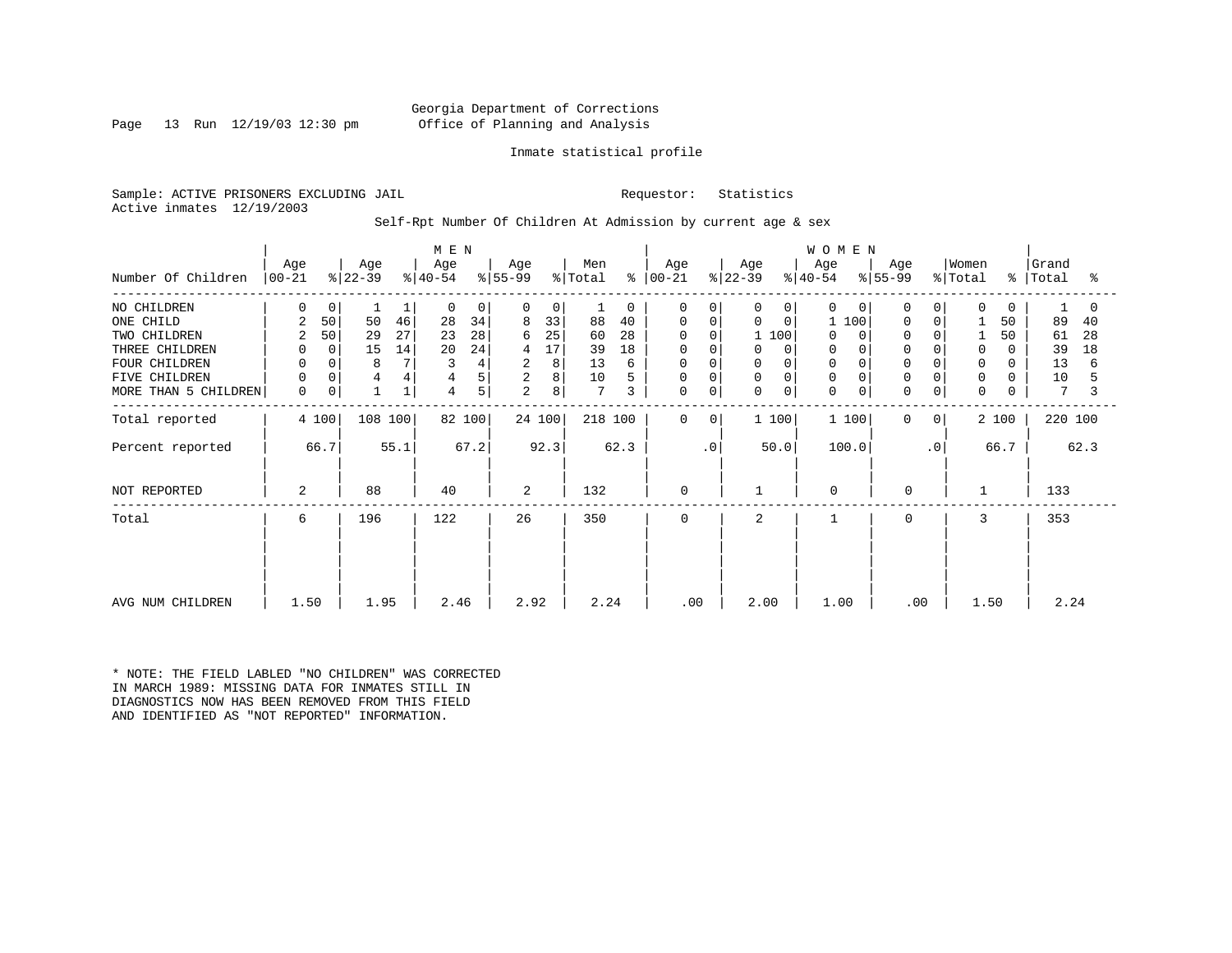Page 14 Run  $12/19/03$  12:30 pm

#### Inmate statistical profile

Sample: ACTIVE PRISONERS EXCLUDING JAIL Requestor: Statistics Active inmates 12/19/2003

### Self-Rpt Religious Affiliation by current age & sex

|                  |           |          |                |                | M E N     |      |             |          |              |                |             |             |          |              | WOMEN       |             |          |           |              |          |         |      |
|------------------|-----------|----------|----------------|----------------|-----------|------|-------------|----------|--------------|----------------|-------------|-------------|----------|--------------|-------------|-------------|----------|-----------|--------------|----------|---------|------|
|                  | Age       |          | Age            |                | Age       |      | Age         |          | Men          |                | Age         |             | Age      |              | Age         |             | Age      |           | Women        |          | Grand   |      |
| Religion         | $00 - 21$ |          | $ 22-39$       |                | $8 40-54$ |      | $ 55-99$    |          | % Total      | $\frac{8}{6}$  | $00 - 21$   |             | $ 22-39$ |              | $ 40-54 $   |             | $ 55-99$ |           | % Total      | ి        | Total   | ႜ    |
| <b>ISLAM</b>     | O         | 0        | 17             | 9              |           | 6    | 2           | 8        | 26           | 8              | 0           | 0           | 0        | $\mathbf{0}$ | 0           | 0           | 0        | 0         | 0            | 0        | 26      | 8    |
| CATHOLIC         |           | 17       | 4              | $\overline{2}$ |           | 1    | $\mathbf 0$ | 0        | 6            | 2              | $\Omega$    | $\mathbf 0$ | 0        | $\mathbf 0$  | 0           | 0           | 0        | $\Omega$  | $\mathbf 0$  | 0        | 6       | 2    |
| <b>BAPTIST</b>   |           | 17       | 59             | 32             | 66        | 55   | 11          | 42       | 137          | 41             | $\Omega$    | 0           |          | 50           | 1           | 100         | U        | $\Omega$  | 2            | 67       | 139     | 41   |
| METHODIST        |           | $\Omega$ | 3              | $\overline{2}$ |           | 1    | 2           | 8        | 6            | $\overline{2}$ |             | $\Omega$    | $\Omega$ | $\Omega$     | 0           | 0           | U        | O         | $\mathbf 0$  | $\Omega$ | 6       | 2    |
| EPISCOPLN        |           | $\Omega$ | $\Omega$       | $\Omega$       |           | 0    | $\Omega$    | $\Omega$ | 0            | 0              |             | $\mathbf 0$ | 0        | $\Omega$     | Ω           | 0           | U        | $\Omega$  | $\Omega$     | O        | O       |      |
| PRESBYTRN        |           |          | $\Omega$       | $\Omega$       |           | O    | 0           | 0        | O            | 0              |             | $\Omega$    | 0        | $\Omega$     | 0           | 0           |          | $\Omega$  | $\Omega$     | U        |         |      |
| CHC OF GOD       |           | U        |                |                |           |      | $\Omega$    | 0        | 2            | 1              |             | $\Omega$    | 0        | $\Omega$     | 0           | $\Omega$    | U        | $\Omega$  | $\Omega$     | U        | 2       |      |
| HOLINESS         |           |          | 3              | 2              | 2         | 2    | 3           | 12       | 8            | 2              |             | $\Omega$    |          | 50           | O           | $\Omega$    |          | O         | $\mathbf{1}$ | 33       | q       |      |
| <b>JEWISH</b>    |           |          |                |                | U         | 0    | $\Omega$    | $\Omega$ | $\mathbf{1}$ | 0              | U           | $\Omega$    | 0        | $\mathbf 0$  | O           | 0           | O        | O         | $\mathbf 0$  | $\Omega$ |         |      |
| ANGLICAN         |           | $\Omega$ | $\Omega$       | $\Omega$       | O         | 0    | $\Omega$    | 0        | 0            | 0              |             | $\Omega$    | 0        | $\Omega$     | N           | 0           |          | $\Omega$  | $\Omega$     |          |         |      |
| GRK ORTHDX       |           | 0        | $\Omega$       | 0              | n         | 0    | 0           | 0        | 0            | 0              | U           | 0           | 0        | $\Omega$     | 0           | 0           |          | 0         | 0            |          |         |      |
| <b>HINDU</b>     |           |          | $\Omega$       |                |           | 0    | 0           | 0        | 0            | 0              |             | $\Omega$    | 0        | $\Omega$     | Ω           | 0           |          | O         | 0            |          |         |      |
| <b>BUDDHIST</b>  |           |          | $\Omega$       | $\Omega$       |           | O    | $\Omega$    | 0        | 0            | $\Omega$       |             | $\Omega$    | 0        | $\Omega$     | Ω           | $\mathbf 0$ |          | $\Omega$  | $\Omega$     |          |         |      |
| TAOIST           |           |          | $\Omega$       | O              |           | 0    | 0           | 0        | 0            | 0              |             | $\Omega$    | 0        | $\Omega$     | Ω           | $\Omega$    |          | O         | $\Omega$     |          |         |      |
| SHINTOIST        |           |          | $\Omega$       |                | U         | O    | U           | 0        | 0            | U              |             | $\Omega$    | 0        | ∩            | O           | $\Omega$    |          | $\Omega$  | $\Omega$     | ∩        |         |      |
| SEVEN D AD       |           |          |                |                |           | 2    | $\Omega$    | 0        | 3            | 1              | U           | $\Omega$    | $\Omega$ | $\cap$       | O           | $\Omega$    |          | $\Omega$  | $\Omega$     |          |         |      |
| JEHOVAH WT       |           | $\Omega$ | $\overline{2}$ |                |           |      |             | 4        | 4            | 1              | U           | $\Omega$    | 0        | $\Omega$     | 0           | 0           | U        | $\Omega$  | 0            |          |         |      |
| LATR DAY S       |           |          | $\Omega$       | $\Omega$       | C         | O    | 0           | 0        | 0            | 0              |             | $\Omega$    | 0        | $\Omega$     | 0           | 0           | O        | O         | $\mathbf 0$  |          |         |      |
| QUAKER           |           | $\Omega$ | $\Omega$       | 0              | $\cap$    | 0    | O           | $\Omega$ | 0            | 0              | U           | $\Omega$    | 0        | $\Omega$     | 0           | 0           | U        | O         | 0            | 0        |         |      |
| OTHER PROD       |           | 17       | 30             | 16             | 10        | 8    | 1           | 4        | 42           | 13             | $\Omega$    | $\Omega$    | 0        | $\Omega$     | O           | 0           | U        | $\Omega$  | 0            | $\Omega$ | 42      | 12   |
| <b>NONE</b>      |           | 17       | 41             | 22             | 19        | 16   | 6           | 23       | 67           | 20             | $\Omega$    | 0           | $\Omega$ | $\mathbf 0$  | 0           | $\mathbf 0$ | 0        | 0         | 0            | $\Omega$ | 67      | 20   |
| <b>OTHER</b>     | 2         | 33       | 21             | 11             | 9         | 8    | $\Omega$    | 0        | 32           | 10             | $\mathbf 0$ | 0           | $\Omega$ | 0            | 0           | 0           | 0        | $\Omega$  | $\mathbf 0$  | $\Omega$ | 32      | 9    |
| Total reported   |           | 6 100    | 183 100        |                | 119 100   |      | 26 100      |          | 334 100      |                | $\mathbf 0$ | 0           |          | 2 100        |             | 1 100       | $\Omega$ | 0         |              | 3 100    | 337 100 |      |
| Percent reported |           | 100.0    |                | 93.4           |           | 97.5 |             | 100.0    |              | 95.4           |             | $\cdot$ 0   |          | 100.0        |             | 100.0       |          | $\cdot$ 0 |              | 100.0    |         | 95.5 |
| NOT RPTD         | 0         |          | 13             |                | 3         |      | 0           |          | 16           |                | $\mathbf 0$ |             | 0        |              | $\mathbf 0$ |             | $\Omega$ |           | $\Omega$     |          | 16      |      |
| Total            | 6         |          | 196            |                | 122       |      | 26          |          | 350          |                | 0           |             | 2        |              | 1           |             | 0        |           | 3            |          | 353     |      |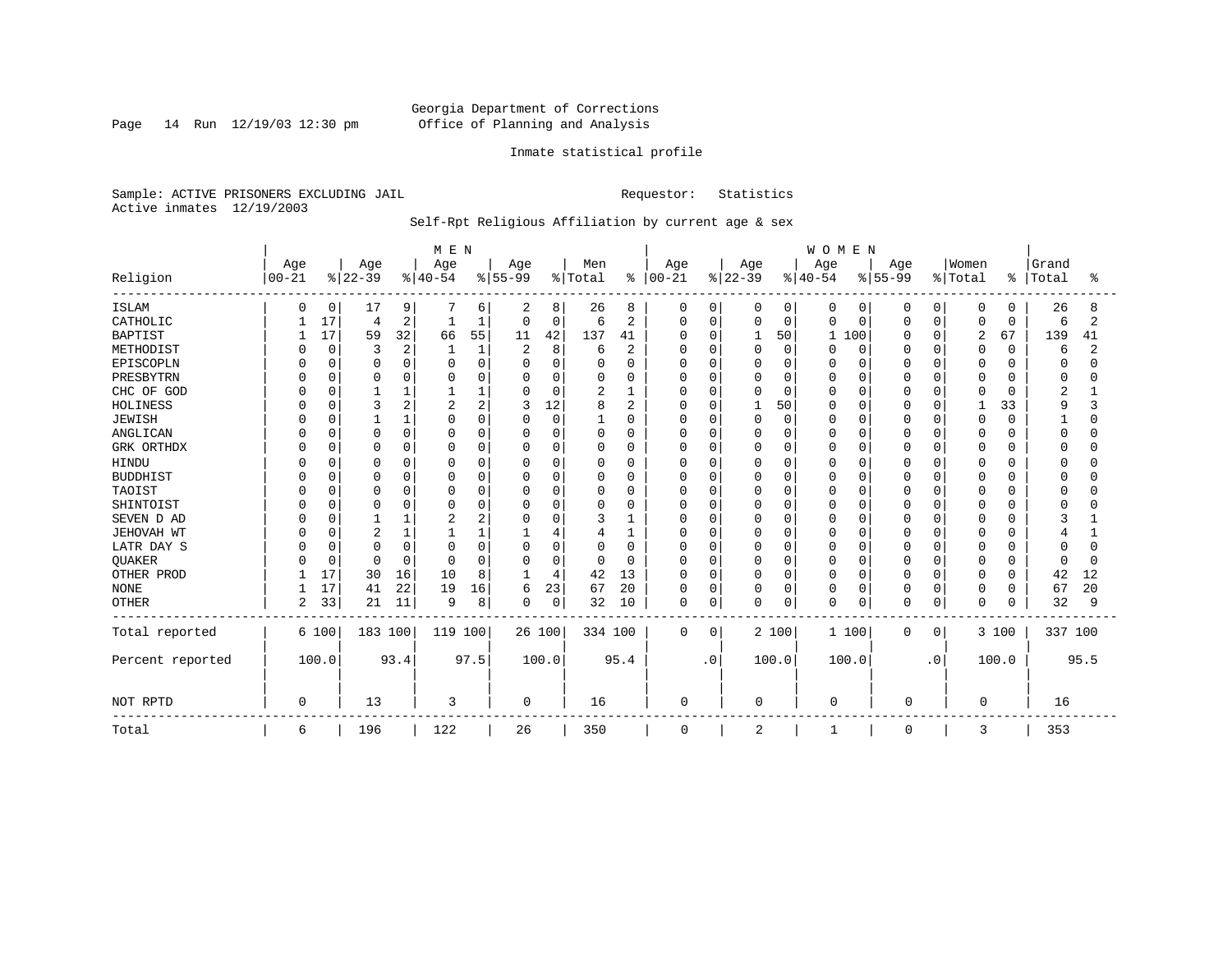### Georgia Department of Corrections Page 15 Run 12/19/03 12:30 pm Office of Planning and Analysis

#### Inmate statistical profile

Sample: ACTIVE PRISONERS EXCLUDING JAIL **Requestor:** Statistics Active inmates 12/19/2003

Self-Rpt Family Behavior Patterns \* by current age & sex

|                    | M E N           |           |           |                      |         |                  |          |                |          |                 |             |                  |                      | <b>WOMEN</b>         |           |                  |                |                      |             |                |          |
|--------------------|-----------------|-----------|-----------|----------------------|---------|------------------|----------|----------------|----------|-----------------|-------------|------------------|----------------------|----------------------|-----------|------------------|----------------|----------------------|-------------|----------------|----------|
| Family Behavior    | Age<br>$ 00-21$ | $ 22-39 $ | Age       | Age<br>$ 40-54 $     |         | Age<br>$ 55-99 $ |          | Men<br>% Total | ៖        | Age<br>$ 00-21$ |             | Age<br>$ 22-39 $ |                      | Age<br>$8140 - 54$   |           | Age<br>$8 55-99$ |                | Women<br>% Total     | $\approx$ 1 | Grand<br>Total | °≈       |
|                    |                 |           |           |                      |         |                  |          |                |          |                 |             |                  |                      |                      |           |                  |                |                      |             |                |          |
| CRIMINLTY          | 4               | 25        | 54        | 40<br>19             | 24      | 6                | 23       | 104            | 21       | $\mathbf 0$     | 0           |                  | 17                   | $\Omega$             |           |                  | $\Omega$       |                      | 17          | 105            | 21       |
| ALCOHOLISM         | ζ               | 19        | 39        | 14<br>28             | 17      | 3                | 12       | 73             | 15       | $\Omega$        | 0           |                  | 17                   | 0                    |           |                  |                |                      | 17          | 74             | 15       |
| DRUG ABUSE         |                 | 13        | 25        | 14<br>9              | 8       |                  | 4        | 42             | 9        | $\Omega$        |             |                  | 17                   | <sup>0</sup>         |           |                  |                |                      | 17          | 43             | 9        |
| DOMINERING         |                 | 0         |           | ∩                    |         |                  | 0        |                | 0        | $\Omega$        |             |                  | 17                   | 0                    |           |                  |                |                      |             | 2              |          |
| MIGRANT            |                 |           |           |                      | 2       | $\mathbf 0$      | 0        | 6              |          | 0               |             |                  | 0                    | 0                    |           |                  |                | 0                    |             | 6              |          |
| INFL BTGS          |                 | 6         | 12        | 6                    | 4       | 2                | 8        | 21             | 4        | $\Omega$        |             |                  | $\Omega$             | 0                    |           |                  |                | $\Omega$             |             | 21             |          |
| PERMISSIVE         | <sup>0</sup>    | 0         |           | ∩                    | 0       | $\Omega$         | 0        |                | 0        | 0               |             |                  | 17                   | $\Omega$             |           |                  |                |                      |             | 2              |          |
| FATH ABSNT         | 4<br>2          | 25<br>13  | 106<br>34 | 38<br>56<br>15<br>12 | 34<br>9 | 11<br>3          | 42<br>12 | 177<br>54      | 36<br>11 | $\Omega$<br>0   | O           |                  | $\Omega$<br>$\Omega$ | $\Omega$<br>$\Omega$ |           |                  |                | $\Omega$<br>$\Omega$ | $\Omega$    | 177<br>54      | 36<br>11 |
| MOTH ABSNT<br>NONE | 0               | 0         | 4         | 3                    | 2       | 0                | 0        |                |          | 0               | 0           |                  | 17                   | 0                    |           | $\Omega$         |                |                      |             | 8              | 2        |
|                    |                 |           |           |                      |         |                  |          |                |          |                 |             |                  |                      |                      |           |                  |                |                      | 工,          |                |          |
| Total reported     | 16              | 100       | 279 100   |                      | 165 100 |                  | 26 100   | 486 100        |          | $\mathbf 0$     | $\mathbf 0$ |                  | 6 100                | $\Omega$             | 0         | $\Omega$         | $\overline{0}$ |                      | 6 100       | 492 100        |          |
| Percent reported   | 100.0           |           | 74.5      |                      | 73.8    |                  | 65.4     |                | 74.0     |                 | $\cdot$ 0   |                  | 100.0                |                      | $\cdot$ 0 |                  | $\cdot$ 0      |                      | 66.7        |                | 73.9     |
|                    |                 |           |           |                      |         |                  |          |                |          |                 |             |                  |                      |                      |           |                  |                |                      |             |                |          |
| <b>OTHER</b>       | 0               |           | 50        | 32                   |         | 9                |          | 91             |          | 0               |             | 0                |                      |                      |           | 0                |                |                      |             | 92             |          |
| Total              | 6               |           | 196       | 122                  |         | 26               |          | 350            |          | 0               |             | 2                |                      |                      |           | 0                |                | 3                    |             | 353            |          |

\* NOTE: SINCE THERE CAN BE UP TO FIVE BEHAVIOR CODES PER INMATE, THE NUMBER OF CASES REPORTED IN THE DETAIL LINES AND THE TOTAL REPORTED LINE MAY EXCEED THE TOTAL NUMBER OF CASES. IN SHORT, THIS TABLE COUNTS THE NUMBER OF BEHAVIOR PROBLEMS, NOT INMATES.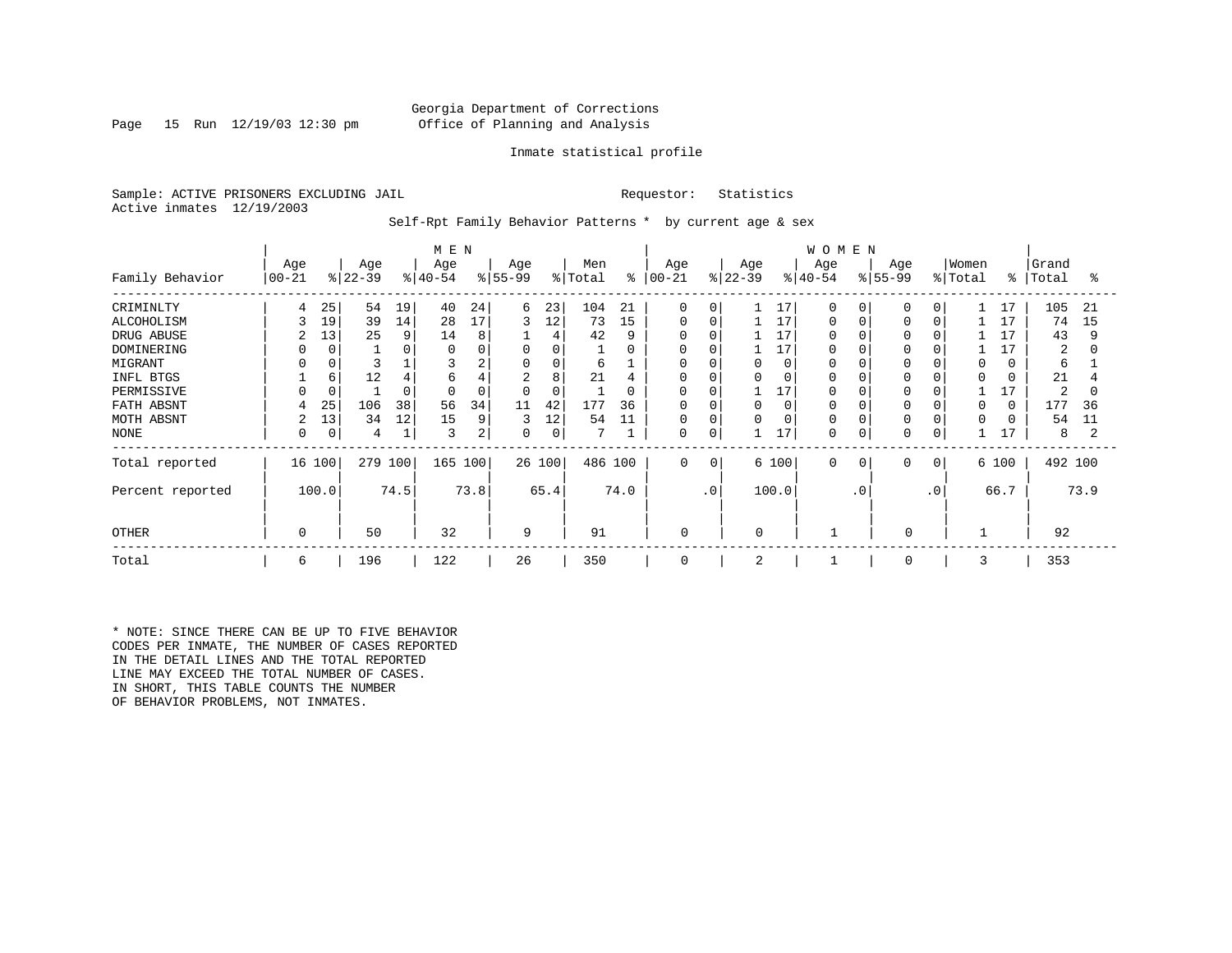Page 16 Run 12/19/03 12:30 pm Office of Planning and Analysis

#### Inmate statistical profile

Sample: ACTIVE PRISONERS EXCLUDING JAIL **Requestor:** Statistics Active inmates 12/19/2003

Inmate Diagnostic Behavior Problem \* by current age & sex

|                    | M E N     |             |           |          |             |          |                |                |         |          |              |             |           |          | <b>WOMEN</b> |          |             |             |             |               |         |      |
|--------------------|-----------|-------------|-----------|----------|-------------|----------|----------------|----------------|---------|----------|--------------|-------------|-----------|----------|--------------|----------|-------------|-------------|-------------|---------------|---------|------|
|                    | Age       |             | Age       |          | Age         |          | Age            |                | Men     |          | Age          |             | Age       |          | Age          |          | Age         |             | Women       |               | Grand   |      |
| Diagnostic Problem | $00 - 21$ |             | $ 22-39 $ |          | $ 40-54$    |          | $ 55-99$       |                | % Total | ႜႜ       | $ 00 - 21$   |             | $ 22-39 $ |          | $ 40-54 $    |          | $8 55-99$   |             | % Total     | $\frac{8}{6}$ | Total   | ఄ    |
| <b>ALCOHOLIC</b>   |           | 6           | 11        | 2        | 9           | 3        | 3              | 6              | 24      | 3        | 0            | 0           |           | 25       | 0            |          | O           | 0           |             | 14            | 25      | 3    |
| <b>ALCOH ABSE</b>  |           | 6           | 44        | 10       | 29          | 10       |                | 6              | 77      | 10       | 0            | $\Omega$    | 0         | 0        | 0            | $\Omega$ |             | $\Omega$    | 0           | $\Omega$      | 77      | 10   |
| DRUG EXP           |           | 19          | 60        | 13       | 34          | 12       | 7              | 14             | 104     | 13       | O            | $\Omega$    |           | $\Omega$ | O            | 0        |             |             | $\Omega$    | $\Omega$      | 104     | 13   |
| DRUG ABSE          |           | 13          | 76        | 17       | 45          | 16       | 3              | 6              | 126     | 16       | O            | C           |           | 25       | O            | O        |             |             |             | 14            | 127     | 16   |
| NARC ADDCT         |           | $\Omega$    |           | 2        |             |          | 0              | 0              | 11      |          |              | C           |           | $\Omega$ | O            | O        |             |             | $\mathbf 0$ | $\Omega$      | 11      |      |
| EPILEPTIC          |           |             |           |          |             |          | O              | 0              | 6       |          | <sup>0</sup> | $\sqrt{ }$  |           | $\Omega$ | $\Omega$     | O        |             |             | $\Omega$    |               | 6       |      |
| MANIPULTVE         |           | 13          | 48        | 11       | 21          | 8        |                | 6              | 74      | 9        |              | $\Omega$    |           | $\Omega$ | U            |          |             |             | $\Omega$    | $\Omega$      | 74      | 9    |
| <b>ASSAULTIVE</b>  | 6         | 38          | 151       | 33       | 95          | 34       | 20             | 41             | 272     | 34       | 0            | $\Omega$    | 2         | 50       |              | 33       |             |             | 3           | 43            | 275     | 34   |
| ESCPE TEND         |           | $\Omega$    | 19        | 4        | 16          | 6        |                | 10             | 40      | 5        | N            | $\Omega$    |           | $\Omega$ | U            | $\Omega$ |             |             | $\Omega$    | <sup>0</sup>  | 40      | 5    |
| SUICIDAL           |           |             | 17        | 4        |             |          |                | 4              | 24      |          | U            | C           |           | $\Omega$ |              | 33       |             |             |             | 14            | 25      |      |
| WITHDRAWN          |           |             |           | Ω        |             |          | $\Omega$       | 0              | 2       | ∩        | Ω            | $\Omega$    | 0         |          |              | 33       | $\Omega$    |             |             | 14            |         |      |
| PR RLTY CT         |           |             |           |          |             |          | 0              | $\Omega$       |         |          | Ω            | $\Omega$    |           | $\Omega$ | $\Omega$     | $\Omega$ |             | $\Omega$    | 0           | 0             |         |      |
| HOMOSEXUAL         |           | 6           | $\Omega$  | $\Omega$ |             |          | $\Omega$       | 0              | 2       | $\Omega$ | U            | $\Omega$    |           | $\Omega$ | O            | 0        |             |             | $\Omega$    |               |         |      |
| <b>NONE</b>        |           |             | 3         |          |             | $\Omega$ |                | $\overline{2}$ |         |          | Ω            | $\Omega$    |           | $\Omega$ | $\Omega$     | 0        |             |             | $\Omega$    |               |         |      |
| <b>OTHER</b>       |           |             |           | 2        | 10          |          | 0              | 0              | 17      |          | $\Omega$     | C           |           | $\Omega$ | 0            | 0        |             |             | 0           | 0             | 17      |      |
| NOT RPTD           |           | $\mathbf 0$ | 5         |          | 3           |          | $\overline{2}$ | 4              | 10      |          | 0            | $\mathbf 0$ | O         | 0        | $\Omega$     | 0        |             | $\mathbf 0$ | $\mathbf 0$ | 0             | 10      |      |
| Total reported     | 16        | 100         | 457 100   |          | 280 100     |          |                | 49 100         | 802 100 |          | 0            | 0           |           | 4 100    |              | 3 100    | $\mathbf 0$ | 0           |             | 7 100         | 809 100 |      |
| Percent reported   |           | 100.0       |           | 99.5     |             | 100.0    |                | 100.0          |         | 99.7     |              | $\cdot$ 0   |           | 100.0    |              | 100.0    |             | $\cdot$ 0   |             | 100.0         |         | 99.7 |
| UNKNOWN            | $\Omega$  |             |           |          | $\mathbf 0$ |          | 0              |                |         |          | 0            |             | 0         |          | $\mathbf 0$  |          | $\Omega$    |             | 0           |               |         |      |
| Total              | 6         |             | 196       |          | 122         |          | 26             |                | 350     |          | $\mathbf 0$  |             | 2         |          |              |          | $\Omega$    |             | 3           |               | 353     |      |

\* NOTE: SINCE THERE CAN BE UP TO FIVE BEHAVIOR CODES PER INMATE, THE NUMBER OF CASES REPORTED IN THE DETAIL LINES AND THE TOTAL REPORTED LINE MAY EXCEED THE TOTAL NUMBER OF CASES. IN SHORT, THIS TABLE COUNTS THE NUMBER OF BEHAVIOR PROBLEMS, NOT INMATES.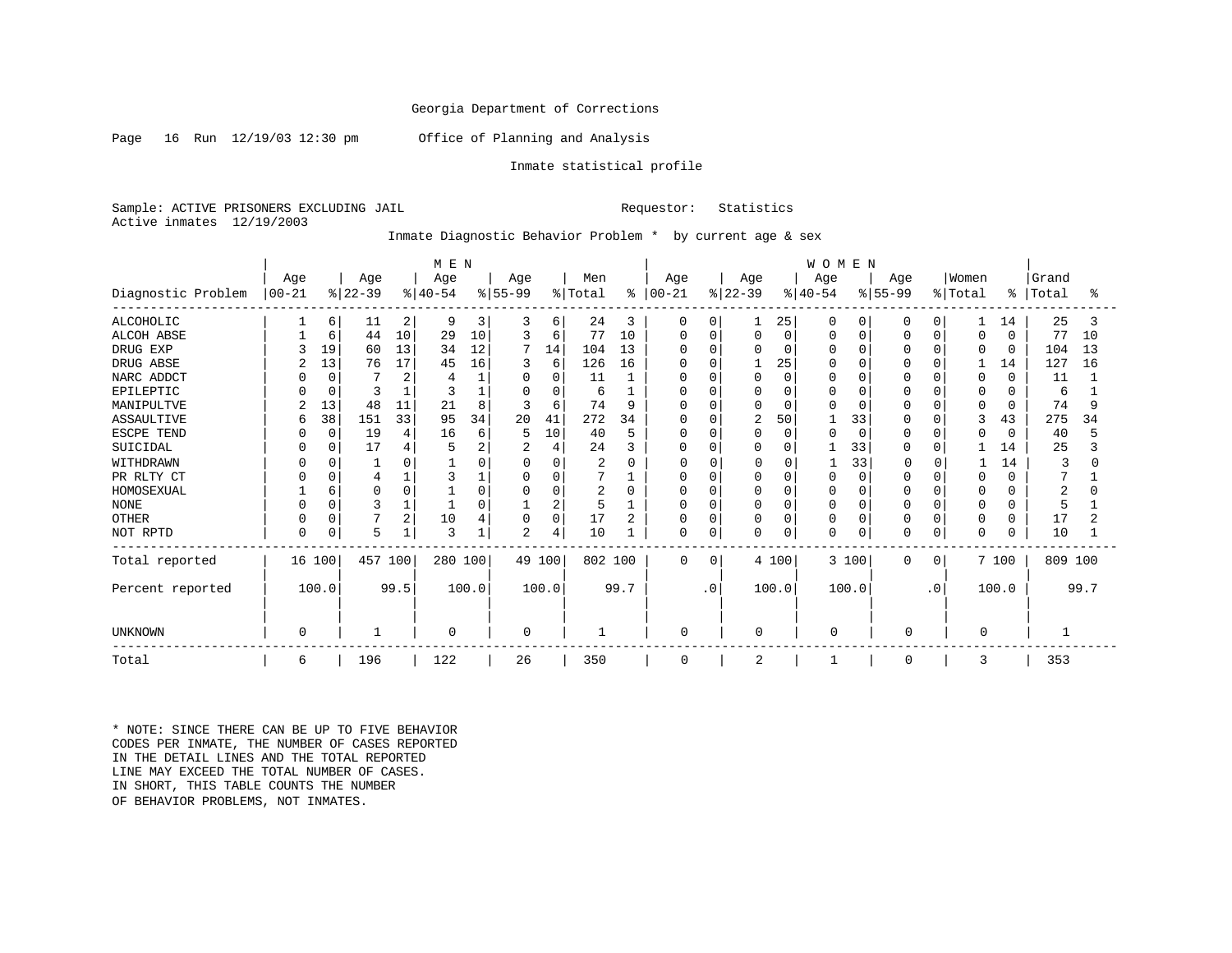Page 17 Run 12/19/03 12:30 pm Office of Planning and Analysis

Inmate statistical profile

Sample: ACTIVE PRISONERS EXCLUDING JAIL Requestor: Statistics Active inmates 12/19/2003

Physical Profile (General Condition) by current age & sex

|                      |             |                            |             |           | M E N |                |        |         |      |               |                |             |             | <b>WOMEN</b> |             |                 |             |       |         |      |
|----------------------|-------------|----------------------------|-------------|-----------|-------|----------------|--------|---------|------|---------------|----------------|-------------|-------------|--------------|-------------|-----------------|-------------|-------|---------|------|
|                      | Age         | Age                        |             | Age       |       | Age            |        | Men     |      | Aqe           |                | Age         |             | Age          | Aqe         |                 | Women       |       | Grand   |      |
| Physical Profile     | $ 00-21$    | $ 22-39 $                  |             | $8 40-54$ |       | $8155 - 99$    |        | % Total |      | $8   00 - 21$ |                | $8 22-39$   | $8 40-54$   |              | $8155 - 99$ |                 | % Total     | ႜႜႜ   | Total   |      |
| NO LIMITATION        | 5           | 83<br>143                  | 76          | 54        | 45    | 9              | 35     | 211     | 62   | $\mathbf 0$   | 0              | 2 100       |             | 0<br>0       | $\Omega$    | 0 <sup>1</sup>  | 2           | 67    | 213     | 62   |
| DEFECT NO MAJOR LIMT |             | 17<br>23                   | 12          | 42        | 35    | 11             | 42     | 77      | 23   | $\Omega$      | $\Omega$       | 0           | $\Omega$    | 100          | $\Omega$    | $\Omega$        |             | 33    | 78      | 23   |
| DEFECT MAJOR LIMIT   | 0           | 21<br>0                    | 11          | 22        | 18    | 4              | 15     | 47      | 14   | 0             | $\mathbf 0$    | 0           | $\Omega$    | 0            | $\Omega$    | $\mathbf 0$     | $\Omega$    |       | 47      | 14   |
| VERY MAJOR DEFECT    | 0           | $\overline{0}$<br>$\Omega$ | $\mathbf 0$ |           |       | $\overline{a}$ | 8      | 3       |      | $\mathbf 0$   | $\mathbf 0$    | 0           | $\mathbf 0$ | $\Omega$     | $\Omega$    | $\overline{0}$  | $\mathbf 0$ |       | 3       |      |
| Total reported       | 6 100       | 187                        | 100         | 119       | 100   |                | 26 100 | 338 100 |      | 0             | $\overline{0}$ | 2 100       |             | 1 100        | 0           | $\overline{0}$  |             | 3 100 | 341 100 |      |
| Percent reported     | 100.0       |                            | 95.4        |           | 97.5  |                | 100.0  |         | 96.6 |               | $\cdot$ 0      | 100.0       |             | 100.0        |             | .0 <sup>1</sup> |             | 100.0 |         | 96.6 |
| NOT REPORTED         | $\mathbf 0$ |                            | 9           | 3         |       | $\mathbf 0$    |        | 12      |      | 0             |                | $\mathbf 0$ |             | $\mathbf 0$  | $\mathbf 0$ |                 | $\mathbf 0$ |       | 12      |      |
| Total                | 6           | 196                        |             | 122       |       | 26             |        | 350     |      | 0             |                | 2           |             |              | 0           |                 | 3           |       | 353     |      |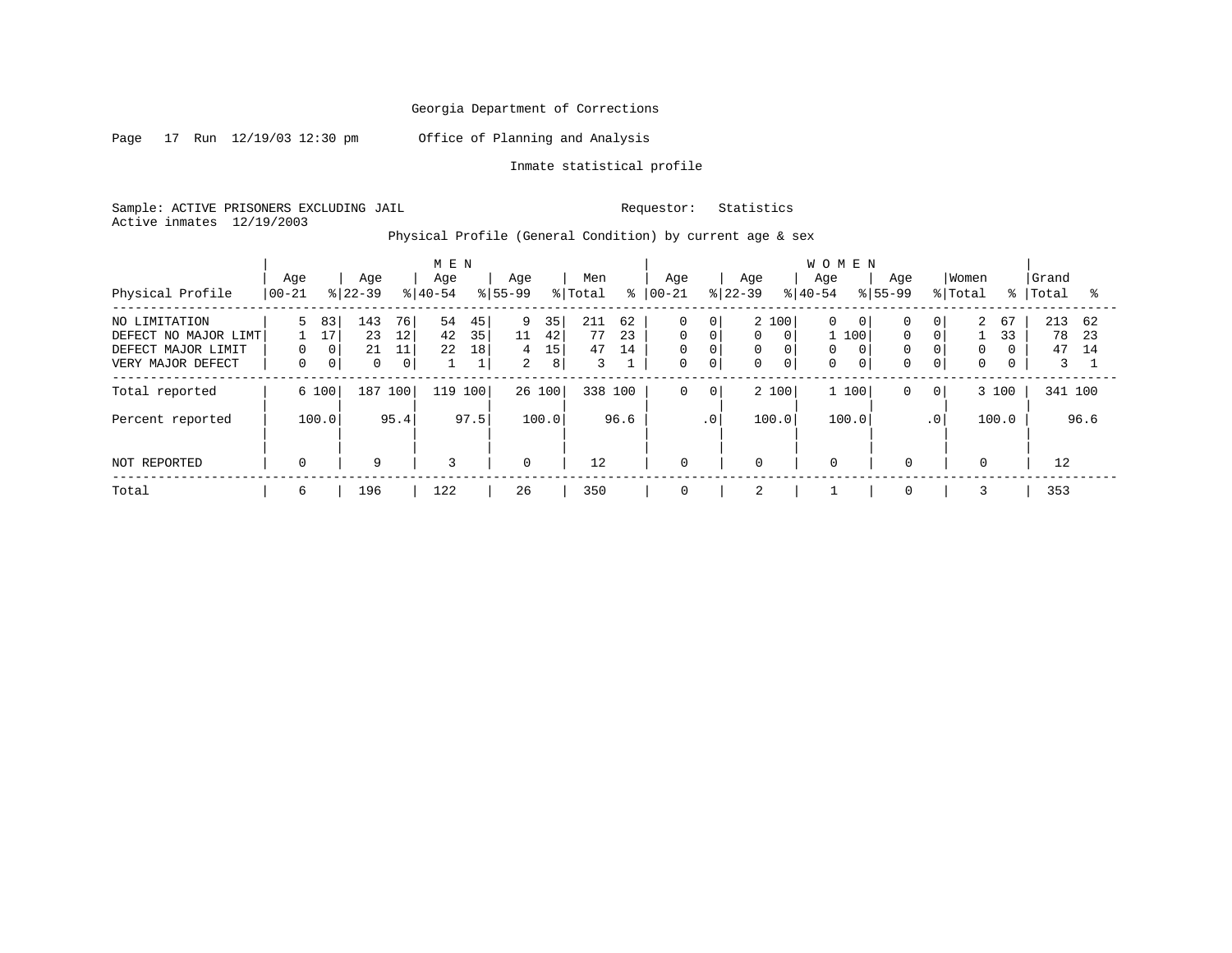Page 18 Run 12/19/03 12:30 pm Office of Planning and Analysis

#### Inmate statistical profile

Sample: ACTIVE PRISONERS EXCLUDING JAIL **Requestor:** Statistics Active inmates 12/19/2003

Security Status by current age & sex

|                  | M E N       |       |           |             |             |                |             |                |             |       |             |           |             | WOMEN       |             |          |             |     |          |           |          |       |
|------------------|-------------|-------|-----------|-------------|-------------|----------------|-------------|----------------|-------------|-------|-------------|-----------|-------------|-------------|-------------|----------|-------------|-----|----------|-----------|----------|-------|
|                  | Age         |       | Age       |             | Age         |                | Age         |                | Men         |       | Age         |           | Age         |             | Age         |          | Age         |     | Women    |           | Grand    |       |
| Security         | $00 - 21$   |       | $ 22-39 $ |             | $ 40-54 $   |                | $ 55-99$    |                | % Total     | ∻     | $ 00-21$    |           | $ 22-39 $   |             | $ 40-54$    |          | $ 55-99 $   |     | % Total  | $\approx$ | Total    | °≈    |
| DIAG INCOM       | 0           | 0     |           | 0           |             | 0              | 0           | 0 <sup>1</sup> | $\mathbf 0$ | 0     | 0           |           | $\Omega$    | 0           |             |          | $\Omega$    |     | $\Omega$ |           | 0        |       |
| WRK RELEAS       | 0           |       |           | $\mathbf 0$ |             | $\Omega$       |             | $\Omega$       | $\Omega$    | 0     | 0           |           | 0           | 0           | $\Omega$    |          | $\Omega$    |     | $\Omega$ |           | $\Omega$ | 0     |
| TRUSTY           | 0           |       |           |             |             |                | O           |                | 0           |       | 0           |           | $\mathbf 0$ |             | $\Omega$    |          | 0           |     |          | 0         |          |       |
| MINIMUM          | 0           |       |           | $\Omega$    |             |                | $\Omega$    |                | 2           |       | 0           |           |             | 50          | $\Omega$    |          |             |     |          | 33        |          |       |
| MEDIUM           | 0           | 0     | 66        | 34          | 49          | 40             | 16          | 62             | 131         | 37    | 0           |           | 0           | 0           |             |          |             |     | 0        |           | 131      | 37    |
| CLOSE            |             | 6 100 | 106       | 54          | 64          | 52             | 8           | 31             | 184         | 53    | 0           |           | $\mathbf 0$ | 0           |             | 100      | $\Omega$    |     |          | 33        | 185      | 52    |
| MAXIMUM          | 0           | 0     | 13        | 7           |             | $\overline{c}$ | 2           | 8              | 18          |       | 0           |           |             | 50          | $\Omega$    | $\Omega$ |             |     |          | 33        | 19       |       |
| DIAGNOSTIC       | 0           | 0     | 11        | 6           | 4           | 3              | $\mathbf 0$ | 0              | 15          |       | 0           |           | 0           | $\mathbf 0$ | 0           |          | $\Omega$    |     | 0        |           | 15       |       |
| Total reported   |             | 6 100 | 196 100   |             | 122 100     |                |             | 26 100         | 350 100     |       | $\mathbf 0$ | $\Omega$  |             | 2 100       |             | 1 100    | $\mathbf 0$ | 0   |          | 3 100     | 353 100  |       |
| Percent reported |             | 100.0 |           | 100.0       |             | 100.0          |             | 100.0          |             | 100.0 |             | $\cdot$ 0 |             | 100.0       |             | 100.0    |             | .0' |          | 100.0     |          | 100.0 |
| NOT RPTD         | $\mathbf 0$ |       |           |             | $\mathbf 0$ |                | 0           |                | 0           |       | $\Omega$    |           | $\mathbf 0$ |             | $\mathbf 0$ |          | $\Omega$    |     | $\Omega$ |           |          |       |
| Total            | 6           |       | 196       |             | 122         |                | 26          |                | 350         |       | $\Omega$    |           | 2           |             |             |          |             |     |          |           | 353      |       |

\* NOTE: BEGINNING IN JULY 1987, THE FACILITIES DIVISION NO LONGER CODED INMATES AS BEING WORK RELEASE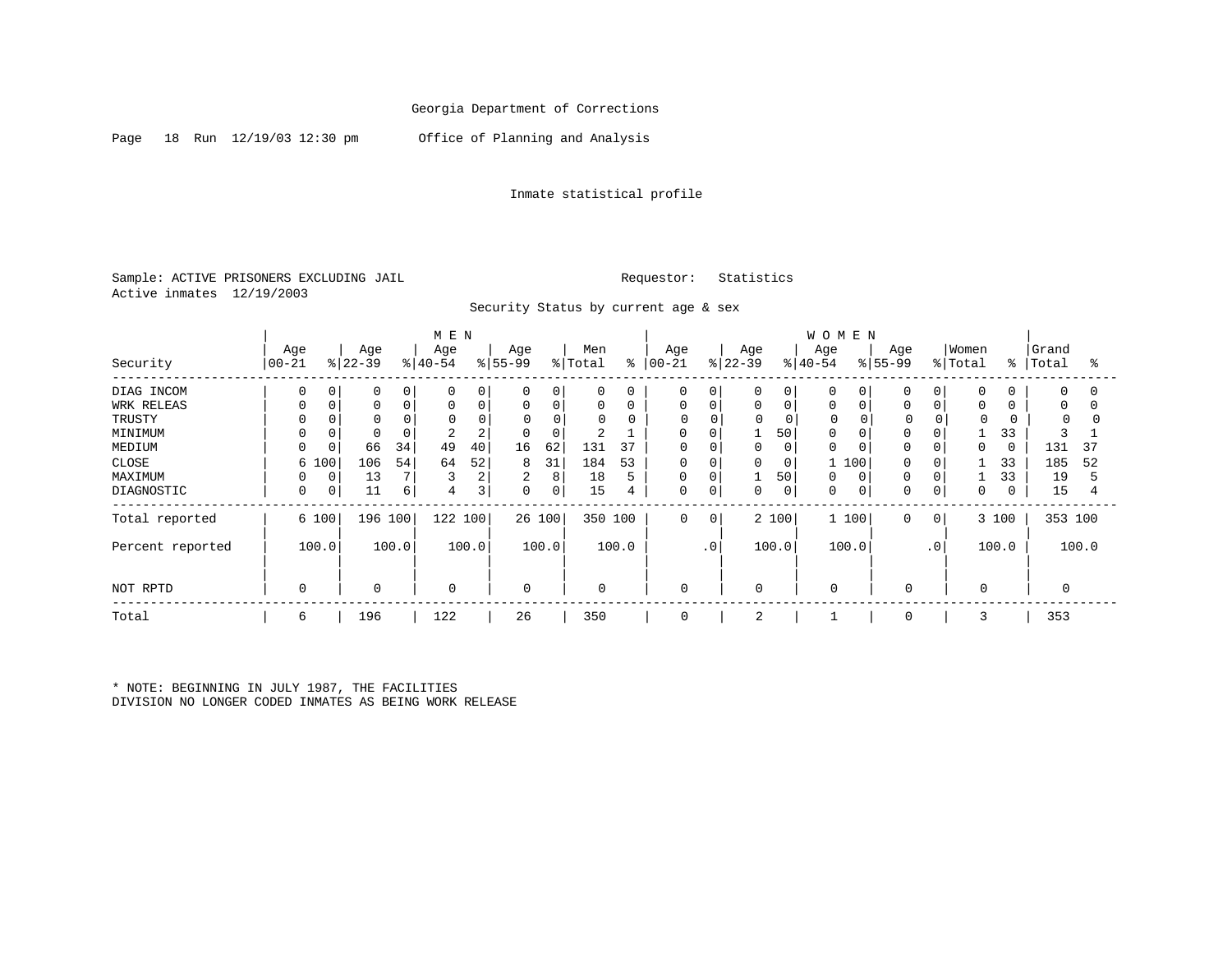Page 19 Run 12/19/03 12:30 pm Office of Planning and Analysis

### Inmate statistical profile

Sample: ACTIVE PRISONERS EXCLUDING JAIL **Requestor:** Statistics Active inmates 12/19/2003

#### Number Of Sentences by current age & sex

|                     |                 |             |                  |       | M E N            |       |                 |        |                |               |                    |                |                  |                | WOMEN            |             |                  |                |                  |             |                |       |
|---------------------|-----------------|-------------|------------------|-------|------------------|-------|-----------------|--------|----------------|---------------|--------------------|----------------|------------------|----------------|------------------|-------------|------------------|----------------|------------------|-------------|----------------|-------|
| Number Of Sentences | Age<br>$ 00-21$ |             | Age<br>$ 22-39 $ |       | Age<br>$ 40-54 $ |       | Age<br>$ 55-99$ |        | Men<br>% Total | $\frac{8}{6}$ | Age<br>$ 00 - 21 $ |                | Age<br>$ 22-39 $ |                | Age<br>$ 40-54 $ |             | Age<br>$ 55-99 $ |                | Women<br>% Total | န္          | Grand<br>Total | န္    |
| ONE                 | 0               | 0           | 18               | 9     | 23               | 19    | 4               | 15     | 45             | 13            | 0                  | $\Omega$       | 0                | 0 <sup>1</sup> | 1 100            |             | $\Omega$         | $\Omega$       |                  | 33          | 46             | 13    |
| TWO                 | 2               | 33          | 34               | 17    | 26               | 21    | 6               | 23     | 68             | 19            | 0                  | 0              |                  | 50             | $\Omega$         | 0           | $\Omega$         | $\Omega$       |                  | 33          | 69             | 20    |
| <b>THREE</b>        | 2               | 33          | 36               | 18    | 22               | 18    | 5               | 19     | 65             | 19            | 0                  |                | 0                | $\circ$        | $\Omega$         | 0           |                  | $\Omega$       | 0                | $\Omega$    | 65             | 18    |
| <b>FOUR</b>         | 0               | $\mathbf 0$ | 24               | 12    | 18               | 15    | $\mathbf{1}$    | 4      | 43             | 12            | $\mathsf{O}$       |                | 0                | $\mathbf 0$    | $\Omega$         | $\mathbf 0$ |                  | $\Omega$       | 0                | $\Omega$    | 43             | 12    |
| <b>FIVE</b>         | 0               | 0           | 20               | 10    |                  | 6     | 4               | 15     | 31             | 9             | $\mathsf{O}$       | 0              |                  | 50             | $\Omega$         | 0           | 0                | $\Omega$       |                  | 33          | 32             | 9     |
| MORE THAN FIVE      | 2               | 33          | 64               | 33    | 26               | 21    | 6               | 23     | 98             | 28            | $\mathsf{O}$       | 0              | 0                | $\overline{0}$ | 0                | $\mathbf 0$ | 0                | $\mathbf 0$    | 0                | $\mathbf 0$ | 98             | 28    |
| Total reported      | 6 100           |             | 196 100          |       | 122 100          |       |                 | 26 100 | 350 100        |               | $\mathbf 0$        | $\overline{0}$ |                  | 2 100          | 1 100            |             | $\Omega$         | $\overline{0}$ |                  | 3 100       | 353 100        |       |
| Percent reported    | 100.0           |             |                  | 100.0 |                  | 100.0 |                 | 100.0  |                | 100.0         |                    | $\cdot$ 0      |                  | 100.0          | 100.0            |             |                  | $\cdot$ 0      |                  | 100.0       |                | 100.0 |
| NOT REPORTED        | 0               |             | $\mathbf 0$      |       | 0                |       | $\mathbf 0$     |        | $\mathbf 0$    |               | 0                  |                | 0                |                | $\mathsf 0$      |             | $\mathbf 0$      |                | 0                |             | $\mathbf 0$    |       |
| Total               | 6               |             | 196              |       | 122              |       | 26              |        | 350            |               | 0                  |                | 2                |                |                  |             | $\Omega$         |                | 3                |             | 353            |       |
|                     |                 |             |                  |       |                  |       |                 |        |                |               |                    |                |                  |                |                  |             |                  |                |                  |             |                |       |
|                     |                 |             |                  |       |                  |       |                 |        |                |               |                    |                |                  |                |                  |             |                  |                |                  |             |                |       |
| AVG NUM SENTENCES   | 4.33            |             | 5.02             |       | 4.05             |       | 4.50            |        | 4.63           |               | .00                |                | 3.50             |                | 1.00             |             | .00              |                | 2.67             |             | 4.61           |       |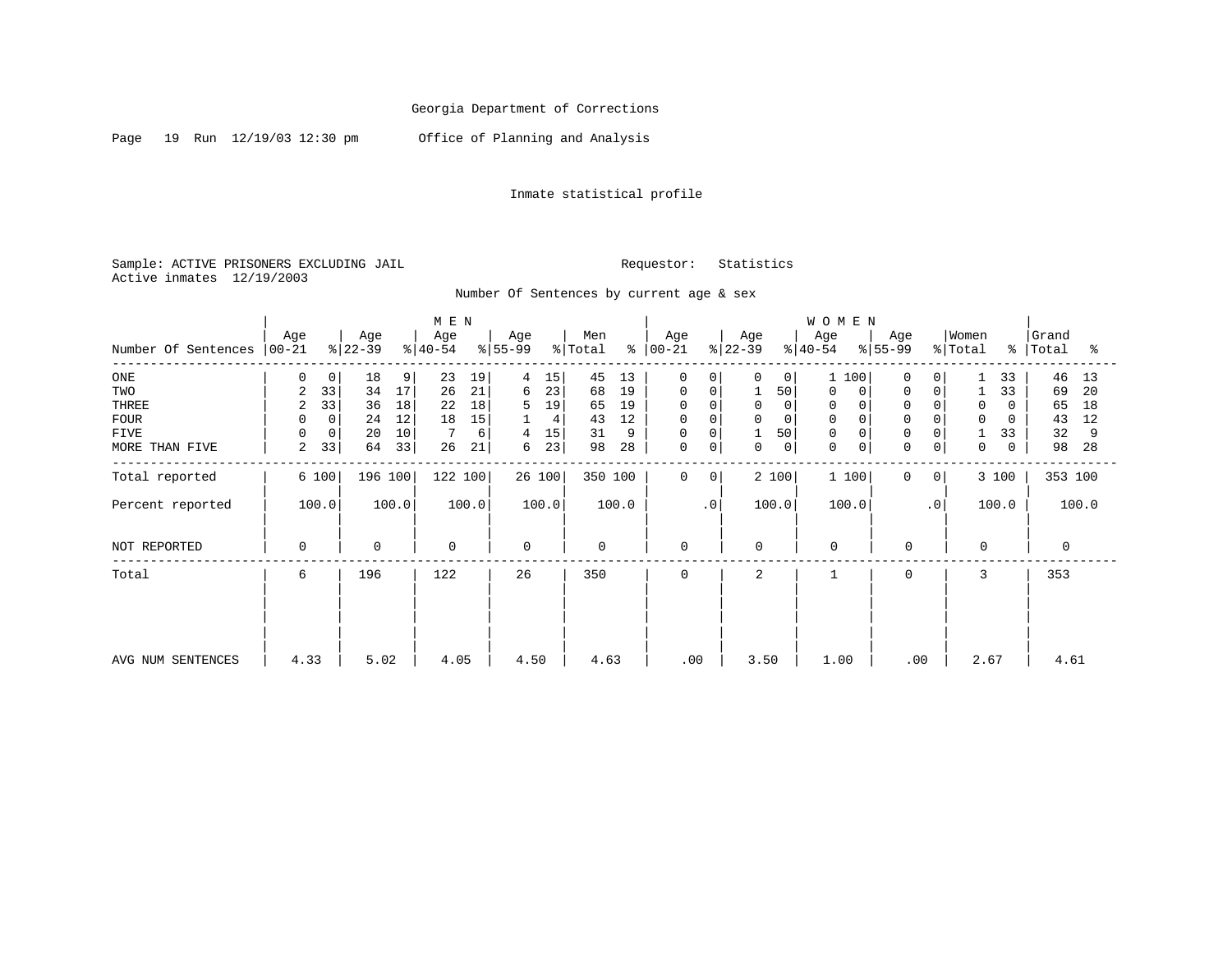Page 20 Run 12/19/03 12:30 pm Office of Planning and Analysis

### Inmate statistical profile

Sample: ACTIVE PRISONERS EXCLUDING JAIL Requestor: Statistics Active inmates 12/19/2003

Number Of Disciplinaries by current age & sex

|                  |                   |             |                 |       | M E N           |       |                 |             |                |       |                  |                |                 |    | WOMEN            |   |                            |                |                  |          |                    |       |
|------------------|-------------------|-------------|-----------------|-------|-----------------|-------|-----------------|-------------|----------------|-------|------------------|----------------|-----------------|----|------------------|---|----------------------------|----------------|------------------|----------|--------------------|-------|
| Disciplinaries   | Age<br>$ 00 - 21$ |             | Age<br>$ 22-39$ |       | Age<br>$ 40-54$ |       | Age<br>$ 55-99$ |             | Men<br>% Total | ៖     | Age<br>$00 - 21$ |                | Age<br>$ 22-39$ |    | Age<br>$ 40-54 $ |   | Age<br>$\frac{1}{6}$ 55-99 |                | Women<br>% Total |          | Grand<br>%   Total | ႜ     |
|                  |                   |             |                 |       |                 |       |                 |             |                |       |                  |                |                 |    |                  |   |                            |                |                  |          |                    |       |
| ZERO             |                   | 17          | 39              | 20    | 39              | 32    | 8               | 31          | 87             | 25    | 0                | $\Omega$       | 0               | 0  | 100<br>1         |   | 0                          | 0              |                  | 33       | 88                 | 25    |
| ONE              | 3                 | 50          | 21              | 11    | 16              | 13    | 5               | 19          | 45             | 13    | 0                | 0              | 0               | 0  | 0                | 0 | 0                          | 0              | 0                | $\Omega$ | 45                 | 13    |
| TWO              | 0                 |             | 15              | 8     |                 | 6     | 6               | 23          | 28             |       | $\Omega$         | $\Omega$       | $\Omega$        |    | $\Omega$         |   | $\Omega$                   |                | 0                | 0        | 28                 |       |
| THREE            | 0                 |             | 17              | 9     | 11              |       | 3               | 12          | 31             |       | $\Omega$         |                | $\Omega$        |    | $\Omega$         |   | $\mathbf 0$                |                | $\mathbf 0$      | O        | 31                 |       |
| <b>FOUR</b>      | $\mathbf 0$       |             | 14              |       | 16              | 13    |                 | 4           | 31             |       | 0                |                |                 | 50 |                  |   | $\Omega$                   |                |                  | 33       | 32                 |       |
| <b>FIVE</b>      | 0                 | $\mathbf 0$ | 8               |       |                 | 6     | $\mathbf 0$     | $\mathbf 0$ | 15             |       | 0                | 0              | 0               | 0  | $\Omega$         |   | $\mathbf 0$                | 0              | 0                | 0        | 15                 |       |
| MORE THAN FIVE   | 2                 | 33          | 82              | 42    | 26              | 21    | 3               | 12          | 113            | 32    | 0                | 0              |                 | 50 | $\mathbf 0$      | 0 | $\mathbf 0$                | 0              |                  | 33       | 114                | 32    |
| Total reported   |                   | 6 100       | 196 100         |       | 122 100         |       |                 | 26 100      | 350 100        |       | $\mathbf 0$      | 0 <sup>1</sup> | 2 100           |    | 1 100            |   | $\mathbf 0$                | 0 <sup>1</sup> |                  | 3 100    | 353 100            |       |
| Percent reported |                   | 100.0       |                 | 100.0 |                 | 100.0 |                 | 100.0       |                | 100.0 |                  | $\cdot$ 0      | 100.0           |    | 100.0            |   |                            | $\cdot$ 0      |                  | 100.0    |                    | 100.0 |
| NOT REPORTED     | $\mathbf 0$       |             | $\mathbf 0$     |       | $\mathbf 0$     |       | $\mathbf 0$     |             | $\mathbf 0$    |       | $\mathbf 0$      |                | $\mathbf 0$     |    | $\mathbf 0$      |   | $\mathbf 0$                |                | $\mathbf 0$      |          | 0                  |       |
| Total            | 6                 |             | 196             |       | 122             |       | 26              |             | 350            |       | $\mathbf 0$      |                | 2               |    |                  |   | $\mathbf 0$                |                | 3                |          | 353                |       |
|                  |                   |             |                 |       |                 |       |                 |             |                |       |                  |                |                 |    |                  |   |                            |                |                  |          |                    |       |
|                  |                   |             |                 |       |                 |       |                 |             |                |       |                  |                |                 |    |                  |   |                            |                |                  |          |                    |       |
| AVG NUM DISCIP   | 3.00              |             | 8.24            |       | 3.97            |       | 2.23            |             | 6.21           |       | .00              |                | 16.00           |    | .00              |   | .00                        |                | 10.67            |          | 6.25               |       |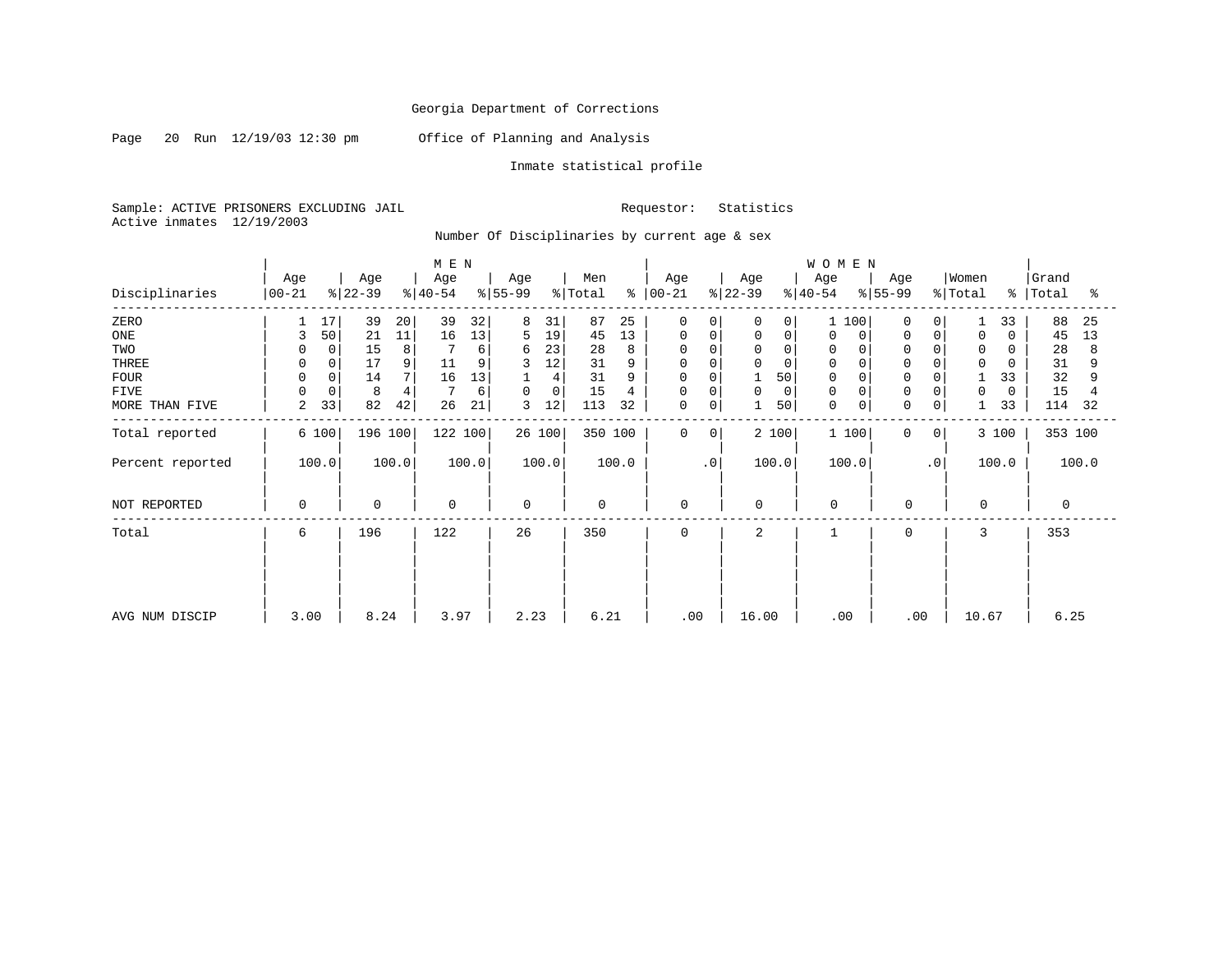Page 21 Run 12/19/03 12:30 pm Office of Planning and Analysis

### Inmate statistical profile

Sample: ACTIVE PRISONERS EXCLUDING JAIL Requestor: Statistics Active inmates 12/19/2003

### Number Of Escapes by current age & sex

|                  |                  |                  | M E N            |                  |                                 |                            |                  | WOMEN                      |                            |                          |                     |
|------------------|------------------|------------------|------------------|------------------|---------------------------------|----------------------------|------------------|----------------------------|----------------------------|--------------------------|---------------------|
| Escapes          | Age<br>$00 - 21$ | Age<br>$ 22-39 $ | Age<br>$ 40-54 $ | Age<br>$ 55-99 $ | Men<br>% Total<br>$\frac{8}{6}$ | Age<br>$ 00 - 21 $         | Age<br>$ 22-39 $ | Age<br>$ 40-54$            | Age<br>$ 55-99 $           | Women<br>%   Total<br>ిం | Grand<br>Total<br>ႜ |
| ZERO             | 6 100            | 195<br>99        | 122 100          | 26 100           | 349 100                         | $\mathbf 0$<br>0           | 2 100            | 1 100                      | $\Omega$<br>0              | 3 100                    | 352 100             |
| ONE              | 0                | 1<br>┸           | $\Omega$<br>0    | 0<br>$\mathbf 0$ | 0                               | 0<br>0                     | 0<br>0           | 0<br>0                     | $\Omega$<br>0              | $\mathbf 0$<br>$\Omega$  | $\Omega$            |
| TWO              | $\Omega$         | 0<br>0           | 0                | 0                | 0<br>0                          | 0<br>$\Omega$              | 0<br>0           | 0                          |                            | 0                        | 0                   |
| THREE            | 0                | $\mathbf 0$<br>0 | 0<br>$\Omega$    | $\mathbf 0$<br>0 | 0<br>0                          | 0<br>$\Omega$              | $\mathbf 0$<br>0 | 0                          | $\Omega$                   | $\mathbf 0$              | 0<br>0              |
| <b>FOUR</b>      | $\Omega$         | $\mathbf 0$<br>0 | 0<br>$\Omega$    | $\mathbf 0$<br>0 | $\mathbf 0$<br>0                | $\mathbf 0$                | $\mathbf 0$<br>0 | $\mathbf 0$                |                            | $\mathbf 0$              | 0                   |
| <b>FIVE</b>      | 0<br>0           | $\mathbf 0$<br>0 | 0<br>$\Omega$    | 0<br>0           | 0<br>0                          | 0<br>0                     | 0<br>0           | 0                          | $\Omega$                   | 0                        | 0                   |
| MORE THAN FIVE   | 0<br>$\mathbf 0$ | $\mathbf 0$<br>0 | 0<br>0           | $\mathbf 0$<br>0 | $\mathbf 0$<br>$\mathbf 0$      | $\mathbf 0$<br>$\mathbf 0$ | $\mathbf 0$<br>0 | $\mathbf 0$<br>$\mathbf 0$ | $\Omega$<br>0              | $\mathbf 0$              | $\mathbf 0$<br>O    |
| Total reported   | 6 100            | 196 100          | 122 100          | 26 100           | 350 100                         | 0<br>$\overline{0}$        | 2 100            | 1 100                      | $\Omega$<br>$\overline{0}$ | 3 100                    | 353 100             |
| Percent reported | 100.0            | 100.0            | 100.0            | 100.0            | 100.0                           | $\cdot$ 0                  | 100.0            | 100.0                      | $\cdot$ 0                  | 100.0                    | 100.0               |
| NOT REPORTED     | 0                | $\mathbf 0$      | $\mathbf 0$      | 0                | 0                               | 0                          | 0                | $\mathbf 0$                | $\mathbf 0$                | $\mathbf 0$              | $\mathbf 0$         |
| Total            | 6                | 196              | 122              | 26               | 350                             | $\mathbf 0$                | 2                |                            | $\mathbf 0$                | 3                        | 353                 |
|                  |                  |                  |                  |                  |                                 |                            |                  |                            |                            |                          |                     |
| AVG NUM ESCAPES  | .00              | .01              | .00              | .00              | .00                             | .00                        | .00              | .00                        | .00                        | .00                      | .00                 |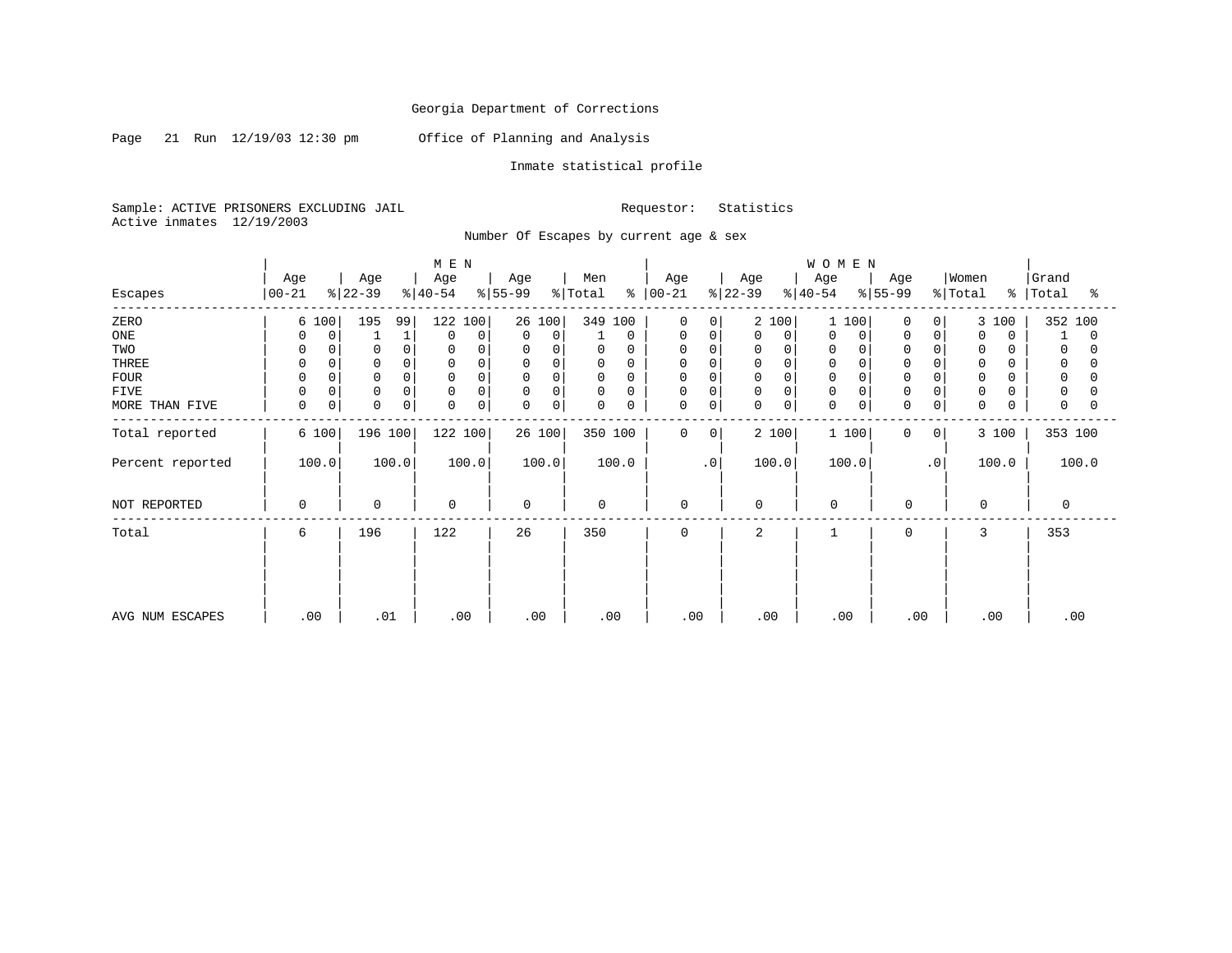#### Georgia Department of Corrections Page 22 Run 12/19/03 12:30 pm Office of Planning and Analysis

#### Inmate statistical profile

Sample: ACTIVE PRISONERS EXCLUDING JAIL **Requestor:** Statistics Active inmates 12/19/2003

#### Number Of Prior Georgia Incarcerations \* by current age & sex

| Prior Incarcerations 00-21                                                  | Age                                                                                               | Age<br>$ 22-39 $                                            | M E N<br>Age<br>$ 55-99 $<br>$ 40-54 $                                  | Age                                                                  | Men<br>$\frac{1}{2}$ Total<br>ᡷ                                         | Age<br>$ 00 - 21$                                                       | Age<br>$ 22-39 $<br>$ 40-54 $                                     | WOMEN<br>Age<br>Age<br>$ 55-99 $                                                                                                                                                                                                            | Women<br>% Total                                                                                                                      | Grand<br>%   Total<br>್ಠಿ                                          |
|-----------------------------------------------------------------------------|---------------------------------------------------------------------------------------------------|-------------------------------------------------------------|-------------------------------------------------------------------------|----------------------------------------------------------------------|-------------------------------------------------------------------------|-------------------------------------------------------------------------|-------------------------------------------------------------------|---------------------------------------------------------------------------------------------------------------------------------------------------------------------------------------------------------------------------------------------|---------------------------------------------------------------------------------------------------------------------------------------|--------------------------------------------------------------------|
| ZERO<br>ONE<br>TWO<br>THREE<br><b>FOUR</b><br><b>FIVE</b><br>MORE THAN FIVE | 6 100<br>0<br>$\Omega$<br>0<br>0<br>$\mathbf 0$<br>$\mathbf 0$<br>0<br>$\mathsf 0$<br>$\mathbf 0$ | 109<br>56<br>22<br>43<br>10<br>19<br>17<br>9<br>3<br>6<br>1 | 34<br>41<br>21<br>26<br>14<br>17<br>11<br>14<br>11<br>14<br>6<br>2<br>3 | 13<br>50<br>19<br>5<br>2<br>8<br>12<br>3<br>4<br>4<br>$\overline{4}$ | 169<br>48<br>74<br>21<br>38<br>11<br>34<br>10<br>21<br>6<br>9<br>3<br>5 | 0<br>0<br>0<br>0<br>0<br>0<br>0<br>0<br>0<br>$\mathbf 0$<br>$\mathbf 0$ | 2 100<br>0<br>$\mathbf 0$<br>0<br>0<br>0<br>0<br>0<br>$\mathbf 0$ | 100<br>$\mathbf 0$<br>$\mathbf{1}$<br>$\mathbf 0$<br>$\Omega$<br>$\Omega$<br>0<br>$\Omega$<br>$\mathbf 0$<br>$\Omega$<br>$\mathbf 0$<br>$\mathbf 0$<br>$\Omega$<br>0<br>$\mathbf 0$<br>$\Omega$<br>0<br>$\Omega$<br>$\Omega$<br>$\mathbf 0$ | 3 100<br>0<br>0<br>$\Omega$<br>$\Omega$<br>0<br>O<br>0<br>$\Omega$<br>U<br>0<br>0<br>0<br>0<br>$\mathbf 0$<br>0<br>0<br>$\Omega$<br>0 | 172<br>49<br>74<br>21<br>38<br>11<br>34<br>10<br>21<br>6<br>9<br>5 |
| Total reported<br>Percent reported                                          | 6 100<br>100.0                                                                                    | 196 100<br>100.0                                            | 122 100<br>100.0                                                        | 26 100<br>100.0                                                      | 350 100<br>100.0                                                        | $\mathbf 0$<br>0<br>$\cdot$ 0                                           | 2 100<br>100.0                                                    | 1 100<br>0<br>100.0                                                                                                                                                                                                                         | 3 100<br>0 <sup>1</sup><br>$\cdot$ 0<br>100.0                                                                                         | 353 100<br>100.0                                                   |
| NOT REPORTED                                                                | $\mathbf 0$                                                                                       | $\mathbf 0$                                                 | $\mathbf 0$                                                             | $\mathbf 0$                                                          | $\mathbf 0$                                                             | $\mathbf 0$                                                             | $\mathbf 0$                                                       | $\Omega$<br>$\mathbf 0$                                                                                                                                                                                                                     | $\Omega$                                                                                                                              | 0                                                                  |
| Total                                                                       | 6                                                                                                 | 196                                                         | 122                                                                     | 26                                                                   | 350                                                                     | $\mathbf 0$                                                             | 2                                                                 | 0                                                                                                                                                                                                                                           | 3                                                                                                                                     | 353                                                                |
| AVG # INCARCERATIONS                                                        | .00                                                                                               | .86                                                         | 1.76                                                                    | 1.27                                                                 | 1.19                                                                    | .00                                                                     | .00                                                               | .00<br>.00                                                                                                                                                                                                                                  | .00                                                                                                                                   | 1.18                                                               |

\* This data counts a parole revocation on an existing sentenCE AS A prior incarceration. Also, this data counts, for any cohort of inmates, the total number of Georgia incarcerations the inmate has had during his entire criminal career. For example, if an inmate was admitted to prison first in FY72, and then re-admitted in FY79 and FY85, he had two prior incarcerations before the FY85 admission. This inmate's records show two prior incarcerations in all three of his records since he has had two prior incarcerations in his criminal career. If the cohort of FY72 admissions is selected for analysis, two prior incarcerations will be listed for this inmate even though in FY72, he had no prior incarcerations.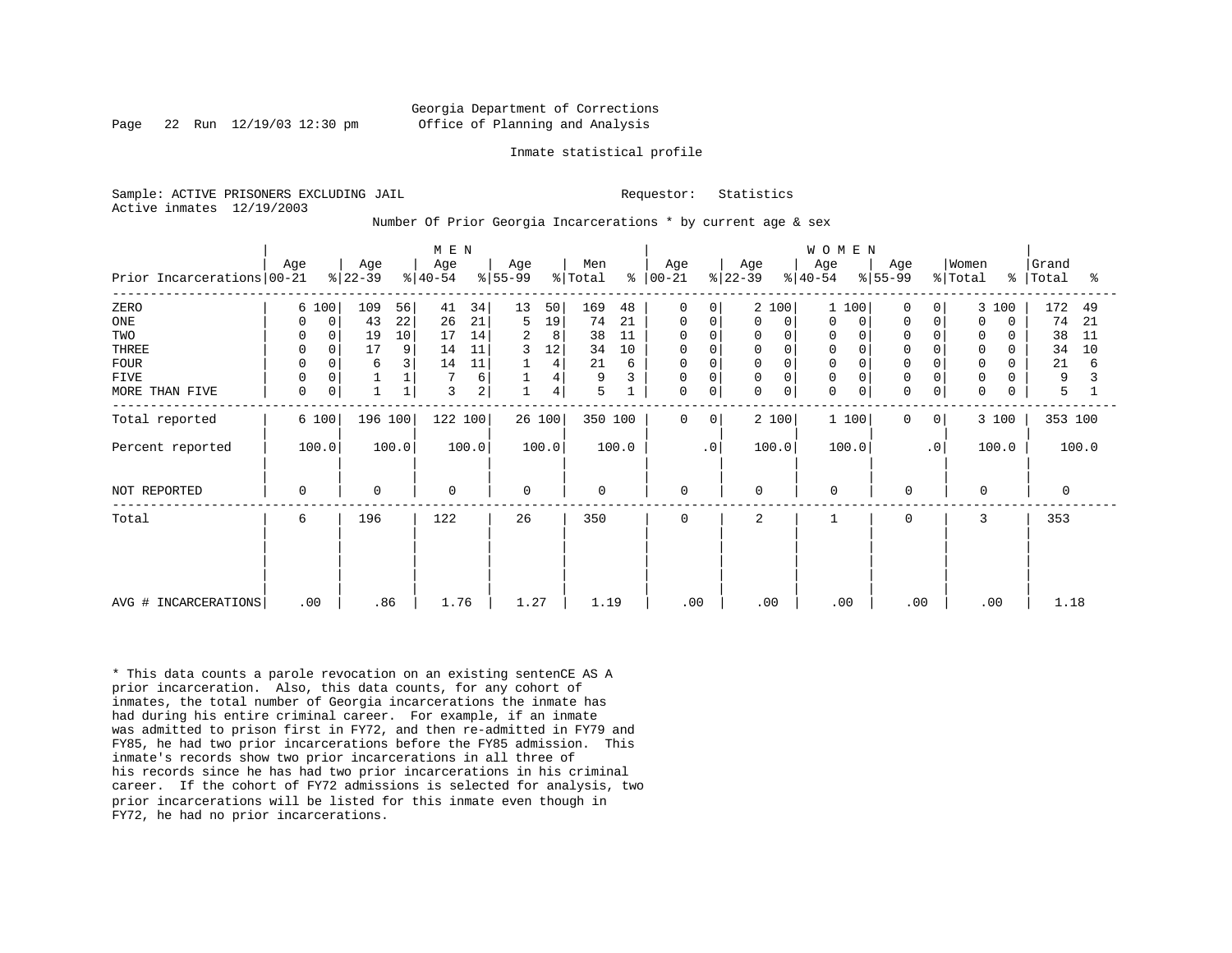Page 23 Run 12/19/03 12:30 pm

#### Inmate statistical profile

Sample: ACTIVE PRISONERS EXCLUDING JAIL Requestor: Statistics Active inmates 12/19/2003

Number Of Transfers by current age & sex

| M E N             |                  |                |           |       |                  |       |                  |        |         |       |                 |                |           | WOMEN    |                  |     |                  |           |                  |              |                |       |
|-------------------|------------------|----------------|-----------|-------|------------------|-------|------------------|--------|---------|-------|-----------------|----------------|-----------|----------|------------------|-----|------------------|-----------|------------------|--------------|----------------|-------|
| Transfers         | Age<br>$ 00-21 $ |                | Age       |       | Age<br>$ 40-54 $ |       | Age<br>$ 55-99 $ |        | Men     | န္    | Age<br>$ 00-21$ |                | Age       |          | Age<br>$ 40-54 $ |     | Age<br>$8 55-99$ |           | Women<br>% Total | ∻            | Grand<br>Total | ႜ     |
|                   |                  |                | $ 22-39 $ |       |                  |       |                  |        | % Total |       |                 |                | $ 22-39 $ |          |                  |     |                  |           |                  |              |                |       |
| ZERO              | 0                | $\mathbf{0}$   | 14        |       | 6                | 5     | 0                | 0      | 20      | 6     | 0               | 0              |           | 50       |                  | 100 | 0                |           | 2                | 67           | 22             | 6     |
| ONE               | 4                | 67             | 80        | 41    | 46               | 38    | 11               | 42     | 141     | 40    | $\Omega$        | 0              |           | 50       | $\Omega$         | 0   | $\mathbf 0$      | 0         |                  | 33           | 142            | 40    |
| TWO               | 0                | 0              | 42        | 21    | 31               | 25    |                  | 27     | 80      | 23    | 0               |                | 0         | 0        | $\Omega$         |     |                  |           | 0                | 0            | 80             | 23    |
| THREE             |                  | 17             | 29        | 15    | 22               | 18    | 4                | 15     | 56      | 16    |                 |                | 0         |          |                  |     |                  |           | 0                |              | 56             | 16    |
| <b>FOUR</b>       |                  | 17             | 11        | 6     | 8                | 7     | 4                | 15     | 24      |       | $\Omega$        | $\Omega$       | 0         | $\Omega$ | $\Omega$         |     | $\Omega$         | $\Omega$  | $\Omega$         | <sup>n</sup> | 24             |       |
| FIVE              | 0                | $\mathbf 0$    | 8         | 4     |                  | 2     | 0                | 0      | 10      | 3     | 0               | $\Omega$       | 0         |          |                  |     | $\Omega$         | 0         | 0                |              | 10             | 3     |
| MORE THAN FIVE    | 0                | $\overline{0}$ | 12        | 6     | 7                | 6     | 0                | 0      | 19      | 5     | 0               | 0              | 0         | 0        | $\mathbf 0$      | 0   | 0                | 0         | 0                | 0            | 19             | 5     |
| Total reported    |                  | 6 100          | 196 100   |       | 122 100          |       |                  | 26 100 | 350 100 |       | $\mathbf 0$     | 0 <sup>1</sup> |           | 2 100    | 1 100            |     | $\mathbf 0$      | 0         |                  | 3 100        | 353 100        |       |
| Percent reported  |                  | 100.0          |           | 100.0 |                  | 100.0 |                  | 100.0  |         | 100.0 |                 | $\cdot$ 0      |           | 100.0    | 100.0            |     |                  | $\cdot$ 0 |                  | 100.0        |                | 100.0 |
| NOT REPORTED      | 0                |                | 0         |       | $\mathbf 0$      |       | 0                |        | 0       |       | $\mathbf 0$     |                | 0         |          | $\mathbf 0$      |     | 0                |           | 0                |              | 0              |       |
| Total             | 6                |                | 196       |       | 122              |       | 26               |        | 350     |       | 0               |                | 2         |          |                  |     | 0                |           | 3                |              | 353            |       |
|                   |                  |                |           |       |                  |       |                  |        |         |       |                 |                |           |          |                  |     |                  |           |                  |              |                |       |
|                   |                  |                |           |       |                  |       |                  |        |         |       |                 |                |           |          |                  |     |                  |           |                  |              |                |       |
| AVG NUM TRANSFERS | 1.83             |                | 2.14      |       | 2.15             |       | 2.04             |        | 2.13    |       |                 | .00            | .50       |          | .00              |     | .00              |           |                  | .33          | 2.12           |       |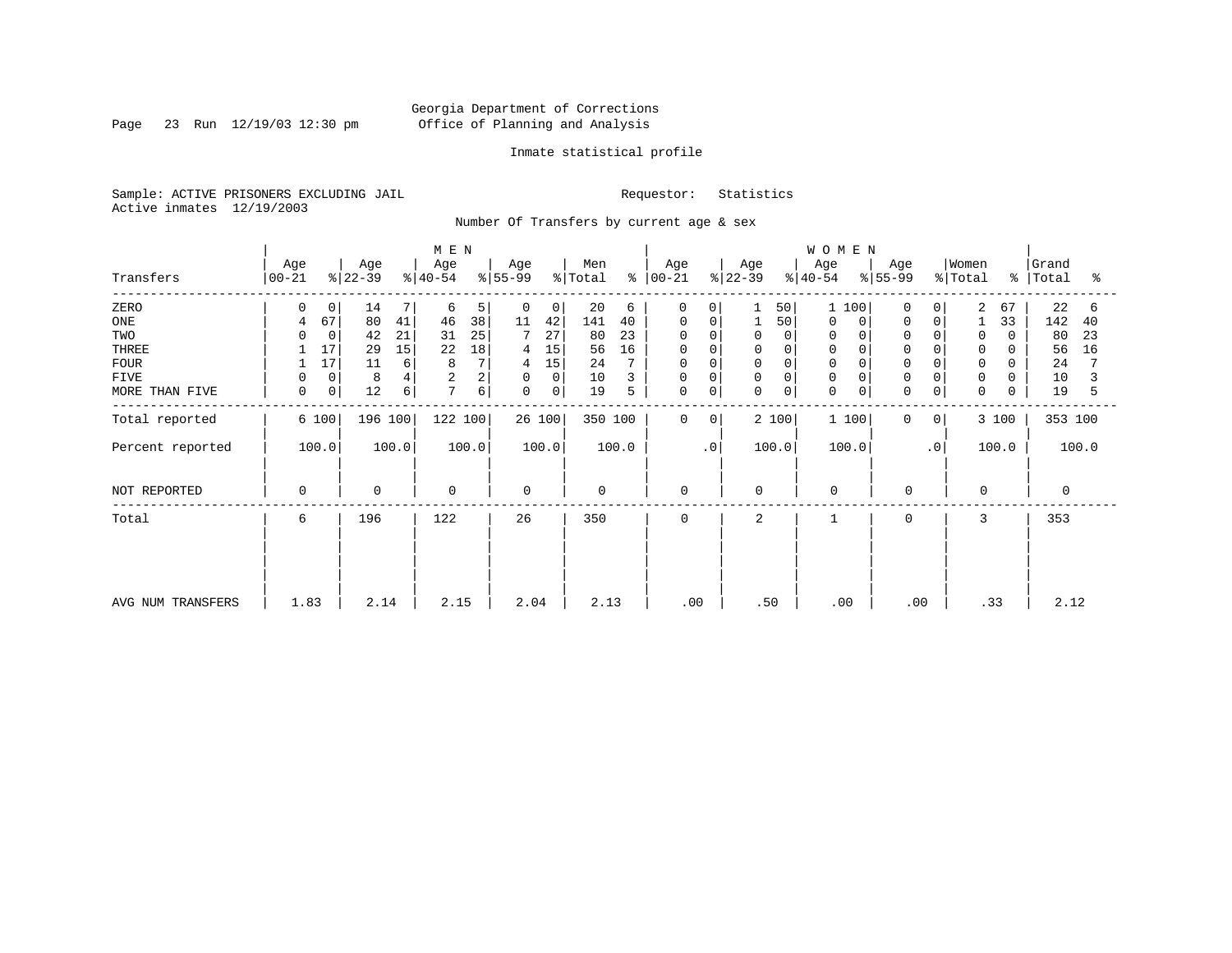Page 24 Run  $12/19/03$  12:30 pm

#### Inmate statistical profile

Sample: ACTIVE PRISONERS EXCLUDING JAIL Requestor: Statistics Active inmates 12/19/2003

County Of Conviction by current age & sex

| Age<br>Age<br>Women<br>Grand<br>Age<br>Age<br>Men<br>Age<br>Age<br>Age<br>Age<br>County Of Conviction 00-21<br>$8 22-39$<br>$ 40-54$<br>$8 55-99$<br>$00 - 21$<br>$ 22 - 39$<br>$8 40-54$<br>$8 55-99$<br>% Total<br>% Total<br>Total<br>ႜ<br>ႜ<br>ႜ<br>Appling<br>2<br>0<br>0<br>$\mathbf{1}$<br>0<br>2<br>0<br>0<br>0<br>$\mathbf 0$<br>$\mathbf 0$<br>$\mathbf 0$<br>1<br>0<br>4<br>1<br>0<br>0<br>0<br>0<br>1<br>1<br>0<br>$\mathsf 0$<br>$1\,$<br>$\mathbf 0$<br>$\mathbf{1}$<br>Atkinson<br>0<br>$\mathbf 0$<br>$\mathbf 0$<br>$\mathbf{1}$<br>$\overline{4}$<br>$\mathsf 0$<br>$\mathbf 0$<br>$\mathbf 0$<br>0<br>$\mathbf 0$<br>$\mathbf 0$<br>$\mathbf 0$<br>$\Omega$<br>0<br>0<br>$\mathbf 0$<br>0<br>0<br>$\mathbf 0$<br>Bacon<br>0<br>$\mathbf 0$<br>1<br>$\Omega$<br>1<br>0<br>$\mathbf 0$<br>$\mathbf 0$<br>$\mathbf 0$<br>0<br>$\mathbf 0$<br>$\Omega$<br>$\Omega$<br>$\mathbf 0$<br>$\mathbf{1}$<br>0<br>O<br>$\mathbf{1}$<br>0<br>0<br>Baldwin<br>0<br>$1\,$<br>2<br>$\mathbf 0$<br>$\Omega$<br>$\mathbf{1}$<br>3<br>$\Omega$<br>$\mathbf{1}$<br>$\Omega$<br>$\Omega$<br>$\Omega$<br>$\Omega$<br>$\mathbf 0$<br>O<br>4<br>$\Omega$<br>$\Omega$<br>$\cap$<br>$\Omega$<br>4<br><b>Banks</b><br>$\mathbf 0$<br>$\Omega$<br>$\Omega$<br>$\Omega$<br>$\mathbf{1}$<br>$\Omega$<br>$\Omega$<br>$\Omega$<br>$\Omega$<br>$\mathbf 0$<br>$\mathbf{1}$<br>$\Omega$<br>1<br>4<br>U<br>$\Omega$<br>$\cap$<br>$\cap$<br>$\Omega$<br><sup>n</sup><br>$\Omega$<br>U<br>$\mathbf 1$<br>$\mathbf 0$<br>$\overline{4}$<br>3<br>$\Omega$<br>$\overline{2}$<br>0<br>$\Omega$<br>$\Omega$<br>$\Omega$<br>$\Omega$<br>$\Omega$<br>$\mathbf 0$<br>3<br>Barrow<br>$\Omega$<br>$\mathbf{1}$<br>1<br>0<br>$\Omega$<br>$\Omega$<br>U<br>1<br>0<br>2<br>$\mathbf 0$<br>2<br>$\overline{2}$<br>0<br>$\Omega$<br>$\overline{c}$<br>$\mathbf 0$<br>$\mathbf{1}$<br>0<br>0<br>$\Omega$<br>0<br>$\Omega$<br>$\mathbf 0$<br>$\mathbf 0$<br>Bartow<br>0<br>$\Omega$<br>0<br>$\mathbf{1}$<br>Ben Hill<br>$\overline{2}$<br>$\mathbf{1}$<br>$\mathbf 0$<br>$\overline{2}$<br>$\overline{2}$<br>0<br>$\Omega$<br>$\mathbf 0$<br>$\mathbf{1}$<br>$\mathbf 0$<br>$\mathbf 0$<br>0<br>$\Omega$<br>$\cap$<br>$\mathbf 0$<br>O<br>$\cap$<br>0<br>0<br>$\Omega$<br>$\Omega$<br>1<br>Berrien<br>$1\,$<br>$\mathbf 0$<br>$\mathbf 0$<br>0<br>0<br>$\Omega$<br>$\mathbf 0$<br>O<br>0<br>1<br>0<br>0<br>1<br>$\mathbf 0$<br>0<br>0<br>0<br>$\Omega$<br>$\mathbf{1}$<br>0<br>$\Omega$<br>$\Omega$<br><b>Bibb</b><br>$\overline{4}$<br>8<br>0<br>8<br>$\overline{2}$<br>$\overline{2}$<br>13<br>$\mathbf 0$<br>$\Omega$<br>$\mathbf 0$<br>$\Omega$<br>$\mathbf 0$<br>13<br>3<br>0<br>$\mathbf 0$<br>$\Omega$<br>$\Omega$<br>0<br>O<br>4<br>4<br>Bleckley<br>$\mathbf{1}$<br>$\Omega$<br>$\Omega$<br>$\Omega$<br>$\mathbf{1}$<br>$\Omega$<br>$\Omega$<br>$\mathbf{1}$<br>$\Omega$<br>$\Omega$<br>$\Omega$<br>$\Omega$<br>$\Omega$<br>$\overline{1}$<br>$\Omega$<br>$\Omega$<br>$\Omega$<br>$\Omega$<br>$\Omega$<br>0<br>$\Omega$<br>$\Omega$<br>Brantley<br>$\mathbf 0$<br>$\mathbf 0$<br>$\Omega$<br>$\mathbf 0$<br>$\mathbf{1}$<br>$\Omega$<br>$\mathbf{1}$<br>0<br>$\Omega$<br>$\Omega$<br>$\Omega$<br>$\Omega$<br>$\mathbf 0$<br>0<br>0<br>$\Omega$<br>$\mathbf{1}$<br>0<br>0<br>O<br>O<br>1<br>Brooks<br>0<br>0<br>$\mathbf{1}$<br>$\mathsf 0$<br>$\mathbf 0$<br>$\mathbf 0$<br>$\Omega$<br>$1\,$<br>$\mathbf 0$<br>0<br>0<br>0<br>0<br>$\mathbf 0$<br>$\mathbf 0$<br>$\mathbf{1}$<br>0<br>0<br>$\Omega$<br>0<br>Bulloch<br>$1\,$<br>$\mathbf 0$<br>$\mathbf{1}$<br>$\Omega$<br>$\Omega$<br>$\Omega$<br>$\mathbf 1$<br>$\mathbf 0$<br>0<br>$\Omega$<br>0<br>$\Omega$<br>$\mathbf 0$<br>$\mathbf{1}$<br>O<br>0<br>$\Omega$<br>0<br>$\Omega$<br>$\Omega$<br>$\Omega$<br>$\Omega$<br>$\overline{c}$<br><b>Burke</b><br>5<br>3<br>$\overline{2}$<br>$\overline{2}$<br>$\mathbf 0$<br>0<br>$\Omega$<br>$\mathbf 0$<br>5<br>O<br>0<br>$\Omega$<br>1<br>0<br>0<br>0<br>0<br>$\Omega$<br>$\Omega$<br>0<br>$1\,$<br><b>Butts</b><br>0<br>1<br>3<br>$\mathbf 0$<br>$\Omega$<br>$\Omega$<br>$\mathbf 0$<br>1<br>4<br>1<br>$\Omega$<br>0<br>$\Omega$<br>$\Omega$<br>3<br>O<br>$\Omega$<br>0<br>1<br>Camden<br>$\Omega$<br>$\mathbf{1}$<br>$\Omega$<br>$\Omega$<br>$\Omega$<br>$\Omega$<br>1<br>$\Omega$<br>0<br>$\Omega$<br>$\Omega$<br>$\Omega$<br>$\Omega$<br>$\mathbf{1}$<br>$\Omega$<br>$\Omega$<br>$\Omega$<br>$\Omega$<br>$\Omega$<br>$\Omega$<br>O<br>$\mathbf{1}$<br>Carroll<br>$\mathbf 1$<br>$\mathbf 0$<br>$\mathbf 0$<br>$\overline{2}$<br>$\overline{2}$<br>$\overline{2}$<br>$\Omega$<br>$\Omega$<br>$\Omega$<br>$\Omega$<br>$\mathbf{1}$<br>0<br>$\mathbf 0$<br>$\Omega$<br>$\Omega$<br>$\Omega$<br>$\Omega$<br>$\mathbf 0$<br>0<br>0<br>O<br>0<br>$\overline{c}$<br>0<br>$\Omega$<br>$\mathbf{1}$<br>0<br>$\mathbf 0$<br>$\Omega$<br>$\mathbf 0$<br>$\overline{2}$<br>Catoosa<br>$\mathbf{1}$<br>$\overline{4}$<br>$\mathbf{1}$<br>$\mathbf 0$<br>$\Omega$<br>$\Omega$<br>$\Omega$<br>$\Omega$<br>$\Omega$<br>$\mathbf{1}$<br>O<br>Charlton<br>0<br>$\mathbf 0$<br>$\mathbf{1}$<br>$\Omega$<br>$\Omega$<br>$\Omega$<br>$\mathbf 0$<br>O<br>$\Omega$<br>$\mathbf{1}$<br>$\Omega$<br>$\mathbf{1}$<br>$\Omega$<br>$\mathbf 0$<br>$\mathbf 0$<br>$\Omega$<br>$\Omega$<br>$\Omega$<br>$\overline{1}$<br>$\Omega$<br>$\Omega$<br>$\Omega$<br>5<br>Chatham<br>2<br>$\overline{4}$<br>13<br>13<br>0<br>9<br>3<br>0<br>0<br>$\Omega$<br>$\Omega$<br>0<br>O<br>4<br>$\Omega$<br>$\Omega$<br>O<br>$\Omega$<br>$\Omega$<br>4<br>Chattooga<br>$\mathbf{1}$<br>$\Omega$<br>$\Omega$<br>$\mathbf 0$<br>$\Omega$<br>$\mathbf 0$<br>0<br>$\mathbf{1}$<br>$\Omega$<br>$\mathbf{1}$<br>$\Omega$<br>$\Omega$<br>$\mathbf 0$<br>$\mathbf 0$<br>$\Omega$<br>$\Omega$<br>$\cap$<br>$\mathbf{1}$<br>O<br>$\cap$<br>$\Omega$<br>$\Omega$<br>Cherokee<br>$1\,$<br>$\mathbf 0$<br>$\overline{2}$<br>$\overline{2}$<br>0<br>$\mathbf{1}$<br>$\mathbf{1}$<br>$\Omega$<br>$\mathbf 0$<br>$\mathbf 0$<br>$\Omega$<br>0<br>$\Omega$<br>$\Omega$<br>$\mathbf 0$<br>1<br>$\Omega$<br>$\Omega$<br>0<br>1<br>U<br>-1<br>Clarke<br>5<br>3<br>$\mathbf 0$<br>$\Omega$<br>5<br>$\Omega$<br>11<br>3<br>6<br>$\Omega$<br>11<br>3<br>0<br>$\Omega$<br>$\Omega$<br>$\Omega$<br>$\Omega$<br>$\Omega$<br>$\mathbf 0$<br>$\Omega$<br>0<br>0<br>$\overline{4}$<br>2<br>Clayton<br>0<br>8<br>$\overline{a}$<br>$\overline{4}$<br>3<br>0<br>$\Omega$<br>$\mathbf 0$<br>$\Omega$<br>$\Omega$<br>$\mathbf 0$<br>11<br>3<br>11<br>0<br>$\Omega$<br>0<br>0<br>1<br>$\Omega$<br>3<br>3<br>Cobb<br>17<br>5<br>$\overline{4}$<br>11<br>3<br>$\Omega$<br>$\Omega$<br>$\Omega$<br>$\mathbf 0$<br>11<br>3<br>$\mathbf{1}$<br>$\overline{4}$<br>$\mathbf{1}$<br>$\Omega$<br>$\Omega$<br>$\Omega$<br>$\Omega$<br>$\Omega$<br>$\Omega$<br>Coffee<br>$1\,$<br>$\mathbf 0$<br>$\overline{2}$<br>0<br>1<br>$\Omega$<br>2<br>0<br>$\Omega$<br>$\Omega$<br>$\Omega$<br>$\mathbf 0$<br>O<br>1<br>$\Omega$<br>$\Omega$<br>$\Omega$<br>$\Omega$<br>O<br>Colquit<br>$\mathbf{1}$<br>2<br>$\Omega$<br>3<br>$\Omega$<br>$\mathbf 0$<br>0<br>$\mathbf{1}$<br>$\overline{c}$<br>$\Omega$<br>$\mathbf{1}$<br>O<br>$\Omega$<br>$\Omega$<br>3<br>0<br>$\Omega$<br>$\cap$<br>$\cap$<br>$\Omega$<br>1<br>U<br>Columbia<br>$1\,$<br>$\overline{2}$<br>2<br>$\mathbf 0$<br>3<br>$\Omega$<br>$\Omega$<br>$\mathbf{1}$<br>$\Omega$<br>$\mathbf{1}$<br>O<br>$\Omega$<br>$\Omega$<br>$\Omega$<br>$\Omega$<br>$\mathbf 0$<br>3<br>$\mathbf{1}$<br>$\Omega$<br>$\cap$<br>$\Omega$<br>U<br>$\mathbf 0$<br>Cook<br>$\overline{c}$<br>$\mathbf 1$<br>$\mathbf 0$<br>2<br>$\Omega$<br>2<br>0<br>$\Omega$<br>$\mathbf{1}$<br>0<br>$\Omega$<br>0<br>$\Omega$<br>$\mathbf 0$<br>$\Omega$<br>0<br>$\Omega$<br>$\Omega$<br>O<br>1<br>U<br>$\mathbf{1}$<br>$\overline{c}$<br>$\mathbf 0$<br>2<br>$\mathbf 0$<br>$\overline{2}$<br>Coweta<br>0<br>$\Omega$<br>$\mathbf 0$<br>$\mathbf{1}$<br>0<br>$\mathbf 0$<br>$\Omega$<br>0<br>$\Omega$<br>$\Omega$<br>$\mathbf{1}$<br>0<br>0<br>0<br>$\Omega$<br>O<br>Crisp<br>0<br>$\mathbf 0$<br>0<br>1<br>$\mathbf 0$<br>$\mathbf 0$<br>$\mathbf 0$<br>$\mathbf 0$<br>$\Omega$<br>0<br>1<br>$\mathbf 0$<br>0<br>0<br>0<br>$\Omega$<br>$\Omega$<br>$\mathbf{1}$<br>0<br>0<br>0<br>Dade<br>$1\,$<br>$\mathbf 0$<br>$\mathbf 0$<br>0<br>$\mathbf 0$<br>$\mathbf 0$<br>0<br>0<br>$\mathbf 0$<br>$\mathbf 0$<br>0<br>1<br>$\Omega$<br>1<br>0<br>0<br>0<br>$\Omega$<br>$\Omega$<br>1<br>0<br>0<br>Decatur<br>$\Omega$<br>0<br>1<br>$\Omega$<br>$\Omega$<br>$\mathbf{1}$<br>$\Omega$<br>$\mathbf 0$<br>$\Omega$<br>$\Omega$<br>$\mathbf{1}$<br>0<br>$\mathbf{1}$<br>$\Omega$<br>$\Omega$<br>$\Omega$<br>$\Omega$<br>$\Omega$<br>$\Omega$<br>$\Omega$<br>$\Omega$<br>0<br>DeKalb<br>7<br>0<br>8<br>2<br>8<br>26<br>16<br>8<br>7<br>$\mathbf 0$<br>$\Omega$<br>0<br>$\Omega$<br>$\mathbf 0$<br>$\mathbf 0$<br>$\mathbf 0$<br>26<br>0<br>$\Omega$<br>0<br>$\Omega$<br>$\mathsf 0$<br>$\mathsf 0$<br>0<br>$\mathsf 0$<br>Dodge<br>0<br>0<br>1<br>$\mathbf 0$<br>$\Omega$<br>0<br>$\mathbf 0$<br>$\Omega$<br>0<br>$\mathbf 0$<br>$\mathbf 0$<br>$\mathbf{1}$<br>0<br>1<br>1<br>0<br>0<br>0<br>------------ | M E N |  |  |  |  |  |  |  |  |  |  |  |  | WOMEN |  |  |  |  |
|----------------------------------------------------------------------------------------------------------------------------------------------------------------------------------------------------------------------------------------------------------------------------------------------------------------------------------------------------------------------------------------------------------------------------------------------------------------------------------------------------------------------------------------------------------------------------------------------------------------------------------------------------------------------------------------------------------------------------------------------------------------------------------------------------------------------------------------------------------------------------------------------------------------------------------------------------------------------------------------------------------------------------------------------------------------------------------------------------------------------------------------------------------------------------------------------------------------------------------------------------------------------------------------------------------------------------------------------------------------------------------------------------------------------------------------------------------------------------------------------------------------------------------------------------------------------------------------------------------------------------------------------------------------------------------------------------------------------------------------------------------------------------------------------------------------------------------------------------------------------------------------------------------------------------------------------------------------------------------------------------------------------------------------------------------------------------------------------------------------------------------------------------------------------------------------------------------------------------------------------------------------------------------------------------------------------------------------------------------------------------------------------------------------------------------------------------------------------------------------------------------------------------------------------------------------------------------------------------------------------------------------------------------------------------------------------------------------------------------------------------------------------------------------------------------------------------------------------------------------------------------------------------------------------------------------------------------------------------------------------------------------------------------------------------------------------------------------------------------------------------------------------------------------------------------------------------------------------------------------------------------------------------------------------------------------------------------------------------------------------------------------------------------------------------------------------------------------------------------------------------------------------------------------------------------------------------------------------------------------------------------------------------------------------------------------------------------------------------------------------------------------------------------------------------------------------------------------------------------------------------------------------------------------------------------------------------------------------------------------------------------------------------------------------------------------------------------------------------------------------------------------------------------------------------------------------------------------------------------------------------------------------------------------------------------------------------------------------------------------------------------------------------------------------------------------------------------------------------------------------------------------------------------------------------------------------------------------------------------------------------------------------------------------------------------------------------------------------------------------------------------------------------------------------------------------------------------------------------------------------------------------------------------------------------------------------------------------------------------------------------------------------------------------------------------------------------------------------------------------------------------------------------------------------------------------------------------------------------------------------------------------------------------------------------------------------------------------------------------------------------------------------------------------------------------------------------------------------------------------------------------------------------------------------------------------------------------------------------------------------------------------------------------------------------------------------------------------------------------------------------------------------------------------------------------------------------------------------------------------------------------------------------------------------------------------------------------------------------------------------------------------------------------------------------------------------------------------------------------------------------------------------------------------------------------------------------------------------------------------------------------------------------------------------------------------------------------------------------------------------------------------------------------------------------------------------------------------------------------------------------------------------------------------------------------------------------------------------------------------------------------------------------------------------------------------------------------------------------------------------------------------------------------------------------------------------------------------------------------------------------------------------------------------------------------------------------------------------------------------------------------------------------------------------------------------------------------------------------------------------------------------------------------------------------------------------------------------------------------------------------------------------------------------------------------------------------------------------------------------------------------------------------------------------------------------------------------------------------------------------------------------------------------------------------------------------------------------------------------------------------------------------------------------------------------------------------------------------------------------------------------------------------------------------------------------------------------------------------------------------------------------------------------------------------------------------------------------------------------------------------------------------------------------------------------------------------------------------------------------------------------------------------------------------------------------------------------------------------------------------------------------------------------------------------------------------------------------------------------------------------------------------------------------------------------------------------------------------------------------------------------------------------------------------------------------------------------------------------------------------------------------------------------------------------------------------------------------------------------------------------------------------------------------------------------------------------------------------------------------------------------------------------------------------------------------------------------------------------------------------------------------------------------------------------------------------------------------------------------|-------|--|--|--|--|--|--|--|--|--|--|--|--|-------|--|--|--|--|
|                                                                                                                                                                                                                                                                                                                                                                                                                                                                                                                                                                                                                                                                                                                                                                                                                                                                                                                                                                                                                                                                                                                                                                                                                                                                                                                                                                                                                                                                                                                                                                                                                                                                                                                                                                                                                                                                                                                                                                                                                                                                                                                                                                                                                                                                                                                                                                                                                                                                                                                                                                                                                                                                                                                                                                                                                                                                                                                                                                                                                                                                                                                                                                                                                                                                                                                                                                                                                                                                                                                                                                                                                                                                                                                                                                                                                                                                                                                                                                                                                                                                                                                                                                                                                                                                                                                                                                                                                                                                                                                                                                                                                                                                                                                                                                                                                                                                                                                                                                                                                                                                                                                                                                                                                                                                                                                                                                                                                                                                                                                                                                                                                                                                                                                                                                                                                                                                                                                                                                                                                                                                                                                                                                                                                                                                                                                                                                                                                                                                                                                                                                                                                                                                                                                                                                                                                                                                                                                                                                                                                                                                                                                                                                                                                                                                                                                                                                                                                                                                                                                                                                                                                                                                                                                                                                                                                                                                                                                                                                                                                                                                                                                                                                                                                                                                                                                                                                                                                                                                                                                                                                                                                                                                                                                                                                                                                                                                                                                                                                                                                                                                                                          |       |  |  |  |  |  |  |  |  |  |  |  |  |       |  |  |  |  |
|                                                                                                                                                                                                                                                                                                                                                                                                                                                                                                                                                                                                                                                                                                                                                                                                                                                                                                                                                                                                                                                                                                                                                                                                                                                                                                                                                                                                                                                                                                                                                                                                                                                                                                                                                                                                                                                                                                                                                                                                                                                                                                                                                                                                                                                                                                                                                                                                                                                                                                                                                                                                                                                                                                                                                                                                                                                                                                                                                                                                                                                                                                                                                                                                                                                                                                                                                                                                                                                                                                                                                                                                                                                                                                                                                                                                                                                                                                                                                                                                                                                                                                                                                                                                                                                                                                                                                                                                                                                                                                                                                                                                                                                                                                                                                                                                                                                                                                                                                                                                                                                                                                                                                                                                                                                                                                                                                                                                                                                                                                                                                                                                                                                                                                                                                                                                                                                                                                                                                                                                                                                                                                                                                                                                                                                                                                                                                                                                                                                                                                                                                                                                                                                                                                                                                                                                                                                                                                                                                                                                                                                                                                                                                                                                                                                                                                                                                                                                                                                                                                                                                                                                                                                                                                                                                                                                                                                                                                                                                                                                                                                                                                                                                                                                                                                                                                                                                                                                                                                                                                                                                                                                                                                                                                                                                                                                                                                                                                                                                                                                                                                                                                          |       |  |  |  |  |  |  |  |  |  |  |  |  |       |  |  |  |  |
|                                                                                                                                                                                                                                                                                                                                                                                                                                                                                                                                                                                                                                                                                                                                                                                                                                                                                                                                                                                                                                                                                                                                                                                                                                                                                                                                                                                                                                                                                                                                                                                                                                                                                                                                                                                                                                                                                                                                                                                                                                                                                                                                                                                                                                                                                                                                                                                                                                                                                                                                                                                                                                                                                                                                                                                                                                                                                                                                                                                                                                                                                                                                                                                                                                                                                                                                                                                                                                                                                                                                                                                                                                                                                                                                                                                                                                                                                                                                                                                                                                                                                                                                                                                                                                                                                                                                                                                                                                                                                                                                                                                                                                                                                                                                                                                                                                                                                                                                                                                                                                                                                                                                                                                                                                                                                                                                                                                                                                                                                                                                                                                                                                                                                                                                                                                                                                                                                                                                                                                                                                                                                                                                                                                                                                                                                                                                                                                                                                                                                                                                                                                                                                                                                                                                                                                                                                                                                                                                                                                                                                                                                                                                                                                                                                                                                                                                                                                                                                                                                                                                                                                                                                                                                                                                                                                                                                                                                                                                                                                                                                                                                                                                                                                                                                                                                                                                                                                                                                                                                                                                                                                                                                                                                                                                                                                                                                                                                                                                                                                                                                                                                                          |       |  |  |  |  |  |  |  |  |  |  |  |  |       |  |  |  |  |
|                                                                                                                                                                                                                                                                                                                                                                                                                                                                                                                                                                                                                                                                                                                                                                                                                                                                                                                                                                                                                                                                                                                                                                                                                                                                                                                                                                                                                                                                                                                                                                                                                                                                                                                                                                                                                                                                                                                                                                                                                                                                                                                                                                                                                                                                                                                                                                                                                                                                                                                                                                                                                                                                                                                                                                                                                                                                                                                                                                                                                                                                                                                                                                                                                                                                                                                                                                                                                                                                                                                                                                                                                                                                                                                                                                                                                                                                                                                                                                                                                                                                                                                                                                                                                                                                                                                                                                                                                                                                                                                                                                                                                                                                                                                                                                                                                                                                                                                                                                                                                                                                                                                                                                                                                                                                                                                                                                                                                                                                                                                                                                                                                                                                                                                                                                                                                                                                                                                                                                                                                                                                                                                                                                                                                                                                                                                                                                                                                                                                                                                                                                                                                                                                                                                                                                                                                                                                                                                                                                                                                                                                                                                                                                                                                                                                                                                                                                                                                                                                                                                                                                                                                                                                                                                                                                                                                                                                                                                                                                                                                                                                                                                                                                                                                                                                                                                                                                                                                                                                                                                                                                                                                                                                                                                                                                                                                                                                                                                                                                                                                                                                                                          |       |  |  |  |  |  |  |  |  |  |  |  |  |       |  |  |  |  |
|                                                                                                                                                                                                                                                                                                                                                                                                                                                                                                                                                                                                                                                                                                                                                                                                                                                                                                                                                                                                                                                                                                                                                                                                                                                                                                                                                                                                                                                                                                                                                                                                                                                                                                                                                                                                                                                                                                                                                                                                                                                                                                                                                                                                                                                                                                                                                                                                                                                                                                                                                                                                                                                                                                                                                                                                                                                                                                                                                                                                                                                                                                                                                                                                                                                                                                                                                                                                                                                                                                                                                                                                                                                                                                                                                                                                                                                                                                                                                                                                                                                                                                                                                                                                                                                                                                                                                                                                                                                                                                                                                                                                                                                                                                                                                                                                                                                                                                                                                                                                                                                                                                                                                                                                                                                                                                                                                                                                                                                                                                                                                                                                                                                                                                                                                                                                                                                                                                                                                                                                                                                                                                                                                                                                                                                                                                                                                                                                                                                                                                                                                                                                                                                                                                                                                                                                                                                                                                                                                                                                                                                                                                                                                                                                                                                                                                                                                                                                                                                                                                                                                                                                                                                                                                                                                                                                                                                                                                                                                                                                                                                                                                                                                                                                                                                                                                                                                                                                                                                                                                                                                                                                                                                                                                                                                                                                                                                                                                                                                                                                                                                                                                          |       |  |  |  |  |  |  |  |  |  |  |  |  |       |  |  |  |  |
|                                                                                                                                                                                                                                                                                                                                                                                                                                                                                                                                                                                                                                                                                                                                                                                                                                                                                                                                                                                                                                                                                                                                                                                                                                                                                                                                                                                                                                                                                                                                                                                                                                                                                                                                                                                                                                                                                                                                                                                                                                                                                                                                                                                                                                                                                                                                                                                                                                                                                                                                                                                                                                                                                                                                                                                                                                                                                                                                                                                                                                                                                                                                                                                                                                                                                                                                                                                                                                                                                                                                                                                                                                                                                                                                                                                                                                                                                                                                                                                                                                                                                                                                                                                                                                                                                                                                                                                                                                                                                                                                                                                                                                                                                                                                                                                                                                                                                                                                                                                                                                                                                                                                                                                                                                                                                                                                                                                                                                                                                                                                                                                                                                                                                                                                                                                                                                                                                                                                                                                                                                                                                                                                                                                                                                                                                                                                                                                                                                                                                                                                                                                                                                                                                                                                                                                                                                                                                                                                                                                                                                                                                                                                                                                                                                                                                                                                                                                                                                                                                                                                                                                                                                                                                                                                                                                                                                                                                                                                                                                                                                                                                                                                                                                                                                                                                                                                                                                                                                                                                                                                                                                                                                                                                                                                                                                                                                                                                                                                                                                                                                                                                                          |       |  |  |  |  |  |  |  |  |  |  |  |  |       |  |  |  |  |
|                                                                                                                                                                                                                                                                                                                                                                                                                                                                                                                                                                                                                                                                                                                                                                                                                                                                                                                                                                                                                                                                                                                                                                                                                                                                                                                                                                                                                                                                                                                                                                                                                                                                                                                                                                                                                                                                                                                                                                                                                                                                                                                                                                                                                                                                                                                                                                                                                                                                                                                                                                                                                                                                                                                                                                                                                                                                                                                                                                                                                                                                                                                                                                                                                                                                                                                                                                                                                                                                                                                                                                                                                                                                                                                                                                                                                                                                                                                                                                                                                                                                                                                                                                                                                                                                                                                                                                                                                                                                                                                                                                                                                                                                                                                                                                                                                                                                                                                                                                                                                                                                                                                                                                                                                                                                                                                                                                                                                                                                                                                                                                                                                                                                                                                                                                                                                                                                                                                                                                                                                                                                                                                                                                                                                                                                                                                                                                                                                                                                                                                                                                                                                                                                                                                                                                                                                                                                                                                                                                                                                                                                                                                                                                                                                                                                                                                                                                                                                                                                                                                                                                                                                                                                                                                                                                                                                                                                                                                                                                                                                                                                                                                                                                                                                                                                                                                                                                                                                                                                                                                                                                                                                                                                                                                                                                                                                                                                                                                                                                                                                                                                                                          |       |  |  |  |  |  |  |  |  |  |  |  |  |       |  |  |  |  |
|                                                                                                                                                                                                                                                                                                                                                                                                                                                                                                                                                                                                                                                                                                                                                                                                                                                                                                                                                                                                                                                                                                                                                                                                                                                                                                                                                                                                                                                                                                                                                                                                                                                                                                                                                                                                                                                                                                                                                                                                                                                                                                                                                                                                                                                                                                                                                                                                                                                                                                                                                                                                                                                                                                                                                                                                                                                                                                                                                                                                                                                                                                                                                                                                                                                                                                                                                                                                                                                                                                                                                                                                                                                                                                                                                                                                                                                                                                                                                                                                                                                                                                                                                                                                                                                                                                                                                                                                                                                                                                                                                                                                                                                                                                                                                                                                                                                                                                                                                                                                                                                                                                                                                                                                                                                                                                                                                                                                                                                                                                                                                                                                                                                                                                                                                                                                                                                                                                                                                                                                                                                                                                                                                                                                                                                                                                                                                                                                                                                                                                                                                                                                                                                                                                                                                                                                                                                                                                                                                                                                                                                                                                                                                                                                                                                                                                                                                                                                                                                                                                                                                                                                                                                                                                                                                                                                                                                                                                                                                                                                                                                                                                                                                                                                                                                                                                                                                                                                                                                                                                                                                                                                                                                                                                                                                                                                                                                                                                                                                                                                                                                                                                          |       |  |  |  |  |  |  |  |  |  |  |  |  |       |  |  |  |  |
|                                                                                                                                                                                                                                                                                                                                                                                                                                                                                                                                                                                                                                                                                                                                                                                                                                                                                                                                                                                                                                                                                                                                                                                                                                                                                                                                                                                                                                                                                                                                                                                                                                                                                                                                                                                                                                                                                                                                                                                                                                                                                                                                                                                                                                                                                                                                                                                                                                                                                                                                                                                                                                                                                                                                                                                                                                                                                                                                                                                                                                                                                                                                                                                                                                                                                                                                                                                                                                                                                                                                                                                                                                                                                                                                                                                                                                                                                                                                                                                                                                                                                                                                                                                                                                                                                                                                                                                                                                                                                                                                                                                                                                                                                                                                                                                                                                                                                                                                                                                                                                                                                                                                                                                                                                                                                                                                                                                                                                                                                                                                                                                                                                                                                                                                                                                                                                                                                                                                                                                                                                                                                                                                                                                                                                                                                                                                                                                                                                                                                                                                                                                                                                                                                                                                                                                                                                                                                                                                                                                                                                                                                                                                                                                                                                                                                                                                                                                                                                                                                                                                                                                                                                                                                                                                                                                                                                                                                                                                                                                                                                                                                                                                                                                                                                                                                                                                                                                                                                                                                                                                                                                                                                                                                                                                                                                                                                                                                                                                                                                                                                                                                                          |       |  |  |  |  |  |  |  |  |  |  |  |  |       |  |  |  |  |
|                                                                                                                                                                                                                                                                                                                                                                                                                                                                                                                                                                                                                                                                                                                                                                                                                                                                                                                                                                                                                                                                                                                                                                                                                                                                                                                                                                                                                                                                                                                                                                                                                                                                                                                                                                                                                                                                                                                                                                                                                                                                                                                                                                                                                                                                                                                                                                                                                                                                                                                                                                                                                                                                                                                                                                                                                                                                                                                                                                                                                                                                                                                                                                                                                                                                                                                                                                                                                                                                                                                                                                                                                                                                                                                                                                                                                                                                                                                                                                                                                                                                                                                                                                                                                                                                                                                                                                                                                                                                                                                                                                                                                                                                                                                                                                                                                                                                                                                                                                                                                                                                                                                                                                                                                                                                                                                                                                                                                                                                                                                                                                                                                                                                                                                                                                                                                                                                                                                                                                                                                                                                                                                                                                                                                                                                                                                                                                                                                                                                                                                                                                                                                                                                                                                                                                                                                                                                                                                                                                                                                                                                                                                                                                                                                                                                                                                                                                                                                                                                                                                                                                                                                                                                                                                                                                                                                                                                                                                                                                                                                                                                                                                                                                                                                                                                                                                                                                                                                                                                                                                                                                                                                                                                                                                                                                                                                                                                                                                                                                                                                                                                                                          |       |  |  |  |  |  |  |  |  |  |  |  |  |       |  |  |  |  |
|                                                                                                                                                                                                                                                                                                                                                                                                                                                                                                                                                                                                                                                                                                                                                                                                                                                                                                                                                                                                                                                                                                                                                                                                                                                                                                                                                                                                                                                                                                                                                                                                                                                                                                                                                                                                                                                                                                                                                                                                                                                                                                                                                                                                                                                                                                                                                                                                                                                                                                                                                                                                                                                                                                                                                                                                                                                                                                                                                                                                                                                                                                                                                                                                                                                                                                                                                                                                                                                                                                                                                                                                                                                                                                                                                                                                                                                                                                                                                                                                                                                                                                                                                                                                                                                                                                                                                                                                                                                                                                                                                                                                                                                                                                                                                                                                                                                                                                                                                                                                                                                                                                                                                                                                                                                                                                                                                                                                                                                                                                                                                                                                                                                                                                                                                                                                                                                                                                                                                                                                                                                                                                                                                                                                                                                                                                                                                                                                                                                                                                                                                                                                                                                                                                                                                                                                                                                                                                                                                                                                                                                                                                                                                                                                                                                                                                                                                                                                                                                                                                                                                                                                                                                                                                                                                                                                                                                                                                                                                                                                                                                                                                                                                                                                                                                                                                                                                                                                                                                                                                                                                                                                                                                                                                                                                                                                                                                                                                                                                                                                                                                                                                          |       |  |  |  |  |  |  |  |  |  |  |  |  |       |  |  |  |  |
|                                                                                                                                                                                                                                                                                                                                                                                                                                                                                                                                                                                                                                                                                                                                                                                                                                                                                                                                                                                                                                                                                                                                                                                                                                                                                                                                                                                                                                                                                                                                                                                                                                                                                                                                                                                                                                                                                                                                                                                                                                                                                                                                                                                                                                                                                                                                                                                                                                                                                                                                                                                                                                                                                                                                                                                                                                                                                                                                                                                                                                                                                                                                                                                                                                                                                                                                                                                                                                                                                                                                                                                                                                                                                                                                                                                                                                                                                                                                                                                                                                                                                                                                                                                                                                                                                                                                                                                                                                                                                                                                                                                                                                                                                                                                                                                                                                                                                                                                                                                                                                                                                                                                                                                                                                                                                                                                                                                                                                                                                                                                                                                                                                                                                                                                                                                                                                                                                                                                                                                                                                                                                                                                                                                                                                                                                                                                                                                                                                                                                                                                                                                                                                                                                                                                                                                                                                                                                                                                                                                                                                                                                                                                                                                                                                                                                                                                                                                                                                                                                                                                                                                                                                                                                                                                                                                                                                                                                                                                                                                                                                                                                                                                                                                                                                                                                                                                                                                                                                                                                                                                                                                                                                                                                                                                                                                                                                                                                                                                                                                                                                                                                                          |       |  |  |  |  |  |  |  |  |  |  |  |  |       |  |  |  |  |
|                                                                                                                                                                                                                                                                                                                                                                                                                                                                                                                                                                                                                                                                                                                                                                                                                                                                                                                                                                                                                                                                                                                                                                                                                                                                                                                                                                                                                                                                                                                                                                                                                                                                                                                                                                                                                                                                                                                                                                                                                                                                                                                                                                                                                                                                                                                                                                                                                                                                                                                                                                                                                                                                                                                                                                                                                                                                                                                                                                                                                                                                                                                                                                                                                                                                                                                                                                                                                                                                                                                                                                                                                                                                                                                                                                                                                                                                                                                                                                                                                                                                                                                                                                                                                                                                                                                                                                                                                                                                                                                                                                                                                                                                                                                                                                                                                                                                                                                                                                                                                                                                                                                                                                                                                                                                                                                                                                                                                                                                                                                                                                                                                                                                                                                                                                                                                                                                                                                                                                                                                                                                                                                                                                                                                                                                                                                                                                                                                                                                                                                                                                                                                                                                                                                                                                                                                                                                                                                                                                                                                                                                                                                                                                                                                                                                                                                                                                                                                                                                                                                                                                                                                                                                                                                                                                                                                                                                                                                                                                                                                                                                                                                                                                                                                                                                                                                                                                                                                                                                                                                                                                                                                                                                                                                                                                                                                                                                                                                                                                                                                                                                                                          |       |  |  |  |  |  |  |  |  |  |  |  |  |       |  |  |  |  |
|                                                                                                                                                                                                                                                                                                                                                                                                                                                                                                                                                                                                                                                                                                                                                                                                                                                                                                                                                                                                                                                                                                                                                                                                                                                                                                                                                                                                                                                                                                                                                                                                                                                                                                                                                                                                                                                                                                                                                                                                                                                                                                                                                                                                                                                                                                                                                                                                                                                                                                                                                                                                                                                                                                                                                                                                                                                                                                                                                                                                                                                                                                                                                                                                                                                                                                                                                                                                                                                                                                                                                                                                                                                                                                                                                                                                                                                                                                                                                                                                                                                                                                                                                                                                                                                                                                                                                                                                                                                                                                                                                                                                                                                                                                                                                                                                                                                                                                                                                                                                                                                                                                                                                                                                                                                                                                                                                                                                                                                                                                                                                                                                                                                                                                                                                                                                                                                                                                                                                                                                                                                                                                                                                                                                                                                                                                                                                                                                                                                                                                                                                                                                                                                                                                                                                                                                                                                                                                                                                                                                                                                                                                                                                                                                                                                                                                                                                                                                                                                                                                                                                                                                                                                                                                                                                                                                                                                                                                                                                                                                                                                                                                                                                                                                                                                                                                                                                                                                                                                                                                                                                                                                                                                                                                                                                                                                                                                                                                                                                                                                                                                                                                          |       |  |  |  |  |  |  |  |  |  |  |  |  |       |  |  |  |  |
|                                                                                                                                                                                                                                                                                                                                                                                                                                                                                                                                                                                                                                                                                                                                                                                                                                                                                                                                                                                                                                                                                                                                                                                                                                                                                                                                                                                                                                                                                                                                                                                                                                                                                                                                                                                                                                                                                                                                                                                                                                                                                                                                                                                                                                                                                                                                                                                                                                                                                                                                                                                                                                                                                                                                                                                                                                                                                                                                                                                                                                                                                                                                                                                                                                                                                                                                                                                                                                                                                                                                                                                                                                                                                                                                                                                                                                                                                                                                                                                                                                                                                                                                                                                                                                                                                                                                                                                                                                                                                                                                                                                                                                                                                                                                                                                                                                                                                                                                                                                                                                                                                                                                                                                                                                                                                                                                                                                                                                                                                                                                                                                                                                                                                                                                                                                                                                                                                                                                                                                                                                                                                                                                                                                                                                                                                                                                                                                                                                                                                                                                                                                                                                                                                                                                                                                                                                                                                                                                                                                                                                                                                                                                                                                                                                                                                                                                                                                                                                                                                                                                                                                                                                                                                                                                                                                                                                                                                                                                                                                                                                                                                                                                                                                                                                                                                                                                                                                                                                                                                                                                                                                                                                                                                                                                                                                                                                                                                                                                                                                                                                                                                                          |       |  |  |  |  |  |  |  |  |  |  |  |  |       |  |  |  |  |
|                                                                                                                                                                                                                                                                                                                                                                                                                                                                                                                                                                                                                                                                                                                                                                                                                                                                                                                                                                                                                                                                                                                                                                                                                                                                                                                                                                                                                                                                                                                                                                                                                                                                                                                                                                                                                                                                                                                                                                                                                                                                                                                                                                                                                                                                                                                                                                                                                                                                                                                                                                                                                                                                                                                                                                                                                                                                                                                                                                                                                                                                                                                                                                                                                                                                                                                                                                                                                                                                                                                                                                                                                                                                                                                                                                                                                                                                                                                                                                                                                                                                                                                                                                                                                                                                                                                                                                                                                                                                                                                                                                                                                                                                                                                                                                                                                                                                                                                                                                                                                                                                                                                                                                                                                                                                                                                                                                                                                                                                                                                                                                                                                                                                                                                                                                                                                                                                                                                                                                                                                                                                                                                                                                                                                                                                                                                                                                                                                                                                                                                                                                                                                                                                                                                                                                                                                                                                                                                                                                                                                                                                                                                                                                                                                                                                                                                                                                                                                                                                                                                                                                                                                                                                                                                                                                                                                                                                                                                                                                                                                                                                                                                                                                                                                                                                                                                                                                                                                                                                                                                                                                                                                                                                                                                                                                                                                                                                                                                                                                                                                                                                                                          |       |  |  |  |  |  |  |  |  |  |  |  |  |       |  |  |  |  |
|                                                                                                                                                                                                                                                                                                                                                                                                                                                                                                                                                                                                                                                                                                                                                                                                                                                                                                                                                                                                                                                                                                                                                                                                                                                                                                                                                                                                                                                                                                                                                                                                                                                                                                                                                                                                                                                                                                                                                                                                                                                                                                                                                                                                                                                                                                                                                                                                                                                                                                                                                                                                                                                                                                                                                                                                                                                                                                                                                                                                                                                                                                                                                                                                                                                                                                                                                                                                                                                                                                                                                                                                                                                                                                                                                                                                                                                                                                                                                                                                                                                                                                                                                                                                                                                                                                                                                                                                                                                                                                                                                                                                                                                                                                                                                                                                                                                                                                                                                                                                                                                                                                                                                                                                                                                                                                                                                                                                                                                                                                                                                                                                                                                                                                                                                                                                                                                                                                                                                                                                                                                                                                                                                                                                                                                                                                                                                                                                                                                                                                                                                                                                                                                                                                                                                                                                                                                                                                                                                                                                                                                                                                                                                                                                                                                                                                                                                                                                                                                                                                                                                                                                                                                                                                                                                                                                                                                                                                                                                                                                                                                                                                                                                                                                                                                                                                                                                                                                                                                                                                                                                                                                                                                                                                                                                                                                                                                                                                                                                                                                                                                                                                          |       |  |  |  |  |  |  |  |  |  |  |  |  |       |  |  |  |  |
|                                                                                                                                                                                                                                                                                                                                                                                                                                                                                                                                                                                                                                                                                                                                                                                                                                                                                                                                                                                                                                                                                                                                                                                                                                                                                                                                                                                                                                                                                                                                                                                                                                                                                                                                                                                                                                                                                                                                                                                                                                                                                                                                                                                                                                                                                                                                                                                                                                                                                                                                                                                                                                                                                                                                                                                                                                                                                                                                                                                                                                                                                                                                                                                                                                                                                                                                                                                                                                                                                                                                                                                                                                                                                                                                                                                                                                                                                                                                                                                                                                                                                                                                                                                                                                                                                                                                                                                                                                                                                                                                                                                                                                                                                                                                                                                                                                                                                                                                                                                                                                                                                                                                                                                                                                                                                                                                                                                                                                                                                                                                                                                                                                                                                                                                                                                                                                                                                                                                                                                                                                                                                                                                                                                                                                                                                                                                                                                                                                                                                                                                                                                                                                                                                                                                                                                                                                                                                                                                                                                                                                                                                                                                                                                                                                                                                                                                                                                                                                                                                                                                                                                                                                                                                                                                                                                                                                                                                                                                                                                                                                                                                                                                                                                                                                                                                                                                                                                                                                                                                                                                                                                                                                                                                                                                                                                                                                                                                                                                                                                                                                                                                                          |       |  |  |  |  |  |  |  |  |  |  |  |  |       |  |  |  |  |
|                                                                                                                                                                                                                                                                                                                                                                                                                                                                                                                                                                                                                                                                                                                                                                                                                                                                                                                                                                                                                                                                                                                                                                                                                                                                                                                                                                                                                                                                                                                                                                                                                                                                                                                                                                                                                                                                                                                                                                                                                                                                                                                                                                                                                                                                                                                                                                                                                                                                                                                                                                                                                                                                                                                                                                                                                                                                                                                                                                                                                                                                                                                                                                                                                                                                                                                                                                                                                                                                                                                                                                                                                                                                                                                                                                                                                                                                                                                                                                                                                                                                                                                                                                                                                                                                                                                                                                                                                                                                                                                                                                                                                                                                                                                                                                                                                                                                                                                                                                                                                                                                                                                                                                                                                                                                                                                                                                                                                                                                                                                                                                                                                                                                                                                                                                                                                                                                                                                                                                                                                                                                                                                                                                                                                                                                                                                                                                                                                                                                                                                                                                                                                                                                                                                                                                                                                                                                                                                                                                                                                                                                                                                                                                                                                                                                                                                                                                                                                                                                                                                                                                                                                                                                                                                                                                                                                                                                                                                                                                                                                                                                                                                                                                                                                                                                                                                                                                                                                                                                                                                                                                                                                                                                                                                                                                                                                                                                                                                                                                                                                                                                                                          |       |  |  |  |  |  |  |  |  |  |  |  |  |       |  |  |  |  |
|                                                                                                                                                                                                                                                                                                                                                                                                                                                                                                                                                                                                                                                                                                                                                                                                                                                                                                                                                                                                                                                                                                                                                                                                                                                                                                                                                                                                                                                                                                                                                                                                                                                                                                                                                                                                                                                                                                                                                                                                                                                                                                                                                                                                                                                                                                                                                                                                                                                                                                                                                                                                                                                                                                                                                                                                                                                                                                                                                                                                                                                                                                                                                                                                                                                                                                                                                                                                                                                                                                                                                                                                                                                                                                                                                                                                                                                                                                                                                                                                                                                                                                                                                                                                                                                                                                                                                                                                                                                                                                                                                                                                                                                                                                                                                                                                                                                                                                                                                                                                                                                                                                                                                                                                                                                                                                                                                                                                                                                                                                                                                                                                                                                                                                                                                                                                                                                                                                                                                                                                                                                                                                                                                                                                                                                                                                                                                                                                                                                                                                                                                                                                                                                                                                                                                                                                                                                                                                                                                                                                                                                                                                                                                                                                                                                                                                                                                                                                                                                                                                                                                                                                                                                                                                                                                                                                                                                                                                                                                                                                                                                                                                                                                                                                                                                                                                                                                                                                                                                                                                                                                                                                                                                                                                                                                                                                                                                                                                                                                                                                                                                                                                          |       |  |  |  |  |  |  |  |  |  |  |  |  |       |  |  |  |  |
|                                                                                                                                                                                                                                                                                                                                                                                                                                                                                                                                                                                                                                                                                                                                                                                                                                                                                                                                                                                                                                                                                                                                                                                                                                                                                                                                                                                                                                                                                                                                                                                                                                                                                                                                                                                                                                                                                                                                                                                                                                                                                                                                                                                                                                                                                                                                                                                                                                                                                                                                                                                                                                                                                                                                                                                                                                                                                                                                                                                                                                                                                                                                                                                                                                                                                                                                                                                                                                                                                                                                                                                                                                                                                                                                                                                                                                                                                                                                                                                                                                                                                                                                                                                                                                                                                                                                                                                                                                                                                                                                                                                                                                                                                                                                                                                                                                                                                                                                                                                                                                                                                                                                                                                                                                                                                                                                                                                                                                                                                                                                                                                                                                                                                                                                                                                                                                                                                                                                                                                                                                                                                                                                                                                                                                                                                                                                                                                                                                                                                                                                                                                                                                                                                                                                                                                                                                                                                                                                                                                                                                                                                                                                                                                                                                                                                                                                                                                                                                                                                                                                                                                                                                                                                                                                                                                                                                                                                                                                                                                                                                                                                                                                                                                                                                                                                                                                                                                                                                                                                                                                                                                                                                                                                                                                                                                                                                                                                                                                                                                                                                                                                                          |       |  |  |  |  |  |  |  |  |  |  |  |  |       |  |  |  |  |
|                                                                                                                                                                                                                                                                                                                                                                                                                                                                                                                                                                                                                                                                                                                                                                                                                                                                                                                                                                                                                                                                                                                                                                                                                                                                                                                                                                                                                                                                                                                                                                                                                                                                                                                                                                                                                                                                                                                                                                                                                                                                                                                                                                                                                                                                                                                                                                                                                                                                                                                                                                                                                                                                                                                                                                                                                                                                                                                                                                                                                                                                                                                                                                                                                                                                                                                                                                                                                                                                                                                                                                                                                                                                                                                                                                                                                                                                                                                                                                                                                                                                                                                                                                                                                                                                                                                                                                                                                                                                                                                                                                                                                                                                                                                                                                                                                                                                                                                                                                                                                                                                                                                                                                                                                                                                                                                                                                                                                                                                                                                                                                                                                                                                                                                                                                                                                                                                                                                                                                                                                                                                                                                                                                                                                                                                                                                                                                                                                                                                                                                                                                                                                                                                                                                                                                                                                                                                                                                                                                                                                                                                                                                                                                                                                                                                                                                                                                                                                                                                                                                                                                                                                                                                                                                                                                                                                                                                                                                                                                                                                                                                                                                                                                                                                                                                                                                                                                                                                                                                                                                                                                                                                                                                                                                                                                                                                                                                                                                                                                                                                                                                                                          |       |  |  |  |  |  |  |  |  |  |  |  |  |       |  |  |  |  |
|                                                                                                                                                                                                                                                                                                                                                                                                                                                                                                                                                                                                                                                                                                                                                                                                                                                                                                                                                                                                                                                                                                                                                                                                                                                                                                                                                                                                                                                                                                                                                                                                                                                                                                                                                                                                                                                                                                                                                                                                                                                                                                                                                                                                                                                                                                                                                                                                                                                                                                                                                                                                                                                                                                                                                                                                                                                                                                                                                                                                                                                                                                                                                                                                                                                                                                                                                                                                                                                                                                                                                                                                                                                                                                                                                                                                                                                                                                                                                                                                                                                                                                                                                                                                                                                                                                                                                                                                                                                                                                                                                                                                                                                                                                                                                                                                                                                                                                                                                                                                                                                                                                                                                                                                                                                                                                                                                                                                                                                                                                                                                                                                                                                                                                                                                                                                                                                                                                                                                                                                                                                                                                                                                                                                                                                                                                                                                                                                                                                                                                                                                                                                                                                                                                                                                                                                                                                                                                                                                                                                                                                                                                                                                                                                                                                                                                                                                                                                                                                                                                                                                                                                                                                                                                                                                                                                                                                                                                                                                                                                                                                                                                                                                                                                                                                                                                                                                                                                                                                                                                                                                                                                                                                                                                                                                                                                                                                                                                                                                                                                                                                                                                          |       |  |  |  |  |  |  |  |  |  |  |  |  |       |  |  |  |  |
|                                                                                                                                                                                                                                                                                                                                                                                                                                                                                                                                                                                                                                                                                                                                                                                                                                                                                                                                                                                                                                                                                                                                                                                                                                                                                                                                                                                                                                                                                                                                                                                                                                                                                                                                                                                                                                                                                                                                                                                                                                                                                                                                                                                                                                                                                                                                                                                                                                                                                                                                                                                                                                                                                                                                                                                                                                                                                                                                                                                                                                                                                                                                                                                                                                                                                                                                                                                                                                                                                                                                                                                                                                                                                                                                                                                                                                                                                                                                                                                                                                                                                                                                                                                                                                                                                                                                                                                                                                                                                                                                                                                                                                                                                                                                                                                                                                                                                                                                                                                                                                                                                                                                                                                                                                                                                                                                                                                                                                                                                                                                                                                                                                                                                                                                                                                                                                                                                                                                                                                                                                                                                                                                                                                                                                                                                                                                                                                                                                                                                                                                                                                                                                                                                                                                                                                                                                                                                                                                                                                                                                                                                                                                                                                                                                                                                                                                                                                                                                                                                                                                                                                                                                                                                                                                                                                                                                                                                                                                                                                                                                                                                                                                                                                                                                                                                                                                                                                                                                                                                                                                                                                                                                                                                                                                                                                                                                                                                                                                                                                                                                                                                                          |       |  |  |  |  |  |  |  |  |  |  |  |  |       |  |  |  |  |
|                                                                                                                                                                                                                                                                                                                                                                                                                                                                                                                                                                                                                                                                                                                                                                                                                                                                                                                                                                                                                                                                                                                                                                                                                                                                                                                                                                                                                                                                                                                                                                                                                                                                                                                                                                                                                                                                                                                                                                                                                                                                                                                                                                                                                                                                                                                                                                                                                                                                                                                                                                                                                                                                                                                                                                                                                                                                                                                                                                                                                                                                                                                                                                                                                                                                                                                                                                                                                                                                                                                                                                                                                                                                                                                                                                                                                                                                                                                                                                                                                                                                                                                                                                                                                                                                                                                                                                                                                                                                                                                                                                                                                                                                                                                                                                                                                                                                                                                                                                                                                                                                                                                                                                                                                                                                                                                                                                                                                                                                                                                                                                                                                                                                                                                                                                                                                                                                                                                                                                                                                                                                                                                                                                                                                                                                                                                                                                                                                                                                                                                                                                                                                                                                                                                                                                                                                                                                                                                                                                                                                                                                                                                                                                                                                                                                                                                                                                                                                                                                                                                                                                                                                                                                                                                                                                                                                                                                                                                                                                                                                                                                                                                                                                                                                                                                                                                                                                                                                                                                                                                                                                                                                                                                                                                                                                                                                                                                                                                                                                                                                                                                                                          |       |  |  |  |  |  |  |  |  |  |  |  |  |       |  |  |  |  |
|                                                                                                                                                                                                                                                                                                                                                                                                                                                                                                                                                                                                                                                                                                                                                                                                                                                                                                                                                                                                                                                                                                                                                                                                                                                                                                                                                                                                                                                                                                                                                                                                                                                                                                                                                                                                                                                                                                                                                                                                                                                                                                                                                                                                                                                                                                                                                                                                                                                                                                                                                                                                                                                                                                                                                                                                                                                                                                                                                                                                                                                                                                                                                                                                                                                                                                                                                                                                                                                                                                                                                                                                                                                                                                                                                                                                                                                                                                                                                                                                                                                                                                                                                                                                                                                                                                                                                                                                                                                                                                                                                                                                                                                                                                                                                                                                                                                                                                                                                                                                                                                                                                                                                                                                                                                                                                                                                                                                                                                                                                                                                                                                                                                                                                                                                                                                                                                                                                                                                                                                                                                                                                                                                                                                                                                                                                                                                                                                                                                                                                                                                                                                                                                                                                                                                                                                                                                                                                                                                                                                                                                                                                                                                                                                                                                                                                                                                                                                                                                                                                                                                                                                                                                                                                                                                                                                                                                                                                                                                                                                                                                                                                                                                                                                                                                                                                                                                                                                                                                                                                                                                                                                                                                                                                                                                                                                                                                                                                                                                                                                                                                                                                          |       |  |  |  |  |  |  |  |  |  |  |  |  |       |  |  |  |  |
|                                                                                                                                                                                                                                                                                                                                                                                                                                                                                                                                                                                                                                                                                                                                                                                                                                                                                                                                                                                                                                                                                                                                                                                                                                                                                                                                                                                                                                                                                                                                                                                                                                                                                                                                                                                                                                                                                                                                                                                                                                                                                                                                                                                                                                                                                                                                                                                                                                                                                                                                                                                                                                                                                                                                                                                                                                                                                                                                                                                                                                                                                                                                                                                                                                                                                                                                                                                                                                                                                                                                                                                                                                                                                                                                                                                                                                                                                                                                                                                                                                                                                                                                                                                                                                                                                                                                                                                                                                                                                                                                                                                                                                                                                                                                                                                                                                                                                                                                                                                                                                                                                                                                                                                                                                                                                                                                                                                                                                                                                                                                                                                                                                                                                                                                                                                                                                                                                                                                                                                                                                                                                                                                                                                                                                                                                                                                                                                                                                                                                                                                                                                                                                                                                                                                                                                                                                                                                                                                                                                                                                                                                                                                                                                                                                                                                                                                                                                                                                                                                                                                                                                                                                                                                                                                                                                                                                                                                                                                                                                                                                                                                                                                                                                                                                                                                                                                                                                                                                                                                                                                                                                                                                                                                                                                                                                                                                                                                                                                                                                                                                                                                                          |       |  |  |  |  |  |  |  |  |  |  |  |  |       |  |  |  |  |
|                                                                                                                                                                                                                                                                                                                                                                                                                                                                                                                                                                                                                                                                                                                                                                                                                                                                                                                                                                                                                                                                                                                                                                                                                                                                                                                                                                                                                                                                                                                                                                                                                                                                                                                                                                                                                                                                                                                                                                                                                                                                                                                                                                                                                                                                                                                                                                                                                                                                                                                                                                                                                                                                                                                                                                                                                                                                                                                                                                                                                                                                                                                                                                                                                                                                                                                                                                                                                                                                                                                                                                                                                                                                                                                                                                                                                                                                                                                                                                                                                                                                                                                                                                                                                                                                                                                                                                                                                                                                                                                                                                                                                                                                                                                                                                                                                                                                                                                                                                                                                                                                                                                                                                                                                                                                                                                                                                                                                                                                                                                                                                                                                                                                                                                                                                                                                                                                                                                                                                                                                                                                                                                                                                                                                                                                                                                                                                                                                                                                                                                                                                                                                                                                                                                                                                                                                                                                                                                                                                                                                                                                                                                                                                                                                                                                                                                                                                                                                                                                                                                                                                                                                                                                                                                                                                                                                                                                                                                                                                                                                                                                                                                                                                                                                                                                                                                                                                                                                                                                                                                                                                                                                                                                                                                                                                                                                                                                                                                                                                                                                                                                                                          |       |  |  |  |  |  |  |  |  |  |  |  |  |       |  |  |  |  |
|                                                                                                                                                                                                                                                                                                                                                                                                                                                                                                                                                                                                                                                                                                                                                                                                                                                                                                                                                                                                                                                                                                                                                                                                                                                                                                                                                                                                                                                                                                                                                                                                                                                                                                                                                                                                                                                                                                                                                                                                                                                                                                                                                                                                                                                                                                                                                                                                                                                                                                                                                                                                                                                                                                                                                                                                                                                                                                                                                                                                                                                                                                                                                                                                                                                                                                                                                                                                                                                                                                                                                                                                                                                                                                                                                                                                                                                                                                                                                                                                                                                                                                                                                                                                                                                                                                                                                                                                                                                                                                                                                                                                                                                                                                                                                                                                                                                                                                                                                                                                                                                                                                                                                                                                                                                                                                                                                                                                                                                                                                                                                                                                                                                                                                                                                                                                                                                                                                                                                                                                                                                                                                                                                                                                                                                                                                                                                                                                                                                                                                                                                                                                                                                                                                                                                                                                                                                                                                                                                                                                                                                                                                                                                                                                                                                                                                                                                                                                                                                                                                                                                                                                                                                                                                                                                                                                                                                                                                                                                                                                                                                                                                                                                                                                                                                                                                                                                                                                                                                                                                                                                                                                                                                                                                                                                                                                                                                                                                                                                                                                                                                                                                          |       |  |  |  |  |  |  |  |  |  |  |  |  |       |  |  |  |  |
|                                                                                                                                                                                                                                                                                                                                                                                                                                                                                                                                                                                                                                                                                                                                                                                                                                                                                                                                                                                                                                                                                                                                                                                                                                                                                                                                                                                                                                                                                                                                                                                                                                                                                                                                                                                                                                                                                                                                                                                                                                                                                                                                                                                                                                                                                                                                                                                                                                                                                                                                                                                                                                                                                                                                                                                                                                                                                                                                                                                                                                                                                                                                                                                                                                                                                                                                                                                                                                                                                                                                                                                                                                                                                                                                                                                                                                                                                                                                                                                                                                                                                                                                                                                                                                                                                                                                                                                                                                                                                                                                                                                                                                                                                                                                                                                                                                                                                                                                                                                                                                                                                                                                                                                                                                                                                                                                                                                                                                                                                                                                                                                                                                                                                                                                                                                                                                                                                                                                                                                                                                                                                                                                                                                                                                                                                                                                                                                                                                                                                                                                                                                                                                                                                                                                                                                                                                                                                                                                                                                                                                                                                                                                                                                                                                                                                                                                                                                                                                                                                                                                                                                                                                                                                                                                                                                                                                                                                                                                                                                                                                                                                                                                                                                                                                                                                                                                                                                                                                                                                                                                                                                                                                                                                                                                                                                                                                                                                                                                                                                                                                                                                                          |       |  |  |  |  |  |  |  |  |  |  |  |  |       |  |  |  |  |
|                                                                                                                                                                                                                                                                                                                                                                                                                                                                                                                                                                                                                                                                                                                                                                                                                                                                                                                                                                                                                                                                                                                                                                                                                                                                                                                                                                                                                                                                                                                                                                                                                                                                                                                                                                                                                                                                                                                                                                                                                                                                                                                                                                                                                                                                                                                                                                                                                                                                                                                                                                                                                                                                                                                                                                                                                                                                                                                                                                                                                                                                                                                                                                                                                                                                                                                                                                                                                                                                                                                                                                                                                                                                                                                                                                                                                                                                                                                                                                                                                                                                                                                                                                                                                                                                                                                                                                                                                                                                                                                                                                                                                                                                                                                                                                                                                                                                                                                                                                                                                                                                                                                                                                                                                                                                                                                                                                                                                                                                                                                                                                                                                                                                                                                                                                                                                                                                                                                                                                                                                                                                                                                                                                                                                                                                                                                                                                                                                                                                                                                                                                                                                                                                                                                                                                                                                                                                                                                                                                                                                                                                                                                                                                                                                                                                                                                                                                                                                                                                                                                                                                                                                                                                                                                                                                                                                                                                                                                                                                                                                                                                                                                                                                                                                                                                                                                                                                                                                                                                                                                                                                                                                                                                                                                                                                                                                                                                                                                                                                                                                                                                                                          |       |  |  |  |  |  |  |  |  |  |  |  |  |       |  |  |  |  |
|                                                                                                                                                                                                                                                                                                                                                                                                                                                                                                                                                                                                                                                                                                                                                                                                                                                                                                                                                                                                                                                                                                                                                                                                                                                                                                                                                                                                                                                                                                                                                                                                                                                                                                                                                                                                                                                                                                                                                                                                                                                                                                                                                                                                                                                                                                                                                                                                                                                                                                                                                                                                                                                                                                                                                                                                                                                                                                                                                                                                                                                                                                                                                                                                                                                                                                                                                                                                                                                                                                                                                                                                                                                                                                                                                                                                                                                                                                                                                                                                                                                                                                                                                                                                                                                                                                                                                                                                                                                                                                                                                                                                                                                                                                                                                                                                                                                                                                                                                                                                                                                                                                                                                                                                                                                                                                                                                                                                                                                                                                                                                                                                                                                                                                                                                                                                                                                                                                                                                                                                                                                                                                                                                                                                                                                                                                                                                                                                                                                                                                                                                                                                                                                                                                                                                                                                                                                                                                                                                                                                                                                                                                                                                                                                                                                                                                                                                                                                                                                                                                                                                                                                                                                                                                                                                                                                                                                                                                                                                                                                                                                                                                                                                                                                                                                                                                                                                                                                                                                                                                                                                                                                                                                                                                                                                                                                                                                                                                                                                                                                                                                                                                          |       |  |  |  |  |  |  |  |  |  |  |  |  |       |  |  |  |  |
|                                                                                                                                                                                                                                                                                                                                                                                                                                                                                                                                                                                                                                                                                                                                                                                                                                                                                                                                                                                                                                                                                                                                                                                                                                                                                                                                                                                                                                                                                                                                                                                                                                                                                                                                                                                                                                                                                                                                                                                                                                                                                                                                                                                                                                                                                                                                                                                                                                                                                                                                                                                                                                                                                                                                                                                                                                                                                                                                                                                                                                                                                                                                                                                                                                                                                                                                                                                                                                                                                                                                                                                                                                                                                                                                                                                                                                                                                                                                                                                                                                                                                                                                                                                                                                                                                                                                                                                                                                                                                                                                                                                                                                                                                                                                                                                                                                                                                                                                                                                                                                                                                                                                                                                                                                                                                                                                                                                                                                                                                                                                                                                                                                                                                                                                                                                                                                                                                                                                                                                                                                                                                                                                                                                                                                                                                                                                                                                                                                                                                                                                                                                                                                                                                                                                                                                                                                                                                                                                                                                                                                                                                                                                                                                                                                                                                                                                                                                                                                                                                                                                                                                                                                                                                                                                                                                                                                                                                                                                                                                                                                                                                                                                                                                                                                                                                                                                                                                                                                                                                                                                                                                                                                                                                                                                                                                                                                                                                                                                                                                                                                                                                                          |       |  |  |  |  |  |  |  |  |  |  |  |  |       |  |  |  |  |
|                                                                                                                                                                                                                                                                                                                                                                                                                                                                                                                                                                                                                                                                                                                                                                                                                                                                                                                                                                                                                                                                                                                                                                                                                                                                                                                                                                                                                                                                                                                                                                                                                                                                                                                                                                                                                                                                                                                                                                                                                                                                                                                                                                                                                                                                                                                                                                                                                                                                                                                                                                                                                                                                                                                                                                                                                                                                                                                                                                                                                                                                                                                                                                                                                                                                                                                                                                                                                                                                                                                                                                                                                                                                                                                                                                                                                                                                                                                                                                                                                                                                                                                                                                                                                                                                                                                                                                                                                                                                                                                                                                                                                                                                                                                                                                                                                                                                                                                                                                                                                                                                                                                                                                                                                                                                                                                                                                                                                                                                                                                                                                                                                                                                                                                                                                                                                                                                                                                                                                                                                                                                                                                                                                                                                                                                                                                                                                                                                                                                                                                                                                                                                                                                                                                                                                                                                                                                                                                                                                                                                                                                                                                                                                                                                                                                                                                                                                                                                                                                                                                                                                                                                                                                                                                                                                                                                                                                                                                                                                                                                                                                                                                                                                                                                                                                                                                                                                                                                                                                                                                                                                                                                                                                                                                                                                                                                                                                                                                                                                                                                                                                                                          |       |  |  |  |  |  |  |  |  |  |  |  |  |       |  |  |  |  |
|                                                                                                                                                                                                                                                                                                                                                                                                                                                                                                                                                                                                                                                                                                                                                                                                                                                                                                                                                                                                                                                                                                                                                                                                                                                                                                                                                                                                                                                                                                                                                                                                                                                                                                                                                                                                                                                                                                                                                                                                                                                                                                                                                                                                                                                                                                                                                                                                                                                                                                                                                                                                                                                                                                                                                                                                                                                                                                                                                                                                                                                                                                                                                                                                                                                                                                                                                                                                                                                                                                                                                                                                                                                                                                                                                                                                                                                                                                                                                                                                                                                                                                                                                                                                                                                                                                                                                                                                                                                                                                                                                                                                                                                                                                                                                                                                                                                                                                                                                                                                                                                                                                                                                                                                                                                                                                                                                                                                                                                                                                                                                                                                                                                                                                                                                                                                                                                                                                                                                                                                                                                                                                                                                                                                                                                                                                                                                                                                                                                                                                                                                                                                                                                                                                                                                                                                                                                                                                                                                                                                                                                                                                                                                                                                                                                                                                                                                                                                                                                                                                                                                                                                                                                                                                                                                                                                                                                                                                                                                                                                                                                                                                                                                                                                                                                                                                                                                                                                                                                                                                                                                                                                                                                                                                                                                                                                                                                                                                                                                                                                                                                                                                          |       |  |  |  |  |  |  |  |  |  |  |  |  |       |  |  |  |  |
|                                                                                                                                                                                                                                                                                                                                                                                                                                                                                                                                                                                                                                                                                                                                                                                                                                                                                                                                                                                                                                                                                                                                                                                                                                                                                                                                                                                                                                                                                                                                                                                                                                                                                                                                                                                                                                                                                                                                                                                                                                                                                                                                                                                                                                                                                                                                                                                                                                                                                                                                                                                                                                                                                                                                                                                                                                                                                                                                                                                                                                                                                                                                                                                                                                                                                                                                                                                                                                                                                                                                                                                                                                                                                                                                                                                                                                                                                                                                                                                                                                                                                                                                                                                                                                                                                                                                                                                                                                                                                                                                                                                                                                                                                                                                                                                                                                                                                                                                                                                                                                                                                                                                                                                                                                                                                                                                                                                                                                                                                                                                                                                                                                                                                                                                                                                                                                                                                                                                                                                                                                                                                                                                                                                                                                                                                                                                                                                                                                                                                                                                                                                                                                                                                                                                                                                                                                                                                                                                                                                                                                                                                                                                                                                                                                                                                                                                                                                                                                                                                                                                                                                                                                                                                                                                                                                                                                                                                                                                                                                                                                                                                                                                                                                                                                                                                                                                                                                                                                                                                                                                                                                                                                                                                                                                                                                                                                                                                                                                                                                                                                                                                                          |       |  |  |  |  |  |  |  |  |  |  |  |  |       |  |  |  |  |
|                                                                                                                                                                                                                                                                                                                                                                                                                                                                                                                                                                                                                                                                                                                                                                                                                                                                                                                                                                                                                                                                                                                                                                                                                                                                                                                                                                                                                                                                                                                                                                                                                                                                                                                                                                                                                                                                                                                                                                                                                                                                                                                                                                                                                                                                                                                                                                                                                                                                                                                                                                                                                                                                                                                                                                                                                                                                                                                                                                                                                                                                                                                                                                                                                                                                                                                                                                                                                                                                                                                                                                                                                                                                                                                                                                                                                                                                                                                                                                                                                                                                                                                                                                                                                                                                                                                                                                                                                                                                                                                                                                                                                                                                                                                                                                                                                                                                                                                                                                                                                                                                                                                                                                                                                                                                                                                                                                                                                                                                                                                                                                                                                                                                                                                                                                                                                                                                                                                                                                                                                                                                                                                                                                                                                                                                                                                                                                                                                                                                                                                                                                                                                                                                                                                                                                                                                                                                                                                                                                                                                                                                                                                                                                                                                                                                                                                                                                                                                                                                                                                                                                                                                                                                                                                                                                                                                                                                                                                                                                                                                                                                                                                                                                                                                                                                                                                                                                                                                                                                                                                                                                                                                                                                                                                                                                                                                                                                                                                                                                                                                                                                                                          |       |  |  |  |  |  |  |  |  |  |  |  |  |       |  |  |  |  |
|                                                                                                                                                                                                                                                                                                                                                                                                                                                                                                                                                                                                                                                                                                                                                                                                                                                                                                                                                                                                                                                                                                                                                                                                                                                                                                                                                                                                                                                                                                                                                                                                                                                                                                                                                                                                                                                                                                                                                                                                                                                                                                                                                                                                                                                                                                                                                                                                                                                                                                                                                                                                                                                                                                                                                                                                                                                                                                                                                                                                                                                                                                                                                                                                                                                                                                                                                                                                                                                                                                                                                                                                                                                                                                                                                                                                                                                                                                                                                                                                                                                                                                                                                                                                                                                                                                                                                                                                                                                                                                                                                                                                                                                                                                                                                                                                                                                                                                                                                                                                                                                                                                                                                                                                                                                                                                                                                                                                                                                                                                                                                                                                                                                                                                                                                                                                                                                                                                                                                                                                                                                                                                                                                                                                                                                                                                                                                                                                                                                                                                                                                                                                                                                                                                                                                                                                                                                                                                                                                                                                                                                                                                                                                                                                                                                                                                                                                                                                                                                                                                                                                                                                                                                                                                                                                                                                                                                                                                                                                                                                                                                                                                                                                                                                                                                                                                                                                                                                                                                                                                                                                                                                                                                                                                                                                                                                                                                                                                                                                                                                                                                                                                          |       |  |  |  |  |  |  |  |  |  |  |  |  |       |  |  |  |  |

(continued)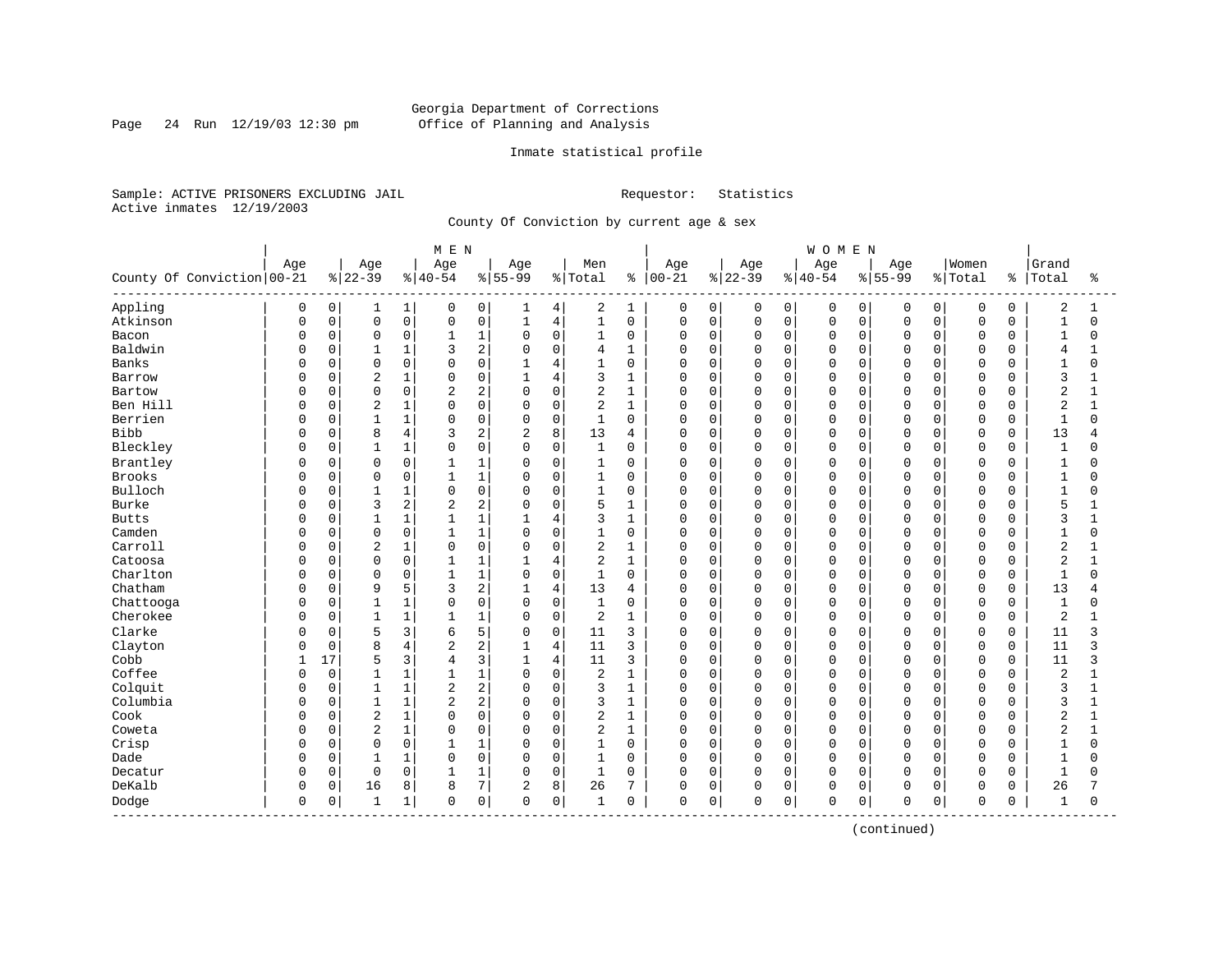Page 25 Run 12/19/03 12:30 pm

#### Inmate statistical profile

Sample: ACTIVE PRISONERS EXCLUDING JAIL Requestor: Statistics Active inmates 12/19/2003

County Of Conviction by current age & sex (continued)

|                                   |              |             |                |                | M E N          |                |              |                |                |                |             |          |             |             | <b>WOMEN</b>   |             |           |          |              |               |                |                |
|-----------------------------------|--------------|-------------|----------------|----------------|----------------|----------------|--------------|----------------|----------------|----------------|-------------|----------|-------------|-------------|----------------|-------------|-----------|----------|--------------|---------------|----------------|----------------|
|                                   | Age          |             | Age            |                | Age            |                | Age          |                | Men            |                | Age         |          | Age         |             | Age            |             | Age       |          | Women        |               | Grand          |                |
| County Of Conviction 00-21        |              |             | $ 22-39$       |                | $8 40-54$      |                | $8155 - 99$  |                | % Total        | ႜ              | $ 00 - 21$  |          | $ 22-39$    |             | $8 40-54$      |             | $8 55-99$ |          | % Total      | $\frac{8}{6}$ | Total          | ႜ              |
| Dougherty                         |              | 17          | 5              | 3              | 2              | 2              | 1            | 4              | 9              | 3              | 0           | 0        | 0           | 0           | 0              | 0           | 0         | 0        | $\mathbf 0$  | 0             | 9              | 3              |
| Douglas                           | $\Omega$     | $\mathsf 0$ | 8              | $\overline{4}$ | 3              | $\overline{2}$ | 0            | $\mathbf 0$    | 11             | 3              | 0           | 0        | $\mathbf 0$ | 0           | $\mathbf 1$    | 100         | $\Omega$  | $\Omega$ | $\mathbf{1}$ | 33            | 12             | 3              |
| Elbert                            | $\Omega$     | $\mathbf 0$ | $\mathbf{1}$   | 1              | $\mathbf 0$    | $\mathbf 0$    | $\mathbf{1}$ | 4              | 2              | $\mathbf 1$    | $\mathbf 0$ | $\Omega$ | $\Omega$    | $\Omega$    | $\Omega$       | $\Omega$    | $\Omega$  | $\Omega$ | $\mathbf 0$  | $\Omega$      | 2              | 1              |
| Emanuel                           | 0            | $\Omega$    |                | $\mathbf 1$    | $\Omega$       | $\Omega$       | $\mathbf 0$  | $\Omega$       | $\mathbf{1}$   | $\mathbf 0$    | $\mathbf 0$ | $\Omega$ | $\Omega$    | $\Omega$    | $\mathbf 0$    | $\Omega$    | $\Omega$  | $\Omega$ | $\mathbf 0$  | $\Omega$      | $\mathbf{1}$   | 0              |
| Fayette                           |              | $\mathsf 0$ | $\Omega$       | $\mathsf 0$    |                | $\mathbf{1}$   | $\mathbf{1}$ | $\overline{4}$ | $\overline{2}$ | $\mathbf{1}$   | $\Omega$    | 0        | $\Omega$    | $\mathbf 0$ | $\Omega$       | $\mathbf 0$ | $\Omega$  | $\Omega$ | $\mathbf 0$  | $\mathbf 0$   | $\overline{2}$ |                |
| Floyd                             |              | $\mathbf 0$ | 3              | $\mathbf 2$    | $\mathbf{1}$   | $\mathbf{1}$   | $\Omega$     | $\Omega$       | 4              | $\mathbf{1}$   | $\mathbf 0$ | 0        | $\Omega$    | $\Omega$    | $\Omega$       | $\Omega$    | $\Omega$  | $\Omega$ | $\mathbf 0$  | $\Omega$      | 4              | $\mathbf{1}$   |
| Forsyth                           | $\Omega$     | $\mathbf 0$ | $\Omega$       | $\Omega$       | 1              | $\mathbf{1}$   | $\Omega$     | $\Omega$       | $\mathbf{1}$   | $\mathbf 0$    | $\mathbf 0$ | $\Omega$ | $\Omega$    | $\Omega$    | $\Omega$       | $\Omega$    | $\cap$    | $\Omega$ | $\mathbf 0$  | $\Omega$      | $\mathbf{1}$   | 0              |
| Franklin                          |              | $\mathbf 0$ |                | $\mathbf{1}$   | $\mathbf 0$    | $\mathbf 0$    | 0            | $\mathbf 0$    | 1              | $\mathbf 0$    | $\mathbf 0$ | $\Omega$ | 0           | 0           | $\Omega$       | $\mathbf 0$ | $\cap$    | $\Omega$ | $\mathbf 0$  | $\Omega$      | -1             | 0              |
| Fulton                            |              | 17          | 15             | 8              | 12             | 10             | 2            | 8              | 30             | 9              | $\Omega$    | $\Omega$ | $\Omega$    | $\Omega$    | $\Omega$       | $\Omega$    | $\cap$    | $\Omega$ | $\Omega$     | $\Omega$      | 30             | q              |
| Gilmer                            | $\Omega$     | $\Omega$    | $\mathbf{1}$   | 1              | 0              | $\Omega$       | $\Omega$     | $\Omega$       | $\mathbf{1}$   | $\Omega$       | $\Omega$    | $\Omega$ | $\Omega$    | $\Omega$    | $\Omega$       | $\Omega$    | $\Omega$  | $\Omega$ | $\mathbf 0$  | $\Omega$      | $\mathbf{1}$   | $\Omega$       |
| Glynn                             | 0            | $\mathbf 0$ | 6              | 3              | 3              | $\overline{2}$ | 1            | $\overline{4}$ | 10             | 3              | $\Omega$    | 0        | $\Omega$    | $\mathbf 0$ | $\Omega$       | $\mathbf 0$ | $\Omega$  | $\Omega$ | $\mathbf 0$  | 0             | 10             | 3              |
| Gordon                            | 0            | $\Omega$    | $\Omega$       | $\mathbf 0$    | $\Omega$       | $\mathbf 0$    | 1            | $\overline{4}$ | 1              | 0              | 0           | $\Omega$ | 0           | $\Omega$    | $\Omega$       | $\Omega$    | O         | $\Omega$ | $\mathbf 0$  | $\Omega$      | -1             | 0              |
| Greene                            |              | $\mathsf 0$ | $\mathbf{1}$   | $\mathbf 1$    | $\Omega$       | $\mathsf 0$    | $\mathbf 0$  | $\mathbf 0$    | $\mathbf{1}$   | $\mathbf 0$    | $\mathbf 0$ | 0        | 0           | $\mathbf 0$ | $\Omega$       | $\mathbf 0$ | $\Omega$  | 0        | $\mathbf 0$  | $\Omega$      | $\mathbf{1}$   | 0              |
| Gwinnett                          |              | $\mathbf 0$ | 3              | 2              | $\mathbf{1}$   | $\mathbf{1}$   | $\Omega$     | $\Omega$       | 4              | $\mathbf{1}$   | $\mathbf 0$ | 0        | $\Omega$    | $\Omega$    | $\Omega$       | $\mathbf 0$ | $\Omega$  | $\Omega$ | $\mathbf 0$  | $\Omega$      | 4              | $\mathbf{1}$   |
| Habersham                         | $\Omega$     | $\mathbf 0$ | $\Omega$       | $\Omega$       | $\mathbf{1}$   | $\mathbf{1}$   | 0            | $\Omega$       | $\mathbf{1}$   | $\mathbf 0$    | $\mathbf 0$ | $\Omega$ | $\Omega$    | $\Omega$    | $\Omega$       | $\Omega$    | $\cap$    | $\Omega$ | $\mathbf 0$  | $\Omega$      | $\mathbf{1}$   | 0              |
| Hall                              | $\Omega$     | $\mathbf 0$ |                | 3              | $\overline{2}$ | $\overline{2}$ | 0            | $\Omega$       | 7              | $\overline{2}$ | $\mathbf 0$ | 0        | 0           | 0           | $\overline{0}$ | $\mathbf 0$ | $\cap$    | $\Omega$ | $\mathbf 0$  | $\Omega$      | 7              | 2              |
| Harris                            | $\Omega$     | $\Omega$    | $\overline{2}$ | $\mathbf 1$    | $\Omega$       | $\Omega$       | $\Omega$     | $\Omega$       | $\overline{2}$ | $\mathbf{1}$   | $\Omega$    | $\Omega$ | $\Omega$    | $\Omega$    | $\Omega$       | $\Omega$    | $\cap$    | $\Omega$ | $\Omega$     | $\Omega$      | $\overline{2}$ | $\mathbf{1}$   |
| Hart                              | $\Omega$     | $\Omega$    | $\overline{a}$ | $\mathbf 1$    | $\overline{a}$ | $\overline{2}$ | $\Omega$     | $\Omega$       | 4              | 1              | $\Omega$    | $\Omega$ | $\Omega$    | $\Omega$    | $\Omega$       | $\Omega$    | $\Omega$  | $\Omega$ | $\Omega$     | $\Omega$      | 4              | $\mathbf{1}$   |
| Henry                             |              | $\mathbf 0$ | 4              | $\overline{c}$ | $\mathbf 0$    | $\overline{0}$ | 0            | $\mathbf 0$    | 4              | $\mathbf{1}$   | $\mathbf 0$ | 0        | $\mathbf 0$ | 0           | $\mathbf 0$    | $\mathbf 0$ | O         | $\Omega$ | $\mathbf 0$  | 0             | 4              | 1              |
| Houston                           |              | $\mathsf 0$ | $\overline{2}$ | $\mathbf 1$    | 5              | $\overline{4}$ | $\Omega$     | $\Omega$       | 7              | $\overline{2}$ | $\Omega$    | 0        | $\Omega$    | $\mathbf 0$ | $\Omega$       | $\mathbf 0$ | $\Omega$  | $\Omega$ | $\mathbf 0$  | $\Omega$      | 7              | $\overline{2}$ |
| Jackson                           |              | 17          | ζ              | 2              | 1              | 1              | $\mathbf{1}$ | 4              | 6              | $\overline{a}$ | $\Omega$    | 0        | $\Omega$    | $\Omega$    | $\Omega$       | $\Omega$    | $\cap$    | $\Omega$ | $\mathbf 0$  | $\Omega$      | 6              | 2              |
| Jasper                            | $\Omega$     | $\mathbf 0$ |                | 1              | $\Omega$       | $\mathbf 0$    | $\mathbf 0$  | $\mathbf 0$    | 1              | $\mathbf 0$    | $\mathbf 0$ | 0        | $\mathbf 0$ | 0           | $\Omega$       | 0           | $\cap$    | $\Omega$ | $\mathbf 0$  | 0             | $\mathbf{1}$   | $\Omega$       |
| Jeff Davis                        | $\Omega$     | $\mathsf 0$ |                | $\mathbf 1$    | $\Omega$       | $\mathsf 0$    | $\Omega$     | $\mathbf 0$    | $\mathbf{1}$   | $\mathbf 0$    | $\mathbf 0$ | 0        | $\mathbf 0$ | 0           | $\Omega$       | $\mathbf 0$ | $\Omega$  | $\Omega$ | $\mathbf 0$  | $\Omega$      | -1             | $\Omega$       |
| Jones                             | <sup>0</sup> | $\mathbf 0$ |                | 1              | $\Omega$       | $\mathbf 0$    | 0            | $\Omega$       | 1              | 0              | $\mathbf 0$ | 0        | 0           | 0           | $\Omega$       | 0           | $\Omega$  | $\Omega$ | $\mathbf 0$  | $\Omega$      | 1              | 0              |
| Laurens                           | $\Omega$     | $\Omega$    | $\mathbf{1}$   | 1              | $\Omega$       | $\Omega$       | $\Omega$     | $\Omega$       | $\mathbf{1}$   | $\mathbf 0$    | $\Omega$    | $\Omega$ | $\Omega$    | $\Omega$    | $\Omega$       | $\Omega$    | $\Omega$  | $\Omega$ | $\Omega$     | $\Omega$      | $\mathbf{1}$   | $\Omega$       |
| Lee                               | $\Omega$     | $\Omega$    | 1              | $\mathbf{1}$   | $\Omega$       | $\Omega$       | $\Omega$     | $\Omega$       | $\mathbf{1}$   | $\Omega$       | $\Omega$    | $\Omega$ | $\Omega$    | $\Omega$    | $\Omega$       | $\Omega$    | $\Omega$  | $\Omega$ | $\Omega$     | $\Omega$      | $\mathbf{1}$   | 0              |
| Liberty                           | 0            | $\mathbf 0$ |                | $\mathbf 1$    | 1              | $\mathbf{1}$   | 0            | $\mathbf 0$    | 2              | $\mathbf{1}$   | 0           | 0        | 0           | $\Omega$    | $\mathbf 0$    | $\mathbf 0$ | O         | $\Omega$ | $\mathbf 0$  | 0             | $\overline{2}$ |                |
| Long                              |              | $\mathsf 0$ | 3              | 2              | $\mathbf 0$    | $\mathsf 0$    | $\Omega$     | $\mathbf 0$    | 3              | $\mathbf{1}$   | $\Omega$    | 0        | $\Omega$    | $\mathbf 0$ | $\Omega$       | $\mathbf 0$ | $\Omega$  | 0        | $\mathbf 0$  | $\mathbf 0$   | 3              |                |
| Lowndes                           |              | $\mathbf 0$ | $\overline{2}$ | 1              | $\mathbf{1}$   | $\mathbf{1}$   | 0            | $\Omega$       | 3              | 1              | $\Omega$    | 0        | $\mathbf 0$ | $\Omega$    | $\Omega$       | 0           | $\Omega$  | $\Omega$ | $\mathbf 0$  | 0             | 3              | $\mathbf{1}$   |
| Madison                           | $\Omega$     | $\mathbf 0$ |                | $\mathbf 1$    | $\mathbf 0$    | $\mathbf 0$    | 0            | $\mathbf 0$    | 1              | $\mathbf 0$    | $\mathbf 0$ | 0        | $\mathbf 0$ | 0           | $\Omega$       | 0           | $\Omega$  | $\Omega$ | $\mathbf 0$  | 0             | 1              | O              |
| Marion                            | $\Omega$     | $\mathbf 0$ |                | $\mathbf 1$    | $\Omega$       | $\mathsf 0$    | 0            | $\Omega$       | $\mathbf{1}$   | $\mathbf 0$    | $\mathbf 0$ | 0        | $\mathbf 0$ | 0           | $\Omega$       | $\mathbf 0$ | $\Omega$  | $\Omega$ | $\mathbf 0$  | 0             | $\mathbf{1}$   | 0              |
| McIntosh                          | $\Omega$     | $\Omega$    | $\mathbf{1}$   | $\mathbf 1$    | $\Omega$       | $\Omega$       | $\mathbf 0$  | $\Omega$       | $\mathbf{1}$   | $\Omega$       | $\Omega$    | $\Omega$ | $\Omega$    | $\Omega$    | $\Omega$       | $\Omega$    | $\Omega$  | $\Omega$ | $\Omega$     | $\Omega$      | $\mathbf{1}$   | $\Omega$       |
| Miller                            | $\Omega$     | $\Omega$    | 1              | $\mathbf{1}$   | $\Omega$       | $\Omega$       | $\Omega$     | $\Omega$       | $\mathbf{1}$   | $\Omega$       | $\Omega$    | $\Omega$ | $\Omega$    | $\Omega$    | $\Omega$       | $\Omega$    | $\Omega$  | $\Omega$ | $\Omega$     | $\Omega$      | $\mathbf{1}$   | 0              |
| Monroe                            | 0            | $\mathsf 0$ | $\mathbf 0$    | $\mathsf 0$    | 2              | $\overline{2}$ | 0            | $\mathbf 0$    | 2              | 1              | 0           | 0        | 0           | 0           | $\mathbf 0$    | 0           | O         | 0        | $\mathbf 0$  | 0             | 2              |                |
| Murray<br>----------------------- | $\Omega$     | 0           | $\mathbf{1}$   | 1              | $\Omega$       | 0              | 0            | 0              | $\mathbf{1}$   | $\mathbf 0$    | $\mathsf 0$ | 0        | $\Omega$    | 0           | $\Omega$       | 0           | $\Omega$  | 0        | $\mathbf 0$  | $\Omega$      | $\overline{1}$ | $\Omega$       |

(continued)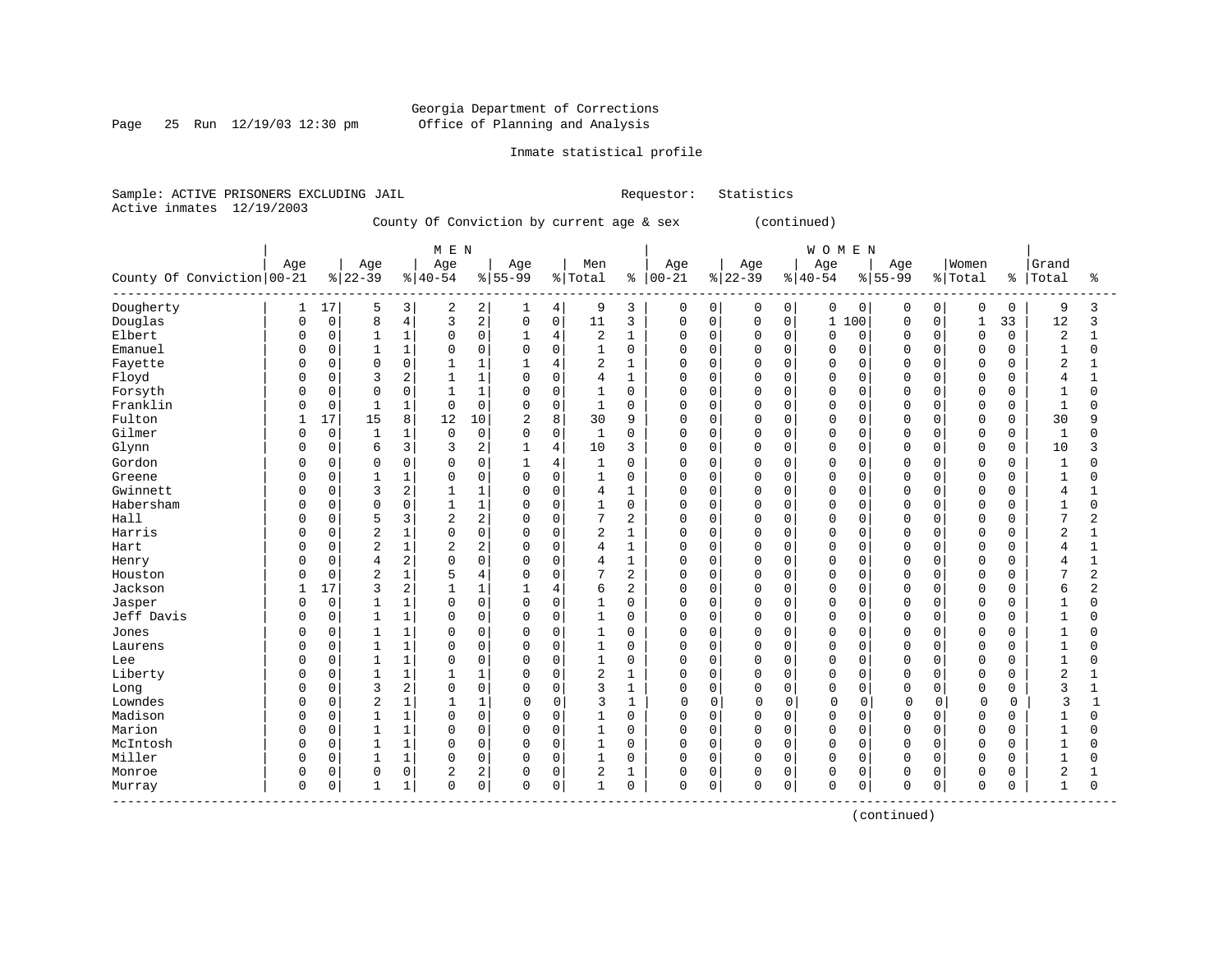Page 26 Run 12/19/03 12:30 pm

#### Inmate statistical profile

Sample: ACTIVE PRISONERS EXCLUDING JAIL Requestor: Statistics Active inmates 12/19/2003

### County Of Conviction by current age & sex (continued)

|                            |              |          |                |                | M E N          |                |             |                |                |                |             |             |                |             | WOMEN        |          |             |             |                |             |                |                |
|----------------------------|--------------|----------|----------------|----------------|----------------|----------------|-------------|----------------|----------------|----------------|-------------|-------------|----------------|-------------|--------------|----------|-------------|-------------|----------------|-------------|----------------|----------------|
|                            | Age          |          | Age            |                | Age            |                | Age         |                | Men            |                | Age         |             | Age            |             | Age          |          | Age         |             | Women          |             | Grand          |                |
| County Of Conviction 00-21 |              |          | $8 22-39$      |                | $8 40-54$      |                | $8155 - 99$ |                | % Total        | နွ             | $ 00 - 21$  |             | $8 22-39$      |             | $8 40-54$    |          | $8155 - 99$ |             | % Total        | န္          | Total          | ႜ              |
| Muscogee                   | 0            | 0        | 6              | 3              | 6              | 5              | 0           | 0              | 12             | 3              | 0           | 0           | 0              | 0           | 0            | 0        | 0           | 0           | 0              | 0           | 12             | 3              |
| Newton                     | 0            | 0        | $\mathbf{1}$   | $\mathbf 1$    | $\mathbf{1}$   | $\mathbf 1$    | $\Omega$    | $\mathbf 0$    | $\sqrt{2}$     | 1              | 0           | $\mathbf 0$ | $\mathbf 0$    | $\mathbf 0$ | $\mathbf 0$  | 0        | $\Omega$    | 0           | $\mathsf 0$    | $\Omega$    | $\overline{2}$ | $\mathbf{1}$   |
| Oglethorpe                 | 0            | 0        | $\Omega$       | 0              |                | 1              | 0           | 0              | 1              | $\mathbf 0$    | 0           | $\mathbf 0$ | 0              | 0           | 0            | 0        | $\Omega$    | 0           | 0              | 0           | $\mathbf 1$    | $\Omega$       |
| Paulding                   | O            | 0        | $\Omega$       | $\mathbf 0$    |                | 1              | $\Omega$    | $\mathbf 0$    | 1              | $\mathbf 0$    | 0           | $\mathbf 0$ | 0              | $\mathbf 0$ | $\mathbf 0$  | 0        | $\Omega$    | O           | $\Omega$       | $\Omega$    | $\mathbf{1}$   | U              |
| Pierce                     | U            | $\Omega$ | $\Omega$       | $\mathbf 0$    | -1             | $\mathbf{1}$   | $\Omega$    | $\Omega$       | 1              | $\Omega$       | 0           | 0           | 0              | $\Omega$    | $\mathbf 0$  | $\Omega$ | $\Omega$    | $\Omega$    | $\mathbf 0$    | O           | 1              | O              |
| Pike                       | O            | 0        | $\mathbf{1}$   | 1              |                | 1              |             | $\overline{4}$ | 3              | $\mathbf{1}$   | 0           | $\mathbf 0$ | 0              | $\mathbf 0$ | $\Omega$     | 0        | $\Omega$    | $\mathbf 0$ | $\Omega$       | $\Omega$    | 3              |                |
| Pulaski                    | <sup>0</sup> | 0        | $\mathbf{1}$   | $\mathbf{1}$   | $\Omega$       | $\mathbf 0$    | $\mathbf 0$ | $\mathbf 0$    | $\mathbf{1}$   | $\mathbf 0$    | 0           | $\mathbf 0$ | $\mathbf 0$    | $\mathbf 0$ | $\mathbf 0$  | 0        | $\Omega$    | $\mathbf 0$ | $\mathbf 0$    | $\Omega$    | $\mathbf{1}$   | $\Omega$       |
| Putnam                     | O            | 0        | 3              | $\sqrt{2}$     |                | $\mathbf{1}$   | $\Omega$    | $\Omega$       | 4              | $\mathbf{1}$   | $\Omega$    | $\Omega$    | 0              | $\Omega$    | $\mathbf 0$  | 0        | $\Omega$    | 0           | $\Omega$       | 0           | 4              |                |
| Rabun                      | <sup>0</sup> | $\Omega$ | 1              | $\mathbf 1$    | $\Omega$       | $\mathbf 0$    | $\Omega$    | $\Omega$       | 1              | $\Omega$       | 0           | $\Omega$    | 0              | $\Omega$    | $\mathbf 0$  | $\Omega$ | $\Omega$    | $\Omega$    | $\Omega$       | $\cap$      | 1              | $\Omega$       |
| Randolph                   | 0            | 0        | $\mathbf{1}$   | $\mathbf 1$    | $\Omega$       | $\mathsf 0$    | 0           | $\mathsf 0$    | $\mathbf{1}$   | $\mathbf 0$    | 0           | $\mathbf 0$ | 0              | $\mathbf 0$ | $\mathbf 0$  | 0        | $\Omega$    | $\mathbf 0$ | $\overline{0}$ | $\mathbf 0$ | $\mathbf{1}$   | $\Omega$       |
| Richmond                   | $\mathbf{1}$ | 17       | 7              | $\overline{4}$ | 5              | 4              | 1           | $\overline{4}$ | 14             | 4              | $\Omega$    | $\mathbf 0$ | $\mathbf{1}$   | 50          | $\Omega$     | 0        | $\Omega$    | $\Omega$    | $\mathbf{1}$   | 33          | 15             | 4              |
| Rockdale                   | $\Omega$     | 0        | 3              | 2              |                | 1              | $\mathbf 0$ | $\mathbf 0$    | $\overline{4}$ | $\mathbf{1}$   | $\Omega$    | $\mathbf 0$ | $\mathbf 0$    | $\mathbf 0$ | $\mathbf 0$  | 0        | $\Omega$    | $\Omega$    | $\mathbf 0$    | $\mathbf 0$ | $\overline{4}$ |                |
| Spalding                   | 0            | 0        | 3              | 2              | $\overline{2}$ | 2              | $\Omega$    | $\mathbf 0$    | 5              | $\mathbf{1}$   | $\Omega$    | $\mathbf 0$ | 0              | $\mathbf 0$ | $\mathbf 0$  | 0        | $\Omega$    | 0           | $\Omega$       | $\Omega$    | 5              |                |
| Sumter                     | U            | $\Omega$ | $\Omega$       | $\mathbf 0$    | -1             | $\mathbf 1$    | $\Omega$    | $\Omega$       | 1              | $\Omega$       | 0           | $\Omega$    | U              | $\Omega$    | $\mathbf 0$  | $\Omega$ | $\Omega$    | O           | $\Omega$       | O           | $\mathbf{1}$   | $\Omega$       |
| Terrell                    | O            | 0        | $\Omega$       | $\mathsf 0$    |                | $\mathbf{1}$   | $\Omega$    | $\mathbf 0$    | $\mathbf{1}$   | $\mathbf 0$    | $\Omega$    | $\mathbf 0$ | 0              | $\mathbf 0$ | $\mathbf 0$  | 0        | $\Omega$    | $\mathbf 0$ | $\Omega$       | $\Omega$    | $\mathbf 1$    | $\Omega$       |
| Thomas                     | O            | 0        | 1              | $1\,$          | $\mathbf{1}$   | $\mathbf{1}$   | $\Omega$    | $\Omega$       | $\overline{2}$ | 1              | $\Omega$    | $\mathbf 0$ | 0              | $\mathbf 0$ | $\Omega$     | 0        | $\Omega$    | O           | $\Omega$       | $\Omega$    | $\overline{2}$ |                |
| Tift                       | <sup>0</sup> | $\Omega$ | $\Omega$       | $\mathbf 0$    |                | 1              |             | 4              | $\overline{a}$ | $\mathbf{1}$   | 0           | 0           | 0              | $\Omega$    | $\mathbf 0$  | $\Omega$ | $\Omega$    | 0           | $\Omega$       | 0           | $\overline{2}$ |                |
| Toombs                     | <sup>0</sup> | $\Omega$ | 2              | $1\,$          |                | 1              | $\Omega$    | $\Omega$       | 3              | 1              | 0           | $\Omega$    | 0              | $\Omega$    | $\mathbf 0$  | 0        | $\Omega$    | O           | $\Omega$       | $\cap$      | 3              |                |
| Towns                      | <sup>0</sup> | 0        | $\mathbf{1}$   | $\mathbf 1$    | $\Omega$       | $\mathbf 0$    | $\Omega$    | $\mathsf 0$    | $\mathbf{1}$   | $\mathbf 0$    | 0           | $\mathbf 0$ | 0              | $\mathbf 0$ | $\mathbf 0$  | 0        | $\Omega$    | $\Omega$    | $\mathbf 0$    | $\Omega$    | $\mathbf{1}$   | $\Omega$       |
| Troup                      | O            | 0        | $\Omega$       | $\mathbf 0$    |                | $\mathbf{1}$   | $\Omega$    | $\Omega$       | $\mathbf{1}$   | $\mathbf 0$    | $\Omega$    | $\mathbf 0$ | 0              | $\mathbf 0$ | $\Omega$     | 0        | $\Omega$    | 0           | $\mathbf 0$    | $\Omega$    | $\mathbf{1}$   | U              |
| Union                      | O            | 0        | $\Omega$       | 0              |                | 1              | $\Omega$    | $\Omega$       | 1              | 0              | 0           | 0           | 0              | 0           | $\mathbf 0$  | 0        | $\Omega$    | $\Omega$    | 0              | $\Omega$    | 1              | O              |
| Upson                      | <sup>0</sup> | $\Omega$ | $\Omega$       | 0              | $\mathbf{1}$   | $\mathbf{1}$   | $\Omega$    | $\Omega$       | 1              | $\Omega$       | 0           | $\Omega$    | $\mathbf 0$    | $\mathbf 0$ | $\Omega$     | 0        | $\Omega$    | $\Omega$    | $\Omega$       | $\Omega$    | $\mathbf{1}$   |                |
| Walker                     | 0            | 0        | $\overline{2}$ | $\mathbf{1}$   | $\Omega$       | $\mathbf 0$    | $\mathbf 0$ | $\mathbf 0$    | $\overline{2}$ | 1              | 0           | $\mathbf 0$ | $\mathbf{1}$   | 50          | $\mathbf 0$  | 0        | $\Omega$    | 0           | 1              | 33          | 3              |                |
| Walton                     | O            | 0        | $\Omega$       | $\mathsf 0$    | 2              | 2              | $\Omega$    | $\mathbf 0$    | $\overline{c}$ | 1              | 0           | 0           | 0              | $\mathbf 0$ | $\Omega$     | 0        | $\Omega$    | $\Omega$    | 0              | $\Omega$    | $\overline{c}$ | 1              |
| Ware                       | O            | 0        | 3              | $\overline{2}$ | 3              | $\overline{2}$ | $\Omega$    | $\mathbf 0$    | 6              | $\overline{2}$ | 0           | $\mathbf 0$ | 0              | $\mathbf 0$ | $\mathbf 0$  | 0        | $\Omega$    | $\Omega$    | $\mathbf 0$    | $\Omega$    | 6              | $\overline{2}$ |
| Washington                 | $\mathbf{1}$ | 17       |                | $1\,$          | $\Omega$       | $\mathbf 0$    | $\Omega$    | $\mathbf 0$    | 2              | 1              | 0           | 0           | 0              | 0           | $\mathbf 0$  | 0        | $\Omega$    | $\Omega$    | 0              | $\Omega$    | $\overline{2}$ |                |
| Wayne                      | U            | 0        | $\mathbf{1}$   | $\mathbf 1$    | $\Omega$       | $\mathbf 0$    | $\Omega$    | $\mathbf 0$    | $\mathbf{1}$   | $\Omega$       | $\Omega$    | $\Omega$    | $\mathbf 0$    | $\Omega$    | $\Omega$     | 0        | $\Omega$    | O           | $\Omega$       | $\cap$      | $\mathbf{1}$   | $\cap$         |
| Whitfield                  | 0            | 0        | $\Omega$       | $\mathsf 0$    | $\overline{2}$ | 2              | 2           | 8              | 4              | $\mathbf{1}$   | 0           | $\mathbf 0$ | 0              | $\mathbf 0$ | 0            | 0        | $\Omega$    | 0           | $\mathbf 0$    | $\Omega$    | $\overline{4}$ |                |
| Wilkes                     | $\Omega$     | 0        | $\mathbf{1}$   | $\mathbf 1$    | $\mathbf 0$    | $\mathbf 0$    | $\Omega$    | $\mathbf 0$    | $\mathbf{1}$   | $\mathbf 0$    | 0           | 0           | $\mathbf 0$    | $\mathbf 0$ | $\mathbf 0$  | 0        | $\Omega$    | 0           | $\mathbf 0$    | $\Omega$    | $\mathbf{1}$   | $\Omega$       |
| Total reported             |              | 6 100    | 195 100        |                | 122 100        |                | 26 100      |                | 349 100        |                | 0           | 0           |                | 2 100       | 1 100        |          | 0           | 0           |                | 3 100       | 352 100        |                |
| Percent reported           |              | 100.0    |                | 99.5           | 100.0          |                | 100.0       |                |                | 99.7           |             | . 0         |                | 100.0       | 100.0        |          |             | $\cdot$ 0   |                | 100.0       |                | 99.7           |
| Not reported               | 0            |          | $\mathbf{1}$   |                | 0              |                | 0           |                | $\mathbf{1}$   |                | 0           |             | 0              |             | $\mathbf 0$  |          | $\mathbf 0$ |             | 0              |             | $\mathbf 1$    |                |
| Total                      | 6            |          | 196            |                | 122            |                | 26          |                | 350            |                | $\mathbf 0$ |             | $\overline{2}$ |             | $\mathbf{1}$ |          | $\mathbf 0$ |             | 3              |             | 353            |                |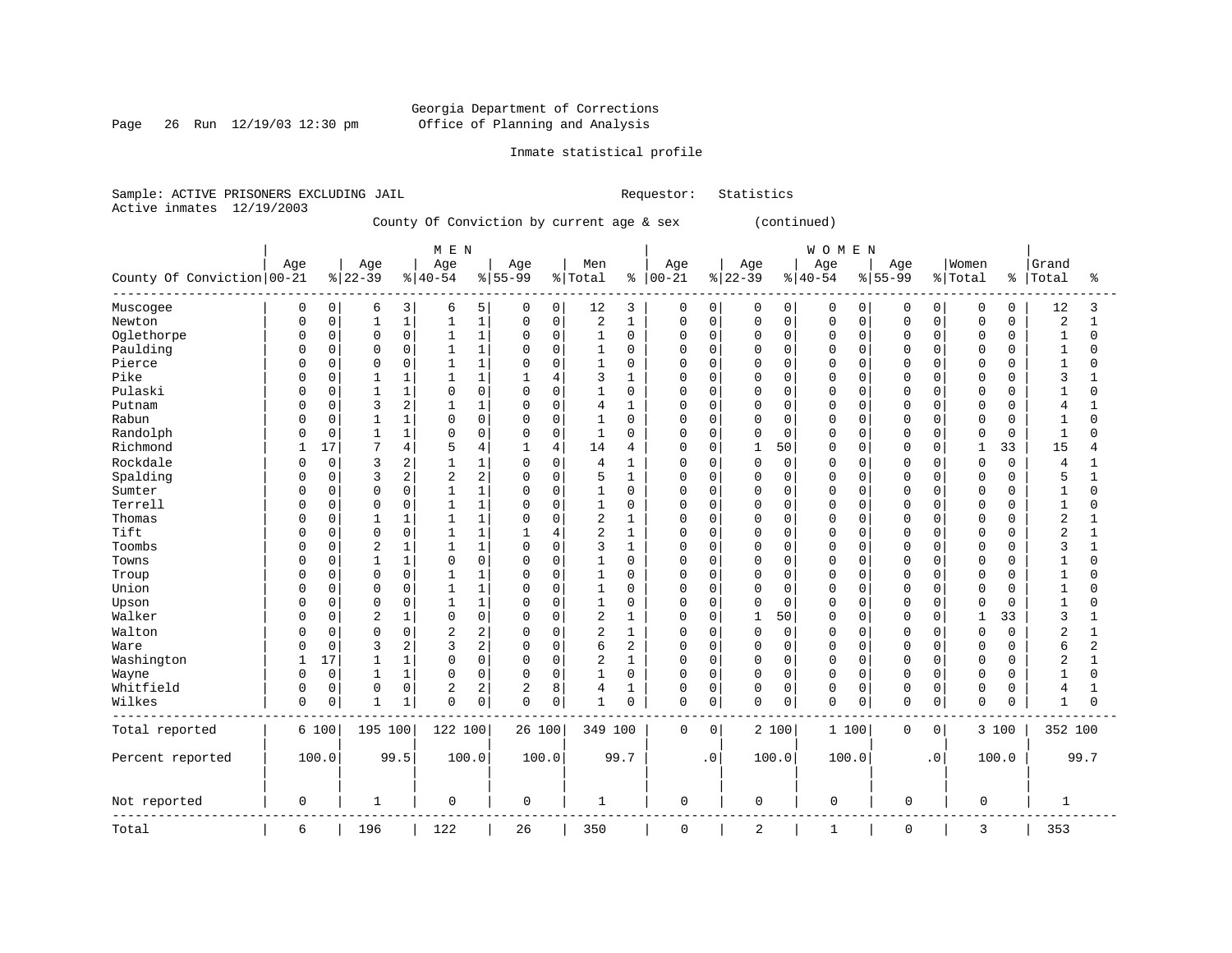Page 27 Run 12/19/03 12:30 pm

#### Inmate statistical profile

Sample: ACTIVE PRISONERS EXCLUDING JAIL Requestor: Statistics Active inmates 12/19/2003

Circ Of Conviction by current age & sex

| Age<br>Age<br>Women<br>Grand<br>Age<br>Age<br>Age<br>Men<br>Age<br>Age<br>Age<br>Circ Of Conviction<br>$00 - 21$<br>$ 22-39$<br>$8 40-54$<br>$8 55-99$<br>% Total<br>$ 00 - 21$<br>$ 22-39$<br>$ 40-54$<br>$8 55-99$<br>% Total<br>Total<br>ႜ<br>နွ<br>ႜ<br>Alapaha<br>$\mathbf 0$<br>2<br>0<br>$\mathbf 0$<br>0<br>0<br>$\overline{0}$<br>0<br>3<br>0<br>4<br>4<br>1<br>0<br>0<br>0<br>0<br>0<br>0<br>4<br>1<br>1<br>$\mathbf 1$<br>2<br>$\mathsf 0$<br>Alcovy<br>$\mathbf 0$<br>$\mathbf{1}$<br>3<br>$\mathbf 0$<br>$\mathbf 1$<br>0<br>$\mathbf 0$<br>$\mathsf 0$<br>$\mathbf 0$<br>$\mathbf 0$<br>$\mathbf 0$<br>$\overline{4}$<br>$\overline{4}$<br>0<br>$\mathbf 0$<br>0<br>$\mathbf 0$<br>$\mathbf{1}$<br>C<br>17<br>15<br>8<br>10<br>8<br>9<br>Atlanta<br>12<br>2<br>30<br>$\Omega$<br>$\mathbf 0$<br>0<br>$\mathbf 0$<br>$\mathbf 0$<br>$\Omega$<br>$\mathbf 0$<br>30<br>9<br>0<br>$\Omega$<br>0<br>1<br>Atlantic<br>$\mathbf 0$<br>5<br>3<br>$\mathbf{1}$<br>$\mathbf 0$<br>$\mathbf{1}$<br>6<br>2<br>$\mathbf 0$<br>$\Omega$<br>$\mathbf 0$<br>$\Omega$<br>$\Omega$<br>$\Omega$<br>$\Omega$<br>$\Omega$<br>6<br>2<br>$\Omega$<br>U<br>$\Omega$<br>C<br>17<br>6<br>7<br>$\overline{4}$<br>Augusta<br>11<br>22<br>$\mathbf 0$<br>$\mathbf{1}$<br>50<br>$\mathbf{1}$<br>33<br>23<br>9<br>$\mathbf{1}$<br>6<br>U<br>U<br>$\Omega$<br>U<br>U<br>$\mathbf 0$<br>$\mathbf 0$<br>1<br>Blue Ridge<br>$\mathbf{1}$<br>1<br>$\mathbf 0$<br>2<br>$\mathbf 0$<br>0<br>$\mathbf 0$<br>0<br>$\mathbf 0$<br>$\Omega$<br>$\overline{2}$<br>1<br>0<br>$\Omega$<br>$\Omega$<br>0<br>1<br>C<br>5<br>Brunswick<br>3<br>$\overline{2}$<br>8<br>15<br>15<br>$\mathbf 0$<br>9<br>$\mathbf 0$<br>$\mathbf 0$<br>0<br>0<br>$\mathbf 0$<br>$\mathbf 0$<br>4<br>0<br>0<br>$\Omega$<br>0<br>4<br>C<br>4<br>Chattahoochee<br>9<br>5<br>5<br>$\mathbf 0$<br>15<br>0<br>$\Omega$<br>15<br>0<br>$\mathbf 0$<br>$\mathbf 0$<br>O<br>$\Omega$<br>$\Omega$<br>$\Omega$<br>4<br>0<br>0<br>0<br>C<br>6<br>Cherokee<br>2<br>$\overline{4}$<br>0<br>$\mathbf 0$<br>0<br>3<br>0<br>$\Omega$<br>2<br>3<br>1<br>0<br>0<br>0<br>$\Omega$<br>$\Omega$<br>O<br>$\Omega$<br>0<br>2<br>Clayton<br>8<br>4<br>$\overline{4}$<br>$\mathbf 0$<br>$\mathbf 0$<br>$\Omega$<br>11<br>0<br>$\mathbf{1}$<br>11<br>3<br>0<br>$\Omega$<br>$\Omega$<br>$\Omega$<br>$\Omega$<br>$\Omega$<br>$\Omega$<br>ς<br>C<br>3<br>17<br>3<br>4<br>Cobb<br>5<br>11<br>$\mathbf 0$<br>$\Omega$<br>$\Omega$<br>11<br>$\mathbf{1}$<br>3<br>0<br>$\Omega$<br>$\Omega$<br>$\Omega$<br>$\Omega$<br>$\Omega$<br>$\Omega$<br>ゝ<br>4<br>2<br>8<br>$\mathbf 0$<br>$\mathbf{1}$<br>$\overline{2}$<br>5<br>$\overline{2}$<br>5<br>$\mathbf{1}$<br>$\mathbf 0$<br>$\Omega$<br>0<br>0<br>Conasauga<br>$\mathbf{1}$<br>0<br>0<br>$\Omega$<br>$\Omega$<br>$\Omega$<br>$\Omega$<br>С<br>Cordele<br>$\mathbf 0$<br>$\overline{2}$<br>1<br>1<br>$\mathsf 0$<br>$\mathbf 0$<br>$\Omega$<br>$\Omega$<br>3<br>1<br>0<br>0<br>0<br>0<br>$\mathbf 0$<br>3<br>0<br>$\Omega$<br>$\Omega$<br>2<br>1<br>$\mathbf 0$<br>5<br>Coweta<br>0<br>4<br>$\mathbf{1}$<br>1<br>0<br>$\mathbf 0$<br>$\Omega$<br>0<br>$\Omega$<br>$\Omega$<br>5<br>0<br>$\Omega$<br>$\Omega$<br>O<br>$\Omega$<br>Dougherty<br>17<br>3<br>2<br>5<br>$\overline{c}$<br>$\overline{4}$<br>q<br>3<br>$\mathbf 0$<br>0<br>9<br>0<br>0<br>0<br>$\Omega$<br>$\Omega$<br>O<br>$\Omega$<br>0<br>3<br>Dublin<br>$\mathbf 0$<br>$\mathbf 0$<br>$\mathbf{1}$<br>1<br>0<br>$\mathbf 0$<br>$\mathbf 0$<br>$\Omega$<br>$\Omega$<br>$\Omega$<br>$\mathbf{1}$<br>0<br>0<br>0<br>$\Omega$<br>$\Omega$<br>$\Omega$<br>O<br>$\Omega$<br>$\mathbf{1}$<br>5<br>$\overline{a}$<br>$\overline{4}$<br>$\Omega$<br>9<br>$\mathbf{1}$<br>13<br>$\Omega$<br>0<br>$\Omega$<br>13<br>Eastern<br>3<br>0<br>$\Omega$<br>$\Omega$<br>$\Omega$<br>$\Omega$<br>$\Omega$<br>$\Omega$<br>4<br>2<br>$\mathbf 0$<br>Flint<br>$\Omega$<br>$\mathbf 0$<br>$\overline{4}$<br>0<br>$\Omega$<br>$\overline{4}$<br>$\mathbf{1}$<br>0<br>$\Omega$<br>$\Omega$<br>0<br>$\Omega$<br>$\Omega$<br>0<br>$\Omega$<br>$\Omega$<br>4<br>$\Omega$<br>C<br>Griffin<br>2<br>8<br>$\overline{c}$<br>3<br>$\mathbf 0$<br>0<br>$\Omega$<br>$\Omega$<br>4<br>11<br>$\Omega$<br>$\Omega$<br>$\Omega$<br>$\Omega$<br>$\Omega$<br>0<br>$\Omega$<br>11<br>4<br>3<br>C<br>2<br>ζ<br>$\mathbf 0$<br>Gwinnett<br>$\Omega$<br>$\mathbf{1}$<br>$\mathbf{1}$<br>$\Omega$<br>$\overline{4}$<br>1<br>O<br>$\mathbf 0$<br>$\Omega$<br>$\Omega$<br>0<br>$\Omega$<br>$\Omega$<br>$\Omega$<br>$\Omega$<br>$\overline{4}$<br>C<br>0<br>$\mathbf{1}$<br>$\overline{1}$<br>Houston<br>2<br>$\mathbf 0$<br>2<br>$\Omega$<br>7<br>$\overline{2}$<br>0<br>5<br>4<br>7<br>0<br>$\mathbf 0$<br>$\mathbf 0$<br>$\Omega$<br>$\Omega$<br>$\Omega$<br>0<br>$\Omega$<br>O<br>$\Omega$<br>2<br>$\overline{4}$<br>$\mathbf 0$<br>$\mathbf{1}$<br>$\mathbf{1}$<br>33<br>7<br>Lookout Mountain<br>$\Omega$<br>$\overline{4}$<br>$\mathbf{1}$<br>1<br>$\mathbf{1}$<br>6<br>2<br>O<br>50<br>$\Omega$<br>$\Omega$<br>$\Omega$<br>$\cap$<br>$\overline{2}$<br>C<br>2<br>4<br>$\overline{2}$<br>8<br>0<br>8<br>3<br>13<br>$\mathbf 0$<br>$\Omega$<br>$\mathbf 0$<br>$\mathbf 0$<br>$\Omega$<br>$\mathbf 0$<br>$\Omega$<br>13<br>Macon<br>4<br>0<br>$\Omega$<br>0<br>4<br>C<br>Middle<br>2<br>$\mathbf 0$<br>17<br>1<br>$\overline{2}$<br>$\mathbf 0$<br>$\Omega$<br>6<br>0<br>$\Omega$<br>0<br>$\Omega$<br>0<br>$\Omega$<br>6<br>2<br>0<br>$\Omega$<br>$\Omega$<br>4<br>1<br>Mountain<br>$\mathbf 0$<br>$\mathbf{1}$<br>1<br>$\mathsf 0$<br>$\overline{2}$<br>$\mathbf{1}$<br>$\mathbf 0$<br>$\Omega$<br>$\Omega$<br>$\overline{2}$<br>$\mathbf{1}$<br>$\Omega$<br>0<br>$\Omega$<br>0<br>0<br>$\Omega$<br>0<br>$\Omega$<br>С<br>5<br>3<br>2<br>7<br>Northeastern<br>$\Omega$<br>$\overline{a}$<br>$\Omega$<br>7<br>2<br>$\mathbf 0$<br>$\Omega$<br>$\overline{2}$<br>$\Omega$<br>O<br>$\Omega$<br>$\Omega$<br>$\Omega$<br>$\Omega$<br>$\Omega$<br>$\Omega$<br>0<br>3<br>2<br>Northern<br>$\overline{4}$<br>$\Omega$<br>5<br>9<br>3<br>0<br>$\mathbf 0$<br>0<br>9<br>0<br>$\Omega$<br>$\Omega$<br>$\Omega$<br>O<br>$\Omega$<br>$\Omega$<br>C<br>Ocmulgee<br>7<br>4<br>3<br>$\mathbf 0$<br>$\Omega$<br>11<br>3<br>O<br>$\mathbf 0$<br>$\Omega$<br>$\Omega$<br>$\mathbf 0$<br>$\Omega$<br>11<br>$\Omega$<br>$\Omega$<br><sup>0</sup><br>U<br>$\Omega$<br>4<br>2<br>$\Omega$<br>$\mathbf 0$<br>Oconee<br>$\Omega$<br>3<br>3<br>$\mathbf{1}$<br>$\mathbf 0$<br>$\Omega$<br>$\Omega$<br>0<br>$\Omega$<br>$\Omega$<br>3<br>$\cap$<br>$\Omega$<br>0<br>$\Omega$<br>$\Omega$<br>$\Omega$<br>C<br>Ogeechee<br>1<br>0<br>$\mathsf 0$<br>0<br>$\mathbf{1}$<br>$\mathbf 0$<br>$\Omega$<br>0<br>0<br>$\mathbf 0$<br>$\mathbf 1$<br>$\Omega$<br>$\Omega$<br>1<br>0<br>0<br>0<br>$\Omega$<br>0<br>$\Omega$<br>O<br>C<br>$\overline{2}$<br>Pataula<br>$\mathbf{1}$<br>$\mathsf 0$<br>$\mathbf 0$<br>3<br>0<br>1<br>3<br>1<br>0<br>$\Omega$<br>0<br>$\Omega$<br>$\Omega$<br>$\mathbf 0$<br>1<br>$\Omega$<br>0<br>0<br>0<br>Piedmont<br>3<br>12<br>17<br>5<br>1<br>10<br>$\mathbf 0$<br>$\mathbf 0$<br>10<br>3<br>3<br>0<br>0<br>0<br>0<br>$\Omega$<br>0<br>0<br>0<br>3<br>2<br>$\mathbf 0$<br>$\mathbf 0$<br>3<br>1<br>$\mathbf 0$<br>0<br>$\mathbf 0$<br>$\Omega$<br>1<br>4<br>1<br>0<br>0<br>$\Omega$<br>$\Omega$<br>O<br>$\Omega$<br>4<br>Rome<br>$\Omega$<br>C<br>South Georgia<br>0<br>0<br>1<br>$\mathbf 0$<br>$\Omega$<br>$\Omega$<br>$\Omega$<br>$\mathbf{1}$<br>$\Omega$<br>$\mathbf{1}$<br>$\Omega$<br>0<br>$\mathbf 0$<br>$\Omega$<br>$\mathbf 0$<br>$\Omega$<br>0<br>$\Omega$<br>$\mathbf{1}$<br>$\Omega$<br>$\Omega$<br>C<br>Southern<br>2<br>4<br>$\mathbf 0$<br>0<br>5<br>9<br>3<br>$\mathbf 0$<br>0<br>$\mathbf 0$<br>0<br>0<br>9<br>$\Omega$<br>0<br>0<br>$\Omega$<br>$\Omega$<br>3<br>C<br>4<br>0<br>$\mathsf{O}\xspace$<br>Southwestern<br>0<br>$1\vert$<br>1<br>2<br>$\mathbf 0$<br>0<br>0<br>$\mathbf 0$<br>0<br>0<br>0<br>$\mathbf{1}$<br>$\Omega$<br>1<br>0<br>0<br>$\Omega$<br>0<br>2<br>1<br>1 |  |  | MEN |  |  |  |  | <b>WOMEN</b> |  |  |  |  |
|------------------------------------------------------------------------------------------------------------------------------------------------------------------------------------------------------------------------------------------------------------------------------------------------------------------------------------------------------------------------------------------------------------------------------------------------------------------------------------------------------------------------------------------------------------------------------------------------------------------------------------------------------------------------------------------------------------------------------------------------------------------------------------------------------------------------------------------------------------------------------------------------------------------------------------------------------------------------------------------------------------------------------------------------------------------------------------------------------------------------------------------------------------------------------------------------------------------------------------------------------------------------------------------------------------------------------------------------------------------------------------------------------------------------------------------------------------------------------------------------------------------------------------------------------------------------------------------------------------------------------------------------------------------------------------------------------------------------------------------------------------------------------------------------------------------------------------------------------------------------------------------------------------------------------------------------------------------------------------------------------------------------------------------------------------------------------------------------------------------------------------------------------------------------------------------------------------------------------------------------------------------------------------------------------------------------------------------------------------------------------------------------------------------------------------------------------------------------------------------------------------------------------------------------------------------------------------------------------------------------------------------------------------------------------------------------------------------------------------------------------------------------------------------------------------------------------------------------------------------------------------------------------------------------------------------------------------------------------------------------------------------------------------------------------------------------------------------------------------------------------------------------------------------------------------------------------------------------------------------------------------------------------------------------------------------------------------------------------------------------------------------------------------------------------------------------------------------------------------------------------------------------------------------------------------------------------------------------------------------------------------------------------------------------------------------------------------------------------------------------------------------------------------------------------------------------------------------------------------------------------------------------------------------------------------------------------------------------------------------------------------------------------------------------------------------------------------------------------------------------------------------------------------------------------------------------------------------------------------------------------------------------------------------------------------------------------------------------------------------------------------------------------------------------------------------------------------------------------------------------------------------------------------------------------------------------------------------------------------------------------------------------------------------------------------------------------------------------------------------------------------------------------------------------------------------------------------------------------------------------------------------------------------------------------------------------------------------------------------------------------------------------------------------------------------------------------------------------------------------------------------------------------------------------------------------------------------------------------------------------------------------------------------------------------------------------------------------------------------------------------------------------------------------------------------------------------------------------------------------------------------------------------------------------------------------------------------------------------------------------------------------------------------------------------------------------------------------------------------------------------------------------------------------------------------------------------------------------------------------------------------------------------------------------------------------------------------------------------------------------------------------------------------------------------------------------------------------------------------------------------------------------------------------------------------------------------------------------------------------------------------------------------------------------------------------------------------------------------------------------------------------------------------------------------------------------------------------------------------------------------------------------------------------------------------------------------------------------------------------------------------------------------------------------------------------------------------------------------------------------------------------------------------------------------------------------------------------------------------------------------------------------------------------------------------------------------------------------------------------------------------------------------------------------------------------------------------------------------------------------------------------------------------------------------------------------------------------------------------------------------------------------------------------------------------------------------------------------------------------------------------------------------------------------------------------------------------------------------------------------------------------------------------------------------------------------------------------------------------------------------------------------------------------------------------------------------------------------------------------------------------------------------------------------------------------------------------------------------------------------------------------------------------------------------------------------------------------------------|--|--|-----|--|--|--|--|--------------|--|--|--|--|
|                                                                                                                                                                                                                                                                                                                                                                                                                                                                                                                                                                                                                                                                                                                                                                                                                                                                                                                                                                                                                                                                                                                                                                                                                                                                                                                                                                                                                                                                                                                                                                                                                                                                                                                                                                                                                                                                                                                                                                                                                                                                                                                                                                                                                                                                                                                                                                                                                                                                                                                                                                                                                                                                                                                                                                                                                                                                                                                                                                                                                                                                                                                                                                                                                                                                                                                                                                                                                                                                                                                                                                                                                                                                                                                                                                                                                                                                                                                                                                                                                                                                                                                                                                                                                                                                                                                                                                                                                                                                                                                                                                                                                                                                                                                                                                                                                                                                                                                                                                                                                                                                                                                                                                                                                                                                                                                                                                                                                                                                                                                                                                                                                                                                                                                                                                                                                                                                                                                                                                                                                                                                                                                                                                                                                                                                                                                                                                                                                                                                                                                                                                                                                                                                                                                                                                                                                                                                                                                                                                                                                                                                                                                                                                                                                                                                                                                                                                                                                                                                                                                                                                                                                                                                                                                                                                                                                                                                                                                                                                              |  |  |     |  |  |  |  |              |  |  |  |  |
|                                                                                                                                                                                                                                                                                                                                                                                                                                                                                                                                                                                                                                                                                                                                                                                                                                                                                                                                                                                                                                                                                                                                                                                                                                                                                                                                                                                                                                                                                                                                                                                                                                                                                                                                                                                                                                                                                                                                                                                                                                                                                                                                                                                                                                                                                                                                                                                                                                                                                                                                                                                                                                                                                                                                                                                                                                                                                                                                                                                                                                                                                                                                                                                                                                                                                                                                                                                                                                                                                                                                                                                                                                                                                                                                                                                                                                                                                                                                                                                                                                                                                                                                                                                                                                                                                                                                                                                                                                                                                                                                                                                                                                                                                                                                                                                                                                                                                                                                                                                                                                                                                                                                                                                                                                                                                                                                                                                                                                                                                                                                                                                                                                                                                                                                                                                                                                                                                                                                                                                                                                                                                                                                                                                                                                                                                                                                                                                                                                                                                                                                                                                                                                                                                                                                                                                                                                                                                                                                                                                                                                                                                                                                                                                                                                                                                                                                                                                                                                                                                                                                                                                                                                                                                                                                                                                                                                                                                                                                                                              |  |  |     |  |  |  |  |              |  |  |  |  |
|                                                                                                                                                                                                                                                                                                                                                                                                                                                                                                                                                                                                                                                                                                                                                                                                                                                                                                                                                                                                                                                                                                                                                                                                                                                                                                                                                                                                                                                                                                                                                                                                                                                                                                                                                                                                                                                                                                                                                                                                                                                                                                                                                                                                                                                                                                                                                                                                                                                                                                                                                                                                                                                                                                                                                                                                                                                                                                                                                                                                                                                                                                                                                                                                                                                                                                                                                                                                                                                                                                                                                                                                                                                                                                                                                                                                                                                                                                                                                                                                                                                                                                                                                                                                                                                                                                                                                                                                                                                                                                                                                                                                                                                                                                                                                                                                                                                                                                                                                                                                                                                                                                                                                                                                                                                                                                                                                                                                                                                                                                                                                                                                                                                                                                                                                                                                                                                                                                                                                                                                                                                                                                                                                                                                                                                                                                                                                                                                                                                                                                                                                                                                                                                                                                                                                                                                                                                                                                                                                                                                                                                                                                                                                                                                                                                                                                                                                                                                                                                                                                                                                                                                                                                                                                                                                                                                                                                                                                                                                                              |  |  |     |  |  |  |  |              |  |  |  |  |
|                                                                                                                                                                                                                                                                                                                                                                                                                                                                                                                                                                                                                                                                                                                                                                                                                                                                                                                                                                                                                                                                                                                                                                                                                                                                                                                                                                                                                                                                                                                                                                                                                                                                                                                                                                                                                                                                                                                                                                                                                                                                                                                                                                                                                                                                                                                                                                                                                                                                                                                                                                                                                                                                                                                                                                                                                                                                                                                                                                                                                                                                                                                                                                                                                                                                                                                                                                                                                                                                                                                                                                                                                                                                                                                                                                                                                                                                                                                                                                                                                                                                                                                                                                                                                                                                                                                                                                                                                                                                                                                                                                                                                                                                                                                                                                                                                                                                                                                                                                                                                                                                                                                                                                                                                                                                                                                                                                                                                                                                                                                                                                                                                                                                                                                                                                                                                                                                                                                                                                                                                                                                                                                                                                                                                                                                                                                                                                                                                                                                                                                                                                                                                                                                                                                                                                                                                                                                                                                                                                                                                                                                                                                                                                                                                                                                                                                                                                                                                                                                                                                                                                                                                                                                                                                                                                                                                                                                                                                                                                              |  |  |     |  |  |  |  |              |  |  |  |  |
|                                                                                                                                                                                                                                                                                                                                                                                                                                                                                                                                                                                                                                                                                                                                                                                                                                                                                                                                                                                                                                                                                                                                                                                                                                                                                                                                                                                                                                                                                                                                                                                                                                                                                                                                                                                                                                                                                                                                                                                                                                                                                                                                                                                                                                                                                                                                                                                                                                                                                                                                                                                                                                                                                                                                                                                                                                                                                                                                                                                                                                                                                                                                                                                                                                                                                                                                                                                                                                                                                                                                                                                                                                                                                                                                                                                                                                                                                                                                                                                                                                                                                                                                                                                                                                                                                                                                                                                                                                                                                                                                                                                                                                                                                                                                                                                                                                                                                                                                                                                                                                                                                                                                                                                                                                                                                                                                                                                                                                                                                                                                                                                                                                                                                                                                                                                                                                                                                                                                                                                                                                                                                                                                                                                                                                                                                                                                                                                                                                                                                                                                                                                                                                                                                                                                                                                                                                                                                                                                                                                                                                                                                                                                                                                                                                                                                                                                                                                                                                                                                                                                                                                                                                                                                                                                                                                                                                                                                                                                                                              |  |  |     |  |  |  |  |              |  |  |  |  |
|                                                                                                                                                                                                                                                                                                                                                                                                                                                                                                                                                                                                                                                                                                                                                                                                                                                                                                                                                                                                                                                                                                                                                                                                                                                                                                                                                                                                                                                                                                                                                                                                                                                                                                                                                                                                                                                                                                                                                                                                                                                                                                                                                                                                                                                                                                                                                                                                                                                                                                                                                                                                                                                                                                                                                                                                                                                                                                                                                                                                                                                                                                                                                                                                                                                                                                                                                                                                                                                                                                                                                                                                                                                                                                                                                                                                                                                                                                                                                                                                                                                                                                                                                                                                                                                                                                                                                                                                                                                                                                                                                                                                                                                                                                                                                                                                                                                                                                                                                                                                                                                                                                                                                                                                                                                                                                                                                                                                                                                                                                                                                                                                                                                                                                                                                                                                                                                                                                                                                                                                                                                                                                                                                                                                                                                                                                                                                                                                                                                                                                                                                                                                                                                                                                                                                                                                                                                                                                                                                                                                                                                                                                                                                                                                                                                                                                                                                                                                                                                                                                                                                                                                                                                                                                                                                                                                                                                                                                                                                                              |  |  |     |  |  |  |  |              |  |  |  |  |
|                                                                                                                                                                                                                                                                                                                                                                                                                                                                                                                                                                                                                                                                                                                                                                                                                                                                                                                                                                                                                                                                                                                                                                                                                                                                                                                                                                                                                                                                                                                                                                                                                                                                                                                                                                                                                                                                                                                                                                                                                                                                                                                                                                                                                                                                                                                                                                                                                                                                                                                                                                                                                                                                                                                                                                                                                                                                                                                                                                                                                                                                                                                                                                                                                                                                                                                                                                                                                                                                                                                                                                                                                                                                                                                                                                                                                                                                                                                                                                                                                                                                                                                                                                                                                                                                                                                                                                                                                                                                                                                                                                                                                                                                                                                                                                                                                                                                                                                                                                                                                                                                                                                                                                                                                                                                                                                                                                                                                                                                                                                                                                                                                                                                                                                                                                                                                                                                                                                                                                                                                                                                                                                                                                                                                                                                                                                                                                                                                                                                                                                                                                                                                                                                                                                                                                                                                                                                                                                                                                                                                                                                                                                                                                                                                                                                                                                                                                                                                                                                                                                                                                                                                                                                                                                                                                                                                                                                                                                                                                              |  |  |     |  |  |  |  |              |  |  |  |  |
|                                                                                                                                                                                                                                                                                                                                                                                                                                                                                                                                                                                                                                                                                                                                                                                                                                                                                                                                                                                                                                                                                                                                                                                                                                                                                                                                                                                                                                                                                                                                                                                                                                                                                                                                                                                                                                                                                                                                                                                                                                                                                                                                                                                                                                                                                                                                                                                                                                                                                                                                                                                                                                                                                                                                                                                                                                                                                                                                                                                                                                                                                                                                                                                                                                                                                                                                                                                                                                                                                                                                                                                                                                                                                                                                                                                                                                                                                                                                                                                                                                                                                                                                                                                                                                                                                                                                                                                                                                                                                                                                                                                                                                                                                                                                                                                                                                                                                                                                                                                                                                                                                                                                                                                                                                                                                                                                                                                                                                                                                                                                                                                                                                                                                                                                                                                                                                                                                                                                                                                                                                                                                                                                                                                                                                                                                                                                                                                                                                                                                                                                                                                                                                                                                                                                                                                                                                                                                                                                                                                                                                                                                                                                                                                                                                                                                                                                                                                                                                                                                                                                                                                                                                                                                                                                                                                                                                                                                                                                                                              |  |  |     |  |  |  |  |              |  |  |  |  |
|                                                                                                                                                                                                                                                                                                                                                                                                                                                                                                                                                                                                                                                                                                                                                                                                                                                                                                                                                                                                                                                                                                                                                                                                                                                                                                                                                                                                                                                                                                                                                                                                                                                                                                                                                                                                                                                                                                                                                                                                                                                                                                                                                                                                                                                                                                                                                                                                                                                                                                                                                                                                                                                                                                                                                                                                                                                                                                                                                                                                                                                                                                                                                                                                                                                                                                                                                                                                                                                                                                                                                                                                                                                                                                                                                                                                                                                                                                                                                                                                                                                                                                                                                                                                                                                                                                                                                                                                                                                                                                                                                                                                                                                                                                                                                                                                                                                                                                                                                                                                                                                                                                                                                                                                                                                                                                                                                                                                                                                                                                                                                                                                                                                                                                                                                                                                                                                                                                                                                                                                                                                                                                                                                                                                                                                                                                                                                                                                                                                                                                                                                                                                                                                                                                                                                                                                                                                                                                                                                                                                                                                                                                                                                                                                                                                                                                                                                                                                                                                                                                                                                                                                                                                                                                                                                                                                                                                                                                                                                                              |  |  |     |  |  |  |  |              |  |  |  |  |
|                                                                                                                                                                                                                                                                                                                                                                                                                                                                                                                                                                                                                                                                                                                                                                                                                                                                                                                                                                                                                                                                                                                                                                                                                                                                                                                                                                                                                                                                                                                                                                                                                                                                                                                                                                                                                                                                                                                                                                                                                                                                                                                                                                                                                                                                                                                                                                                                                                                                                                                                                                                                                                                                                                                                                                                                                                                                                                                                                                                                                                                                                                                                                                                                                                                                                                                                                                                                                                                                                                                                                                                                                                                                                                                                                                                                                                                                                                                                                                                                                                                                                                                                                                                                                                                                                                                                                                                                                                                                                                                                                                                                                                                                                                                                                                                                                                                                                                                                                                                                                                                                                                                                                                                                                                                                                                                                                                                                                                                                                                                                                                                                                                                                                                                                                                                                                                                                                                                                                                                                                                                                                                                                                                                                                                                                                                                                                                                                                                                                                                                                                                                                                                                                                                                                                                                                                                                                                                                                                                                                                                                                                                                                                                                                                                                                                                                                                                                                                                                                                                                                                                                                                                                                                                                                                                                                                                                                                                                                                                              |  |  |     |  |  |  |  |              |  |  |  |  |
|                                                                                                                                                                                                                                                                                                                                                                                                                                                                                                                                                                                                                                                                                                                                                                                                                                                                                                                                                                                                                                                                                                                                                                                                                                                                                                                                                                                                                                                                                                                                                                                                                                                                                                                                                                                                                                                                                                                                                                                                                                                                                                                                                                                                                                                                                                                                                                                                                                                                                                                                                                                                                                                                                                                                                                                                                                                                                                                                                                                                                                                                                                                                                                                                                                                                                                                                                                                                                                                                                                                                                                                                                                                                                                                                                                                                                                                                                                                                                                                                                                                                                                                                                                                                                                                                                                                                                                                                                                                                                                                                                                                                                                                                                                                                                                                                                                                                                                                                                                                                                                                                                                                                                                                                                                                                                                                                                                                                                                                                                                                                                                                                                                                                                                                                                                                                                                                                                                                                                                                                                                                                                                                                                                                                                                                                                                                                                                                                                                                                                                                                                                                                                                                                                                                                                                                                                                                                                                                                                                                                                                                                                                                                                                                                                                                                                                                                                                                                                                                                                                                                                                                                                                                                                                                                                                                                                                                                                                                                                                              |  |  |     |  |  |  |  |              |  |  |  |  |
|                                                                                                                                                                                                                                                                                                                                                                                                                                                                                                                                                                                                                                                                                                                                                                                                                                                                                                                                                                                                                                                                                                                                                                                                                                                                                                                                                                                                                                                                                                                                                                                                                                                                                                                                                                                                                                                                                                                                                                                                                                                                                                                                                                                                                                                                                                                                                                                                                                                                                                                                                                                                                                                                                                                                                                                                                                                                                                                                                                                                                                                                                                                                                                                                                                                                                                                                                                                                                                                                                                                                                                                                                                                                                                                                                                                                                                                                                                                                                                                                                                                                                                                                                                                                                                                                                                                                                                                                                                                                                                                                                                                                                                                                                                                                                                                                                                                                                                                                                                                                                                                                                                                                                                                                                                                                                                                                                                                                                                                                                                                                                                                                                                                                                                                                                                                                                                                                                                                                                                                                                                                                                                                                                                                                                                                                                                                                                                                                                                                                                                                                                                                                                                                                                                                                                                                                                                                                                                                                                                                                                                                                                                                                                                                                                                                                                                                                                                                                                                                                                                                                                                                                                                                                                                                                                                                                                                                                                                                                                                              |  |  |     |  |  |  |  |              |  |  |  |  |
|                                                                                                                                                                                                                                                                                                                                                                                                                                                                                                                                                                                                                                                                                                                                                                                                                                                                                                                                                                                                                                                                                                                                                                                                                                                                                                                                                                                                                                                                                                                                                                                                                                                                                                                                                                                                                                                                                                                                                                                                                                                                                                                                                                                                                                                                                                                                                                                                                                                                                                                                                                                                                                                                                                                                                                                                                                                                                                                                                                                                                                                                                                                                                                                                                                                                                                                                                                                                                                                                                                                                                                                                                                                                                                                                                                                                                                                                                                                                                                                                                                                                                                                                                                                                                                                                                                                                                                                                                                                                                                                                                                                                                                                                                                                                                                                                                                                                                                                                                                                                                                                                                                                                                                                                                                                                                                                                                                                                                                                                                                                                                                                                                                                                                                                                                                                                                                                                                                                                                                                                                                                                                                                                                                                                                                                                                                                                                                                                                                                                                                                                                                                                                                                                                                                                                                                                                                                                                                                                                                                                                                                                                                                                                                                                                                                                                                                                                                                                                                                                                                                                                                                                                                                                                                                                                                                                                                                                                                                                                                              |  |  |     |  |  |  |  |              |  |  |  |  |
|                                                                                                                                                                                                                                                                                                                                                                                                                                                                                                                                                                                                                                                                                                                                                                                                                                                                                                                                                                                                                                                                                                                                                                                                                                                                                                                                                                                                                                                                                                                                                                                                                                                                                                                                                                                                                                                                                                                                                                                                                                                                                                                                                                                                                                                                                                                                                                                                                                                                                                                                                                                                                                                                                                                                                                                                                                                                                                                                                                                                                                                                                                                                                                                                                                                                                                                                                                                                                                                                                                                                                                                                                                                                                                                                                                                                                                                                                                                                                                                                                                                                                                                                                                                                                                                                                                                                                                                                                                                                                                                                                                                                                                                                                                                                                                                                                                                                                                                                                                                                                                                                                                                                                                                                                                                                                                                                                                                                                                                                                                                                                                                                                                                                                                                                                                                                                                                                                                                                                                                                                                                                                                                                                                                                                                                                                                                                                                                                                                                                                                                                                                                                                                                                                                                                                                                                                                                                                                                                                                                                                                                                                                                                                                                                                                                                                                                                                                                                                                                                                                                                                                                                                                                                                                                                                                                                                                                                                                                                                                              |  |  |     |  |  |  |  |              |  |  |  |  |
|                                                                                                                                                                                                                                                                                                                                                                                                                                                                                                                                                                                                                                                                                                                                                                                                                                                                                                                                                                                                                                                                                                                                                                                                                                                                                                                                                                                                                                                                                                                                                                                                                                                                                                                                                                                                                                                                                                                                                                                                                                                                                                                                                                                                                                                                                                                                                                                                                                                                                                                                                                                                                                                                                                                                                                                                                                                                                                                                                                                                                                                                                                                                                                                                                                                                                                                                                                                                                                                                                                                                                                                                                                                                                                                                                                                                                                                                                                                                                                                                                                                                                                                                                                                                                                                                                                                                                                                                                                                                                                                                                                                                                                                                                                                                                                                                                                                                                                                                                                                                                                                                                                                                                                                                                                                                                                                                                                                                                                                                                                                                                                                                                                                                                                                                                                                                                                                                                                                                                                                                                                                                                                                                                                                                                                                                                                                                                                                                                                                                                                                                                                                                                                                                                                                                                                                                                                                                                                                                                                                                                                                                                                                                                                                                                                                                                                                                                                                                                                                                                                                                                                                                                                                                                                                                                                                                                                                                                                                                                                              |  |  |     |  |  |  |  |              |  |  |  |  |
|                                                                                                                                                                                                                                                                                                                                                                                                                                                                                                                                                                                                                                                                                                                                                                                                                                                                                                                                                                                                                                                                                                                                                                                                                                                                                                                                                                                                                                                                                                                                                                                                                                                                                                                                                                                                                                                                                                                                                                                                                                                                                                                                                                                                                                                                                                                                                                                                                                                                                                                                                                                                                                                                                                                                                                                                                                                                                                                                                                                                                                                                                                                                                                                                                                                                                                                                                                                                                                                                                                                                                                                                                                                                                                                                                                                                                                                                                                                                                                                                                                                                                                                                                                                                                                                                                                                                                                                                                                                                                                                                                                                                                                                                                                                                                                                                                                                                                                                                                                                                                                                                                                                                                                                                                                                                                                                                                                                                                                                                                                                                                                                                                                                                                                                                                                                                                                                                                                                                                                                                                                                                                                                                                                                                                                                                                                                                                                                                                                                                                                                                                                                                                                                                                                                                                                                                                                                                                                                                                                                                                                                                                                                                                                                                                                                                                                                                                                                                                                                                                                                                                                                                                                                                                                                                                                                                                                                                                                                                                                              |  |  |     |  |  |  |  |              |  |  |  |  |
|                                                                                                                                                                                                                                                                                                                                                                                                                                                                                                                                                                                                                                                                                                                                                                                                                                                                                                                                                                                                                                                                                                                                                                                                                                                                                                                                                                                                                                                                                                                                                                                                                                                                                                                                                                                                                                                                                                                                                                                                                                                                                                                                                                                                                                                                                                                                                                                                                                                                                                                                                                                                                                                                                                                                                                                                                                                                                                                                                                                                                                                                                                                                                                                                                                                                                                                                                                                                                                                                                                                                                                                                                                                                                                                                                                                                                                                                                                                                                                                                                                                                                                                                                                                                                                                                                                                                                                                                                                                                                                                                                                                                                                                                                                                                                                                                                                                                                                                                                                                                                                                                                                                                                                                                                                                                                                                                                                                                                                                                                                                                                                                                                                                                                                                                                                                                                                                                                                                                                                                                                                                                                                                                                                                                                                                                                                                                                                                                                                                                                                                                                                                                                                                                                                                                                                                                                                                                                                                                                                                                                                                                                                                                                                                                                                                                                                                                                                                                                                                                                                                                                                                                                                                                                                                                                                                                                                                                                                                                                                              |  |  |     |  |  |  |  |              |  |  |  |  |
|                                                                                                                                                                                                                                                                                                                                                                                                                                                                                                                                                                                                                                                                                                                                                                                                                                                                                                                                                                                                                                                                                                                                                                                                                                                                                                                                                                                                                                                                                                                                                                                                                                                                                                                                                                                                                                                                                                                                                                                                                                                                                                                                                                                                                                                                                                                                                                                                                                                                                                                                                                                                                                                                                                                                                                                                                                                                                                                                                                                                                                                                                                                                                                                                                                                                                                                                                                                                                                                                                                                                                                                                                                                                                                                                                                                                                                                                                                                                                                                                                                                                                                                                                                                                                                                                                                                                                                                                                                                                                                                                                                                                                                                                                                                                                                                                                                                                                                                                                                                                                                                                                                                                                                                                                                                                                                                                                                                                                                                                                                                                                                                                                                                                                                                                                                                                                                                                                                                                                                                                                                                                                                                                                                                                                                                                                                                                                                                                                                                                                                                                                                                                                                                                                                                                                                                                                                                                                                                                                                                                                                                                                                                                                                                                                                                                                                                                                                                                                                                                                                                                                                                                                                                                                                                                                                                                                                                                                                                                                                              |  |  |     |  |  |  |  |              |  |  |  |  |
|                                                                                                                                                                                                                                                                                                                                                                                                                                                                                                                                                                                                                                                                                                                                                                                                                                                                                                                                                                                                                                                                                                                                                                                                                                                                                                                                                                                                                                                                                                                                                                                                                                                                                                                                                                                                                                                                                                                                                                                                                                                                                                                                                                                                                                                                                                                                                                                                                                                                                                                                                                                                                                                                                                                                                                                                                                                                                                                                                                                                                                                                                                                                                                                                                                                                                                                                                                                                                                                                                                                                                                                                                                                                                                                                                                                                                                                                                                                                                                                                                                                                                                                                                                                                                                                                                                                                                                                                                                                                                                                                                                                                                                                                                                                                                                                                                                                                                                                                                                                                                                                                                                                                                                                                                                                                                                                                                                                                                                                                                                                                                                                                                                                                                                                                                                                                                                                                                                                                                                                                                                                                                                                                                                                                                                                                                                                                                                                                                                                                                                                                                                                                                                                                                                                                                                                                                                                                                                                                                                                                                                                                                                                                                                                                                                                                                                                                                                                                                                                                                                                                                                                                                                                                                                                                                                                                                                                                                                                                                                              |  |  |     |  |  |  |  |              |  |  |  |  |
|                                                                                                                                                                                                                                                                                                                                                                                                                                                                                                                                                                                                                                                                                                                                                                                                                                                                                                                                                                                                                                                                                                                                                                                                                                                                                                                                                                                                                                                                                                                                                                                                                                                                                                                                                                                                                                                                                                                                                                                                                                                                                                                                                                                                                                                                                                                                                                                                                                                                                                                                                                                                                                                                                                                                                                                                                                                                                                                                                                                                                                                                                                                                                                                                                                                                                                                                                                                                                                                                                                                                                                                                                                                                                                                                                                                                                                                                                                                                                                                                                                                                                                                                                                                                                                                                                                                                                                                                                                                                                                                                                                                                                                                                                                                                                                                                                                                                                                                                                                                                                                                                                                                                                                                                                                                                                                                                                                                                                                                                                                                                                                                                                                                                                                                                                                                                                                                                                                                                                                                                                                                                                                                                                                                                                                                                                                                                                                                                                                                                                                                                                                                                                                                                                                                                                                                                                                                                                                                                                                                                                                                                                                                                                                                                                                                                                                                                                                                                                                                                                                                                                                                                                                                                                                                                                                                                                                                                                                                                                                              |  |  |     |  |  |  |  |              |  |  |  |  |
|                                                                                                                                                                                                                                                                                                                                                                                                                                                                                                                                                                                                                                                                                                                                                                                                                                                                                                                                                                                                                                                                                                                                                                                                                                                                                                                                                                                                                                                                                                                                                                                                                                                                                                                                                                                                                                                                                                                                                                                                                                                                                                                                                                                                                                                                                                                                                                                                                                                                                                                                                                                                                                                                                                                                                                                                                                                                                                                                                                                                                                                                                                                                                                                                                                                                                                                                                                                                                                                                                                                                                                                                                                                                                                                                                                                                                                                                                                                                                                                                                                                                                                                                                                                                                                                                                                                                                                                                                                                                                                                                                                                                                                                                                                                                                                                                                                                                                                                                                                                                                                                                                                                                                                                                                                                                                                                                                                                                                                                                                                                                                                                                                                                                                                                                                                                                                                                                                                                                                                                                                                                                                                                                                                                                                                                                                                                                                                                                                                                                                                                                                                                                                                                                                                                                                                                                                                                                                                                                                                                                                                                                                                                                                                                                                                                                                                                                                                                                                                                                                                                                                                                                                                                                                                                                                                                                                                                                                                                                                                              |  |  |     |  |  |  |  |              |  |  |  |  |
|                                                                                                                                                                                                                                                                                                                                                                                                                                                                                                                                                                                                                                                                                                                                                                                                                                                                                                                                                                                                                                                                                                                                                                                                                                                                                                                                                                                                                                                                                                                                                                                                                                                                                                                                                                                                                                                                                                                                                                                                                                                                                                                                                                                                                                                                                                                                                                                                                                                                                                                                                                                                                                                                                                                                                                                                                                                                                                                                                                                                                                                                                                                                                                                                                                                                                                                                                                                                                                                                                                                                                                                                                                                                                                                                                                                                                                                                                                                                                                                                                                                                                                                                                                                                                                                                                                                                                                                                                                                                                                                                                                                                                                                                                                                                                                                                                                                                                                                                                                                                                                                                                                                                                                                                                                                                                                                                                                                                                                                                                                                                                                                                                                                                                                                                                                                                                                                                                                                                                                                                                                                                                                                                                                                                                                                                                                                                                                                                                                                                                                                                                                                                                                                                                                                                                                                                                                                                                                                                                                                                                                                                                                                                                                                                                                                                                                                                                                                                                                                                                                                                                                                                                                                                                                                                                                                                                                                                                                                                                                              |  |  |     |  |  |  |  |              |  |  |  |  |
|                                                                                                                                                                                                                                                                                                                                                                                                                                                                                                                                                                                                                                                                                                                                                                                                                                                                                                                                                                                                                                                                                                                                                                                                                                                                                                                                                                                                                                                                                                                                                                                                                                                                                                                                                                                                                                                                                                                                                                                                                                                                                                                                                                                                                                                                                                                                                                                                                                                                                                                                                                                                                                                                                                                                                                                                                                                                                                                                                                                                                                                                                                                                                                                                                                                                                                                                                                                                                                                                                                                                                                                                                                                                                                                                                                                                                                                                                                                                                                                                                                                                                                                                                                                                                                                                                                                                                                                                                                                                                                                                                                                                                                                                                                                                                                                                                                                                                                                                                                                                                                                                                                                                                                                                                                                                                                                                                                                                                                                                                                                                                                                                                                                                                                                                                                                                                                                                                                                                                                                                                                                                                                                                                                                                                                                                                                                                                                                                                                                                                                                                                                                                                                                                                                                                                                                                                                                                                                                                                                                                                                                                                                                                                                                                                                                                                                                                                                                                                                                                                                                                                                                                                                                                                                                                                                                                                                                                                                                                                                              |  |  |     |  |  |  |  |              |  |  |  |  |
|                                                                                                                                                                                                                                                                                                                                                                                                                                                                                                                                                                                                                                                                                                                                                                                                                                                                                                                                                                                                                                                                                                                                                                                                                                                                                                                                                                                                                                                                                                                                                                                                                                                                                                                                                                                                                                                                                                                                                                                                                                                                                                                                                                                                                                                                                                                                                                                                                                                                                                                                                                                                                                                                                                                                                                                                                                                                                                                                                                                                                                                                                                                                                                                                                                                                                                                                                                                                                                                                                                                                                                                                                                                                                                                                                                                                                                                                                                                                                                                                                                                                                                                                                                                                                                                                                                                                                                                                                                                                                                                                                                                                                                                                                                                                                                                                                                                                                                                                                                                                                                                                                                                                                                                                                                                                                                                                                                                                                                                                                                                                                                                                                                                                                                                                                                                                                                                                                                                                                                                                                                                                                                                                                                                                                                                                                                                                                                                                                                                                                                                                                                                                                                                                                                                                                                                                                                                                                                                                                                                                                                                                                                                                                                                                                                                                                                                                                                                                                                                                                                                                                                                                                                                                                                                                                                                                                                                                                                                                                                              |  |  |     |  |  |  |  |              |  |  |  |  |
|                                                                                                                                                                                                                                                                                                                                                                                                                                                                                                                                                                                                                                                                                                                                                                                                                                                                                                                                                                                                                                                                                                                                                                                                                                                                                                                                                                                                                                                                                                                                                                                                                                                                                                                                                                                                                                                                                                                                                                                                                                                                                                                                                                                                                                                                                                                                                                                                                                                                                                                                                                                                                                                                                                                                                                                                                                                                                                                                                                                                                                                                                                                                                                                                                                                                                                                                                                                                                                                                                                                                                                                                                                                                                                                                                                                                                                                                                                                                                                                                                                                                                                                                                                                                                                                                                                                                                                                                                                                                                                                                                                                                                                                                                                                                                                                                                                                                                                                                                                                                                                                                                                                                                                                                                                                                                                                                                                                                                                                                                                                                                                                                                                                                                                                                                                                                                                                                                                                                                                                                                                                                                                                                                                                                                                                                                                                                                                                                                                                                                                                                                                                                                                                                                                                                                                                                                                                                                                                                                                                                                                                                                                                                                                                                                                                                                                                                                                                                                                                                                                                                                                                                                                                                                                                                                                                                                                                                                                                                                                              |  |  |     |  |  |  |  |              |  |  |  |  |
|                                                                                                                                                                                                                                                                                                                                                                                                                                                                                                                                                                                                                                                                                                                                                                                                                                                                                                                                                                                                                                                                                                                                                                                                                                                                                                                                                                                                                                                                                                                                                                                                                                                                                                                                                                                                                                                                                                                                                                                                                                                                                                                                                                                                                                                                                                                                                                                                                                                                                                                                                                                                                                                                                                                                                                                                                                                                                                                                                                                                                                                                                                                                                                                                                                                                                                                                                                                                                                                                                                                                                                                                                                                                                                                                                                                                                                                                                                                                                                                                                                                                                                                                                                                                                                                                                                                                                                                                                                                                                                                                                                                                                                                                                                                                                                                                                                                                                                                                                                                                                                                                                                                                                                                                                                                                                                                                                                                                                                                                                                                                                                                                                                                                                                                                                                                                                                                                                                                                                                                                                                                                                                                                                                                                                                                                                                                                                                                                                                                                                                                                                                                                                                                                                                                                                                                                                                                                                                                                                                                                                                                                                                                                                                                                                                                                                                                                                                                                                                                                                                                                                                                                                                                                                                                                                                                                                                                                                                                                                                              |  |  |     |  |  |  |  |              |  |  |  |  |
|                                                                                                                                                                                                                                                                                                                                                                                                                                                                                                                                                                                                                                                                                                                                                                                                                                                                                                                                                                                                                                                                                                                                                                                                                                                                                                                                                                                                                                                                                                                                                                                                                                                                                                                                                                                                                                                                                                                                                                                                                                                                                                                                                                                                                                                                                                                                                                                                                                                                                                                                                                                                                                                                                                                                                                                                                                                                                                                                                                                                                                                                                                                                                                                                                                                                                                                                                                                                                                                                                                                                                                                                                                                                                                                                                                                                                                                                                                                                                                                                                                                                                                                                                                                                                                                                                                                                                                                                                                                                                                                                                                                                                                                                                                                                                                                                                                                                                                                                                                                                                                                                                                                                                                                                                                                                                                                                                                                                                                                                                                                                                                                                                                                                                                                                                                                                                                                                                                                                                                                                                                                                                                                                                                                                                                                                                                                                                                                                                                                                                                                                                                                                                                                                                                                                                                                                                                                                                                                                                                                                                                                                                                                                                                                                                                                                                                                                                                                                                                                                                                                                                                                                                                                                                                                                                                                                                                                                                                                                                                              |  |  |     |  |  |  |  |              |  |  |  |  |
|                                                                                                                                                                                                                                                                                                                                                                                                                                                                                                                                                                                                                                                                                                                                                                                                                                                                                                                                                                                                                                                                                                                                                                                                                                                                                                                                                                                                                                                                                                                                                                                                                                                                                                                                                                                                                                                                                                                                                                                                                                                                                                                                                                                                                                                                                                                                                                                                                                                                                                                                                                                                                                                                                                                                                                                                                                                                                                                                                                                                                                                                                                                                                                                                                                                                                                                                                                                                                                                                                                                                                                                                                                                                                                                                                                                                                                                                                                                                                                                                                                                                                                                                                                                                                                                                                                                                                                                                                                                                                                                                                                                                                                                                                                                                                                                                                                                                                                                                                                                                                                                                                                                                                                                                                                                                                                                                                                                                                                                                                                                                                                                                                                                                                                                                                                                                                                                                                                                                                                                                                                                                                                                                                                                                                                                                                                                                                                                                                                                                                                                                                                                                                                                                                                                                                                                                                                                                                                                                                                                                                                                                                                                                                                                                                                                                                                                                                                                                                                                                                                                                                                                                                                                                                                                                                                                                                                                                                                                                                                              |  |  |     |  |  |  |  |              |  |  |  |  |
|                                                                                                                                                                                                                                                                                                                                                                                                                                                                                                                                                                                                                                                                                                                                                                                                                                                                                                                                                                                                                                                                                                                                                                                                                                                                                                                                                                                                                                                                                                                                                                                                                                                                                                                                                                                                                                                                                                                                                                                                                                                                                                                                                                                                                                                                                                                                                                                                                                                                                                                                                                                                                                                                                                                                                                                                                                                                                                                                                                                                                                                                                                                                                                                                                                                                                                                                                                                                                                                                                                                                                                                                                                                                                                                                                                                                                                                                                                                                                                                                                                                                                                                                                                                                                                                                                                                                                                                                                                                                                                                                                                                                                                                                                                                                                                                                                                                                                                                                                                                                                                                                                                                                                                                                                                                                                                                                                                                                                                                                                                                                                                                                                                                                                                                                                                                                                                                                                                                                                                                                                                                                                                                                                                                                                                                                                                                                                                                                                                                                                                                                                                                                                                                                                                                                                                                                                                                                                                                                                                                                                                                                                                                                                                                                                                                                                                                                                                                                                                                                                                                                                                                                                                                                                                                                                                                                                                                                                                                                                                              |  |  |     |  |  |  |  |              |  |  |  |  |
|                                                                                                                                                                                                                                                                                                                                                                                                                                                                                                                                                                                                                                                                                                                                                                                                                                                                                                                                                                                                                                                                                                                                                                                                                                                                                                                                                                                                                                                                                                                                                                                                                                                                                                                                                                                                                                                                                                                                                                                                                                                                                                                                                                                                                                                                                                                                                                                                                                                                                                                                                                                                                                                                                                                                                                                                                                                                                                                                                                                                                                                                                                                                                                                                                                                                                                                                                                                                                                                                                                                                                                                                                                                                                                                                                                                                                                                                                                                                                                                                                                                                                                                                                                                                                                                                                                                                                                                                                                                                                                                                                                                                                                                                                                                                                                                                                                                                                                                                                                                                                                                                                                                                                                                                                                                                                                                                                                                                                                                                                                                                                                                                                                                                                                                                                                                                                                                                                                                                                                                                                                                                                                                                                                                                                                                                                                                                                                                                                                                                                                                                                                                                                                                                                                                                                                                                                                                                                                                                                                                                                                                                                                                                                                                                                                                                                                                                                                                                                                                                                                                                                                                                                                                                                                                                                                                                                                                                                                                                                                              |  |  |     |  |  |  |  |              |  |  |  |  |
|                                                                                                                                                                                                                                                                                                                                                                                                                                                                                                                                                                                                                                                                                                                                                                                                                                                                                                                                                                                                                                                                                                                                                                                                                                                                                                                                                                                                                                                                                                                                                                                                                                                                                                                                                                                                                                                                                                                                                                                                                                                                                                                                                                                                                                                                                                                                                                                                                                                                                                                                                                                                                                                                                                                                                                                                                                                                                                                                                                                                                                                                                                                                                                                                                                                                                                                                                                                                                                                                                                                                                                                                                                                                                                                                                                                                                                                                                                                                                                                                                                                                                                                                                                                                                                                                                                                                                                                                                                                                                                                                                                                                                                                                                                                                                                                                                                                                                                                                                                                                                                                                                                                                                                                                                                                                                                                                                                                                                                                                                                                                                                                                                                                                                                                                                                                                                                                                                                                                                                                                                                                                                                                                                                                                                                                                                                                                                                                                                                                                                                                                                                                                                                                                                                                                                                                                                                                                                                                                                                                                                                                                                                                                                                                                                                                                                                                                                                                                                                                                                                                                                                                                                                                                                                                                                                                                                                                                                                                                                                              |  |  |     |  |  |  |  |              |  |  |  |  |
|                                                                                                                                                                                                                                                                                                                                                                                                                                                                                                                                                                                                                                                                                                                                                                                                                                                                                                                                                                                                                                                                                                                                                                                                                                                                                                                                                                                                                                                                                                                                                                                                                                                                                                                                                                                                                                                                                                                                                                                                                                                                                                                                                                                                                                                                                                                                                                                                                                                                                                                                                                                                                                                                                                                                                                                                                                                                                                                                                                                                                                                                                                                                                                                                                                                                                                                                                                                                                                                                                                                                                                                                                                                                                                                                                                                                                                                                                                                                                                                                                                                                                                                                                                                                                                                                                                                                                                                                                                                                                                                                                                                                                                                                                                                                                                                                                                                                                                                                                                                                                                                                                                                                                                                                                                                                                                                                                                                                                                                                                                                                                                                                                                                                                                                                                                                                                                                                                                                                                                                                                                                                                                                                                                                                                                                                                                                                                                                                                                                                                                                                                                                                                                                                                                                                                                                                                                                                                                                                                                                                                                                                                                                                                                                                                                                                                                                                                                                                                                                                                                                                                                                                                                                                                                                                                                                                                                                                                                                                                                              |  |  |     |  |  |  |  |              |  |  |  |  |
|                                                                                                                                                                                                                                                                                                                                                                                                                                                                                                                                                                                                                                                                                                                                                                                                                                                                                                                                                                                                                                                                                                                                                                                                                                                                                                                                                                                                                                                                                                                                                                                                                                                                                                                                                                                                                                                                                                                                                                                                                                                                                                                                                                                                                                                                                                                                                                                                                                                                                                                                                                                                                                                                                                                                                                                                                                                                                                                                                                                                                                                                                                                                                                                                                                                                                                                                                                                                                                                                                                                                                                                                                                                                                                                                                                                                                                                                                                                                                                                                                                                                                                                                                                                                                                                                                                                                                                                                                                                                                                                                                                                                                                                                                                                                                                                                                                                                                                                                                                                                                                                                                                                                                                                                                                                                                                                                                                                                                                                                                                                                                                                                                                                                                                                                                                                                                                                                                                                                                                                                                                                                                                                                                                                                                                                                                                                                                                                                                                                                                                                                                                                                                                                                                                                                                                                                                                                                                                                                                                                                                                                                                                                                                                                                                                                                                                                                                                                                                                                                                                                                                                                                                                                                                                                                                                                                                                                                                                                                                                              |  |  |     |  |  |  |  |              |  |  |  |  |
|                                                                                                                                                                                                                                                                                                                                                                                                                                                                                                                                                                                                                                                                                                                                                                                                                                                                                                                                                                                                                                                                                                                                                                                                                                                                                                                                                                                                                                                                                                                                                                                                                                                                                                                                                                                                                                                                                                                                                                                                                                                                                                                                                                                                                                                                                                                                                                                                                                                                                                                                                                                                                                                                                                                                                                                                                                                                                                                                                                                                                                                                                                                                                                                                                                                                                                                                                                                                                                                                                                                                                                                                                                                                                                                                                                                                                                                                                                                                                                                                                                                                                                                                                                                                                                                                                                                                                                                                                                                                                                                                                                                                                                                                                                                                                                                                                                                                                                                                                                                                                                                                                                                                                                                                                                                                                                                                                                                                                                                                                                                                                                                                                                                                                                                                                                                                                                                                                                                                                                                                                                                                                                                                                                                                                                                                                                                                                                                                                                                                                                                                                                                                                                                                                                                                                                                                                                                                                                                                                                                                                                                                                                                                                                                                                                                                                                                                                                                                                                                                                                                                                                                                                                                                                                                                                                                                                                                                                                                                                                              |  |  |     |  |  |  |  |              |  |  |  |  |
|                                                                                                                                                                                                                                                                                                                                                                                                                                                                                                                                                                                                                                                                                                                                                                                                                                                                                                                                                                                                                                                                                                                                                                                                                                                                                                                                                                                                                                                                                                                                                                                                                                                                                                                                                                                                                                                                                                                                                                                                                                                                                                                                                                                                                                                                                                                                                                                                                                                                                                                                                                                                                                                                                                                                                                                                                                                                                                                                                                                                                                                                                                                                                                                                                                                                                                                                                                                                                                                                                                                                                                                                                                                                                                                                                                                                                                                                                                                                                                                                                                                                                                                                                                                                                                                                                                                                                                                                                                                                                                                                                                                                                                                                                                                                                                                                                                                                                                                                                                                                                                                                                                                                                                                                                                                                                                                                                                                                                                                                                                                                                                                                                                                                                                                                                                                                                                                                                                                                                                                                                                                                                                                                                                                                                                                                                                                                                                                                                                                                                                                                                                                                                                                                                                                                                                                                                                                                                                                                                                                                                                                                                                                                                                                                                                                                                                                                                                                                                                                                                                                                                                                                                                                                                                                                                                                                                                                                                                                                                                              |  |  |     |  |  |  |  |              |  |  |  |  |
|                                                                                                                                                                                                                                                                                                                                                                                                                                                                                                                                                                                                                                                                                                                                                                                                                                                                                                                                                                                                                                                                                                                                                                                                                                                                                                                                                                                                                                                                                                                                                                                                                                                                                                                                                                                                                                                                                                                                                                                                                                                                                                                                                                                                                                                                                                                                                                                                                                                                                                                                                                                                                                                                                                                                                                                                                                                                                                                                                                                                                                                                                                                                                                                                                                                                                                                                                                                                                                                                                                                                                                                                                                                                                                                                                                                                                                                                                                                                                                                                                                                                                                                                                                                                                                                                                                                                                                                                                                                                                                                                                                                                                                                                                                                                                                                                                                                                                                                                                                                                                                                                                                                                                                                                                                                                                                                                                                                                                                                                                                                                                                                                                                                                                                                                                                                                                                                                                                                                                                                                                                                                                                                                                                                                                                                                                                                                                                                                                                                                                                                                                                                                                                                                                                                                                                                                                                                                                                                                                                                                                                                                                                                                                                                                                                                                                                                                                                                                                                                                                                                                                                                                                                                                                                                                                                                                                                                                                                                                                                              |  |  |     |  |  |  |  |              |  |  |  |  |
|                                                                                                                                                                                                                                                                                                                                                                                                                                                                                                                                                                                                                                                                                                                                                                                                                                                                                                                                                                                                                                                                                                                                                                                                                                                                                                                                                                                                                                                                                                                                                                                                                                                                                                                                                                                                                                                                                                                                                                                                                                                                                                                                                                                                                                                                                                                                                                                                                                                                                                                                                                                                                                                                                                                                                                                                                                                                                                                                                                                                                                                                                                                                                                                                                                                                                                                                                                                                                                                                                                                                                                                                                                                                                                                                                                                                                                                                                                                                                                                                                                                                                                                                                                                                                                                                                                                                                                                                                                                                                                                                                                                                                                                                                                                                                                                                                                                                                                                                                                                                                                                                                                                                                                                                                                                                                                                                                                                                                                                                                                                                                                                                                                                                                                                                                                                                                                                                                                                                                                                                                                                                                                                                                                                                                                                                                                                                                                                                                                                                                                                                                                                                                                                                                                                                                                                                                                                                                                                                                                                                                                                                                                                                                                                                                                                                                                                                                                                                                                                                                                                                                                                                                                                                                                                                                                                                                                                                                                                                                                              |  |  |     |  |  |  |  |              |  |  |  |  |
|                                                                                                                                                                                                                                                                                                                                                                                                                                                                                                                                                                                                                                                                                                                                                                                                                                                                                                                                                                                                                                                                                                                                                                                                                                                                                                                                                                                                                                                                                                                                                                                                                                                                                                                                                                                                                                                                                                                                                                                                                                                                                                                                                                                                                                                                                                                                                                                                                                                                                                                                                                                                                                                                                                                                                                                                                                                                                                                                                                                                                                                                                                                                                                                                                                                                                                                                                                                                                                                                                                                                                                                                                                                                                                                                                                                                                                                                                                                                                                                                                                                                                                                                                                                                                                                                                                                                                                                                                                                                                                                                                                                                                                                                                                                                                                                                                                                                                                                                                                                                                                                                                                                                                                                                                                                                                                                                                                                                                                                                                                                                                                                                                                                                                                                                                                                                                                                                                                                                                                                                                                                                                                                                                                                                                                                                                                                                                                                                                                                                                                                                                                                                                                                                                                                                                                                                                                                                                                                                                                                                                                                                                                                                                                                                                                                                                                                                                                                                                                                                                                                                                                                                                                                                                                                                                                                                                                                                                                                                                                              |  |  |     |  |  |  |  |              |  |  |  |  |

(continued)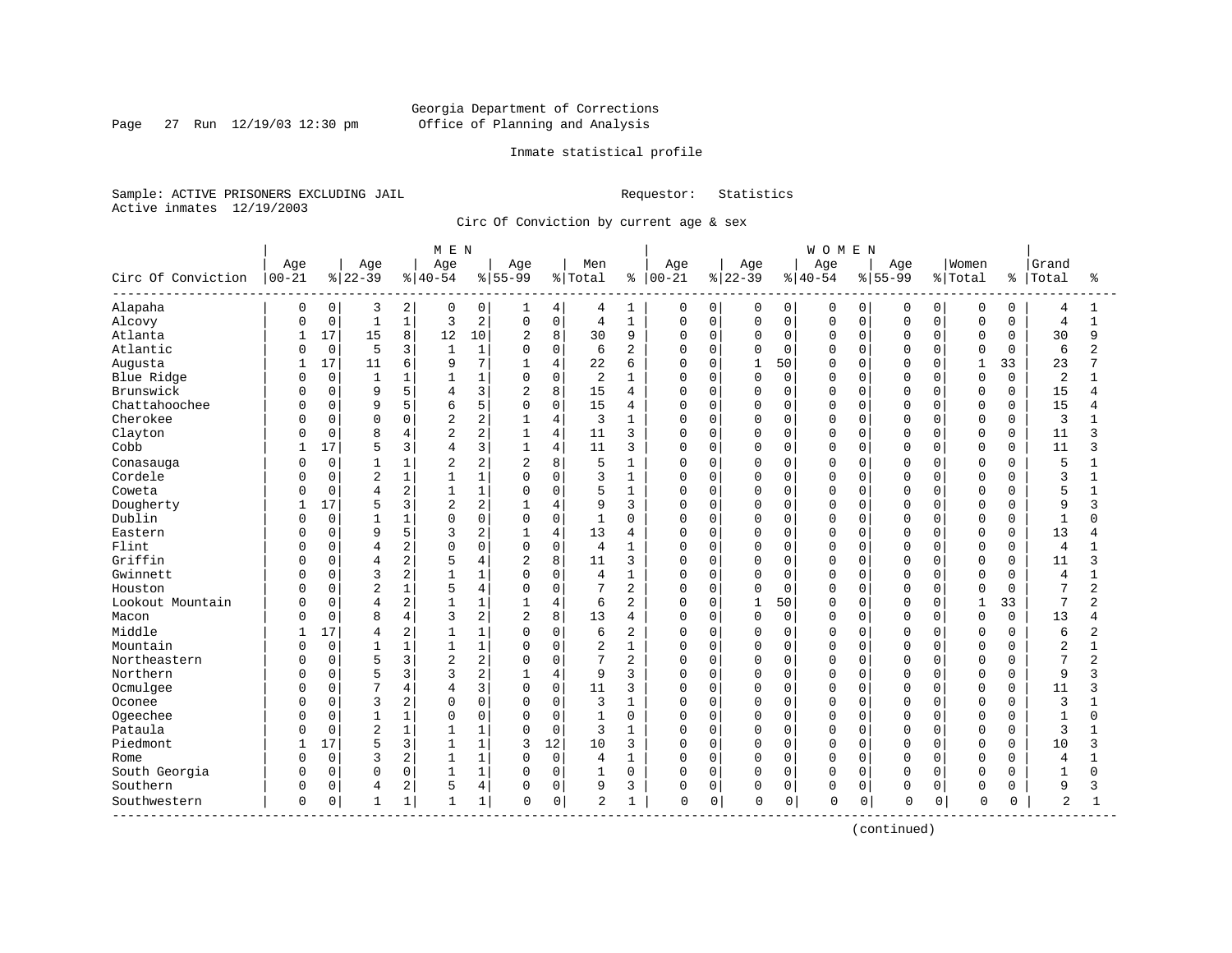Page 28 Run 12/19/03 12:30 pm

#### Inmate statistical profile

Sample: ACTIVE PRISONERS EXCLUDING JAIL Requestor: Statistics Active inmates 12/19/2003

Circ Of Conviction by current age & sex (continued)

|                    |                   |          |                  |                | M E N            |              |                  |       |                |          |                 |           |                  |             | WOMEN            |          |                 |                |                  |       |                |      |
|--------------------|-------------------|----------|------------------|----------------|------------------|--------------|------------------|-------|----------------|----------|-----------------|-----------|------------------|-------------|------------------|----------|-----------------|----------------|------------------|-------|----------------|------|
| Circ Of Conviction | Age<br>$ 00 - 21$ |          | Age<br>$ 22-39 $ |                | Age<br>$ 40-54 $ |              | Age<br>$8 55-99$ |       | Men<br>% Total | ి        | Age<br>$ 00-21$ |           | Age<br>$ 22-39 $ |             | Age<br>$ 40-54 $ |          | Age<br>$ 55-99$ |                | Women<br>% Total | ႜ     | Grand<br>Total |      |
| Stone Mountain     | 0                 | $\Omega$ | 16               | 8              | 8                |              | 2                | 8     | 26             |          | $\mathbf 0$     | 0         | 0                | 0           | 0                | $\Omega$ | 0               | 0              | 0                | 0     | 26             |      |
| Tifton             | $\Omega$          |          | $\Omega$         | 0              |                  |              |                  | 4     | $\overline{2}$ |          | $\Omega$        | $\Omega$  | <sup>0</sup>     | $\mathbf 0$ | $\Omega$         | $\Omega$ | $\Omega$        |                | 0                |       | $\overline{2}$ |      |
| Toombs             | $\Omega$          |          |                  |                | $\Omega$         | $\Omega$     | 0                | 0     |                | $\Omega$ | 0               |           |                  | 0           | 0                |          | $\Omega$        |                | 0                | 0     |                |      |
| Waycross           | 0                 |          |                  | $\overline{2}$ | R                |              | 0                | 0     | 12             |          | $\Omega$        |           |                  |             |                  |          |                 |                | $\Omega$         |       | 12             |      |
| Western            | 0                 |          |                  | 3              |                  |              | $\Omega$         | 0     | 11             |          | O               |           |                  |             |                  |          |                 |                | $\Omega$         |       | 11             |      |
| Rockdale           | O                 |          |                  | $\overline{2}$ |                  |              |                  |       | 4              |          |                 |           |                  | $\Omega$    |                  |          |                 |                | $\Omega$         |       | $\overline{4}$ |      |
| Douglas            | $\Omega$          |          |                  |                |                  |              | $\Omega$         | 0     | 11             |          | $\Omega$        |           |                  | 0           |                  | 100      |                 |                |                  | 33    | 12             |      |
| Appalachian        | 0                 |          |                  |                |                  |              | $\Omega$         |       |                | $\Omega$ |                 |           |                  |             |                  | $\Omega$ |                 |                | $\cap$           |       |                |      |
| Enotah             | $\Omega$          |          |                  |                |                  |              |                  |       |                |          |                 |           | O                |             |                  |          |                 |                | $\Omega$         |       |                |      |
| Bell-Forsyth       | 0                 |          |                  | $\Omega$       |                  |              | $\Omega$         |       |                | $\Omega$ | <sup>0</sup>    |           | <sup>0</sup>     |             | $\Omega$         |          | $\Omega$        |                | $\Omega$         |       |                |      |
| Towaliga           | $\Omega$          |          |                  |                |                  | 2            |                  |       | 5              |          | 0               |           | 0                | $\Omega$    | O                |          | $\Omega$        |                | $\Omega$         |       |                |      |
| Paulding           | 0                 | 0        | $\Omega$         | 0              |                  | $\mathbf{1}$ | $\Omega$         | 0     |                | 0        | 0               | $\Omega$  | 0                | 0           | 0                | 0        | $\Omega$        | 0              | $\Omega$         | 0     |                |      |
| Total reported     |                   | 6 100    | 195 100          |                | 122 100          |              | 26 100           |       | 349 100        |          | $\mathbf 0$     | $\Omega$  |                  | 2 100       | 1 100            |          | $\Omega$        | $\overline{0}$ |                  | 3 100 | 352 100        |      |
| Percent reported   |                   | 100.0    |                  | 99.5           |                  | 100.0        |                  | 100.0 |                | 99.7     |                 | $\cdot$ 0 |                  | 100.0       | 100.0            |          |                 | $\cdot$ 0      |                  | 100.0 |                | 99.7 |
| Not reported       | $\mathbf 0$       |          |                  |                | $\mathbf 0$      |              | $\Omega$         |       |                |          | 0               |           | $\mathbf 0$      |             | $\Omega$         |          | $\Omega$        |                | $\Omega$         |       |                |      |
| Total              | 6                 |          | 196              |                | 122              |              | 26               |       | 350            |          | $\mathbf 0$     |           | $\overline{2}$   |             |                  |          | 0               |                | 3                |       | 353            |      |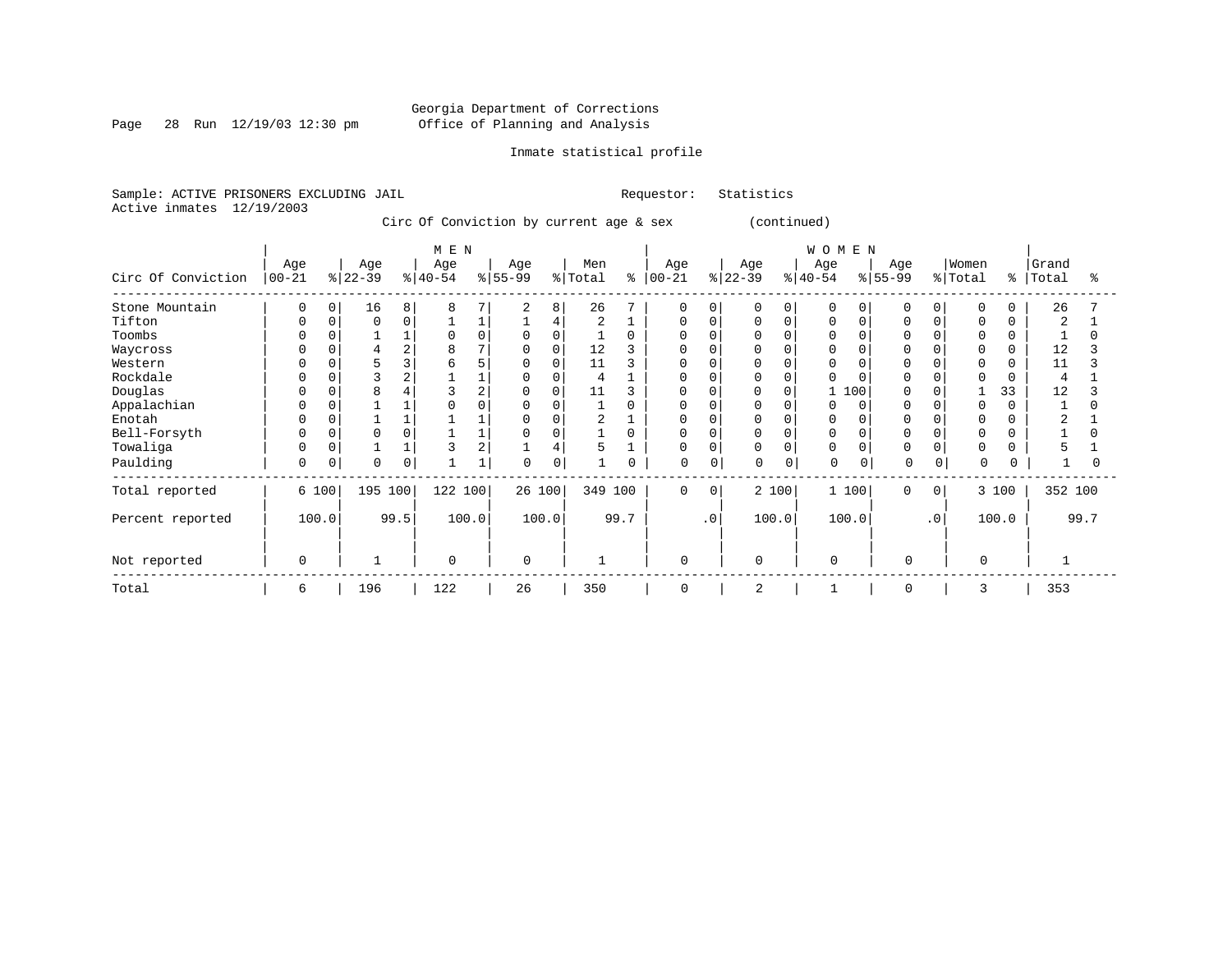Page 29 Run 12/19/03 12:30 pm

#### Inmate statistical profile

Sample: ACTIVE PRISONERS EXCLUDING JAIL Requestor: Statistics Active inmates 12/19/2003

Home County by current age & sex

|                          |             |             |                |                | MEN            |                     |              |             |              |                |          |             |          |              | <b>WOMEN</b> |          |             |             |              |             |                |                |
|--------------------------|-------------|-------------|----------------|----------------|----------------|---------------------|--------------|-------------|--------------|----------------|----------|-------------|----------|--------------|--------------|----------|-------------|-------------|--------------|-------------|----------------|----------------|
|                          | Age         |             | Age            |                | Age            |                     | Age          |             | Men          |                | Age      |             | Age      |              | Age          |          | Age         |             | Women        |             | Grand          |                |
| Home County<br>--------- | $00 - 21$   |             | $ 22-39$       |                | $ 40-54$       |                     | $8 55-99$    |             | % Total      | ႜ              | $ 00-21$ |             | $ 22-39$ |              | $8 40-54$    |          | $8155 - 99$ |             | % Total      | န္          | Total          | ႜ              |
| Appling                  | $\mathbf 0$ | 0           | 1              | $\mathbf{1}$   | 0              | 0                   | 1            | 5           | 2            | 1              | 0        | $\mathbf 0$ | 0        | 0            | 0            | 0        | 0           | $\mathbf 0$ | $\mathbf 0$  | $\mathbf 0$ | $\overline{2}$ | 1              |
| Atkinson                 | $\Omega$    | $\mathsf 0$ | $\mathsf 0$    | 0              | 0              | $\mathsf{O}\xspace$ | $\mathbf{1}$ | 5           | $\mathbf{1}$ | $\mathsf 0$    | 0        | $\mathbf 0$ | 0        | $\mathsf{O}$ | $\mathsf 0$  | 0        | $\mathbf 0$ | $\mathbf 0$ | $\mathsf 0$  | $\mathbf 0$ | $\mathbf{1}$   | $\mathbf 0$    |
| Baldwin                  | O           | $\mathbf 0$ | $\mathbf{1}$   | 1              | $\overline{2}$ | $\overline{c}$      | $\Omega$     | $\mathbf 0$ | 3            | $\mathbf{1}$   | $\Omega$ | $\mathbf 0$ | 0        | $\mathbf 0$  | $\mathbf 0$  | 0        | $\Omega$    | 0           | $\mathsf 0$  | $\Omega$    | 3              | $\mathbf{1}$   |
| Barrow                   | $\Omega$    | $\mathbf 0$ | $\overline{2}$ | 1              | $\Omega$       | $\mathbf 0$         | $\mathbf{1}$ | 5           | 3            | $\mathbf{1}$   | 0        | $\mathbf 0$ | 0        | $\mathbf 0$  | $\mathbf 0$  | 0        | $\Omega$    | $\Omega$    | $\mathbf 0$  | 0           | 3              | -1             |
| Bartow                   | O           | 0           | $\Omega$       | 0              | κ              | 3                   | $\Omega$     | $\mathbf 0$ | 3            | $\mathbf{1}$   | $\Omega$ | $\mathbf 0$ | 0        | $\Omega$     | $\mathbf 0$  | $\Omega$ | $\Omega$    | $\Omega$    | $\Omega$     | $\Omega$    | 3              |                |
| Ben Hill                 | O           | 0           | $\overline{2}$ | $\mathbf 1$    | $\Omega$       | $\Omega$            | $\Omega$     | $\Omega$    | 2            | $\mathbf{1}$   | 0        | $\Omega$    | 0        | $\Omega$     | $\Omega$     | $\Omega$ | $\Omega$    | $\Omega$    | $\Omega$     | $\Omega$    | $\overline{2}$ | $\mathbf{1}$   |
| <b>Bibb</b>              | U           | 0           | 3              | 2              | 2              | $\overline{c}$      |              | 5           | 6            | $\overline{2}$ | 0        | $\mathbf 0$ | 0        | $\Omega$     | $\mathbf 0$  | $\Omega$ | $\Omega$    | $\Omega$    | $\mathbf 0$  | $\Omega$    | 6              | 2              |
| Bleckley                 | Ω           | $\mathbf 0$ | $\overline{2}$ | $\mathbf{1}$   | $\mathbf{1}$   | $1\,$               | $\mathbf 0$  | $\mathbf 0$ | 3            | $\mathbf{1}$   | $\Omega$ | $\mathbf 0$ | 0        | $\mathbf 0$  | $\mathbf 0$  | 0        | $\Omega$    | 0           | $\Omega$     | $\Omega$    | 3              | $\mathbf{1}$   |
| <b>Brooks</b>            | $\Omega$    | 0           | $\mathbf{1}$   | 1              | $\Omega$       | $\mathbf 0$         | $\Omega$     | $\mathbf 0$ | 1            | $\Omega$       | $\Omega$ | $\mathbf 0$ | 0        | $\mathbf 0$  | $\mathbf 0$  | 0        | $\Omega$    | $\Omega$    | $\mathbf 0$  | $\Omega$    | $\mathbf{1}$   | $\Omega$       |
| Bulloch                  | O           | 0           | $\overline{1}$ | 1              | $\Omega$       | $\mathsf 0$         | $\Omega$     | $\mathbf 0$ | 1            | $\mathbf 0$    | $\Omega$ | $\mathbf 0$ | 0        | $\mathbf 0$  | $\mathbf 0$  | $\Omega$ | $\Omega$    | $\Omega$    | $\Omega$     | $\Omega$    | $\mathbf{1}$   |                |
| Burke                    | O           | 0           | $\overline{2}$ | $\mathbf 1$    |                | $1\,$               | $\Omega$     | $\mathbf 0$ | 3            | $\mathbf{1}$   | $\Omega$ | $\mathbf 0$ | 0        | $\Omega$     | $\mathbf 0$  | $\Omega$ | $\Omega$    | $\Omega$    | $\Omega$     | $\cap$      | 3              |                |
| <b>Butts</b>             | O           | 0           | 0              | 0              | 0              | $\mathbf 0$         | $\mathbf{1}$ | 5           | 1            | $\Omega$       | 0        | 0           | 0        | $\Omega$     | 0            | $\Omega$ | $\Omega$    | O           | $\Omega$     | $\Omega$    | 1              | U              |
| Camden                   | O           | $\mathbf 0$ | $\mathbf 0$    | 0              | 1              | $\mathbf{1}$        | $\mathbf 0$  | $\mathbf 0$ | 1            | 0              | 0        | $\mathbf 0$ | 0        | $\mathbf 0$  | $\mathbf 0$  | $\Omega$ | $\Omega$    | $\Omega$    | $\mathbf 0$  | $\Omega$    | $\mathbf{1}$   | $\Omega$       |
| Carroll                  | 0           | $\mathbf 0$ | 2              | 1              | $\Omega$       | $\mathbf 0$         | $\Omega$     | $\mathbf 0$ | 2            | $\mathbf{1}$   | 0        | $\mathbf 0$ | 0        | $\mathbf 0$  | $\mathbf 0$  | 0        | $\Omega$    | 0           | $\mathbf 0$  | $\Omega$    | $\overline{a}$ |                |
| Catoosa                  | O           | $\mathbf 0$ | $\mathbf 0$    | 0              | 1              | $1\,$               | $\Omega$     | $\mathbf 0$ | 1            | $\mathbf 0$    | 0        | $\mathbf 0$ | 0        | $\mathbf 0$  | $\mathbf 0$  | 0        | $\Omega$    | O           | $\Omega$     | 0           | $\mathbf{1}$   | $\cap$         |
| Chatham                  | O           | 0           | 10             | 6              | 5              | 5                   |              | 5           | 16           | 5              | 0        | 0           | 0        | 0            | $\mathbf 0$  | $\Omega$ | 0           | O           | $\Omega$     | 0           | 16             |                |
| Chattooga                | $\Omega$    | 0           | $\mathbf{1}$   | 1              | $\Omega$       | $\mathbf 0$         | $\Omega$     | $\mathbf 0$ | 1            | 0              | 0        | 0           | 0        | $\Omega$     | $\mathbf 0$  | $\Omega$ | $\Omega$    | O           | $\Omega$     | $\Omega$    | $\mathbf{1}$   | U              |
| Cherokee                 | O           | $\mathbf 0$ | $\mathbf{1}$   | 1              | 1              | $\mathbf{1}$        | $\Omega$     | $\mathbf 0$ | 2            | $\mathbf{1}$   | 0        | $\mathbf 0$ | 0        | $\mathbf 0$  | $\mathbf 0$  | $\Omega$ | $\Omega$    | $\Omega$    | $\mathbf 0$  | $\Omega$    | $\overline{2}$ |                |
| Clarke                   |             | $\mathbf 0$ | 5              | 3              | 4              | $\overline{4}$      | $\Omega$     | 0           | 9            | 3              | 0        | $\mathbf 0$ | 0        | $\mathbf 0$  | $\mathbf 0$  | 0        | $\Omega$    | 0           | $\mathbf 0$  | 0           | 9              | 3              |
| Clayton                  |             | $\mathbf 0$ | 6              | 4              |                | $1\,$               | 1            | 5           | 8            | 3              | 0        | $\mathbf 0$ | 0        | $\mathbf 0$  | $\Omega$     | 0        | $\Omega$    | O           | $\mathbf 0$  | $\Omega$    | 8              | 3              |
| Cobb                     | 1           | 17          | 3              | $\overline{a}$ | $\overline{4}$ | $\overline{4}$      | $\mathbf{1}$ | 5           | 9            | 3              | 0        | $\mathbf 0$ | 0        | $\mathbf 0$  | $\mathbf 0$  | 0        | $\Omega$    | $\Omega$    | 0            | $\Omega$    | 9              | 3              |
| Coffee                   | O           | $\mathbf 0$ | 0              | 0              |                | $\mathbf{1}$        | $\Omega$     | $\mathbf 0$ | 1            | $\mathbf 0$    | 0        | 0           | 0        | $\mathbf 0$  | $\mathbf 0$  | 0        | $\Omega$    | O           | $\Omega$     | $\Omega$    | $\mathbf{1}$   | O              |
| Colquit                  | O           | $\mathbf 0$ | $\mathbf 0$    | 0              | 2              | $\overline{c}$      | $\Omega$     | 0           | 2            | $\mathbf{1}$   | 0        | $\mathbf 0$ | 0        | $\mathbf 0$  | $\mathbf 0$  | $\Omega$ | $\Omega$    | $\Omega$    | $\Omega$     | $\Omega$    | $\overline{2}$ | 1              |
| Columbia                 | U           | 0           | $\Omega$       | $\Omega$       | $\Omega$       | $\Omega$            | -1           | 5           | $\mathbf{1}$ | $\Omega$       | $\Omega$ | $\Omega$    | O        | $\Omega$     | $\Omega$     | $\Omega$ | $\Omega$    | $\Omega$    | $\Omega$     | $\Omega$    | $\mathbf{1}$   | $\Omega$       |
| Cook                     |             | $\mathbf 0$ | $\mathbf{1}$   | 1              | $\Omega$       | $\mathbf 0$         | $\mathbf 0$  | $\mathbf 0$ | $\mathbf{1}$ | $\mathbf 0$    | $\Omega$ | $\mathbf 0$ | 0        | $\mathbf 0$  | $\mathbf 0$  | 0        | $\Omega$    | $\Omega$    | $\Omega$     | $\Omega$    | $\mathbf{1}$   | O              |
| Coweta                   | Ω           | $\mathbf 0$ | $\mathbf{1}$   | 1              | $\Omega$       | $\mathbf 0$         | $\Omega$     | 0           | $\mathbf{1}$ | $\Omega$       | $\Omega$ | $\mathbf 0$ | 0        | $\Omega$     | $\mathbf 0$  | 0        | $\Omega$    | $\Omega$    | $\Omega$     | $\Omega$    | $\mathbf{1}$   | O              |
| Crisp                    | O           | 0           | $\mathbf 0$    | 0              |                | $\mathbf{1}$        | $\Omega$     | $\mathbf 0$ | $\mathbf{1}$ | $\mathbf 0$    | $\Omega$ | $\mathbf 0$ | 0        | $\mathbf 0$  | $\mathbf 0$  | 0        | $\Omega$    | $\Omega$    | $\mathbf 0$  | $\Omega$    | $\mathbf{1}$   | O              |
| Decatur                  | U           | 0           | $\Omega$       | 0              | $\overline{2}$ | $\overline{c}$      | $\Omega$     | $\mathbf 0$ | 2            | $\mathbf{1}$   | $\Omega$ | $\mathbf 0$ | 0        | $\Omega$     | $\Omega$     | $\Omega$ | $\Omega$    | $\Omega$    | $\Omega$     | $\Omega$    | $\overline{2}$ |                |
| DeKalb                   | U           | $\Omega$    | 20             | 12             | 3              | 3                   | $\Omega$     | $\Omega$    | 23           | 8              | $\Omega$ | $\Omega$    | 0        | $\Omega$     | $\Omega$     | $\Omega$ | $\Omega$    | $\Omega$    | $\Omega$     | $\Omega$    | 23             | $\mathsf{R}$   |
| Dougherty                | 1           | 17          | 3              | 2              | 2              | $\overline{c}$      |              | 5           | 7            | $\overline{2}$ | 0        | $\mathbf 0$ | 0        | $\mathbf 0$  | $\mathbf 0$  | $\Omega$ | $\Omega$    | $\Omega$    | $\mathbf 0$  | $\Omega$    | 7              | 2              |
| Douglas                  | U           | $\mathbf 0$ | 3              | 2              | $\overline{2}$ | $\overline{c}$      | $\Omega$     | $\mathbf 0$ | 5            | $\overline{2}$ | $\Omega$ | $\mathbf 0$ | 0        | $\mathbf 0$  | $\mathbf{1}$ | 100      | $\Omega$    | $\Omega$    | $\mathbf{1}$ | 33          | 6              | $\overline{a}$ |
| Elbert                   | U           | $\mathbf 0$ | $\mathbf 0$    | 0              | $\Omega$       | $\mathbf 0$         | $\mathbf{1}$ | 5           | $\mathbf{1}$ | $\mathbf 0$    | $\Omega$ | $\mathbf 0$ | 0        | $\Omega$     | $\mathbf 0$  | $\Omega$ | $\Omega$    | $\Omega$    | $\mathbf 0$  | $\Omega$    | $\mathbf{1}$   | $\Omega$       |
| Fayette                  | U           | 0           | $\mathbf 0$    | 0              |                | $1\,$               |              | 5           | 2            | $\mathbf{1}$   | $\Omega$ | $\mathbf 0$ | 0        | $\mathbf 0$  | $\mathbf 0$  | $\Omega$ | $\Omega$    | $\Omega$    | $\Omega$     | $\Omega$    | $\overline{2}$ |                |
| Floyd                    | U           | $\mathbf 0$ | 3              | 2              | $\Omega$       | $\mathbf 0$         | $\Omega$     | $\mathbf 0$ | 3            | $\mathbf{1}$   | $\Omega$ | $\mathbf 0$ | 0        | $\Omega$     | $\Omega$     | 0        | $\Omega$    | $\Omega$    | $\Omega$     | $\Omega$    | 3              | $\mathbf{1}$   |
| Franklin                 | U           | $\mathsf 0$ | $\overline{2}$ | $\mathbf{1}$   | $\Omega$       | $\mathbf 0$         | $\Omega$     | $\mathbf 0$ | 2            | $\mathbf{1}$   | 0        | $\mathbf 0$ | 0        | $\mathbf 0$  | $\mathbf 0$  | 0        | $\Omega$    | 0           | $\mathbf 0$  | $\Omega$    | 2              | $\mathbf{1}$   |
| Fulton                   | 1           | 17          | 22             | 13             | 16             | 15                  | 2            | 10          | 41           | 14             | 0        | 0           | 0        | 0            | $\mathbf 0$  | 0        | 0           | 0           | $\mathbf 0$  | 0           | 41             | 14             |

(continued)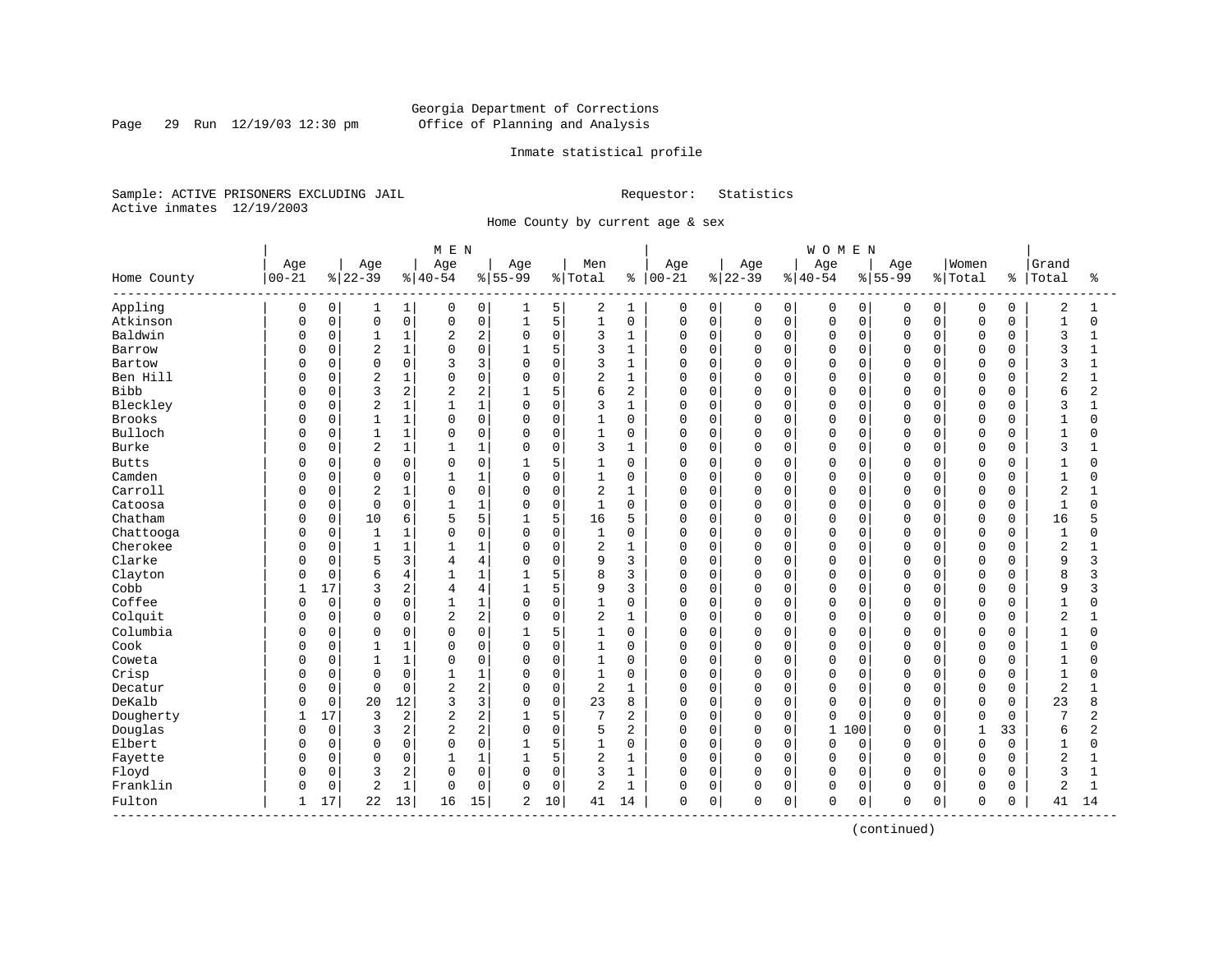Page 30 Run  $12/19/03$  12:30 pm

#### Inmate statistical profile

Sample: ACTIVE PRISONERS EXCLUDING JAIL Requestor: Statistics Active inmates 12/19/2003

Home County by current age & sex (continued)

|                                 |              |             |                |                         | M E N          |                |           |             |                |              |               |             |             |             | <b>WOMEN</b>   |             |           |             |           |   |                |                |
|---------------------------------|--------------|-------------|----------------|-------------------------|----------------|----------------|-----------|-------------|----------------|--------------|---------------|-------------|-------------|-------------|----------------|-------------|-----------|-------------|-----------|---|----------------|----------------|
|                                 | Age          |             | Age            |                         | Age            |                | Age       |             | Men            |              | Age           |             | Age         |             | Age            |             | Age       |             | Women     |   | Grand          |                |
| Home County                     | $00 - 21$    |             | $ 22-39$       |                         | $ 40-54$       |                | $8 55-99$ |             | % Total        |              | $8   00 - 21$ |             | $ 22-39$    |             | $ 40-54$       |             | $8 55-99$ |             | %   Total | ႜ | Total          | ႜ              |
| Gilmer                          | 0            | 0           | 1              | 1                       | 0              | 0              | 0         | $\mathbf 0$ | 1              | 0            | 0             | 0           | 0           | $\mathbf 0$ | 0              | 0           | 0         | 0           | 0         | 0 |                | $\Omega$       |
| Glynn                           | $\Omega$     | $\mathsf 0$ | $\overline{4}$ | $\overline{\mathbf{c}}$ | $\mathbf{1}$   | $\mathbf{1}$   | 1         | 5           | 6              | 2            | 0             | $\mathbf 0$ | $\mathbf 0$ | $\mathbf 0$ | $\mathbf 0$    | $\mathbf 0$ | $\Omega$  | $\mathbf 0$ | 0         | 0 | 6              | 2              |
| Gordon                          | $\Omega$     | $\mathsf 0$ | 1              | $\mathbf 1$             | 1              | $\mathbf{1}$   | 1         | 5           | 3              | $\mathbf{1}$ | $\Omega$      | 0           | $\Omega$    | $\mathbf 0$ | $\mathbf 0$    | $\mathbf 0$ | 0         | $\Omega$    | $\Omega$  | 0 | 3              | $\mathbf{1}$   |
| Greene                          | $\Omega$     | $\mathbf 0$ | $\mathbf{1}$   | $\mathbf{1}$            | $\Omega$       | $\Omega$       | $\Omega$  | $\Omega$    | $\mathbf{1}$   | $\Omega$     | $\Omega$      | $\Omega$    | $\Omega$    | $\Omega$    | $\Omega$       | $\Omega$    | $\Omega$  | $\Omega$    | $\Omega$  | 0 | 1              | $\Omega$       |
| Gwinnett                        | $\Omega$     | $\mathbf 0$ |                | $\mathbf{1}$            | 3              | 3              | 0         | $\mathbf 0$ | 4              | 1            | $\Omega$      | 0           | $\Omega$    | $\mathbf 0$ | $\mathbf 0$    | $\mathbf 0$ | $\cap$    | $\Omega$    | 0         | 0 | 4              | 1              |
| Habersham                       | <sup>0</sup> | $\mathbf 0$ | $\Omega$       | $\mathbf 0$             |                | $\mathbf{1}$   | 0         | $\mathbf 0$ | 1              | 0            | $\Omega$      | 0           | $\Omega$    | $\Omega$    | $\overline{0}$ | 0           | $\Omega$  | $\Omega$    | $\Omega$  | 0 |                | $\Omega$       |
| Hall                            | n            | $\mathbf 0$ | 3              | 2                       |                | $\mathbf{1}$   |           | 5           | 5              | 2            | $\Omega$      | $\Omega$    | $\Omega$    | $\Omega$    | $\mathbf 0$    | $\Omega$    | $\Omega$  | $\Omega$    | $\Omega$  | O |                | $\overline{c}$ |
| Hancock                         | $\Omega$     | $\Omega$    | $\Omega$       | $\Omega$                | $\overline{2}$ | $\overline{2}$ | $\Omega$  | $\Omega$    | 2              | 1            | $\Omega$      | $\Omega$    | $\Omega$    | $\Omega$    | $\Omega$       | $\Omega$    | $\Omega$  | $\Omega$    | $\Omega$  | 0 | 2              | 1              |
| Harris                          | <sup>0</sup> | $\Omega$    | $\Omega$       | $\mathbf 0$             | $\mathbf{1}$   | $\mathbf{1}$   | $\Omega$  | $\mathbf 0$ | $\mathbf{1}$   | 0            | $\Omega$      | $\Omega$    | $\Omega$    | $\Omega$    | $\Omega$       | $\Omega$    | 0         | $\Omega$    | 0         | 0 |                | $\Omega$       |
| Hart                            | 0            | $\mathbf 0$ |                | $\mathbf{1}$            | $\mathbf 1$    | $\mathbf{1}$   | 0         | $\mathbf 0$ | 2              | $\mathbf{1}$ | $\Omega$      | 0           | $\Omega$    | $\mathbf 0$ | $\mathbf 0$    | 0           | 0         | $\mathbf 0$ | 0         | 0 | $\overline{2}$ | 1              |
| Henry                           |              | $\mathsf 0$ | $\overline{2}$ | 1                       |                | $\mathbf{1}$   | 0         | $\mathbf 0$ | 3              | 1            | $\Omega$      | 0           | 0           | $\Omega$    | $\mathbf 0$    | $\Omega$    | 0         | $\Omega$    | $\Omega$  | 0 | 3              | $\mathbf{1}$   |
| Houston                         |              | $\mathbf 0$ | $\overline{2}$ | $\mathbf{1}$            | 3              | $\overline{3}$ | $\Omega$  | $\mathbf 0$ | 5              | 2            | $\Omega$      | $\Omega$    | $\Omega$    | $\Omega$    | $\Omega$       | 0           | O         | $\Omega$    | $\Omega$  | 0 | 5              | $\overline{a}$ |
| Jackson                         | 1            | 17          | $\mathbf 0$    | $\mathbf 0$             | $\mathbf{1}$   | $\mathbf{1}$   | 1         | 5           | 3              | $\mathbf{1}$ | $\mathbf 0$   | 0           | $\Omega$    | $\mathbf 0$ | $\mathbf 0$    | $\mathbf 0$ | $\Omega$  | $\Omega$    | 0         | 0 | 3              | $\mathbf{1}$   |
| Jeff Davis                      | $\Omega$     | $\mathsf 0$ |                | $\mathbf{1}$            | 0              | $\mathbf 0$    | 0         | $\mathbf 0$ | $\mathbf{1}$   | 0            | $\mathbf 0$   | 0           | $\Omega$    | $\mathbf 0$ | $\mathbf 0$    | $\Omega$    | $\Omega$  | $\Omega$    | 0         | 0 |                | $\Omega$       |
| Jenkins                         | <sup>0</sup> | 0           | $\overline{2}$ | 1                       | $\mathbf 0$    | $\mathbf 0$    | $\Omega$  | $\mathbf 0$ | $\overline{2}$ | $\mathbf{1}$ | $\Omega$      | $\mathbf 0$ | $\Omega$    | $\Omega$    | $\mathbf 0$    | $\Omega$    | $\Omega$  | $\Omega$    | $\Omega$  | 0 | $\overline{2}$ | $\mathbf{1}$   |
| Laurens                         | $\Omega$     | $\mathbf 0$ | $\overline{2}$ | $\mathbf{1}$            | $\Omega$       | $\Omega$       | O         | $\Omega$    | 2              | $\mathbf{1}$ | $\Omega$      | $\Omega$    | $\Omega$    | $\Omega$    | $\mathbf 0$    | $\Omega$    | $\Omega$  | $\cap$      | 0         | 0 | 2              | 1              |
| Liberty                         | <sup>0</sup> | $\Omega$    | $\overline{c}$ | $\mathbf{1}$            | 2              | $\overline{2}$ | 0         | $\mathbf 0$ | 4              | 1            | $\Omega$      | $\Omega$    | $\Omega$    | $\Omega$    | $\mathbf 0$    | $\Omega$    | $\Omega$  | $\Omega$    | $\Omega$  | 0 | 4              | 1              |
| Lincoln                         | $\Omega$     | $\mathbf 0$ | 1              | $\mathbf{1}$            | 0              | $\mathbf 0$    | 0         | $\mathbf 0$ | 1              | 0            | $\Omega$      | $\mathbf 0$ | $\Omega$    | $\mathbf 0$ | $\mathbf 0$    | 0           | $\Omega$  | $\Omega$    | 0         | 0 |                | 0              |
| Long                            |              | $\mathsf 0$ | $\mathbf{1}$   | $1\,$                   | 0              | $\mathbf 0$    | 0         | $\mathbf 0$ | $\mathbf{1}$   | 0            | $\Omega$      | 0           | $\Omega$    | $\mathbf 0$ | $\overline{0}$ | 0           | O         | 0           | 0         | 0 |                | $\Omega$       |
| Lowndes                         |              | $\mathbf 0$ | $\mathbf{1}$   | 1                       | $\mathbf{1}$   | $\mathbf{1}$   | $\Omega$  | $\mathbf 0$ | 2              | $\mathbf{1}$ | $\Omega$      | $\Omega$    | $\Omega$    | $\Omega$    | $\mathbf 0$    | $\mathbf 0$ | O         | $\Omega$    | 0         | 0 | 2              | $\mathbf{1}$   |
| Marion                          | $\Omega$     | $\mathbf 0$ | 1              | $\mathbf{1}$            | $\Omega$       | $\mathbf 0$    | 0         | 0           | 1              | 0            | $\Omega$      | 0           | $\Omega$    | 0           | $\Omega$       | 0           | O         | $\Omega$    | 0         | 0 |                | $\Omega$       |
| McDuffie                        | $\Omega$     | $\mathsf 0$ | $\Omega$       | $\mathbf 0$             |                | 1              | 0         | $\mathbf 0$ | 1              | 0            | $\Omega$      | 0           | $\Omega$    | $\Omega$    | $\mathbf 0$    | $\Omega$    | 0         | $\Omega$    | $\Omega$  | 0 |                | $\Omega$       |
| McIntosh                        | <sup>0</sup> | $\mathbf 0$ | $\overline{2}$ | $\mathbf{1}$            | 0              | $\mathbf 0$    | 0         | $\mathbf 0$ | 2              |              | $\Omega$      | 0           | O           | $\Omega$    | $\mathbf 0$    | $\Omega$    | O         | $\Omega$    | $\Omega$  | 0 | 2              |                |
| Miller                          | $\Omega$     | $\mathbf 0$ | $\mathbf{1}$   | $\mathbf{1}$            | $\Omega$       | $\Omega$       | O         | $\mathbf 0$ | $\mathbf{1}$   | $\Omega$     | $\Omega$      | $\Omega$    | $\Omega$    | $\Omega$    | $\mathbf 0$    | $\Omega$    | $\Omega$  | $\Omega$    | $\Omega$  | O |                | $\Omega$       |
| Mitchell                        | <sup>0</sup> | $\Omega$    | 1              | $\mathbf{1}$            | $\Omega$       | $\Omega$       | 0         | $\Omega$    | 1              | 0            | $\Omega$      | $\Omega$    | $\Omega$    | $\Omega$    | $\Omega$       | $\Omega$    | 0         | $\Omega$    | $\Omega$  | 0 | 1              | $\Omega$       |
| Monroe                          | <sup>0</sup> | $\mathbf 0$ | $\Omega$       | $\mathbf 0$             | 1              | $\mathbf{1}$   | 0         | $\mathbf 0$ | 1              | 0            | $\Omega$      | 0           | $\Omega$    | $\mathbf 0$ | $\mathbf 0$    | $\mathbf 0$ | $\Omega$  | $\Omega$    | 0         | 0 |                | $\Omega$       |
| Morgan                          | <sup>0</sup> | $\mathsf 0$ |                | $\mathbf{1}$            | $\Omega$       | $\mathbf 0$    | $\Omega$  | $\mathsf 0$ | $\mathbf{1}$   | $\Omega$     | $\Omega$      | $\mathbf 0$ | $\Omega$    | $\mathbf 0$ | $\overline{0}$ | 0           | O         | $\mathbf 0$ | $\Omega$  | 0 | $\mathbf{1}$   | $\Omega$       |
| Muscogee                        |              | 0           | 6              | 4                       | 4              | $\overline{4}$ | 0         | $\mathbf 0$ | 10             | 3            | $\Omega$      | $\mathbf 0$ | $\Omega$    | $\mathbf 0$ | 0              | 0           | $\Omega$  | $\Omega$    | 0         | 0 | 10             | 3              |
| Newton                          | $\Omega$     | $\mathbf 0$ | $\mathbf{1}$   | $\mathbf{1}$            | $\Omega$       | $\Omega$       | 0         | $\mathbf 0$ | $\mathbf{1}$   | $\Omega$     | $\Omega$      | $\Omega$    | $\Omega$    | $\Omega$    | $\Omega$       | $\Omega$    | $\Omega$  | $\Omega$    | 0         | 0 | -1             | $\Omega$       |
| Oglethorpe                      | $\Omega$     | $\mathbf 0$ |                | $\mathbf{1}$            | 0              | 0              |           | 5           | 2              | 1            | $\Omega$      | $\Omega$    | $\Omega$    | $\Omega$    | $\Omega$       | $\Omega$    | $\Omega$  | $\Omega$    | $\Omega$  | 0 | 2              |                |
| Paulding                        | <sup>0</sup> | $\mathbf 0$ | $\Omega$       | $\mathbf 0$             |                | $\mathbf{1}$   | 0         | $\mathbf 0$ | 1              | 0            | $\Omega$      | 0           | $\Omega$    | $\mathbf 0$ | $\mathbf 0$    | 0           | n         | $\Omega$    | 0         | 0 |                | $\Omega$       |
| Pierce                          | $\Omega$     | $\mathbf 0$ | $\Omega$       | $\mathbf 0$             | $\mathbf{1}$   | $\mathbf{1}$   | $\Omega$  | $\mathbf 0$ | $\mathbf{1}$   | $\Omega$     | $\Omega$      | $\Omega$    | $\Omega$    | $\Omega$    | $\mathbf 0$    | $\mathbf 0$ | $\Omega$  | $\Omega$    | 0         | 0 | 1              | $\Omega$       |
| Pike                            | $\Omega$     | $\mathbf 0$ | 1              | $\mathbf{1}$            | $\mathbf{1}$   | $\mathbf{1}$   | $\Omega$  | $\mathbf 0$ | 2              | 1            | $\Omega$      | $\mathbf 0$ | $\mathbf 0$ | $\Omega$    | $\mathbf 0$    | $\mathbf 0$ | $\Omega$  | $\mathbf 0$ | 0         | 0 | $\overline{2}$ | $\mathbf{1}$   |
| Putnam                          | 0            | $\mathsf 0$ |                | 1                       | 1              | $\mathbf 1$    | 0         | $\mathbf 0$ | 2              | 1            | $\Omega$      | 0           | O           | $\mathbf 0$ | $\mathbf 0$    | 0           | 0         | 0           | 0         | 0 | $\overline{2}$ | $\mathbf{1}$   |
| Rabun<br>---------------------- | 0            | $\mathsf 0$ |                | $\mathbf 1$             | $\mathsf 0$    | $\mathsf{O}$   | 0         | $\mathsf 0$ | 1              | 0            | $\mathbf 0$   | 0           | 0           | $\mathsf 0$ | $\Omega$       | 0           | 0         | 0           | 0         | 0 |                | 0              |

(continued)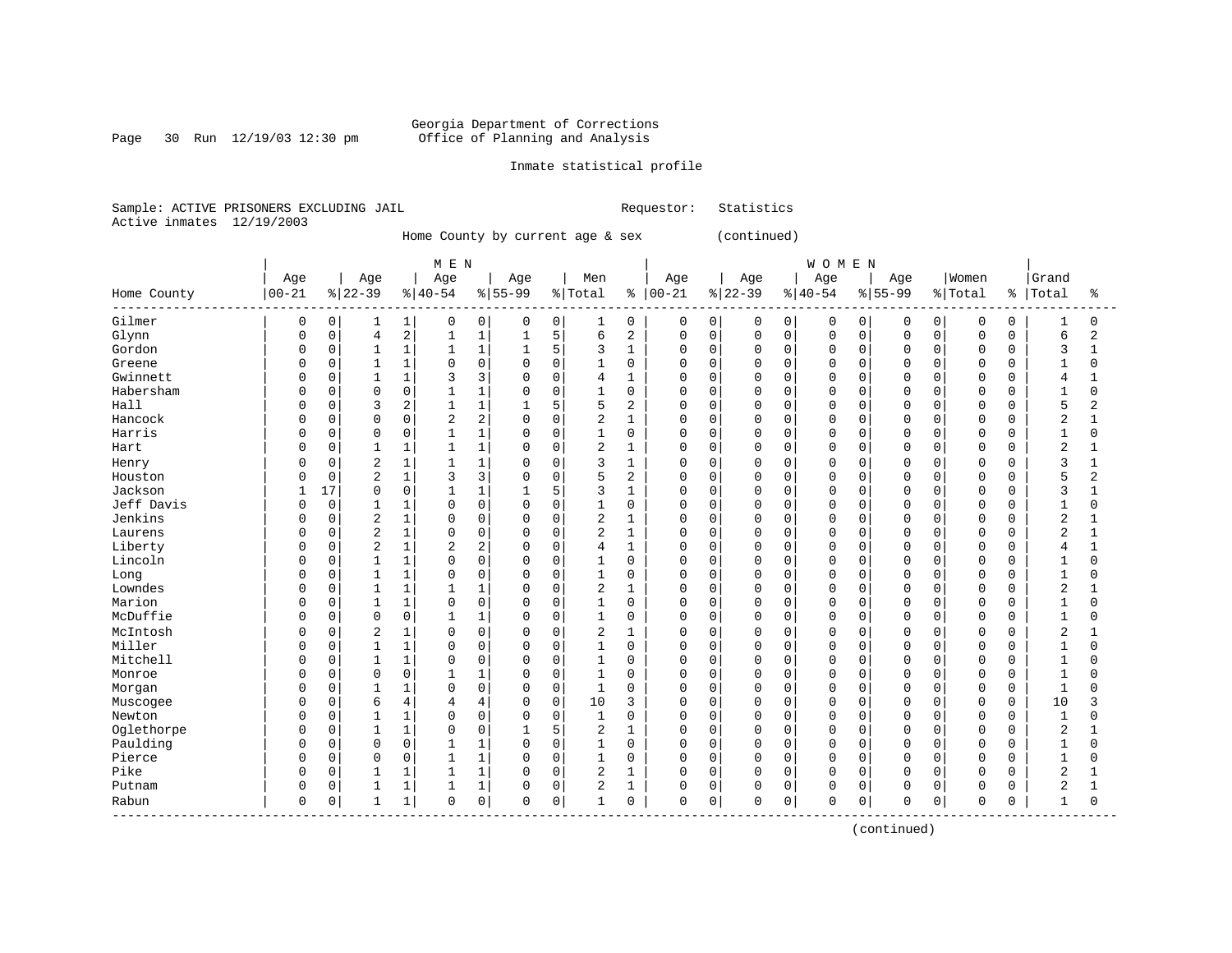Page 31 Run  $12/19/03$  12:30 pm

### Inmate statistical profile

Sample: ACTIVE PRISONERS EXCLUDING JAIL Requestor: Statistics Active inmates 12/19/2003

Home County by current age & sex (continued)

|                  |             |             |                |                | M E N    |                |          |             |                |              |             |           |                     |          | WOMEN       |          |             |             |             |          |                |          |
|------------------|-------------|-------------|----------------|----------------|----------|----------------|----------|-------------|----------------|--------------|-------------|-----------|---------------------|----------|-------------|----------|-------------|-------------|-------------|----------|----------------|----------|
|                  | Age         |             | Age            |                | Age      |                | Age      |             | Men            |              | Age         |           | Age                 |          | Age         |          | Age         |             | Women       |          | Grand          |          |
| Home County      | $ 00 - 21 $ |             | $ 22-39$       |                | $ 40-54$ |                | $ 55-99$ |             | % Total        | ి            | $ 00-21 $   |           | $ 22-39$            |          | $8 40-54$   |          | $8 55-99$   |             | % Total     | န္       | Total          | ిక       |
| Randolph         | 0           | 0           |                | 1              |          | 1              | 0        | 0           | 2              |              | 0           | 0         | 0                   | 0        | $\mathbf 0$ | 0        | 0           | 0           | $\mathbf 0$ | $\Omega$ | 2              |          |
| Richmond         |             | 17          | 5              | 3              | 5        | 5              | $\Omega$ | 0           | 11             | 4            | $\mathbf 0$ | 0         |                     | 50       | 0           | 0        | O           | 0           |             | 33       | 12             |          |
| Rockdale         |             | $\Omega$    | <sup>0</sup>   | $\mathbf 0$    |          | $\mathbf{1}$   | $\Omega$ | $\Omega$    | $\mathbf{1}$   | $\Omega$     | U           | $\Omega$  | $\Omega$            | $\Omega$ | $\Omega$    | $\Omega$ | $\cap$      | $\Omega$    | $\Omega$    | $\Omega$ | $\overline{1}$ | $\Omega$ |
| Seminole         |             | $\Omega$    |                | $1\,$          |          | $\Omega$       | $\Omega$ | $\Omega$    | $\mathbf{1}$   | $\Omega$     | U           | $\Omega$  | <sup>0</sup>        | $\Omega$ | $\cap$      | $\cap$   |             | $\cap$      | $\Omega$    |          |                | U        |
| Spalding         | U           | $\Omega$    | $\overline{2}$ | $\mathbf 1$    |          |                |          | $\Omega$    | 4              |              | O           | 0         | 0                   | $\Omega$ | $\Omega$    | O        |             |             | $\Omega$    |          |                |          |
| Stephens         | O           | 0           | <sup>0</sup>   | 0              |          |                |          | $\Omega$    |                | $\Omega$     | U           | $\Omega$  | 0                   | $\Omega$ | $\Omega$    | O        |             | 0           | $\Omega$    | U        |                | O        |
| Sumter           |             | U           | 0              | $\mathbf 0$    |          |                | O        | $\mathbf 0$ |                | $\Omega$     | U           | $\Omega$  | 0                   | 0        | $\Omega$    | $\Omega$ |             | $\Omega$    | $\Omega$    |          |                |          |
| Tattnall         |             | U           |                | $\mathbf{1}$   |          | $\Omega$       | 0        | $\Omega$    |                | $\Omega$     | U           | $\Omega$  | $\Omega$            | 0        | $\Omega$    | $\cap$   |             | $\Omega$    | $\Omega$    |          |                | N        |
| Thomas           | U           | 0           |                | $\mathbf{1}$   |          | $\mathbf{1}$   | $\Omega$ | $\Omega$    | 2              |              | U           | $\Omega$  | $\Omega$            | $\Omega$ | $\Omega$    | $\cap$   |             | $\Omega$    | $\Omega$    |          | 2              |          |
| Tift             | U           | 0           | $\mathbf 0$    | $\mathsf 0$    |          |                |          | 5           | 2              |              | U           | O         | 0                   | $\Omega$ | $\Omega$    | O        |             | $\Omega$    | 0           |          | ◠              |          |
| Toombs           | U           | 0           | $\overline{2}$ | $\mathbf 1$    |          | 1              | $\Omega$ | $\Omega$    | 3              |              | U           | $\Omega$  | 0                   | $\Omega$ | $\Omega$    | $\Omega$ | $\cap$      | $\Omega$    | $\Omega$    | O        | 3              |          |
| Troup            |             | 0           |                | $1\,$          |          | $\Omega$       |          | $\Omega$    |                | $\Omega$     | 0           | $\Omega$  | 0                   | 0        | $\Omega$    | $\Omega$ |             | $\Omega$    | 0           |          |                | 0        |
| Union            | O           | $\Omega$    | U              | $\mathbf 0$    |          | $\mathbf{1}$   | $\Omega$ | $\Omega$    | 1              | $\Omega$     | U           | $\Omega$  | 0                   | $\Omega$ | $\cap$      | $\cap$   |             | $\Omega$    | $\Omega$    | ∩        |                | U        |
| Upson            | O           | 0           | $\Omega$       | 0              |          | $\mathbf{1}$   |          | $\Omega$    |                | $\Omega$     | U           | $\Omega$  | 0                   | $\Omega$ | $\Omega$    | $\Omega$ |             | $\Omega$    | $\Omega$    |          |                | O        |
| Walker           |             | 0           | 2              | $\mathbf{1}$   |          | $\Omega$       |          | $\Omega$    | $\overline{2}$ |              | 0           | $\Omega$  | 1                   | 50       | $\Omega$    | O        |             |             |             | 33       |                |          |
| Walton           | O           | 0           | <sup>0</sup>   | 0              |          | $\overline{2}$ | O        | $\Omega$    | 2              | 1            | U           | O         | 0                   | 0        | $\Omega$    | O        |             | $\Omega$    | $\mathbf 0$ | $\Omega$ | 2              |          |
| Ware             |             | $\Omega$    | 3              | $\overline{2}$ |          | $\mathbf{1}$   |          | $\mathbf 0$ | 4              |              | U           | $\Omega$  | 0                   | $\Omega$ | $\Omega$    | O        |             | $\Omega$    | $\Omega$    |          |                |          |
| Washington       |             | 17          |                | $\mathbf{1}$   |          | $\Omega$       | $\Omega$ | $\Omega$    | 2              | $\mathbf{1}$ | O           | $\Omega$  | $\Omega$            | $\Omega$ | $\Omega$    | $\Omega$ |             | $\Omega$    | $\Omega$    | U        | 2              |          |
| Wayne            | U           | $\mathbf 0$ | $\overline{2}$ | $\mathbf 1$    | O        | $\Omega$       | $\Omega$ | $\mathbf 0$ | $\overline{2}$ |              | $\mathbf 0$ | $\Omega$  | $\mathbf 0$         | 0        | $\Omega$    | $\Omega$ | $\cap$      | $\mathbf 0$ | $\mathbf 0$ | U        | $\overline{2}$ |          |
| Whitfield        | 0           | 0           | 0              | $\mathsf 0$    |          | 1              |          | $\Omega$    |                | $\Omega$     | 0           | $\Omega$  | $\mathbf 0$         | 0        | $\Omega$    | 0        | 0           | $\mathbf 0$ | 0           |          |                | O        |
| Wilkinson        | 0           | 0           | 1              | $1\,$          | $\Omega$ | $\mathsf 0$    | $\Omega$ | 0           | $\mathbf{1}$   | $\Omega$     | $\mathbf 0$ | 0         | $\Omega$            | 0        | $\Omega$    | 0        | $\mathbf 0$ | 0           | $\mathbf 0$ | O        | $\mathbf{1}$   | 0        |
| Total reported   |             | 6 100       | 164 100        |                | 105 100  |                | 20 100   |             | 295 100        |              | $\mathbf 0$ | 0         |                     | 2 100    |             | 1 100    | 0           | 0           |             | 3 100    | 298 100        |          |
| Percent reported |             | 100.0       |                | 83.7           |          | 86.1           |          | 76.9        |                | 84.3         |             | $\cdot$ 0 |                     | 100.0    |             | 100.0    |             | $\cdot$ 0   |             | 100.0    |                | 84.4     |
| Not reported     | 0           |             | 32             |                | 17       |                | 6        |             | 55             |              | $\mathbf 0$ |           | $\mathsf{O}\xspace$ |          | $\mathsf 0$ |          | 0           |             | 0           |          | 55             |          |
| Total            | 6           |             | 196            |                | 122      |                | 26       |             | 350            |              | 0           |           | $\overline{c}$      |          | 1           |          | 0           |             | 3           |          | 353            |          |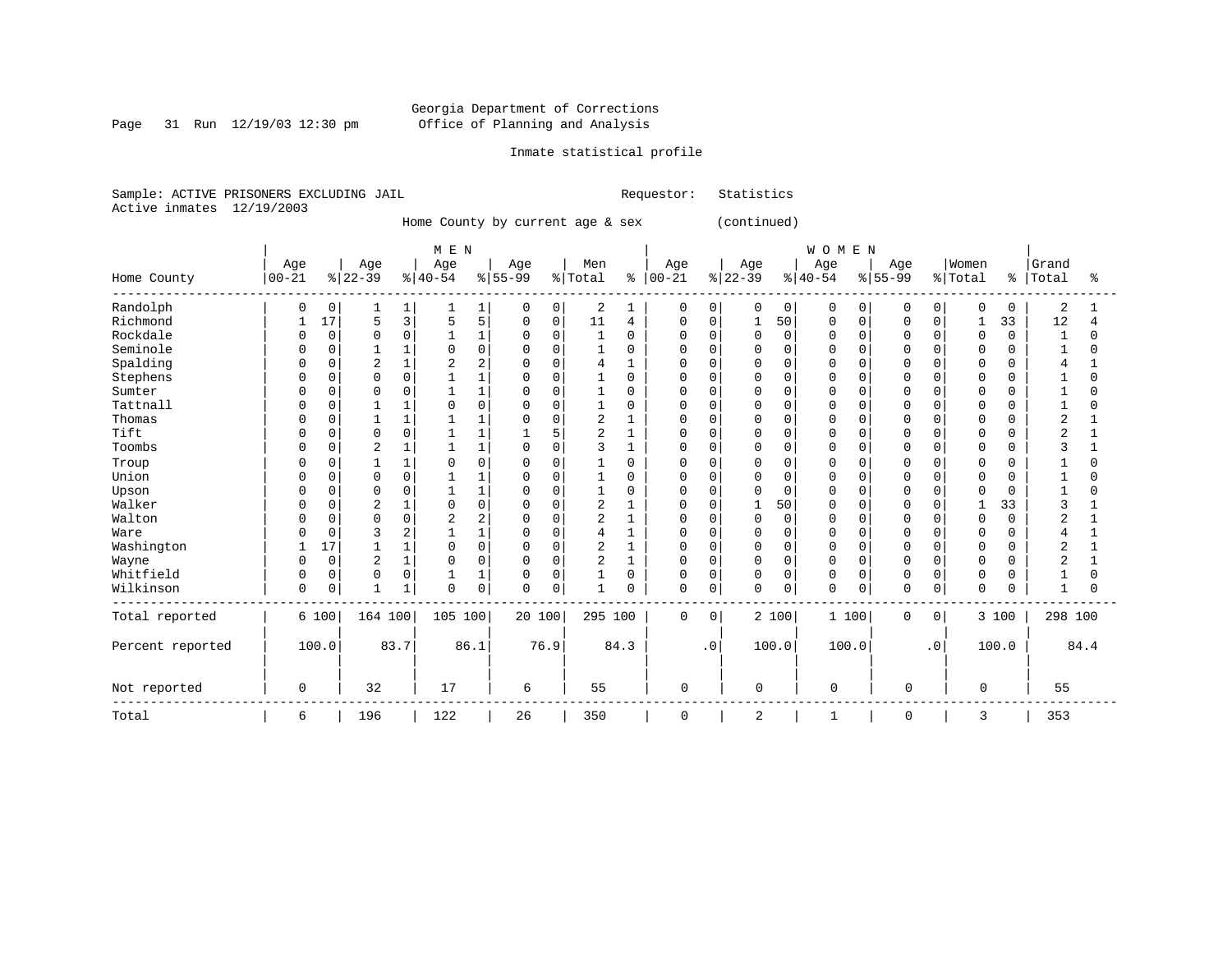# Georgia Department of Corrections<br>Office of Planning and Analysis Inmate statistical profile<br>Requestor: Statistics

Sample: ACTIVE PRISONERS EXCLUDING JAIL

Active inmates 12/19/2003

Page 32 Run 12/19/03 12:30 pm

### Prison Sentence In Years by current age & sex

|                                    |                  |                  | M E N            |                  |                |                              |                  | WOMEN               |                        |                  |                         |
|------------------------------------|------------------|------------------|------------------|------------------|----------------|------------------------------|------------------|---------------------|------------------------|------------------|-------------------------|
| Sentence In Years                  | Age<br>$00 - 21$ | Age<br>$ 22-39 $ | Age<br>$ 40-54 $ | Age<br>$8 55-99$ | Men<br>% Total | Age<br>$\frac{1}{6}$   00-21 | Age<br>$ 22-39 $ | Age<br>$ 40-54 $    | Age<br>$8 55-99$       | Women<br>% Total | Grand<br>%   Total<br>ႜ |
| $0 - 1$                            | 0                | 0                | 0                | 0                | 0              | 0                            | 0                | 0                   | 0                      | 0                | 0                       |
|                                    | 0                | 0                | 0                | 0                | 0              | 0                            | 0                | 0 <sup>1</sup>      | 0                      | 0                | $\Omega$                |
| $1.1 - 2$                          | $\mathsf 0$      | $\mathbf 0$      | $\mathsf 0$      | 0                | 0              | $\mathsf 0$                  | $\mathbf 0$      | $\mathbf 0$         | 0                      | 0                | $\mathbf 0$             |
|                                    | $\Omega$         | $\mathsf 0$      | 0                | $\mathsf 0$      | 0              | $\mathbf 0$                  | $\mathsf 0$      | 0                   | $\mathbf 0$            | 0                | $\Omega$                |
| $2.1 - 3$                          | 0                | $\mathbf 0$      | 0                | 0                | 0              | 0                            | $\mathbf 0$      | $\mathbf 0$         | $\mathbf 0$            | 0                | $\mathbf 0$             |
|                                    | $\Omega$         | $\mathbf 0$      | 0                | 0                | 0              | $\mathbf 0$                  | $\mathbf 0$      | 0                   | $\Omega$               | 0                | $\Omega$                |
| $3.1 - 4$                          | $\mathbf 0$      | $\mathbf 0$      | $\mathbf 0$      | 0                | 0              | $\mathbf 0$                  | $\mathbf 0$      | $\mathbf 0$         | $\mathbf 0$            | 0                | $\Omega$                |
|                                    | $\Omega$         | $\mathbf 0$      | $\mathbf 0$      | $\mathbf 0$      | $\Omega$       | $\mathbf 0$                  | $\mathbf 0$      | $\mathbf 0$         | $\Omega$               | 0                | $\Omega$                |
| $4.1 - 5$                          | $\mathbf 0$      | $\mathbf 0$      | $\mathbf 0$      | $\mathbf 0$      | 0              | $\Omega$                     | $\mathbf 0$      | $\mathbf 0$         | $\mathbf 0$            | 0                | $\mathbf 0$             |
|                                    | <sup>0</sup>     | $\mathbf 0$      | $\mathbf 0$      | 0                | $\Omega$       | 0                            | $\Omega$         | 0                   | O                      | 0                | $\cap$                  |
| $5.1 - 6$                          | $\mathbf 0$      | $\mathbf 0$      | 0                | 0                | 0              | 0                            | $\mathbf 0$      | $\mathbf 0$         | $\Omega$               | 0                | $\mathbf 0$             |
|                                    | $\Omega$         | $\mathbf 0$      | $\mathbf 0$      | $\mathbf 0$      | 0              | 0                            | $\mathbf 0$      | $\mathbf 0$         | $\mathbf 0$            | 0                | $\Omega$                |
| $6.1 - 7$                          | $\mathbf 0$      | $\Omega$         | $\mathbf 0$      | $\mathbf 0$      | 0              | 0                            | $\mathbf 0$      | $\mathbf 0$         | $\mathbf 0$            | $\mathbf 0$      | $\Omega$                |
|                                    | $\Omega$         | $\Omega$         | $\Omega$         | O                | $\Omega$       | $\Omega$                     | $\Omega$         | $\mathbf 0$         | $\Omega$               | 0                | $\Omega$                |
| $7.1 - 8$                          | $\mathbf 0$      | $\mathbf 0$      | $\mathbf 0$      | $\Omega$         | 0              | $\mathsf 0$                  | $\mathbf 0$      | $\mathbf 0$         | $\mathbf 0$            | 0                | $\mathbf 0$             |
|                                    | $\Omega$         | $\mathbf 0$      | $\mathbf 0$      | $\mathbf 0$      | $\Omega$       | $\mathbf 0$                  | $\mathbf 0$      | 0                   | $\Omega$               | 0                | $\Omega$                |
| $8.1 - 9$                          | $\mathbf 0$      | $\mathbf 0$      | $\mathbf 0$      | 0                | 0              | $\mathbf 0$                  | $\mathbf 0$      | $\mathbf 0$         | 0                      | 0                | $\Omega$                |
|                                    | $\Omega$         | $\mathbf 0$      | $\mathbf 0$      | $\mathbf 0$      | 0              | 0                            | $\mathbf 0$      | 0                   | $\Omega$               | 0                | 0                       |
| $9.1 - 10$                         | $\mathbf 0$      | $\Omega$         | $\mathbf 0$      | 0                | 0              | 0                            | $\mathbf 0$      | $\mathbf 0$         | $\mathbf 0$            | 0                | $\Omega$                |
|                                    | $\Omega$         | $\mathbf 0$      | $\mathbf 0$      | $\mathbf 0$      | $\Omega$       | 0                            | $\Omega$         | $\mathbf 0$         | $\Omega$               | 0                | $\cap$                  |
| $10.1 - 12$                        | $\mathbf 0$      | $\mathbf 0$      | $\mathbf 0$      | $\mathsf 0$      | 0              | $\mathsf 0$                  | $\mathbf 0$      | $\mathbf 0$         | $\mathbf 0$            | 0                | $\Omega$                |
|                                    | $\Omega$         | $\mathbf 0$      | 0                | 0                | 0              | $\mathbf 0$                  | $\mathbf 0$      | 0                   | $\Omega$               | 0                | $\cap$                  |
| $12.1 - 15$                        | $\mathbf 0$      | $\mathbf 0$      | $\mathbf 0$      | $\Omega$         | 0              | 0                            | $\mathbf 0$      | $\mathbf 0$         | $\Omega$               | 0                | 0                       |
|                                    | $\Omega$         | 0                | $\mathbf 0$      | 0                | $\Omega$       | 0                            | $\Omega$         | 0                   | 0                      | 0                | $\cap$                  |
| $15.1 - 20$                        | $\mathbf 0$      | $\mathbf 0$      | $\mathsf 0$      | $\mathbf 0$      | 0              | 0                            | $\mathbf 0$      | $\mathbf 0$         | $\mathbf 0$            | $\mathbf 0$      | $\mathbf 0$             |
|                                    | $\Omega$         | $\mathbf 0$      | $\mathbf 0$      | 0                | 0              | $\mathbf 0$                  | $\mathbf 0$      | $\mathbf 0$         | $\Omega$               | 0                | $\Omega$                |
| 20.1-OVER                          | $\mathbf 0$      | $\mathbf 1$      | $\Omega$         | $\mathbf 0$      | $\mathbf{1}$   | $\mathbf 0$                  | $\mathbf 0$      | $\mathbf 0$         | $\mathbf 0$            | 0                | $\mathbf{1}$            |
|                                    | $\Omega$         | 1                | $\mathbf 0$      | $\Omega$         | $\Omega$       | $\Omega$                     | $\Omega$         | $\mathbf 0$         | $\Omega$               | 0                | $\Omega$                |
| LIFE                               | $\mathsf 0$      | $\mathbf 0$      | $\mathbf{1}$     | $\mathbf 0$      | $\mathbf{1}$   | 0                            | $\mathbf 0$      | $\mathbf 0$         | $\mathbf 0$            | 0                | $\Omega$                |
|                                    | $\Omega$         | $\Omega$         | $\mathbf{1}$     | 0                | 0              | $\mathbf 0$                  | $\mathbf 0$      | $\mathbf 0$         | $\Omega$               | 0                | 1                       |
| <b>DEATH</b>                       | $\mathbf 0$      | $\Omega$         | $\Omega$         | $\Omega$         | 0              | 0                            | $\Omega$         | $\Omega$            | $\mathbf 0$            | 0                | $\Omega$                |
|                                    | $\Omega$         | $\Omega$         | $\Omega$         | $\mathbf 0$      | $\Omega$       | $\Omega$                     | $\Omega$         | $\Omega$            | $\Omega$               | 0                | $\Omega$                |
| LIFE W/O PAROLE                    | 100<br>6         | 99<br>195        | 121<br>99        | 26 100           | 348<br>99      | $\mathbf 0$<br>0             | 2 100            | $\mathbf{1}$<br>100 | 0<br>$\Omega$          | 3 100            | 351<br>99               |
| YOUTHFUL OFFENDERS                 | $\mathsf 0$      | $\mathbf 0$      | $\mathbf 0$      | 0                | 0              | 0                            | 0                | $\mathbf 0$         | $\mathbf 0$            | 0                | 0                       |
|                                    | 0                | 0                | $\overline{0}$   | $\mathbf 0$      | 0              | 0                            | 0                | $\overline{0}$      | 0                      | 0                | $\mathbf 0$             |
|                                    |                  |                  |                  |                  |                |                              |                  |                     |                        |                  |                         |
| Total reported                     | 6 100            | 196 100          | 122 100          | 26 100           | 350 100        | $\mathbf 0$<br>$\mathbf 0$   | 2 100            | 1 100               | $\mathbf 0$<br>0       | 3 100            | 353 100                 |
| Percent reported                   | 100.0            | 100.0            | 100.0            | 100.0            | 100.0          | $\cdot$ 0                    | 100.0            | 100.0               | $\boldsymbol{\cdot}$ 0 | 100.0            | 100.0                   |
| NOT REPORTED                       | $\mathbf 0$      | $\mathbf 0$      | 0                | 0                | $\mathbf 0$    | $\mathbf 0$                  | 0                | 0                   | $\mathbf 0$            | $\mathbf 0$      | $\mathbf 0$             |
| Total                              | 6                | 196              | 122              | 26               | 350            | $\mathbf 0$                  | $\overline{a}$   | $\mathbf{1}$        | $\mathbf 0$            | 3                | 353                     |
| AVG EXCLUDING<br>LIFE, DEATH, YO   | .00              | 246.30           | .00              | .00              | 246.30         | .00                          | .00              | .00                 | .00                    | .00              | 246.30                  |
| AVG INCLUDING<br>LIFE=21, YO=3 YRS | 3.00             | 4.24             | 3.15             | 3.00             | 3.75           | .00                          | 3.00             | 3.00                | .00                    | 3.00             | 3.74                    |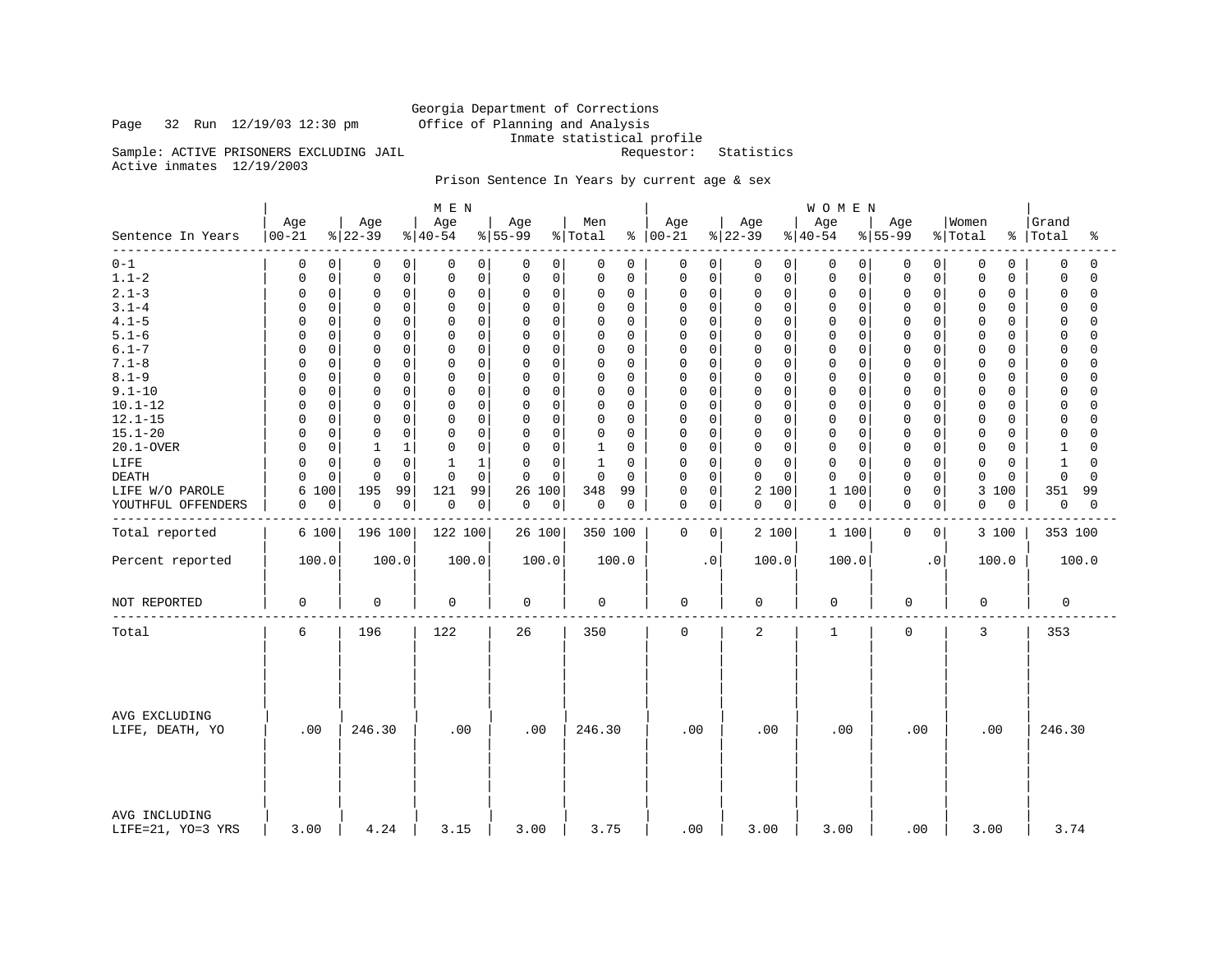Page 33 Run 12/19/03 12:30 pm

#### Inmate statistical profile

Sample: ACTIVE PRISONERS EXCLUDING JAIL Requestor: Statistics Active inmates 12/19/2003

Probation To Follow Prison by current age & sex

| Prob After Prison                      | Age<br>$ 00 - 21$ | Age<br>$8122 - 39$ | M E N<br>Age<br>$\frac{1}{6}$   40-54 | Age<br>$8155 - 99$ | Men<br>% Total<br>ి  | Age<br>$ 00 - 21$                                    | Age<br>$8 22-39$ | <b>WOMEN</b><br>Age<br>Age<br>$8140 - 54$<br>$8155 - 99$     | Women<br>% Total                          | Grand<br>%   Total |
|----------------------------------------|-------------------|--------------------|---------------------------------------|--------------------|----------------------|------------------------------------------------------|------------------|--------------------------------------------------------------|-------------------------------------------|--------------------|
| PROBATION TO<br>FOLLOW<br>NO PROBATION | 0 <br>6 100       | 187<br>95          | 8<br>93<br>114                        | 4<br>96<br>25      | 5<br>18<br>332<br>95 | 0<br>0 <sup>1</sup><br>$\mathbf 0$<br>0 <sup>1</sup> | 0<br>2 100       | $\overline{0}$<br>$\overline{0}$<br>0<br>$\mathbf 0$<br>1100 | $\overline{0}$<br>$\overline{0}$<br>3 100 | 18<br>335<br>95    |
| Total reported                         | 6 100             | 196 100            | 122 100                               | 26 100             | 350 100              | 0<br>0 <sup>1</sup>                                  | 2 100            | 1 100<br>0                                                   | 3 100<br>0 <sup>1</sup>                   | 353 100            |
| Percent reported                       | 100.0             | 100.0              | 100.0                                 | 100.0              | 100.0                | .0'                                                  | 100.0            | 100.0                                                        | 100.0<br>$\cdot$ 0                        | 100.0              |
| NOT REPORTED                           | $\mathbf 0$       | $\mathbf 0$        | $\mathbf 0$                           | $\mathbf 0$        | $\mathbf 0$          | $\mathbf 0$                                          | 0                | $\mathbf 0$<br>$\mathbf 0$                                   | $\mathbf 0$                               | $\Omega$           |
| Total                                  | 6                 | 196                | 122                                   | 26                 | 350                  | 0                                                    | 2                | 0                                                            |                                           | 353                |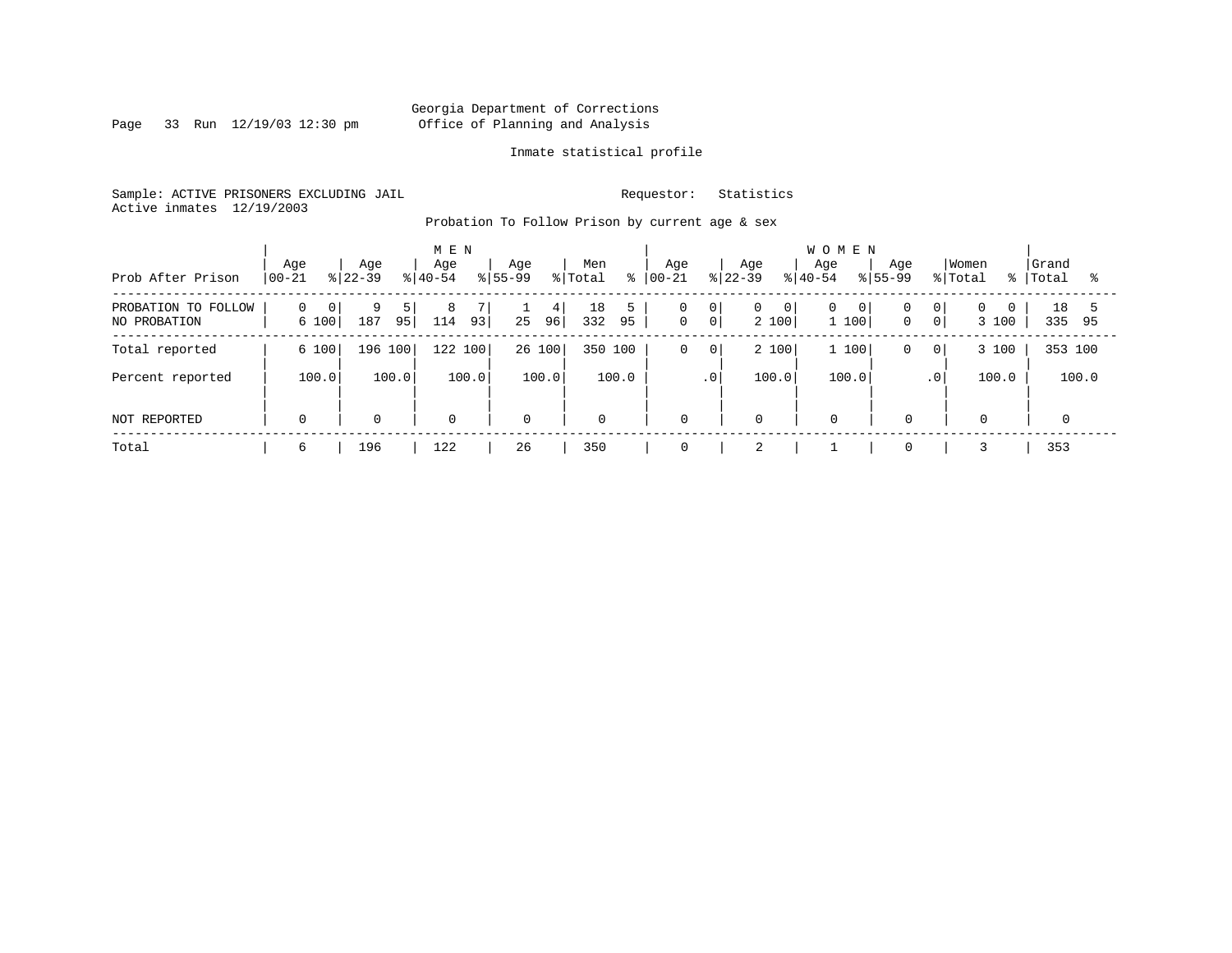Page 34 Run 12/19/03 12:30 pm Office of Planning and Analysis

### Inmate statistical profile

Sample: ACTIVE PRISONERS EXCLUDING JAIL **Requestor:** Statistics Active inmates 12/19/2003

Admission Type by current age & sex

|                      |              |          |                |                | M E N    |              |           |          |          |              |              |             |              |              | <b>WOMEN</b> |          |           |              |          |              |          |       |
|----------------------|--------------|----------|----------------|----------------|----------|--------------|-----------|----------|----------|--------------|--------------|-------------|--------------|--------------|--------------|----------|-----------|--------------|----------|--------------|----------|-------|
|                      | Age          |          | Age            |                | Age      |              | Age       |          | Men      |              | Age          |             | Age          |              | Age          |          | Age       |              | Women    |              | Grand    |       |
| Admission Type       | $00 - 21$    |          | $ 22-39 $      |                | $ 40-54$ |              | $8 55-99$ |          | % Total  | ိ            | $ 00-21 $    |             | $ 22-39$     |              | $ 40-54$     |          | $8 55-99$ |              | % Total  | ៖            | Total    | °     |
| COMMITTED FROM COURT |              | 17       | 50             | 26             | 34       | 28           |           | 27       | 92       | 26           | $\Omega$     | $\Omega$    |              | 2 100        | $\Omega$     | 0        | $\left($  |              | 2        | 67           | 94       | 27    |
| RETURN APPEAL/BOND   | U            | $\Omega$ | $\Omega$       | $\Omega$       | $\Omega$ | $\Omega$     | $\Omega$  | $\Omega$ | $\Omega$ | $\Omega$     | O            | $\Omega$    | 0            | $\Omega$     | $\cap$       | $\Omega$ | $\cap$    | U            | $\Omega$ | $\Omega$     | $\Omega$ | U     |
| PAROLE REV/NEW SENT  | n            | $\Omega$ | 14             | 7              | 14       | 11           |           | 12       | 31       | 9            | $\cap$       | $\Omega$    | O            | $\cap$       | $\cap$       | $\Omega$ | $\cap$    | <sup>n</sup> | $\Omega$ | $\cap$       | 31       | 9     |
| PAR REV/NO NEW SENT  |              | $\Omega$ | $\overline{4}$ | $\overline{2}$ |          | $\mathbf{1}$ | $\Omega$  | $\Omega$ | 5        | $\mathbf{1}$ | O            | $\Omega$    | U            | $\Omega$     | $\cap$       | U        | $\cap$    | $\cap$       | $\Omega$ |              | 5        |       |
| PROB VIOL/TOTAL REV  |              | $\Omega$ | $\Omega$       | $\cap$         |          | $\Omega$     | $\Omega$  | $\Omega$ | O        | O            | O            | $\Omega$    |              | $\Omega$     | $\Omega$     | U        |           | $\cap$       | $\Omega$ |              |          |       |
| PROB VIOL/PARTIAL    |              | 17       | $\Omega$       | $\cap$         |          |              | O         | U        | 2        |              |              | $\Omega$    |              | $\Omega$     | $\Omega$     |          |           |              | $\Omega$ |              |          |       |
| ADMIT FM OTHER CUST  |              | $\Omega$ | $\Omega$       | U              | $\cap$   | $\Omega$     | 0         | U        | O        | 0            | O            | $\Omega$    | 0            | $\Omega$     | $\Omega$     | O        |           |              | $\Omega$ |              |          |       |
| SHOCK INCARCERATION  |              | $\Omega$ | $\Omega$       | $\Omega$       | ∩        | $\Omega$     | $\Omega$  | $\Omega$ | U        | $\Omega$     | <sup>0</sup> | $\Omega$    | O            | $\Omega$     | $\Omega$     | O        | ∩         | $\Omega$     | $\Omega$ | U            |          |       |
| PROB REV/REMAINDER   |              | $\Omega$ | 6              |                |          | 2            | O         | $\Omega$ | 9        | 3            | Ω            | 0           | N            | $\Omega$     | $\Omega$     | 0        |           | $\Omega$     | $\Omega$ | U            |          |       |
| NEW SENT/PAR REV PND |              | $\Omega$ | $\Omega$       | $\Omega$       |          | $\mathbf{1}$ | $\Omega$  | $\Omega$ |          | O            |              | $\mathbf 0$ | <sup>0</sup> | $\Omega$     | $\Omega$     | 0        | $\Omega$  | $\Omega$     | $\Omega$ | $\Omega$     |          |       |
| LIFE W/O PAROLE      |              | 67       | 122            | 62             | 67       | 55           | 16        | 62       | 209      | 60           |              | $\mathbf 0$ | N            | $\Omega$     | 1            | 100      |           | $\Omega$     |          | 33           | 210      | 59    |
| PAROLE REV BOOT CAMP |              | $\Omega$ | $\Omega$       | $\Omega$       | n        | $\Omega$     | 0         | $\Omega$ | O        | $\Omega$     |              | $\Omega$    | Ω            | <sup>0</sup> | $\Omega$     | 0        |           | 0            | $\Omega$ | $\Omega$     | O        | O     |
| PAR REV/RSN UNKNOWN  |              | 0        | $\Omega$       | $\cap$         |          |              | 0         | $\Omega$ |          | O            | Ω            | $\Omega$    | O            | <sup>0</sup> | $\Omega$     | 0        |           | $\Omega$     | $\Omega$ | <sup>0</sup> |          | U     |
| PROBATION/PAROLE REV | <sup>0</sup> | 0        | $\Omega$       | $\Omega$       | O        | $\Omega$     | O         | $\Omega$ | O        | $\Omega$     | Ω            | $\Omega$    | N            | $\cap$       | $\Omega$     | 0        | ∩         | $\cap$       | $\Omega$ | U            | O        | U     |
| PB PAROLE RESCINDED  |              |          | $\Omega$       | $\cap$         | n        | $\Omega$     | O         | $\Omega$ | O        | <sup>0</sup> | Λ            | $\Omega$    | N            | U            | $\Omega$     | 0        |           | ∩            | $\Omega$ |              | U        | ∩     |
| PROB REVOC/SPEC COND |              |          | $\Omega$       | $\cap$         | U        | $\cap$       | O         | $\Omega$ | U        | U            | Λ            | $\Omega$    | N            | $\cap$       | $\cap$       | U        |           |              | $\Omega$ |              |          |       |
| PAR REV/REVOC CENTER |              | 0        | $\Omega$       | ∩              | U        | $\Omega$     | O         | $\Omega$ | O        | $\Omega$     | U            | 0           | N            | $\Omega$     | $\Omega$     | O        | $\cap$    | $\cap$       | $\Omega$ |              |          |       |
| INFORMATION ONLY     |              |          | $\Omega$       | U              |          | $\Omega$     | O         | $\Omega$ | O        | O            | Ω            | 0           | N            | 0            | $\Omega$     | O        |           |              | $\Omega$ |              |          |       |
| INCOMPLETE SENT PKG  |              |          | $\Omega$       |                | O        | $\Omega$     | O         | $\Omega$ | O        | O            |              | $\mathbf 0$ |              | $\Omega$     | $\Omega$     |          |           | U            | $\Omega$ |              |          |       |
| HANCOCK REVOC CENTER | <sup>0</sup> | 0        | $\Omega$       | O              | O        | $\Omega$     | O         | $\Omega$ | O        | 0            | U            | 0           | N            | $\Omega$     | $\Omega$     | O        | ∩         | $\Omega$     | $\Omega$ |              |          |       |
| WHITWORTH DETENTION  |              | $\Omega$ | $\Omega$       | $\Omega$       | n        | $\Omega$     | 0         | $\Omega$ | O        | $\Omega$     | U            | $\Omega$    | 0            | $\Omega$     | $\Omega$     | $\Omega$ | ∩         | $\Omega$     | $\Omega$ | U            |          |       |
| DCYS AT RISK         |              | $\Omega$ | $\Omega$       | $\Omega$       | O        | $\Omega$     | 0         | 0        | 0        | 0            | 0            | 0           | 0            | $\Omega$     | $\Omega$     | $\Omega$ | ∩         | $\Omega$     | 0        | U            |          |       |
| <b>OTHER</b>         | $\Omega$     | 0        | $\Omega$       | $\Omega$       | O        | $\Omega$     | 0         | 0        | $\Omega$ | 0            | $\Omega$     | 0           | 0            | $\Omega$     | $\Omega$     | $\Omega$ | $\Omega$  | 0            | $\Omega$ |              | 0        |       |
| Total reported       |              | 6 100    | 196 100        |                | 122 100  |              |           | 26 100   | 350 100  |              | $\Omega$     | $\Omega$    |              | 2 100        | 1 100        |          | $\Omega$  | 0            |          | 3 100        | 353 100  |       |
| Percent reported     |              | 100.0    |                | 100.0          |          | 100.0        |           | 100.0    |          | 100.0        |              | . 0         | 100.0        |              | 100.0        |          |           | $\cdot$ 0    |          | 100.0        |          | 100.0 |
| <b>UNKNOWN</b>       | 0            |          | 0              |                | 0        |              | 0         |          | 0        |              | 0            |             | 0            |              | 0            |          | 0         |              | 0        |              | 0        |       |
| Total                | 6            |          | 196            |                | 122      |              | 26        |          | 350      |              | 0            |             | 2            |              |              |          | 0         |              | 3        |              | 353      |       |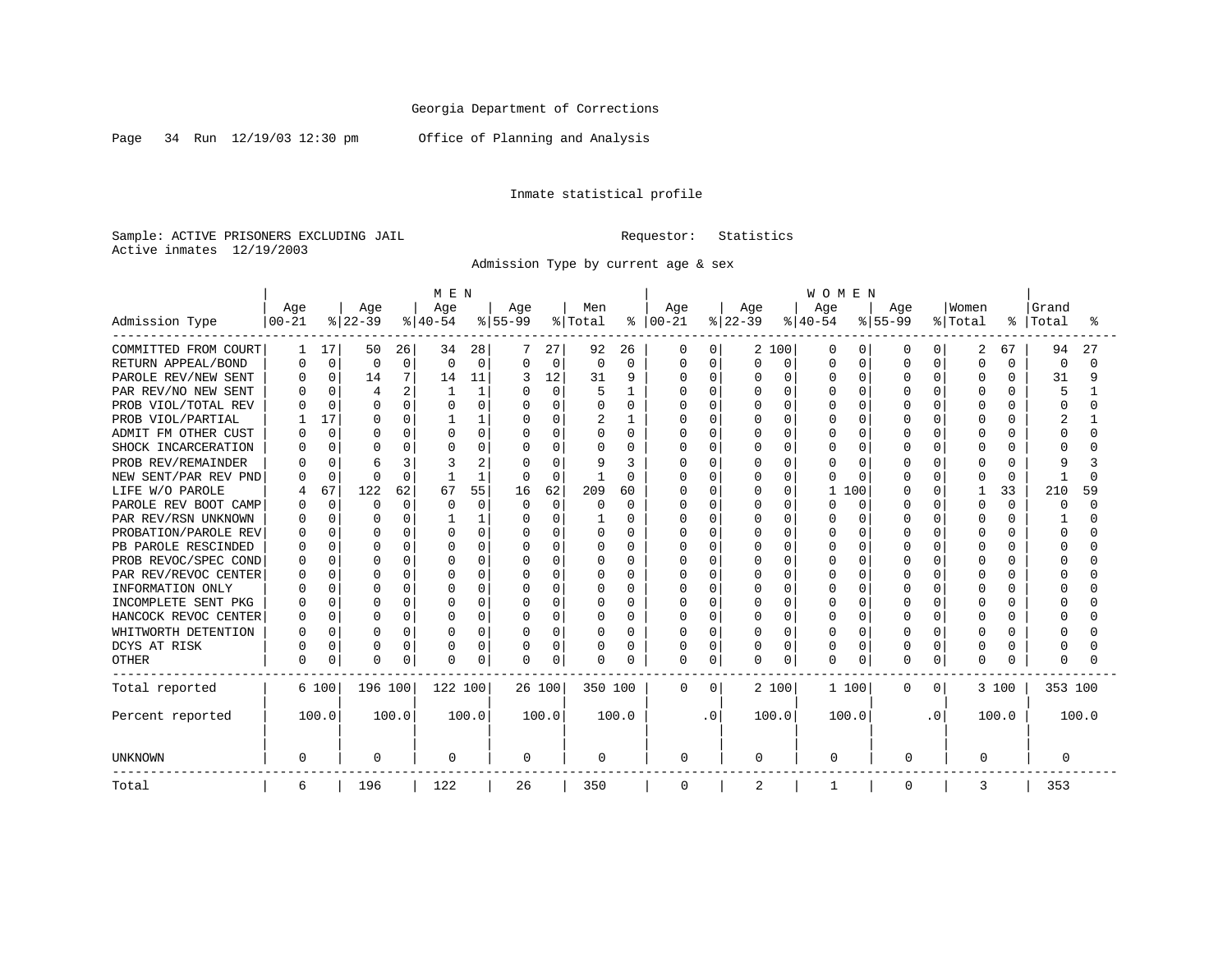Page 35 Run 12/19/03 12:30 pm Office of Planning and Analysis

Inmate statistical profile

Sample: ACTIVE PRISONERS EXCLUDING JAIL Requestor: Statistics Active inmates 12/19/2003

Release Type by current age & sex

|              |            |                               | MEN |                                                       |     |     |     | <b>WOMEN</b>                                                                                   |     |                 |       |
|--------------|------------|-------------------------------|-----|-------------------------------------------------------|-----|-----|-----|------------------------------------------------------------------------------------------------|-----|-----------------|-------|
|              | Aqe        | Aqe                           | Aqe | Aqe                                                   | Men | Aqe | Age | ' Age                                                                                          | Aqe | Women           | Grand |
| Release Type | $100 - 21$ |                               |     | $\vert 22-39 \vert 8 \vert 40-54 \vert 8 \vert 55-99$ |     |     |     | % Total % 00-21 % 22-39 % 40-54 % 55-99                                                        |     | % Total % Total |       |
| Active       |            |                               |     |                                                       |     |     |     | 6 100   196 100   122 100   26 100   350 100   0 0   0   2 100   1 100   0 0   3 100   353 100 |     |                 |       |
| Total        |            | 196<br>$6 \quad \blacksquare$ |     | 122   26                                              | 350 |     |     |                                                                                                |     |                 | 353   |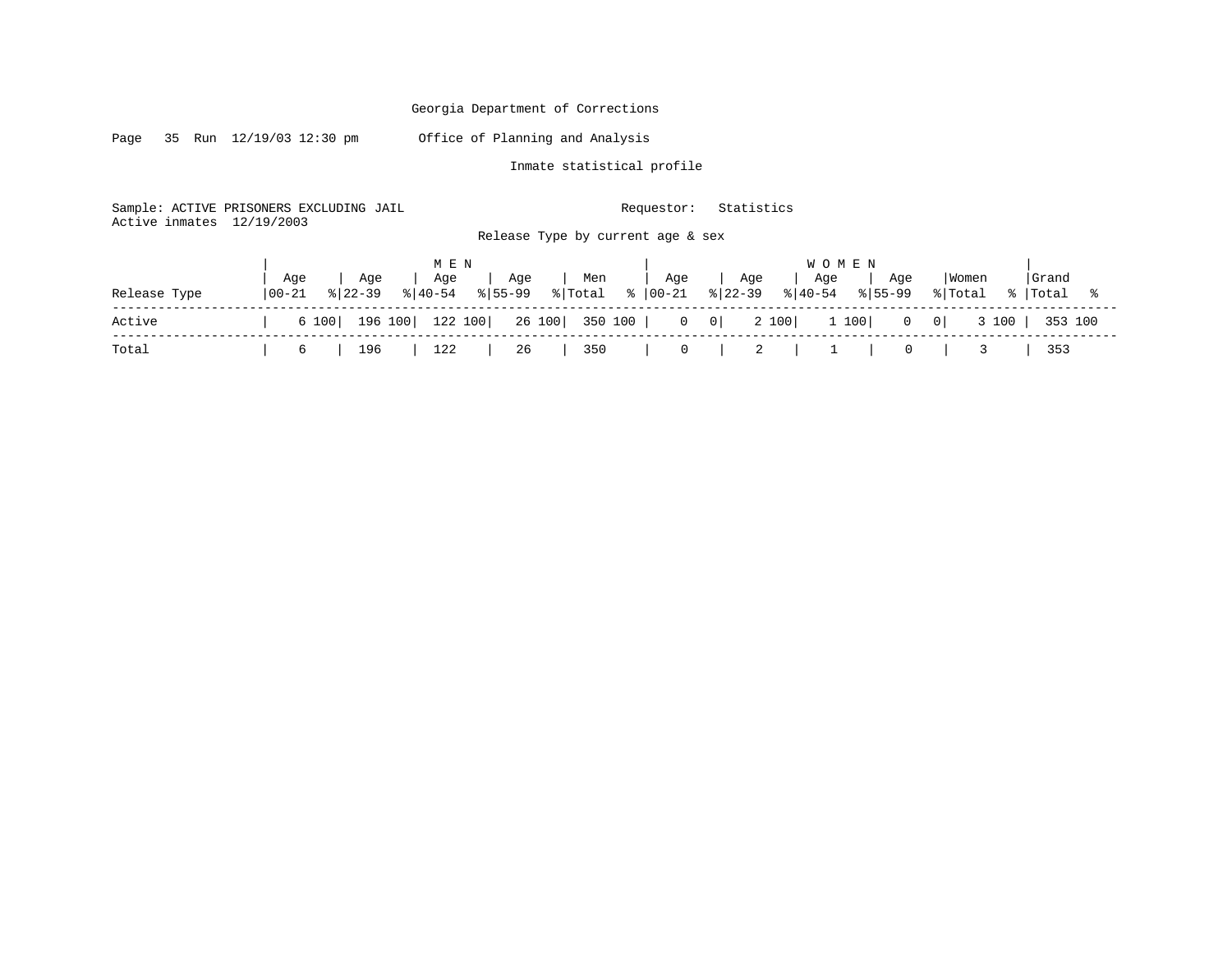Page 36 Run 12/19/03 12:30 pm Office of Planning and Analysis

### Inmate statistical profile

Sample: ACTIVE PRISONERS EXCLUDING JAIL **Requestor:** Statistics Active inmates 12/19/2003

Inst By Group by current age & sex

|                      |                  |                            | M E N                      |               |              |            |                         | WOMEN                            |                         |             |
|----------------------|------------------|----------------------------|----------------------------|---------------|--------------|------------|-------------------------|----------------------------------|-------------------------|-------------|
|                      | Age              | Age                        | Age                        | Age           | Men          | Age        | Age                     | Age<br>Age                       | Women                   | Grand       |
| Inst By Group        | $ 00 - 21 $      | $ 22-39 $                  | $ 40-54 $<br>$\frac{8}{6}$ | $ 55 - 99 $   | % Total<br>៖ | $ 00 - 21$ | $ 22-39 $               | $ 40-54$<br>$ 55-99 $            | % Total<br>% $\vert$    | Total<br>°≈ |
| County jails         | 0                | 0<br>0<br>0                | $\Omega$<br>0              | 0             | $\Omega$     | $\Omega$   | 0<br>$\Omega$           | 0<br>$\Omega$                    | $\Omega$<br>0           | $\Omega$    |
| Transitional centers | $\Omega$         | $\Omega$<br>0<br>$\Omega$  | $\Omega$<br>$\mathbf 0$    | $\Omega$      | 0            | $\Omega$   | 0                       | $\Omega$<br>$\Omega$             | $\Omega$                | $\Omega$    |
| County camps         | 0                | 0<br>0                     |                            |               | $\mathbf 0$  | 0          | 0                       |                                  |                         |             |
| Inmate boot camps    | 0                | $\Omega$                   |                            | $\Omega$      | $\Omega$     | $\Omega$   | $\Omega$                |                                  | $\Omega$                |             |
| State prisons        | 6 100            | 196<br>100                 | 122<br>100                 | 26 100        | 350 100      | $\Omega$   | 2 100                   | 1 100<br>$\Omega$                | 3 100                   | 353 100     |
| Private prisons      | $\mathbf 0$<br>0 | $\Omega$<br>0 <sub>1</sub> | 0                          | 0             | 0            | 0          | 0<br>$\Omega$           | $\Omega$<br>0<br>$\Omega$        | $\Omega$                |             |
| Other                | $\mathbf 0$<br>0 | 0<br>0                     | $\Omega$<br>$\Omega$       | $\Omega$<br>0 | $\mathbf 0$  | 0          | $\mathbf 0$<br>$\Omega$ | $\Omega$<br>$\Omega$<br>$\Omega$ | 0<br>$\Omega$           | $\Omega$    |
| Total reported       | 6 100            | 196 100                    | 100<br>122                 | 26 100        | 350 100      | $\Omega$   | 2 100<br>$\Omega$       | 1100<br>$\Omega$                 | $\overline{0}$<br>3 100 | 353 100     |
| Percent reported     | 100.0            | 100.0                      | 100.0                      | 100.0         | 100.0        | $\cdot$ 0  | 100.0                   | 100.0                            | 100.0<br>$\cdot$ 0      | 100.0       |
| Not reported         | $\Omega$         | $\Omega$                   | $\Omega$                   | $\Omega$      | $\mathbf 0$  | $\Omega$   | $\mathbf 0$             | $\Omega$<br>$\Omega$             |                         |             |
| Total                | 6                | 196                        | 122                        | 26            | 350          |            | $\overline{2}$          | $\Omega$                         |                         | 353         |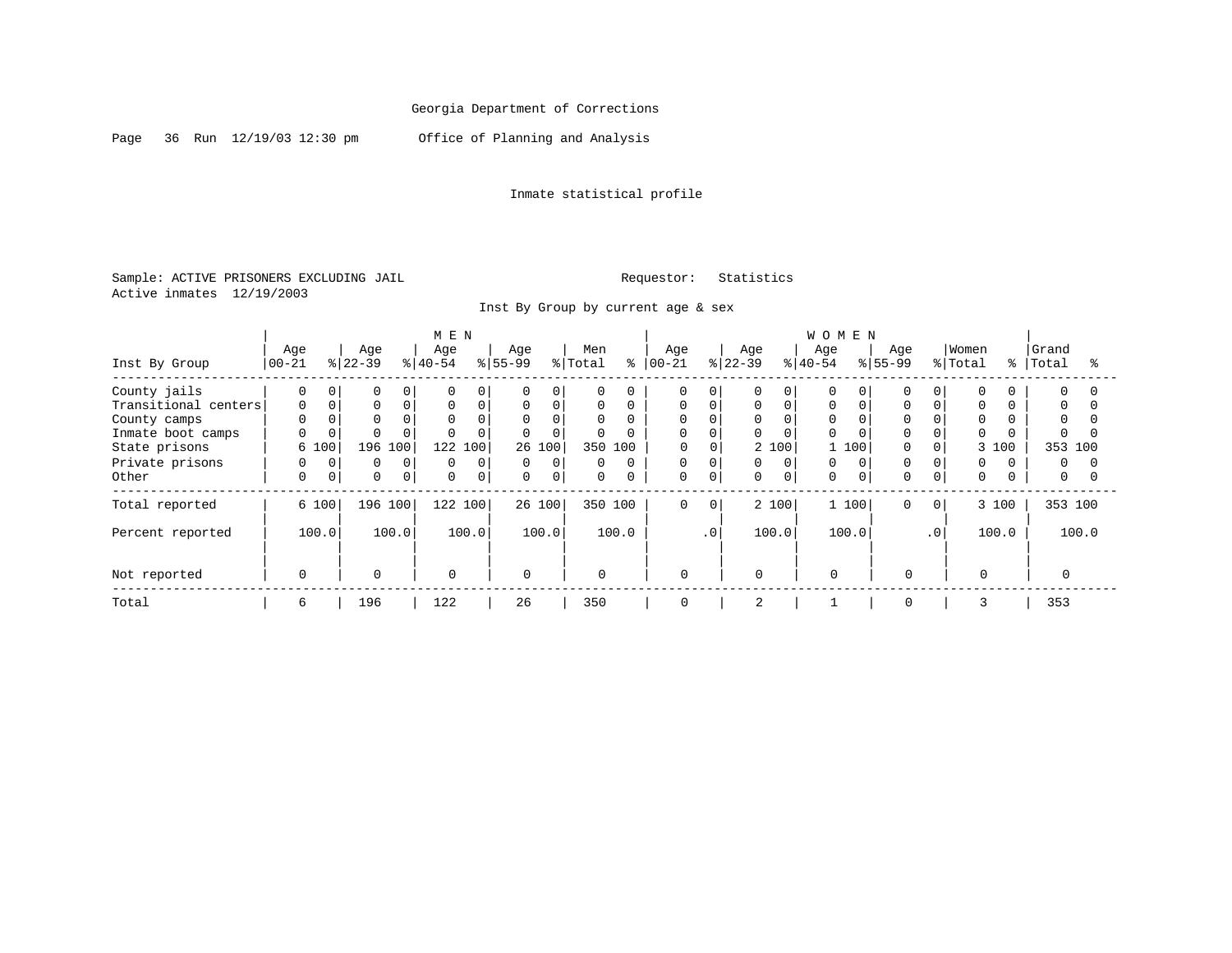Page 37 Run 12/19/03 12:30 pm Office of Planning and Analysis

### Inmate statistical profile

Sample: ACTIVE PRISONERS EXCLUDING JAIL **Requestor:** Statistics Active inmates 12/19/2003

Institution by current age & sex

|                      |              |             |                |          | M E N     |          |              |          |         |          |              |           |              |          | WOMEN     |              |             |           |              |              |                |      |
|----------------------|--------------|-------------|----------------|----------|-----------|----------|--------------|----------|---------|----------|--------------|-----------|--------------|----------|-----------|--------------|-------------|-----------|--------------|--------------|----------------|------|
|                      | Age          |             | Age            |          | Age       |          | Age          |          | Men     |          | Age          |           | Age          |          | Age       |              | Age         |           | Women        |              | Grand          |      |
| Institution          | $00 - 21$    |             | $ 22-39 $      |          | $ 40-54 $ |          | $8 55-99$    |          | % Total | နွ       | $ 00-21$     |           | $ 22-39$     |          | $ 40-54 $ |              | $8155 - 99$ |           | % Total      | ႜ            | Total          |      |
| Ware Prison          |              | 17          | 14             | 8        | 14        | 14       |              | 13       | 32      | 10       | 0            | $\Omega$  | 0            | 0        | O         | $\Omega$     | O           | 0         | <sup>0</sup> |              | 32             | 10   |
| Phillips Prison      |              | $\mathbf 0$ | 6              | 3        |           | 2        | <sup>0</sup> | $\Omega$ |         | ζ        | U            | 0         |              | $\Omega$ | O         | <sup>0</sup> |             |           | $\Omega$     | $\Omega$     | 8              |      |
| Arrendale Prison     |              | 17          | $\mathsf{R}$   | 4        |           | 4        | $\Omega$     | 0        | 13      | 4        | 0            | $\Omega$  | N            | $\Omega$ | $\Omega$  | $\Omega$     | $\Omega$    | $\Omega$  | $\Omega$     | $\Omega$     | 13             |      |
| Georgia State Prison | $\Omega$     | $\Omega$    | 30             | 17       | 15        | 15       | 6            | 25       | 51      | 17       | U            | $\Omega$  |              | $\cap$   |           | <sup>n</sup> |             |           | n            | ∩            | 51             | 16   |
| Jackson Prison-Diag  | U            | $\Omega$    |                | 4        |           | ζ        | $\Omega$     | $\Omega$ | 10      | 3        |              | $\Omega$  |              | $\Omega$ |           |              |             |           | $\Omega$     | ∩            | 10             |      |
| Jackson Prison-Perm  |              | $\Omega$    | $\Omega$       | $\Omega$ |           |          | $\Omega$     | 0        |         | $\Omega$ | Λ            | $\Omega$  |              | $\Omega$ | 0         | $\Omega$     |             | O.        | $\Omega$     | $\Omega$     | $\mathbf{1}$   |      |
| Coastal Prison       |              | $\Omega$    |                | 3        | 6         | б        |              | $\Omega$ | 11      | 4        |              | $\Omega$  | N            | $\Omega$ |           | $\cap$       |             |           | n            | ∩            | 11             |      |
| Central Prison       |              | 0           | $\Omega$       | $\Omega$ | $\cap$    | $\Omega$ |              | 4        |         | $\Omega$ | U            | $\Omega$  |              | $\Omega$ | U         |              | ∩           | U         | ∩            | <sup>n</sup> | $\mathbf{1}$   |      |
| Augusta Med Prison   |              | 17          | 10             | 6        |           | 3        |              | 17       | 18      | 6        |              | $\Omega$  |              | $\cap$   | 0         | O            |             |           | $\Omega$     |              | 18             |      |
| Valdosta Prison      |              | $\Omega$    | 25             | 14       | 13        | 13       | $\Omega$     | $\Omega$ | 38      | 12       | U            | $\cap$    | O            | $\cap$   | U         | U            |             |           | $\Omega$     | <sup>n</sup> | 38             | 12   |
| Hays Prison          |              | $\Omega$    | 11             | б        | 10        | 10       |              | 13       | 24      | R        |              | $\cap$    |              | $\cap$   |           |              |             |           |              | <sup>n</sup> | 24             |      |
| Hancock Prison       |              | $\Omega$    | 13             | 7        | б         | 6        | $\Omega$     | $\Omega$ | 19      | 6        | U            | $\Omega$  |              | $\Omega$ |           | $\cap$       |             | O.        | $\Omega$     | $\Omega$     | 19             |      |
| Telfair Prison       |              | 17          | 23             | 13       | 19        | 19       |              | $\Omega$ | 43      | 14       | U            | $\Omega$  | U            | $\cap$   |           | $\cap$       |             |           | $\Omega$     | ∩            | 43             | 14   |
| Macon Prison         |              | $\Omega$    | 22             | 12       | 16        | 16       |              | 21       | 43      | 14       | U            | $\Omega$  |              | $\cap$   |           |              |             |           | $\Omega$     | <sup>n</sup> | 43             | 14   |
| Smith Prison         |              | 33          | 20             | 11       | 10        | 10       |              | 17       | 36      | 12       | U            | $\cap$    |              | $\cap$   | O         | $\cap$       |             |           | $\Omega$     | $\cap$       | 36             | 12   |
| Baldwin Prison       |              | $\Omega$    | $\overline{a}$ |          | $\Omega$  | $\Omega$ | $\cap$       | $\Omega$ |         | 1        | U            | $\Omega$  | <sup>0</sup> | $\Omega$ |           | $\cap$       | ∩           |           | $\cap$       | $\cap$       | $\overline{2}$ |      |
| Metro Womens Prison  | <sup>0</sup> | $\Omega$    | $\Omega$       | $\Omega$ | $\cap$    | $\Omega$ | <sup>0</sup> | O        |         | 0        | $\Omega$     | $\Omega$  |              | 50       |           | 100          | $\cap$      | 0         |              | 67           | $\overline{a}$ |      |
| Pulaski Womens Pris  | 0            | $\Omega$    | $\Omega$       | $\Omega$ | $\Omega$  | $\Omega$ |              | $\Omega$ |         | $\cap$   | <sup>0</sup> | $\Omega$  |              | 50       | U         | $\Omega$     |             | $\Omega$  | 1            | 33           |                |      |
| Baldwin BC           |              | 6 100       | 127            | 71       | 53        | 52       | 15           | 63       | 201     | 65       | 0            | $\Omega$  |              | 2 100    |           | 100          | $\Omega$    | $\Omega$  | 3            | 100          | 204            | 65   |
| Total reported       |              | 12 100      | 323 100        |          | 175 100   |          |              | 41 100   | 551 100 |          | $\Omega$     | $\Omega$  |              | 4 100    | 2 100     |              | $\Omega$    | $\Omega$  |              | 6 100        | 557 100        |      |
| Percent reported     |              | 100.0       |                | 90.8     |           | 82.8     |              | 92.3     |         | 88.3     |              | $\cdot$ 0 |              | 100.0    | 100.0     |              |             | $\cdot$ 0 |              | 100.0        |                | 88.4 |
| Not Reported         | 0            |             | 18             |          | 21        |          | 2            |          | 41      |          | $\Omega$     |           | $\Omega$     |          | $\Omega$  |              | $\Omega$    |           | $\Omega$     |              | 41             |      |
| Total                | 6            |             | 196            |          | 122       |          | 26           |          | 350     |          | 0            |           | 2            |          |           |              | 0           |           | 3            |              | 353            |      |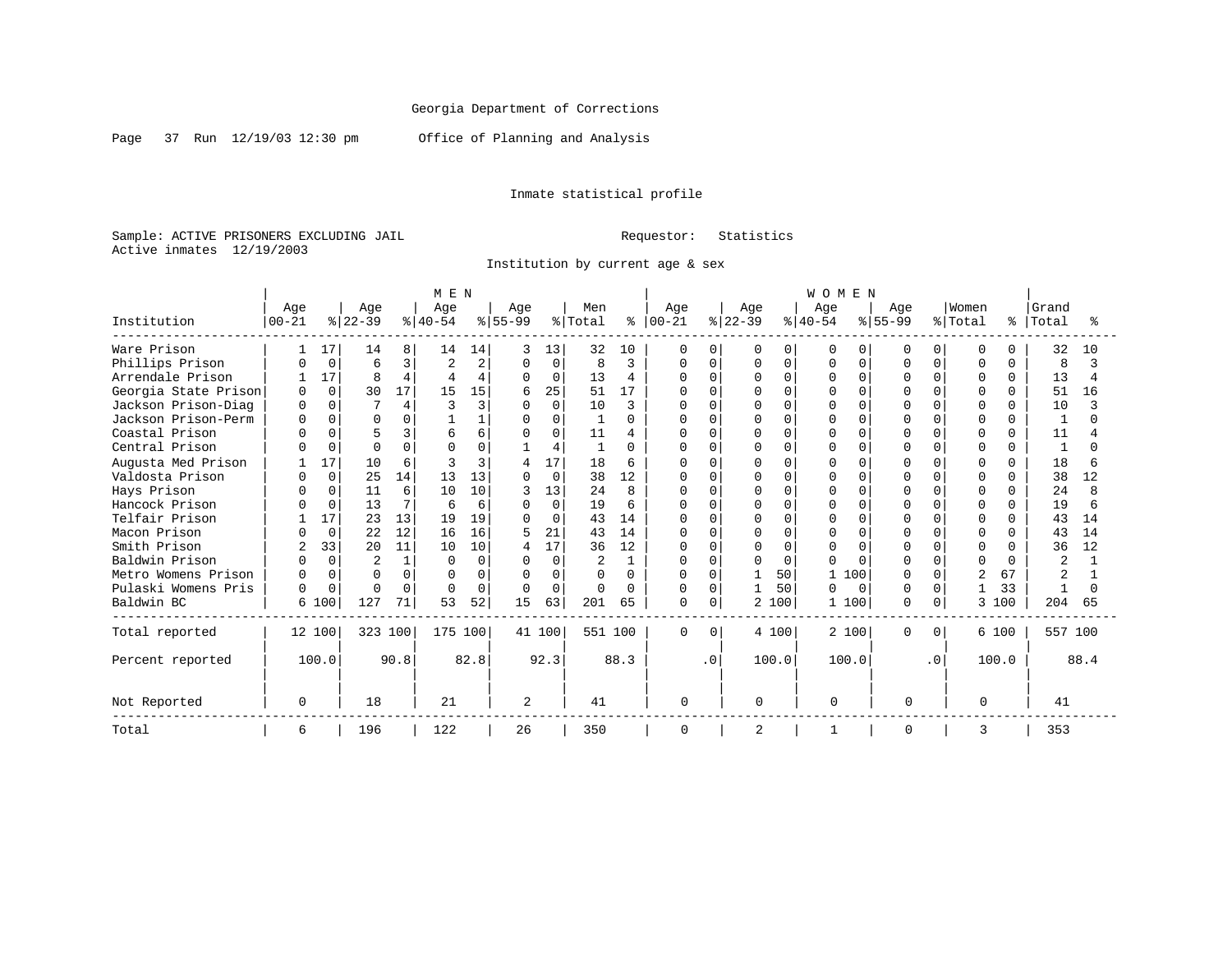Page 38 Run 12/19/03 12:30 pm Office of Planning and Analysis

#### Inmate statistical profile

Sample: ACTIVE PRISONERS EXCLUDING JAIL Requestor: Statistics Active inmates 12/19/2003

Misdemeanors And Felonies by current age & sex

| Crime Type                   | Age<br>$ 00 - 21$   | Age<br>$ 22-39$                           | M E N<br>Age<br>$8 40-54$ | Age<br>$ 55-99 $              | Men<br>% Total               | Age<br>$8   00 - 21$ | Age<br>$ 22-39 $                                               | <b>WOMEN</b><br>Age<br>Age<br>$8 40-54$<br>$8155 - 99$ | Women<br>% Total                                                      | Grand<br>%   Total<br>°≈   |
|------------------------------|---------------------|-------------------------------------------|---------------------------|-------------------------------|------------------------------|----------------------|----------------------------------------------------------------|--------------------------------------------------------|-----------------------------------------------------------------------|----------------------------|
|                              |                     |                                           |                           |                               |                              |                      |                                                                |                                                        |                                                                       |                            |
| <b>MISDEMEANOR</b><br>FELONY | 0<br>- 0 I<br>6 100 | 0 <sup>1</sup><br>$\mathbf{0}$<br>196 100 | 0<br>0<br>122 100         | 0<br>$\overline{0}$<br>26 100 | $\mathbf{0}$<br>0<br>350 100 | 0<br>$\mathbf 0$     | 0 <sup>1</sup><br>0<br>$\mathbf{0}$<br>0 <sup>1</sup><br>2 100 | 0<br>$\overline{0}$<br>0<br>$\mathbf 0$<br>100         | $\Omega$<br>$\mathbf{0}$<br>$\overline{0}$<br>3 100<br>0 <sup>1</sup> | $\Omega$<br>- 0<br>353 100 |
| Total reported               | 6 100               | 196 100                                   | 122 100                   | 26 100                        | 350 100                      | $\mathbf 0$          | 2 100<br>0 <sup>1</sup>                                        | 1 100<br>$\mathbf 0$                                   | 3 100<br>0 <sup>1</sup>                                               | 353 100                    |
| Percent reported             | 100.0               | 100.0                                     | 100.0                     | 100.0                         | 100.0                        |                      | .0'<br>100.0                                                   | 100.0                                                  | 100.0<br>$\cdot$ 0                                                    | 100.0                      |
| NOT REPORTED                 | $\mathbf 0$         | $\mathbf 0$                               | $\mathbf 0$               | $\mathbf 0$                   | $\mathbf 0$                  | $\mathbf 0$          | 0                                                              | $\mathbf 0$<br>$\mathbf 0$                             | $\mathbf 0$                                                           | 0                          |
| Total                        | 6                   | 196                                       | 122                       | 26                            | 350                          | 0                    | $\overline{2}$                                                 | $\mathbf 0$                                            |                                                                       | 353                        |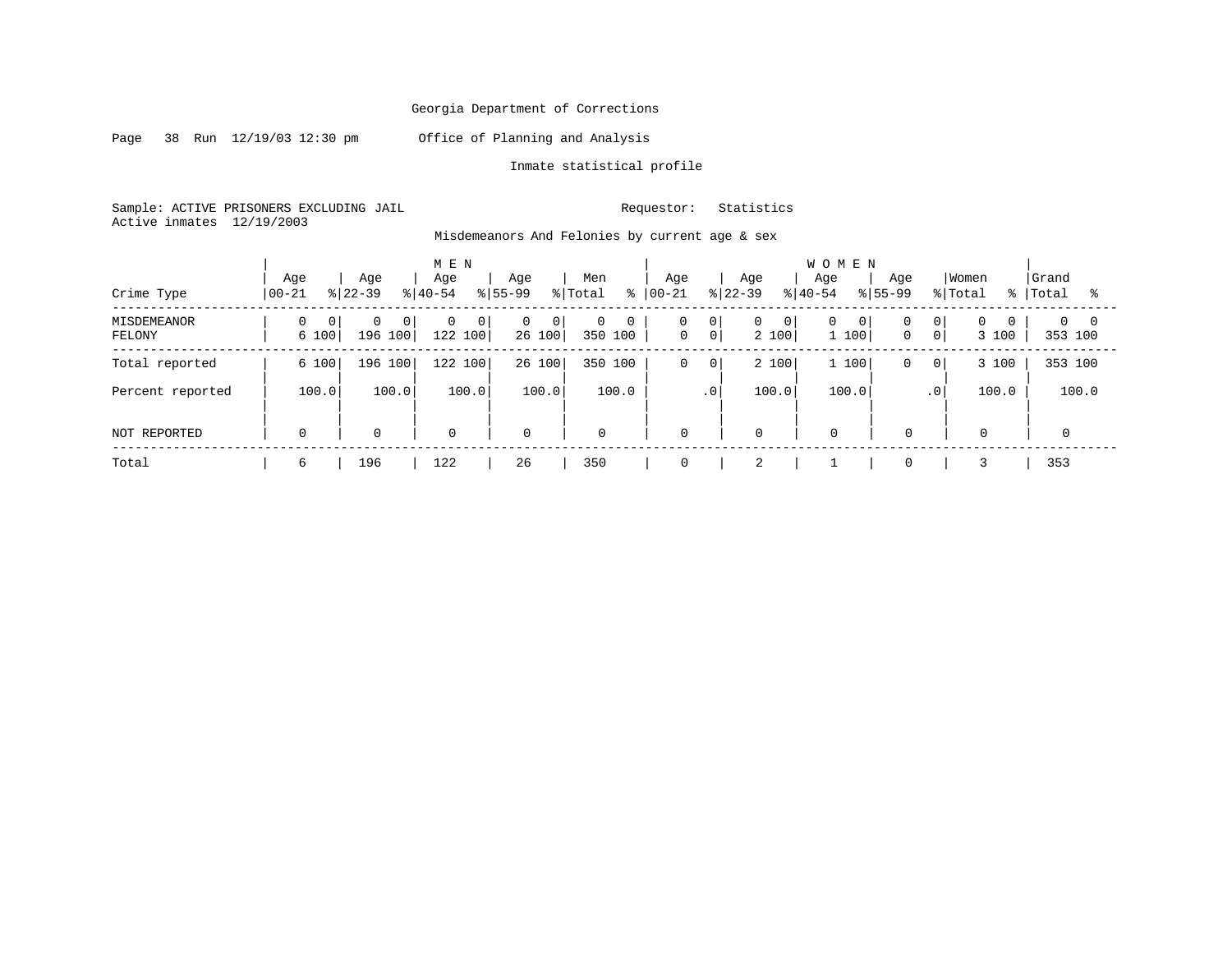Page 39 Run 12/19/03 12:30 pm

#### Inmate statistical profile

Sample: ACTIVE PRISONERS EXCLUDING JAIL Requestor: Statistics Active inmates 12/19/2003

Crimes By Group by current age & sex

|                      | MEN       |             |              |       |          |                |             |          |          |                |             | <b>WOMEN</b> |          |          |           |          |             |                |          |          |          |          |  |
|----------------------|-----------|-------------|--------------|-------|----------|----------------|-------------|----------|----------|----------------|-------------|--------------|----------|----------|-----------|----------|-------------|----------------|----------|----------|----------|----------|--|
|                      | Age       |             | Age          |       | Age      |                | Age         |          | Men      |                | Age         |              | Age      |          | Age       |          | Age         |                | Women    |          | Grand    |          |  |
| Crimes By Group      | $00 - 21$ |             | $ 22-39$     |       | $ 40-54$ |                | $8 55-99$   |          | % Total  | ⊱              | $ 00 - 21$  |              | $ 22-39$ |          | $8 40-54$ |          | $8 55-99$   |                | % Total  | °        | Total    | °        |  |
| HOMICIDE             |           | 6 100       | 127          | 65    | 53       | 43             | 15          | 58       | 201      | 57             | 0           | 0            |          | 2 100    | 1 100     |          | 0           | $\overline{0}$ | 3        | 100      | 204      | 58       |  |
| ABORTION             | 0         | $\mathbf 0$ | 0            | 0     | 0        | 0              | $\mathbf 0$ | 0        | $\Omega$ | $\mathbf 0$    | 0           | $\mathbf 0$  | 0        | 0        | 0         | 0        | 0           | 0              | $\Omega$ | 0        | 0        | $\Omega$ |  |
| BODILY INJRY&REL OFF | U         | 0           | 18           | 9     | 21       | 17             | 2           | 8        | 41       | 12             | 0           | 0            | 0        | 0        | 0         | 0        | 0           | 0              | $\Omega$ | 0        | 41       | 12       |  |
| ARSON & REL OFF      |           | 0           | 0            | 0     | 0        | 0              | $\Omega$    | 0        | $\Omega$ | 0              | Ω           | 0            | C        | 0        | 0         | $\Omega$ | $\Omega$    | O              | $\Omega$ | O        | 0        | $\cap$   |  |
| DAMAGE OF PROPERTY   |           | $\Omega$    | <sup>0</sup> | 0     |          | $\Omega$       | $\Omega$    | 0        |          | $\Omega$       | Ω           | 0            | U        | $\Omega$ | O         | $\Omega$ | $\Omega$    | U              | $\Omega$ | $\cap$   | $\Omega$ |          |  |
| BURGLARY & REL OFF   |           | $\Omega$    | $\Omega$     | 0     |          | 1              | $\Omega$    | 0        |          | $\Omega$       | Ω           | 0            | 0        | $\Omega$ | O         | 0        | $\Omega$    | 0              | $\Omega$ | $\Omega$ | 1        |          |  |
| FORGERY & REL OFF    |           | 0           | C            | O     |          | 0              | $\Omega$    | 0        | $\Omega$ | 0              |             | $\mathbf 0$  | C        | $\Omega$ | 0         | 0        | $\Omega$    | O              | $\Omega$ | $\Omega$ | $\Omega$ |          |  |
| <b>THEFT</b>         |           | 0           | $\Omega$     | 0     | $\Omega$ | $\mathbf 0$    | $\Omega$    | 0        | $\Omega$ | 0              | Ω           | 0            | U        | $\Omega$ | O         | $\Omega$ | $\Omega$    | 0              | $\Omega$ | $\Omega$ | $\Omega$ | n        |  |
| <b>ROBBERY</b>       |           | 0           | 24           | 12    | 22       | 18             |             | 27       | 53       | 15             | 0           | 0            | Ω        | $\Omega$ | 0         | $\Omega$ | $\Omega$    | O              | $\Omega$ | $\Omega$ | 53       | 15       |  |
| SEXUAL OFFENSES      |           | $\Omega$    | 21           | 11    | 22       | 18             | 2           | 8        | 45       | 13             | 0           | 0            | O        | $\Omega$ | O         | 0        | $\Omega$    | U              | $\Omega$ | $\Omega$ | 45       | 13       |  |
| OBSCENITY CRIMES     |           | 0           | 0            | 0     | 0        | $\mathbf 0$    | $\Omega$    | 0        | $\Omega$ | 0              | Ω           | 0            | 0        | $\Omega$ | 0         | 0        | $\Omega$    | 0              | $\Omega$ | $\Omega$ | $\Omega$ | $\cap$   |  |
| TREASON & REL OFF    |           | $\Omega$    | <sup>0</sup> | O     | O        | $\Omega$       | O           | 0        | $\left($ | $\Omega$       | Ω           | $\mathbf 0$  | 0        | $\Omega$ | 0         | 0        | O           | 0              | $\Omega$ | O        | ∩        |          |  |
| CRIMES INVOLVNG GOVT |           | 0           | C            | 0     |          | 0              | 0           | 0        |          | $\Omega$       | Ω           | $\mathbf 0$  | C        | $\Omega$ | $\Omega$  | $\Omega$ | $\Omega$    | O              | $\Omega$ | O        | $\Omega$ |          |  |
| FALSIFICATIONS       |           | $\Omega$    | <sup>0</sup> | 0     | O        | $\Omega$       | O           | $\Omega$ | $\Omega$ | $\Omega$       | Ω           | 0            | U        | $\Omega$ | $\Omega$  | $\Omega$ | $\Omega$    | 0              | $\Omega$ | O        | ∩        |          |  |
| OBSTRUCT LAW ENFORCE |           | $\Omega$    | C            | 0     | O        | $\Omega$       | O           | O        | O        | $\Omega$       | Ω           | 0            | C        | $\Omega$ | 0         | $\Omega$ | $\Omega$    | O              | $\Omega$ | O        | ∩        |          |  |
| DISORDERLY CONDUCT   |           | $\Omega$    | C            | 0     |          | $\Omega$       | O           | O        |          | $\Omega$       | Ω           | 0            | U        | $\Omega$ | O         | $\Omega$ | $\Omega$    | U              | $\Omega$ | U        | C        |          |  |
| GAMBLING & REL OFF   |           | $\Omega$    | $\Omega$     | O     | O        | $\Omega$       | O           | $\Omega$ | O        | $\Omega$       | Ω           | $\mathbf 0$  | U        | $\Omega$ | 0         | $\Omega$ | $\Omega$    | 0              | $\Omega$ | O        | ∩        |          |  |
| CRUELTY TO CHILDREN  |           | $\Omega$    | <sup>0</sup> | 0     |          | 0              | O           | 0        |          | $\Omega$       |             | $\mathbf 0$  | U        | $\Omega$ | 0         | $\Omega$ | $\Omega$    | 0              | $\Omega$ | O        | ∩        |          |  |
| CRIMES WITH GUNS     |           | $\Omega$    | C            | O     |          | $\Omega$       | $\Omega$    | O        |          | $\Omega$       | Ω           | $\mathbf 0$  | U        | $\Omega$ | 0         | $\Omega$ | $\Omega$    | O              | $\Omega$ | $\Omega$ | ∩        |          |  |
| INVASION PRIVACY     |           | $\Omega$    | C            | O     | O        | 0              | O           | 0        | O        | $\Omega$       | Ω           | 0            | O        | $\Omega$ | O         | $\Omega$ | $\Omega$    | O              | $\Omega$ | O        | ∩        |          |  |
| RACKETEERING         |           | 0           |              | 0     |          | $\Omega$       | O           | 0        |          | 0              | Ω           | $\mathbf 0$  | C        | $\Omega$ | $\Omega$  | O        | O           | O              | $\Omega$ | O        | C        |          |  |
| DRUG ABUSE OFFENSES  |           | $\Omega$    | 5            | 3     | 3        | $\overline{2}$ | O           | $\Omega$ | 8        | $\overline{c}$ | Ω           | 0            | O        | $\Omega$ | 0         | $\Omega$ | $\Omega$    | $\Omega$       | $\Omega$ | O        | 8        |          |  |
| DRUG TRAFFICKING     |           | $\Omega$    |              | 1     | O        | $\Omega$       | 0           | 0        |          | $\Omega$       | Ω           | $\mathbf 0$  | 0        | $\Omega$ | 0         | 0        | $\Omega$    | 0              | $\Omega$ | O        |          |          |  |
| AUTO CRIMES          |           | 0           | 0            | 0     | O        | 0              | 0           | 0        | 0        | 0              | Ω           | $\mathbf 0$  | 0        | 0        | 0         | 0        | 0           | 0              | 0        | O        | $\Omega$ |          |  |
| REVENUE & CONTRABAND |           | 0           | C            | 0     | O        | 0              | 0           | 0        |          | $\Omega$       | Ω           | 0            | 0        | 0        | O         | 0        | $\Omega$    | 0              | $\Omega$ | O        | ∩        |          |  |
| CRIMES OF OTH STATES | U         | 0           | $\Omega$     | 0     | O        | 0              | 0           | 0        | $\Omega$ | 0              | 0           | 0            | 0        | 0        | 0         | $\Omega$ | 0           | 0              | $\Omega$ | $\Omega$ | ∩        |          |  |
| MISC. FELONIES       | 0         | 0           | 0            | 0     |          | 0              | 0           | 0        | 0        | 0              | 0           | 0            | 0        | 0        | 0         | $\Omega$ | 0           | 0              | $\Omega$ | 0        | 0        |          |  |
| MISDEMEANORS         | 0         | 0           | C            | 0     | 0        | 0              | 0           | 0        | 0        | 0              | 0           | 0            | 0        | 0        | 0         | 0        | $\Omega$    | 0              | $\Omega$ | O        | $\Omega$ |          |  |
| Total reported       |           | 6 100       | 196 100      |       | 122 100  |                |             | 26 100   | 350 100  |                | 0           | 0            |          | 2 100    | 1 100     |          | 0           | $\overline{0}$ |          | 3 100    | 353 100  |          |  |
| Percent reported     |           | 100.0       |              | 100.0 |          | 100.0          |             | 100.0    |          | 100.0          |             | . 0          |          | 100.0    | 100.0     |          |             | $\cdot$ 0      |          | 100.0    |          | 100.0    |  |
| NOT REPORTED         | 0         |             | $\Omega$     |       | 0        |                | 0           |          | 0        |                | 0           |              | 0        |          | 0         |          | 0           |                | 0        |          | 0        |          |  |
| Total                | 6         |             | 196          |       | 122      |                | 26          |          | 350      |                | $\mathbf 0$ |              | 2        |          | 1         |          | $\mathbf 0$ |                | 3        |          | 353      |          |  |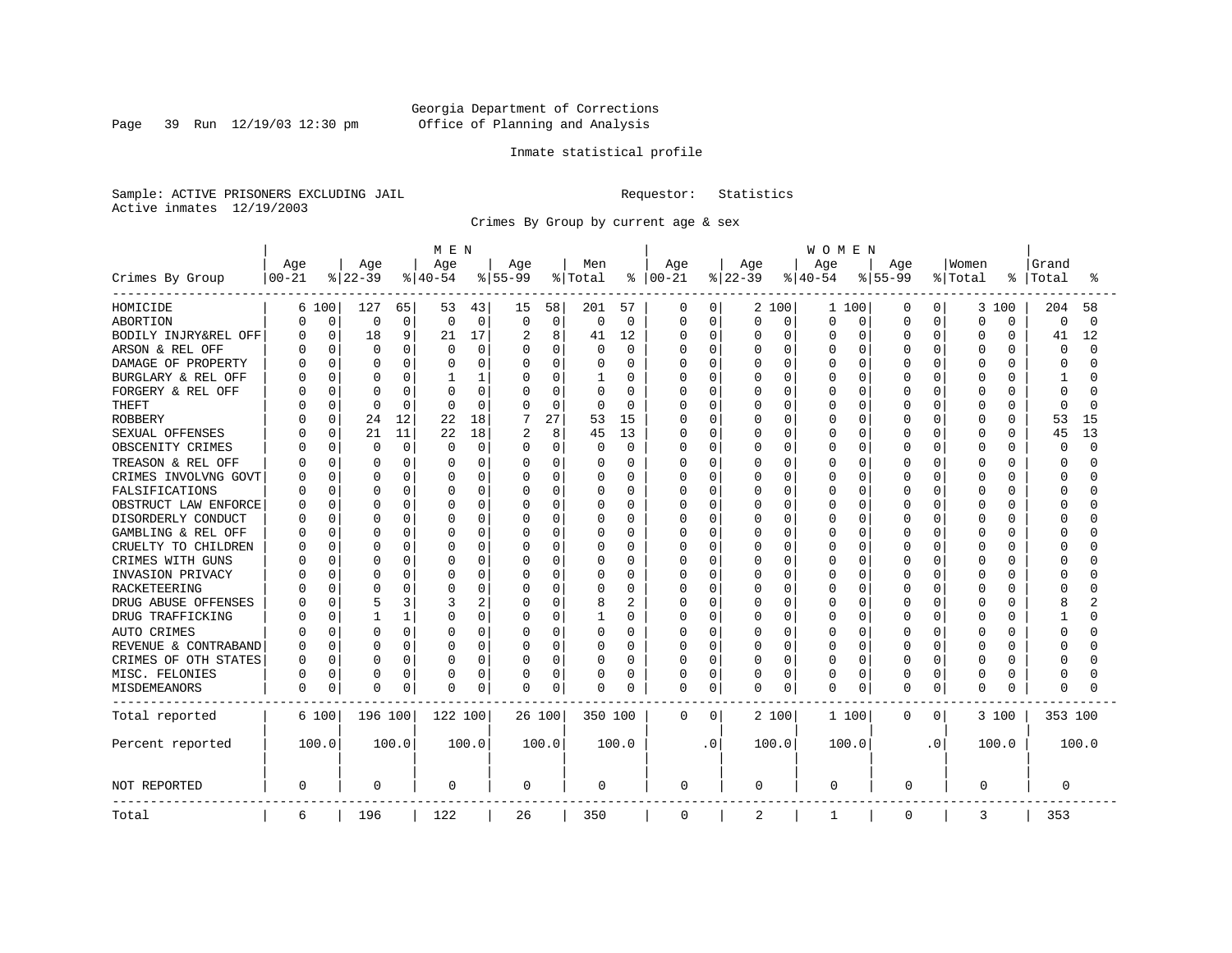Page 40 Run 12/19/03 12:30 pm Office of Planning and Analysis

### Inmate statistical profile

Sample: ACTIVE PRISONERS EXCLUDING JAIL **Requestor:** Statistics Active inmates 12/19/2003

Most Serious Offense by current age & sex

| MEN                                                                                                                                   |     |       |                  |    |                  |    |                  |    |                |    | <b>WOMEN</b>         |  |                  |          |                  |     |                  |  |                  |       |                |    |
|---------------------------------------------------------------------------------------------------------------------------------------|-----|-------|------------------|----|------------------|----|------------------|----|----------------|----|----------------------|--|------------------|----------|------------------|-----|------------------|--|------------------|-------|----------------|----|
| Most Serious Offense 00-21                                                                                                            | Age |       | Age<br>$ 22-39 $ |    | Age<br>$ 40-54 $ |    | Aqe<br>$ 55-99 $ |    | Men<br>% Total |    | Age<br>$8   00 - 21$ |  | Age<br>$ 22-39 $ |          | Aqe<br>$ 40-54 $ |     | Aqe<br>$ 55-99 $ |  | Women<br>% Total | %     | Grand<br>Total |    |
| In the table below, misdemeanors come first, and are in lower-case letters. AFTER THAT COME FELONIES, IN UPPER-CASE LETTERS.<br>NOTE: |     |       |                  |    |                  |    |                  |    |                |    |                      |  |                  |          |                  |     |                  |  |                  |       |                |    |
| MURDER                                                                                                                                |     | 6 100 | 127              | 65 | 53               | 43 | 15               | 58 | 201            | 57 |                      |  |                  | 2 100    | 1 100            |     |                  |  |                  | 3 100 | 204            | 58 |
| KIDNAPPING                                                                                                                            |     |       | 18               | 9  | 21               | 17 | 2                | 8  | 41             | 12 |                      |  |                  | $\Omega$ |                  |     |                  |  |                  |       | 41             | 12 |
| <b>BURGLARY</b>                                                                                                                       |     |       |                  | O  |                  |    |                  |    |                | U  |                      |  |                  |          |                  |     |                  |  |                  |       |                |    |
| ARMED ROBBERY                                                                                                                         |     |       | 23               | 12 | 22               | 18 |                  | 27 | 52             | 15 |                      |  |                  |          |                  |     |                  |  |                  |       | 52             | 15 |
| HIJACKING MOTOR VEHI                                                                                                                  |     |       |                  |    |                  |    |                  | O  |                | U  |                      |  |                  |          |                  |     |                  |  |                  |       |                |    |
| <b>RAPE</b>                                                                                                                           |     |       | 16               | 8  | 17               | 14 |                  | 8  | 35             | 10 |                      |  |                  |          |                  |     |                  |  |                  |       | 35             |    |
| AGGRAV SODOMY                                                                                                                         |     |       |                  |    |                  |    |                  |    |                |    |                      |  |                  |          |                  |     |                  |  |                  |       |                |    |
| AGGRAV SEXUAL BATTER                                                                                                                  |     |       |                  |    |                  |    |                  |    |                |    |                      |  |                  |          |                  |     |                  |  |                  |       |                |    |
| CHILD MOLESTATION                                                                                                                     |     |       |                  |    |                  |    |                  |    |                |    |                      |  |                  |          |                  |     |                  |  |                  |       |                |    |
| AGGRAV CHILD MOLESTA                                                                                                                  |     |       |                  | 2  |                  |    |                  |    |                |    |                      |  |                  |          |                  |     |                  |  |                  |       |                |    |
| VIOL GA CNTRL SBST A                                                                                                                  |     |       |                  |    |                  |    |                  |    |                |    |                      |  |                  |          |                  |     |                  |  |                  |       |                |    |
| S/D CONT SUB SCHOOL                                                                                                                   |     |       |                  |    |                  |    |                  |    |                |    |                      |  |                  |          |                  |     |                  |  |                  |       |                |    |
| S/D COCAINE                                                                                                                           |     |       |                  |    |                  |    |                  |    |                |    |                      |  |                  |          |                  |     |                  |  |                  |       |                |    |
| POSS OF COCAINE                                                                                                                       |     |       |                  |    |                  |    |                  |    |                |    |                      |  |                  |          |                  |     |                  |  |                  |       |                |    |
| ATT/CONSPRCY COMMT C                                                                                                                  |     |       |                  |    |                  |    |                  |    |                |    |                      |  |                  |          |                  |     |                  |  |                  |       |                |    |
| CRMNL ATMPT                                                                                                                           |     |       |                  |    | 8                |    |                  |    | 18             |    |                      |  |                  |          |                  |     |                  |  |                  |       |                |    |
| AIRCRAFT HIJACKING                                                                                                                    |     | 6 100 | 187              | 95 | 114              | 93 | 25               | 96 | 332            | 95 | 0                    |  |                  | 2 100    |                  | 100 |                  |  | 3                | 100   | 335            | 95 |
| Total                                                                                                                                 | 6   |       | 196              |    | 122              |    | 26               |    | 350            |    | $\Omega$             |  |                  |          |                  |     | $\Omega$         |  |                  |       | 353            |    |